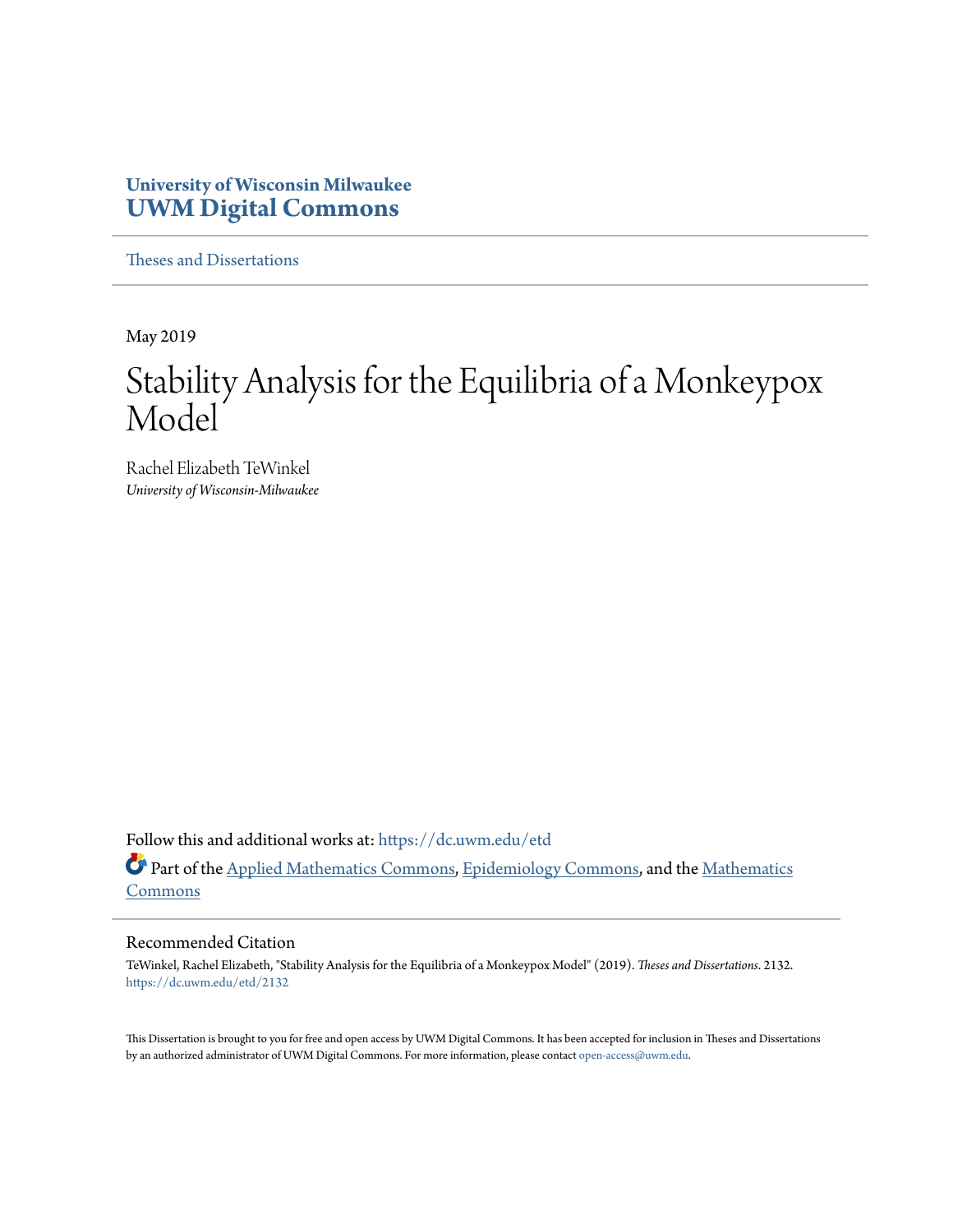## STABILITY ANALYSIS FOR THE EQUILIBRIA OF A MONKEYPOX MODEL

by

Rachel Elizabeth TeWinkel

A Dissertation Submitted in Partial Fulfillment of the Requirements for the Degree of

Doctor of Philosophy

in Mathematics

at

The University of Wisconsin-Milwaukee

May 2019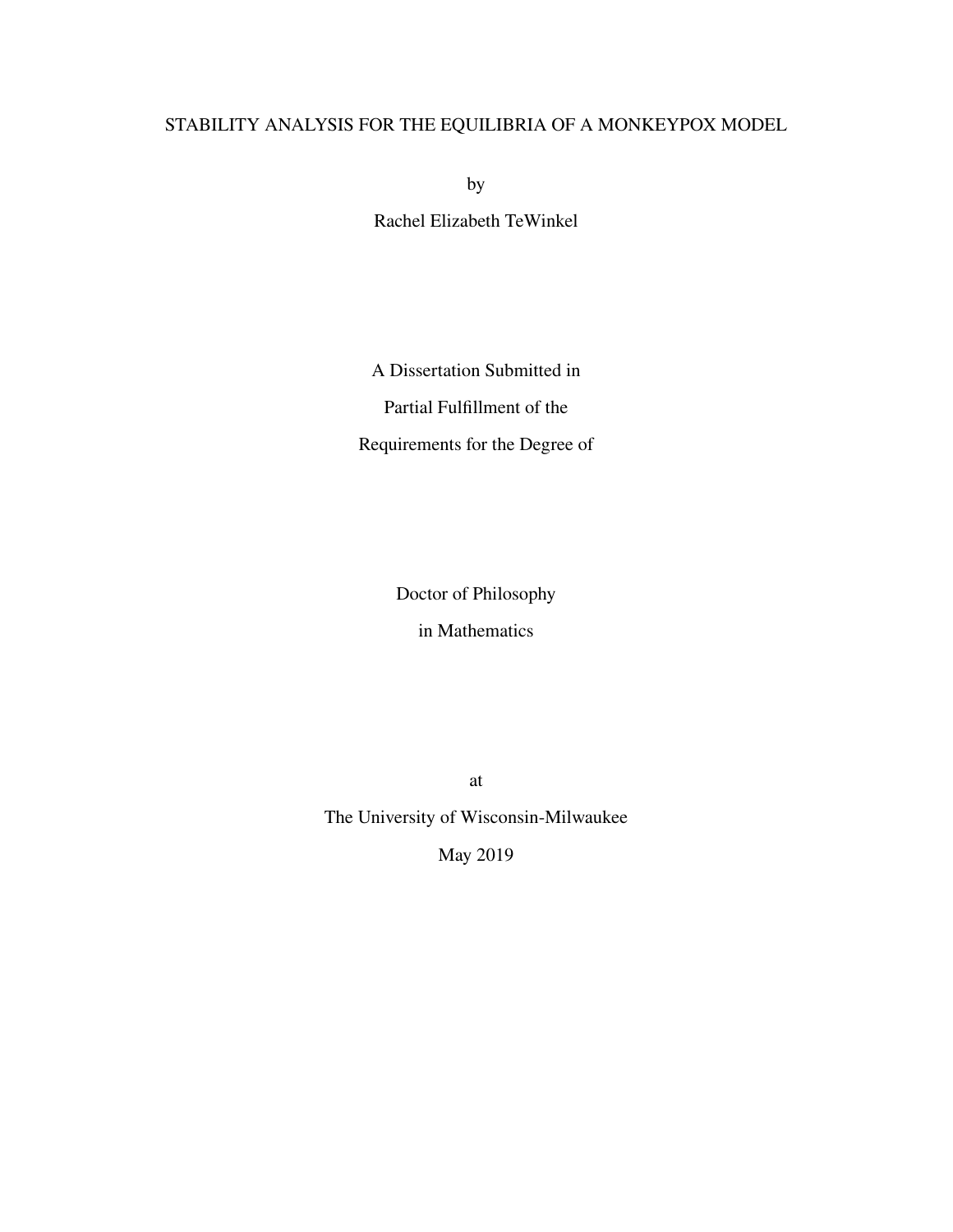#### ABSTRACT STABILITY ANALYSIS FOR THE EQUILIBRIA OF A MONKEYPOX MODEL

by

#### Rachel Elizabeth TeWinkel

#### The University of Wisconsin-Milwaukee, 2019 Under the Supervision of Professor Istvan Lauko

Monkeypox virus was first identified in 1958 and has since been an ongoing problem in Central and Western Africa. Although the smallpox vaccine provides partial immunity against monkeypox, the number of cases has greatly increased since the eradication of smallpox made its vaccination unnecessary. Although studied by epidemiologists, monkeypox has not been thoroughly studied by mathematicians to the extent of other serious diseases. Currently, to our knowledge, only three mathematical models of monkeypox have been proposed and studied. We present the first of these models, which is related to the second, and discuss the global and local asymptotic stability of its equilibrium points. We prove the global asymptotic stability of the endemic equilibrium which has been previously incomplete. We expand this model to include a situation where the contact rate is a function of time and not simply a constant and then consider an expansion of the model with more than two populations. Then we present the results of numerical simulations for the original model and the modified models. Finally, we propose a basic network model, discuss the limitations of this model in its current form, and propose modifications for future study.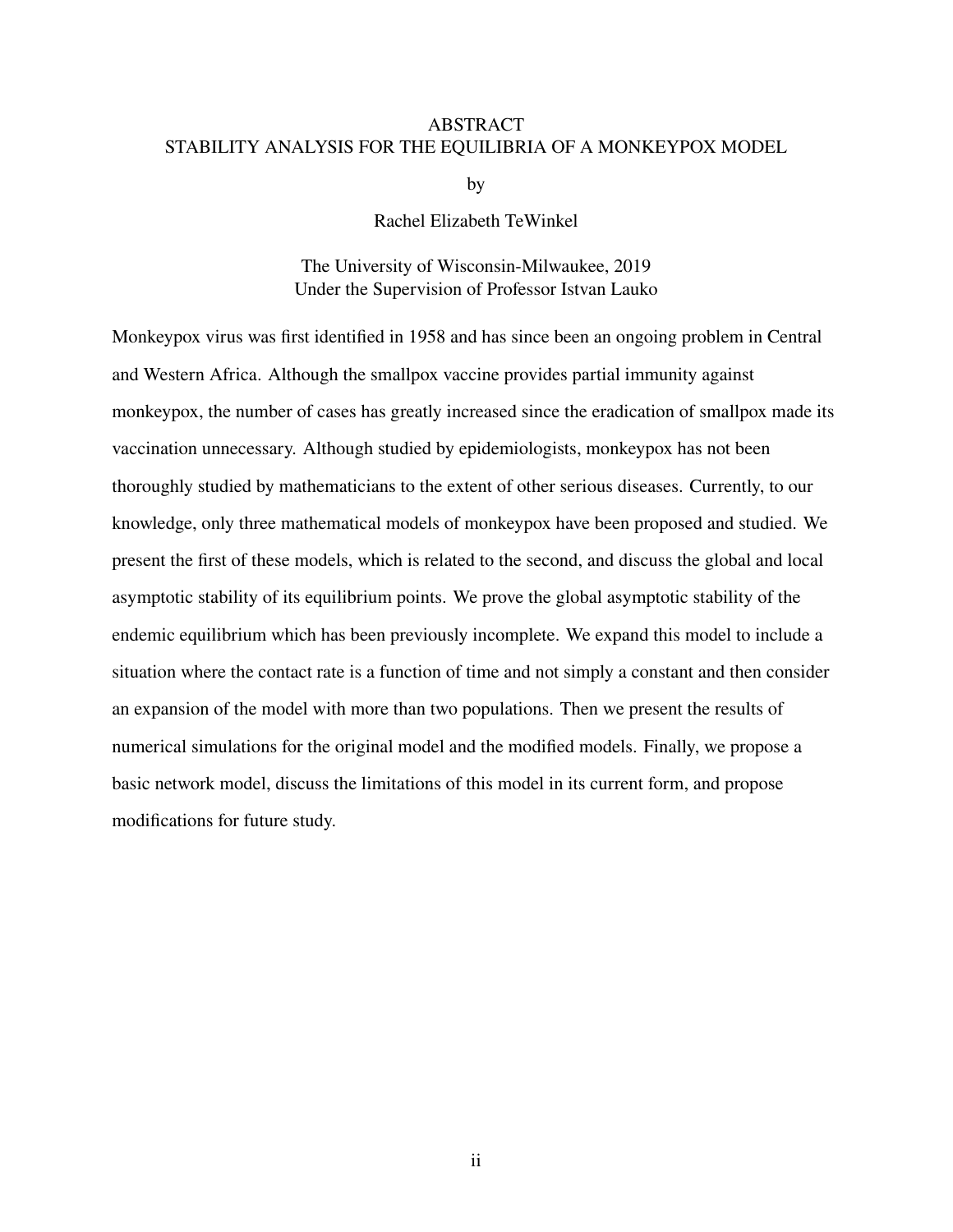# TABLE OF CONTENTS

| $\mathbf{1}$   | Preliminaries |                                                                                    | $\mathbf{1}$   |
|----------------|---------------|------------------------------------------------------------------------------------|----------------|
|                | 1.1           |                                                                                    | $\mathbf{1}$   |
|                | 1.2           |                                                                                    | $\overline{3}$ |
| $\overline{2}$ |               | <b>Current Monkeypox Models</b>                                                    | $\overline{4}$ |
|                | 2.1           |                                                                                    | $\overline{4}$ |
|                | 2.2           |                                                                                    | 7              |
|                | 2.3           |                                                                                    | 8              |
|                |               | Stability Analysis for the Endemic Equilibrium of the Animal Subsystem .<br>2.3.1  | 10             |
|                |               | 2.3.2                                                                              | 13             |
|                | 2.4           |                                                                                    | 26             |
|                |               | Previously Proposed Stability Analysis for the Co-existence Endemic Equi-<br>2.4.1 |                |
|                |               |                                                                                    | 29             |
| 3              |               | Existence and Stability of the Co-existence Endemic Equilibrium                    | 40             |
|                | 3.1           |                                                                                    | 40             |
|                | 3.2           |                                                                                    | 41             |
|                | 3.3           | Global Stability of the Co-existence Endemic Equilibrium                           | 44             |
|                | 3.4           |                                                                                    | 54             |
|                | 3.5           |                                                                                    | 54             |
| 4              |               | <b>Numerical Results</b>                                                           | 57             |
|                | 4.1           | Scenarios with One Animal Population and One Human Population                      | 57             |
|                | 4.2           | Dependence of Human Infection on the Infection in Each Population                  | 58             |
|                | 4.3           |                                                                                    | 63             |
|                | 4.4           |                                                                                    | 70             |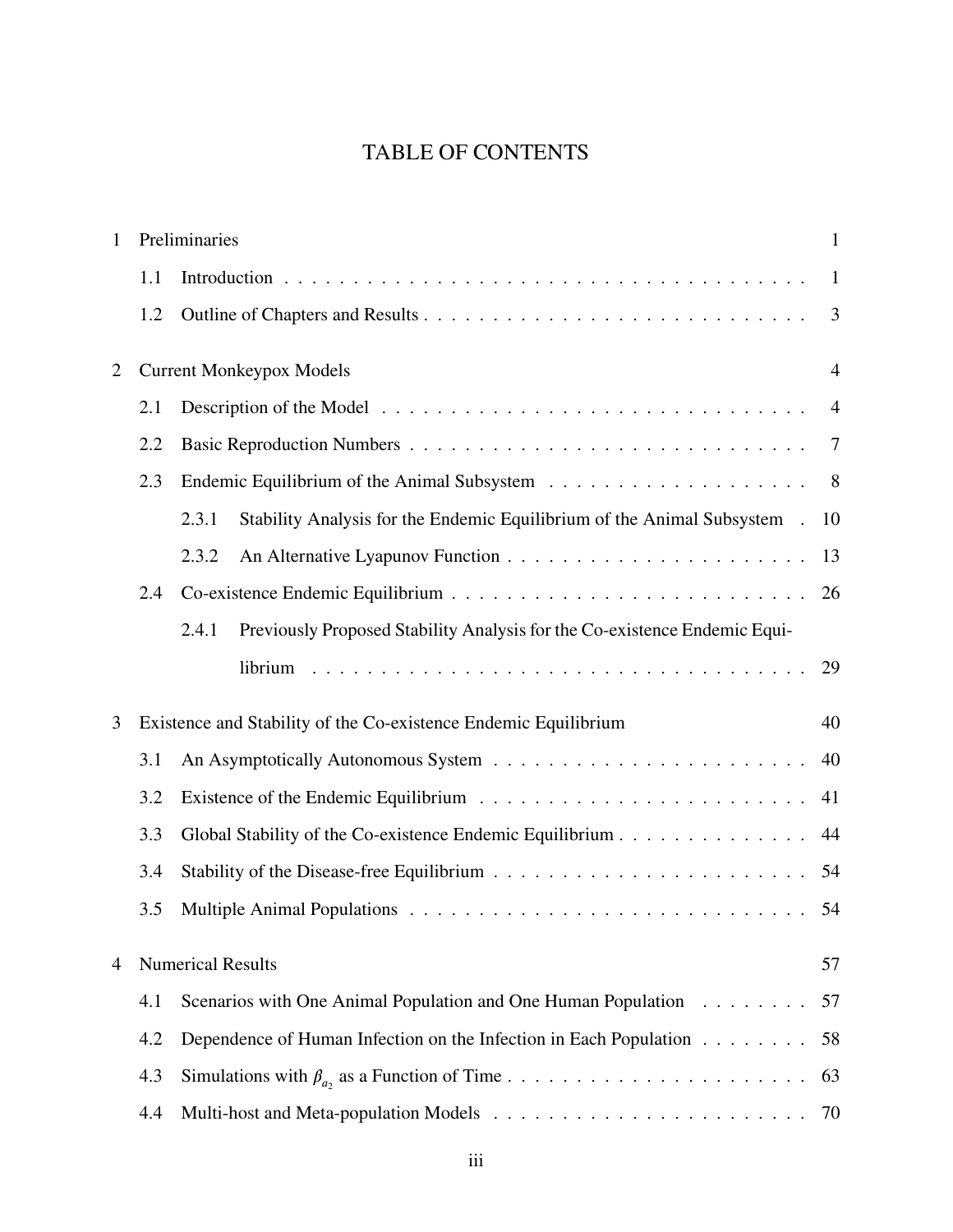|   | 4.5                                            |    |
|---|------------------------------------------------|----|
|   | A Brief Discussion of Cellular Automata Models | 78 |
|   | 5.1                                            |    |
|   | 5.2                                            |    |
|   | 5.3                                            |    |
| 6 | <b>Future Work</b>                             | 91 |
|   | References                                     |    |
|   | 99<br>Curriculum Vitae                         |    |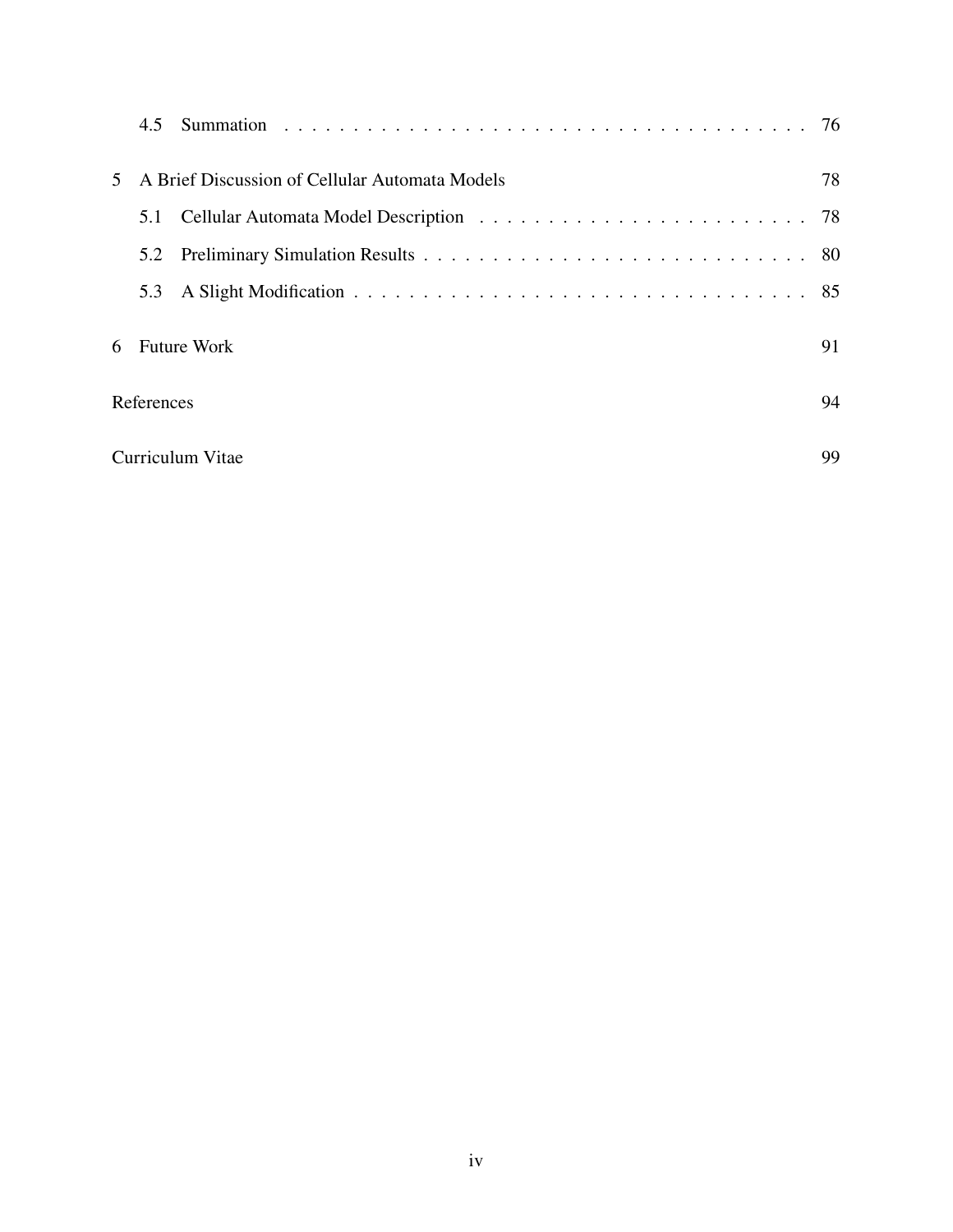## LIST OF FIGURES

| 2.1 | The structure of the model in the system $(2.1a)-(2.1f)$ of differential equations $\dots$ 6 |    |
|-----|----------------------------------------------------------------------------------------------|----|
| 4.1 | Numerical results with all parameters as assumed for Theorem 3.3.1                           | 59 |
| 4.2 | Numerical results with all parameters constant but $\mu_a < d_a$ and $\mu_h < d_h$           | 60 |
| 4.3 |                                                                                              | 61 |
| 4.4 |                                                                                              | 62 |
| 4.5 |                                                                                              | 62 |
| 4.6 |                                                                                              | 63 |
| 4.7 |                                                                                              | 64 |
| 4.8 | Numerical results with $\beta_{a_2}(t)$ as a sinusiodal function                             | 65 |
| 4.9 |                                                                                              | 66 |
|     |                                                                                              | 66 |
|     | 4.11 Numerical results with $\beta_{a_2}(t)$ as a sinusiodal function                        | 67 |
|     |                                                                                              | 68 |
|     | 4.13 Numerical results with $\beta_{a_2}(t)$ as a sinusiodal function                        | 69 |
|     | 4.14 Numerical results for a model with two animal populations                               | 71 |
|     | 4.15 Numerical results for a model with two animal populations                               | 72 |
|     | 4.16 Numerical results for a model with two animal populations 73                            |    |
|     |                                                                                              | 77 |
| 5.1 |                                                                                              | 79 |
| 5.2 | Example cellular automata model with three infection patches                                 | 81 |
| 5.3 | Example cellular automata model with three infection patches                                 | 82 |
| 5.4 | Example cellular automata model with initial infection on diagonal                           | 83 |
| 5.5 | Example cellular automata model with initial infection on diagonal                           | 84 |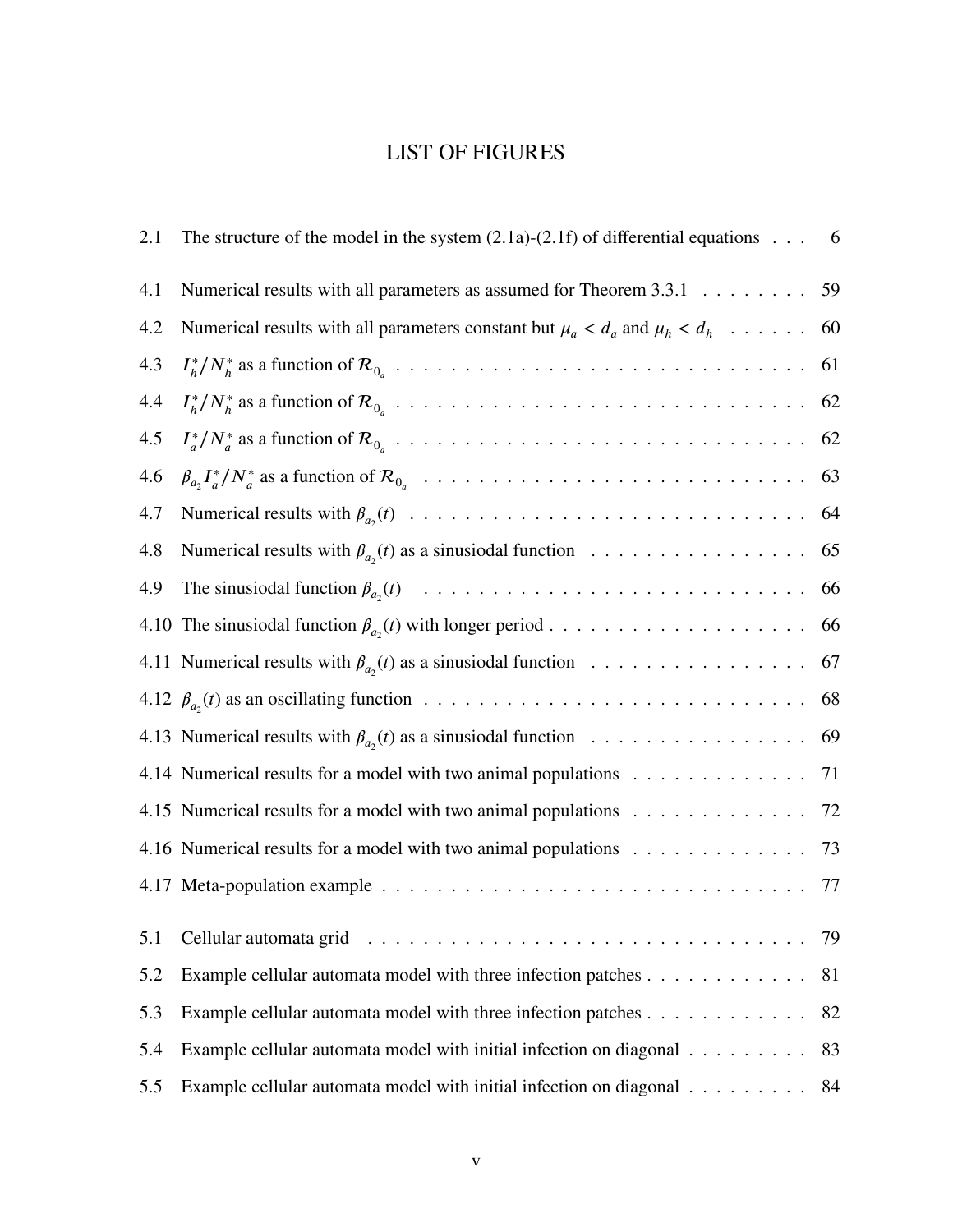| 5.6 Example cellular automata model highlighting animal population 86 |  |
|-----------------------------------------------------------------------|--|
| 5.7 Example cellular automata model highlighting human population 87  |  |
| 5.8 Example cellular automata model mid-simulation 89                 |  |
| 5.9 Example cellular automata model mid-simulation 90                 |  |
|                                                                       |  |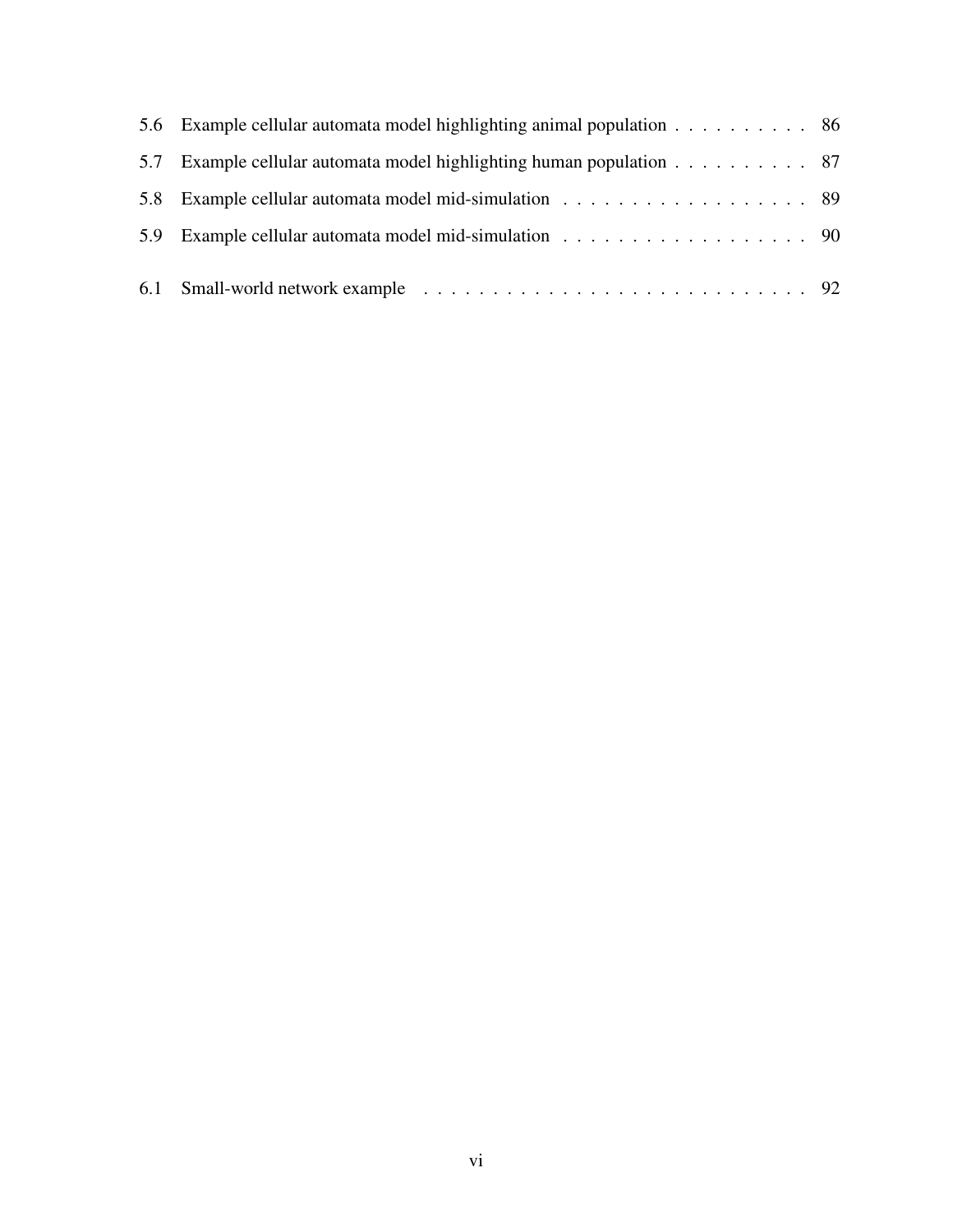# LIST OF TABLES

| 5.1 Averaged values from cellular automata model simulations 81 |  |
|-----------------------------------------------------------------|--|
| 5.2 Averaged values from cellular automata model simulations 82 |  |
| 5.3 Averaged values from cellular automata model simulations 83 |  |
| 5.4 Averaged values from cellular automata model simulations 84 |  |
| 5.5 Averaged values from cellular automata model simulations 88 |  |
| 5.6 Averaged values from cellular automata model simulations 89 |  |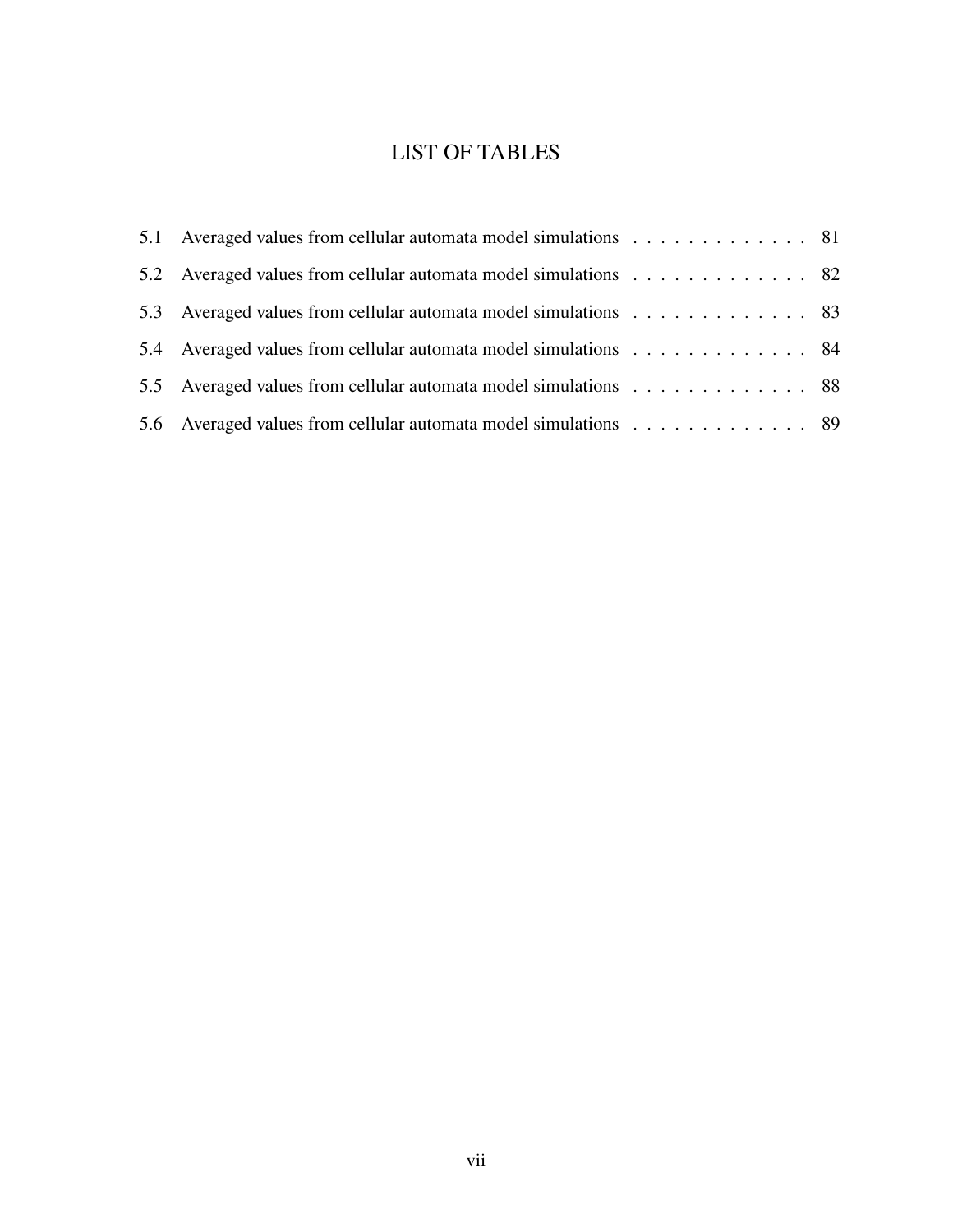#### ACKNOWLEDGMENTS

I would like to express my gratitude to Drs. Istvan Lauko and Gabriella Pinter for their time, expertise, and support. Thank you to Drs. Kevin McLeod, Lijing Sun, Lei Wang, and Bruce Wade for their time and assistance.

Thank you to my husband, Nate, for his continual support and to my dad, brother Nathan, sisters Evelyn, Jan, and Vivian, and extended family for putting up with me while I trudged through.

To Alie, Tom, Heidi, Hayley, Durham, Sam, Amanda, Katie, Martin, Hudson, Obie, Sunny, Sadie, and Kristen thank you for being part of the journey and always being willing to bounce around ideas.

Thanks to the UWM Graduate School and Department of Mathematical Sciences for funding me during my time here. I am very grateful to have been part of such a supportive math department.

Finally, thanks to God for the opportunity to ask questions and wonder about things greater than myself.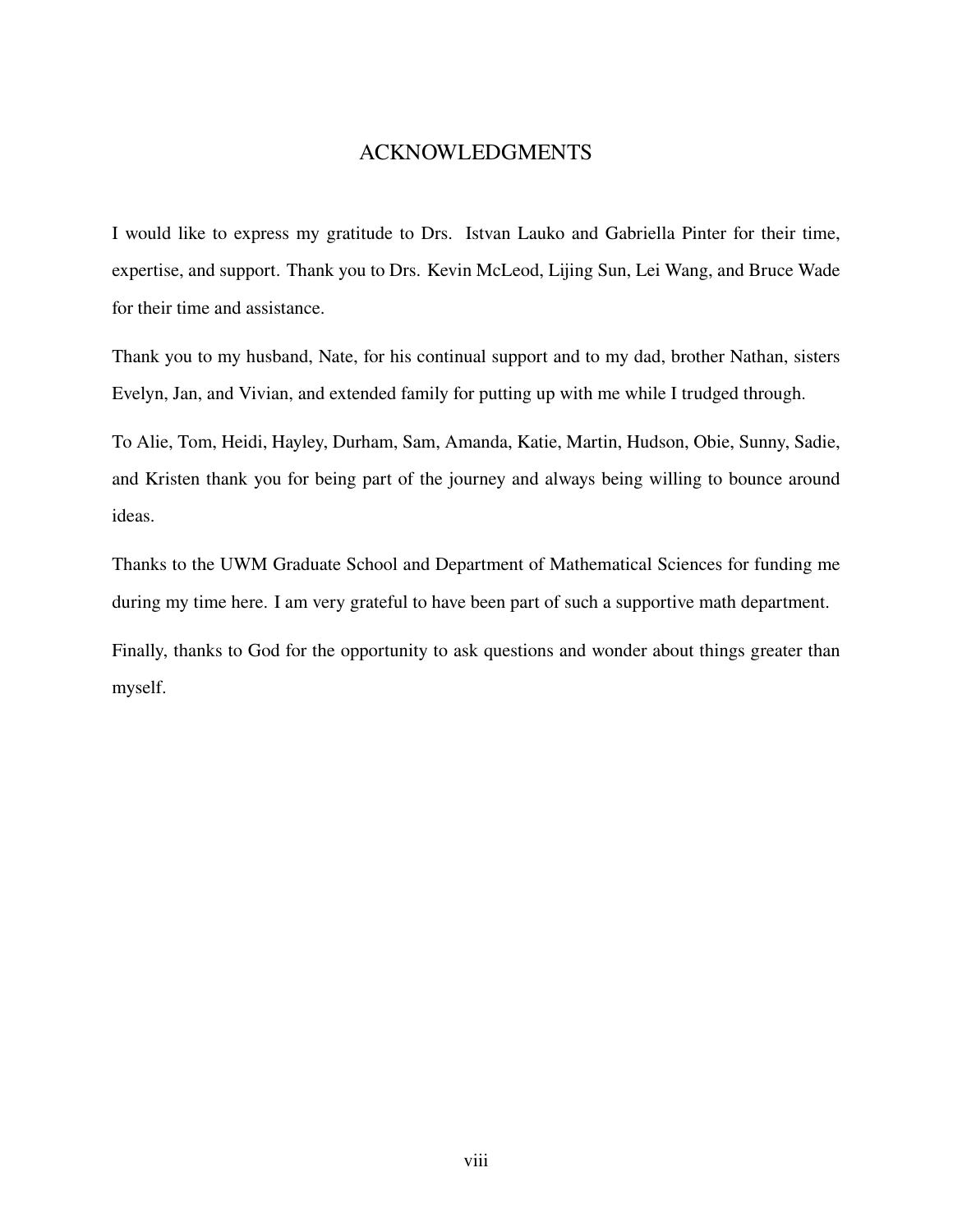For every person who wanted to learn.

For every person, especially my grandparents, who worked hard to make life better.

For every person, especially my dad, who embraces the work and joy of learning.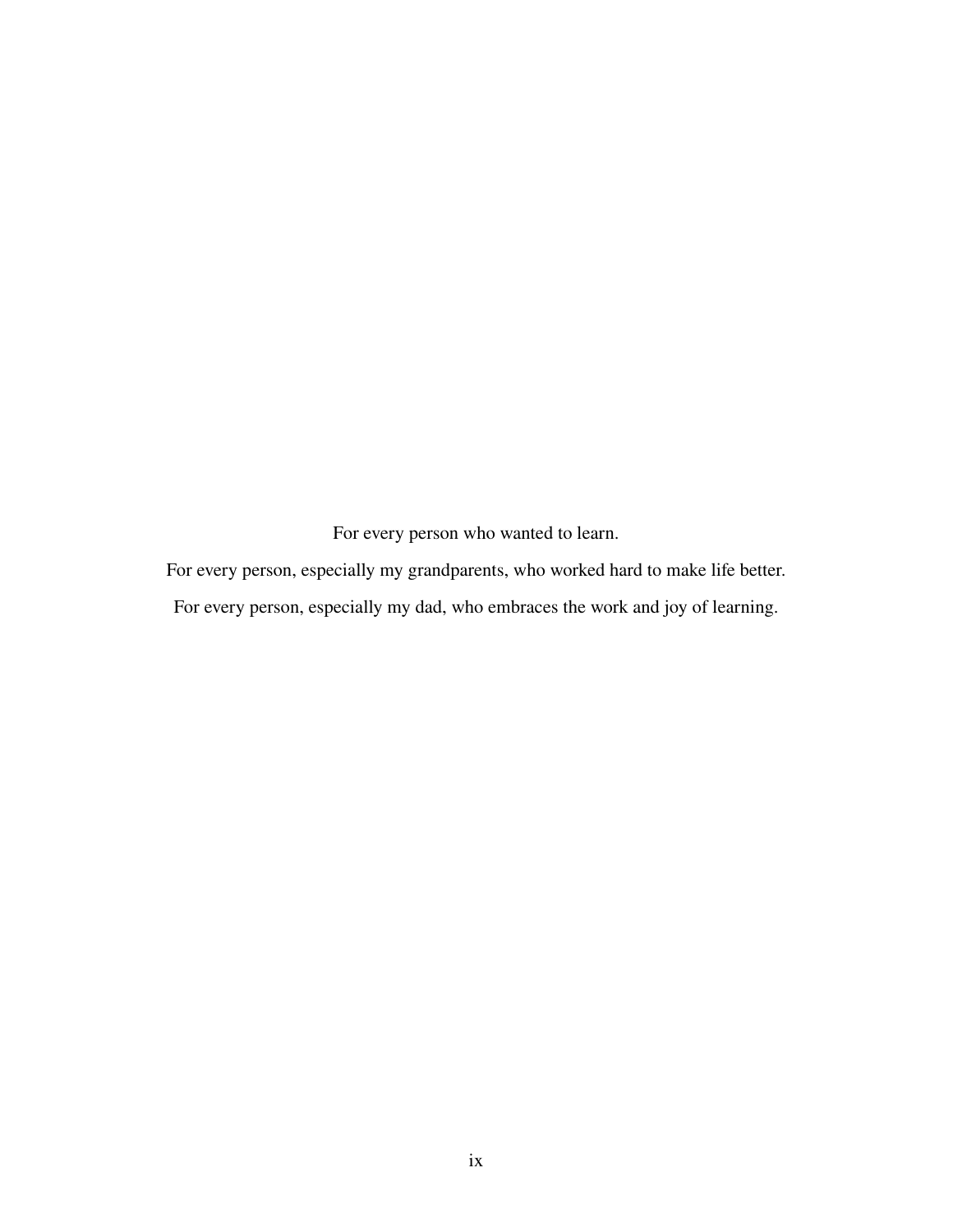### 1 Preliminaries

<span id="page-10-0"></span>In this work we seek to understand mathematical models of monkeypox. We primarily explore a system of differential equations representing both interacting human and animal populations. We build off of previously completed work and prove the global asymptotic stability of the endemic equilibrium. This is an important step in accurately modeling monkeypox and is needed if the model is to reflect reports on the disease by epidemiologists. We will propose extensions to the model and test them analytically and numerically.

#### 1.1 Introduction

<span id="page-10-1"></span>In 1958, the monkeypox virus was isolated for the first time from infected monkeys – resulting in the name – and the first human case was identified in 1970 in the Democratic Republic of Congo (DRC) during the eradication of smallpox [\[10,](#page-103-1) [11,](#page-103-2) [14,](#page-103-3) [31,](#page-105-0) [66\]](#page-107-0). Monkeypox presents very similarly to smallpox and is mostly found in Central and Western Africa [\[14,](#page-103-3) [47,](#page-106-0) [51\]](#page-106-1). While monkeypox has a lower mortality rate than smallpox at an estimated 9-12%, cases have increased 20-fold in recent years compared to past decades [\[10,](#page-103-1) [14,](#page-103-3) [17,](#page-104-0) [31,](#page-105-0) [44,](#page-105-1) [47,](#page-106-0) [66\]](#page-107-0). In the Bokungu Health Zone of the DRC, there were 17 cases reported in 2011 and 13 cases reported in 2012 [\[47\]](#page-106-0). However, during the second half of 2013 there was at least a 6-fold increase in monkeypox in this health zone [\[47\]](#page-106-0).

Hosts of the monkeypox virus include prairie dogs, tree squirrels, chimpanzees, and baboons, but there is not currently a complete list of hosts. Since monkeypox infects both humans and animals, it is generally considered impossible to eradicate [\[11,](#page-103-2) [14,](#page-103-3) [17,](#page-104-0) [31,](#page-105-0) [43,](#page-105-2) [48,](#page-106-2) [49,](#page-106-3) [66\]](#page-107-0).

Humans become infected with the monkeypox virus when they come into direct contact with infected animals or people. It is also believed that the virus can be transmitted through respiration as well. The incubation period is approximately 7-17 days. Symptoms are initially similar to those of the flu and include fever, muscle aches, headache, and fatigue. The lymph nodes become enlarged, a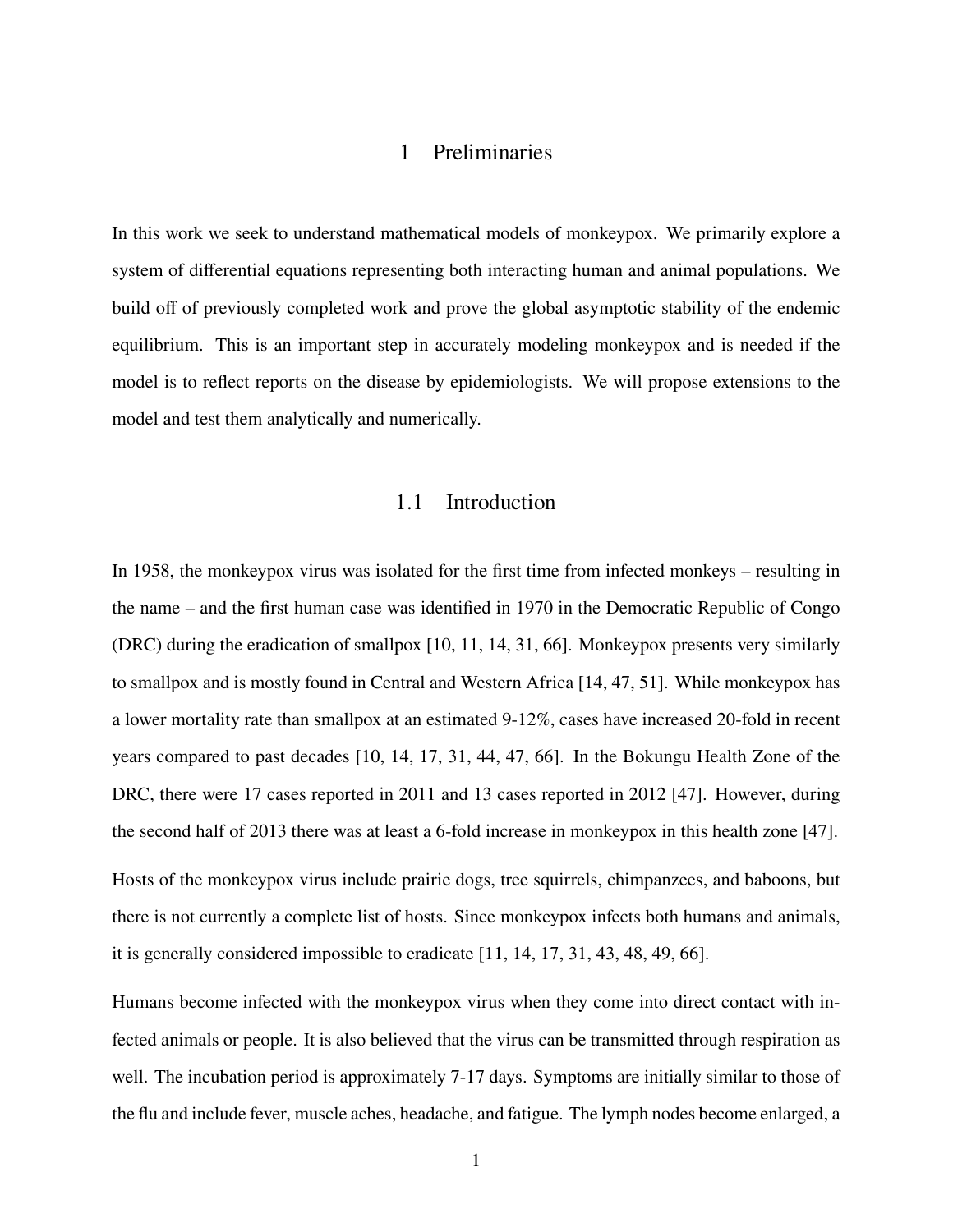rash develops, and vesicles or "pocks" appear all over the body, including on the palms of the hands and soles of the feet. These vesicles then form scabs before they drop off [\[14,](#page-103-3) [26,](#page-104-1) [48,](#page-106-2) [51,](#page-106-1) [64,](#page-107-1) [66\]](#page-107-0). In the last decade there has been a noticeable increase in monkeypox correlated to the decrease in herd immunity to smallpox. There is no vaccine currently available for monkeypox. The smallpox vaccine provides approximately 85% immunity against monkeypox and, although the vaccine can provide cross-protective immunity against monkeypox lasting decades after vaccination, only about 25% of the populations with endemic monkeypox infection are currently vaccinated against smallpox. There are also concerns about a new mass vaccination campaign given the prevalence of HIV/AIDS in those areas affected by monkeypox [\[26,](#page-104-1) [28,](#page-104-2) [38,](#page-105-3) [40,](#page-105-4) [43,](#page-105-2) [49,](#page-106-3) [51\]](#page-106-1).

After smallpox was declared eradicated in 1977, the World Health Organization continued active surveillance of monkeypox from 1981 to 1986. Later surveillance of monkeypox from 2006-2007 looked at current incidence rates and those recorded in the 1980s. Rimoin et. al. compared "the most intense surveillance in the 1980s (Kole in the Sankuru District and Bumba health zone in the neighboring Equateur province) to zones with similarly intense efforts, comparable population demographics, and ecological characteristics (Kole, Tshudi Loto, and Lomela health zones) in 2006 and 2007. For these zones, the average annual incidence increased from 0.48 per 10,000 to 11.25 per 10,000 population" [\[51\]](#page-106-1). Although many people become infected through contact with infected animals, human-to-human transmission chains up to seven individuals long consisting of 42 apparent cases have been identified. Until recently, it was thought that human-to-human transmission chains were rarely, if ever, longer than two. In addition to waning herd immunity provided through the smallpox vaccine, poverty and civil war have left people to hunt for food in areas where monkeypox is endemic throughout animal populations [\[28,](#page-104-2) [29,](#page-104-3) [30,](#page-105-5) [47,](#page-106-0) [48,](#page-106-2) [51,](#page-106-1) [53,](#page-106-4) [64\]](#page-107-1).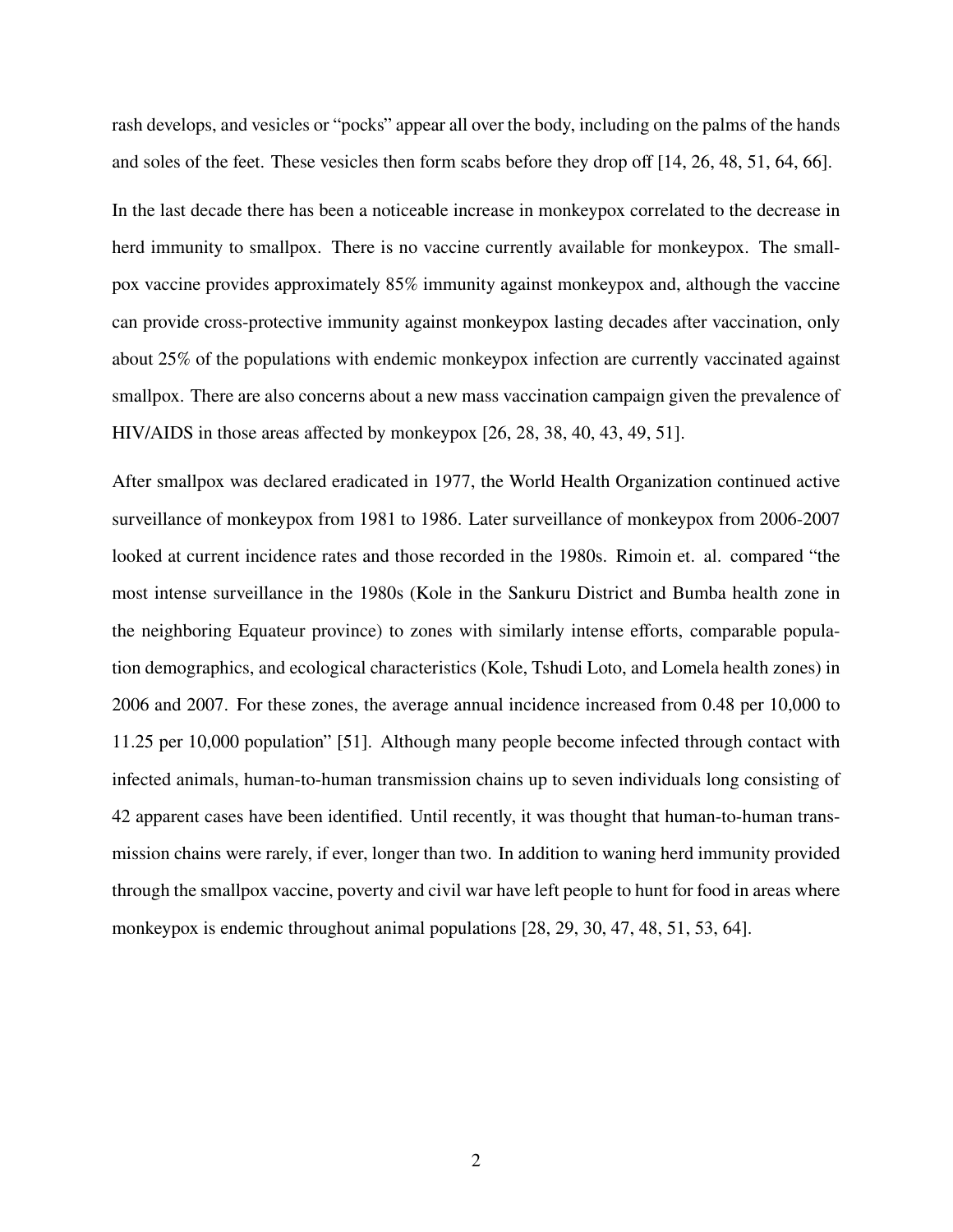### 1.2 Outline of Chapters and Results

<span id="page-12-0"></span>In Chapter 2 of this work, we discuss a previously proposed mathematical model of monkeypox from [\[4\]](#page-103-4). We will discuss how the model is set up and attempt to follow their work to show the global asymptotic stability of the equilibria under certain assumptions. We show that the desired result does not necessarily follow and hence the need for a new approach. Chapter 2 also presents some results needed for later proofs.

The main result of this dissertation is presented in Chapter 3. There we will prove the existence of the endemic equilibrium regardless of whether or not certain assumptions from Chapter 2 are true. We will also prove the global asymptotic stability of the endemic equilibrium. This proof was previously incomplete. This is an important result for modeling monkeypox with a system of differential equations. Knowing that the endemic equilibrium is globally asymptotically stable for the model suggests that, as long as there is monkeypox infection in the animal population, there will be infection in the human population. We end the chapter with an extension of our main result.

Chapter 4 presents numerical results for simulations of the models presented in the previous chapters. We also show numerical results for simulations on more complicated versions of these models – e.g. when there are more than two populations and when one constant parameter is changed to a function of time.

In Chapter 5 we briefly outline a network model of monkeypox. We show some preliminary results when running simulations of this model and discuss why this model does not give us the results expected based on epidemiological data. We also propose some adjustments for future work and highlight the information needed to make these adjustments.

Proposed future work is given in Chapter 6.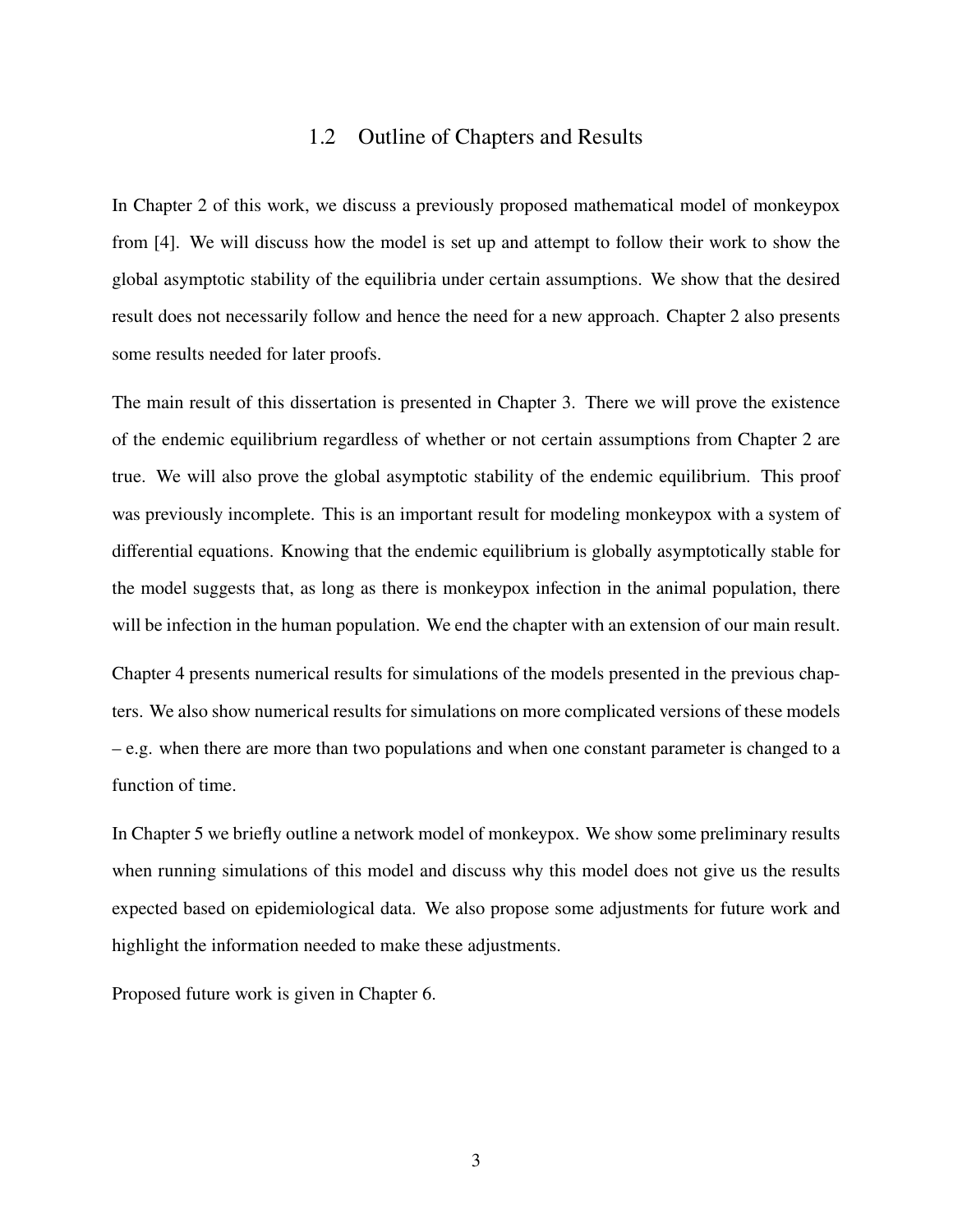#### 2 Current Monkeypox Models

<span id="page-13-0"></span>Currently, only three mathematical models of monkeypox can be found in the literature. The first is an SIR model by Bhunu and Mushayabasa, the second is an expansion on this model to include co-infection of monkeypox and HIV by Bhunu, Mushayabasa and Hyman, and the third was only recently published by Emeka et. al [\[4,](#page-103-4) [5,](#page-103-5) [20\]](#page-104-4). Since the second is an extension of the first, we wished to understand the first and then expand on this model in a different way than was done before. During this process, we found that some results in [\[4\]](#page-103-4) were not proven while others were proven under certain assumptions. We will complete these proofs and show that result still holds even if we use more more general assumptions.

#### 2.1 Description of the Model

<span id="page-13-1"></span>The model examined in this section was first proposed in [\[4\]](#page-103-4) and the work in this chapter extends the work of that paper. This model considers a population of humans divided into susceptible, infected and recovered individuals, denoted  $S_h$ ,  $I_h$  and  $R_h$ , respectively, and a population of animals divided into susceptible, infected and recovered individuals, denoted  $S_a$ ,  $I_a$  and  $R_a$ , respectively. The total human population is given as  $N_h(t) = S_h(t) + I_h(t) + R_h(t)$  and the total animal population is given as  $N_a(t) = S_a(t) + I_a(t) + R_a(t)$ . Susceptible humans are recruited through migration and birth at the rate  $\Lambda_h$  and susceptible animals are recruited at a rate of  $\Lambda_a$ . Let  $d_a$ ,  $d_h$  be the death rates by monkeypox for the animals and humans, respectively,  $\mu_a$ ,  $\mu_h$  be the natural death rates for the animals and humans, respectively, and  $\rho_a$ ,  $\rho_h$  be the recovery rates with permanent immunity for the animals and humans, respectively. It is assumed that the impact of hunting on the animals by humans is negligible and can be ignored. Further, we assume that animals cannot become infected by humans since the vast majority of animal and human contact is when animals are hunted and eaten. Disease transmission is modeled using standard incidence, assuming a constant (density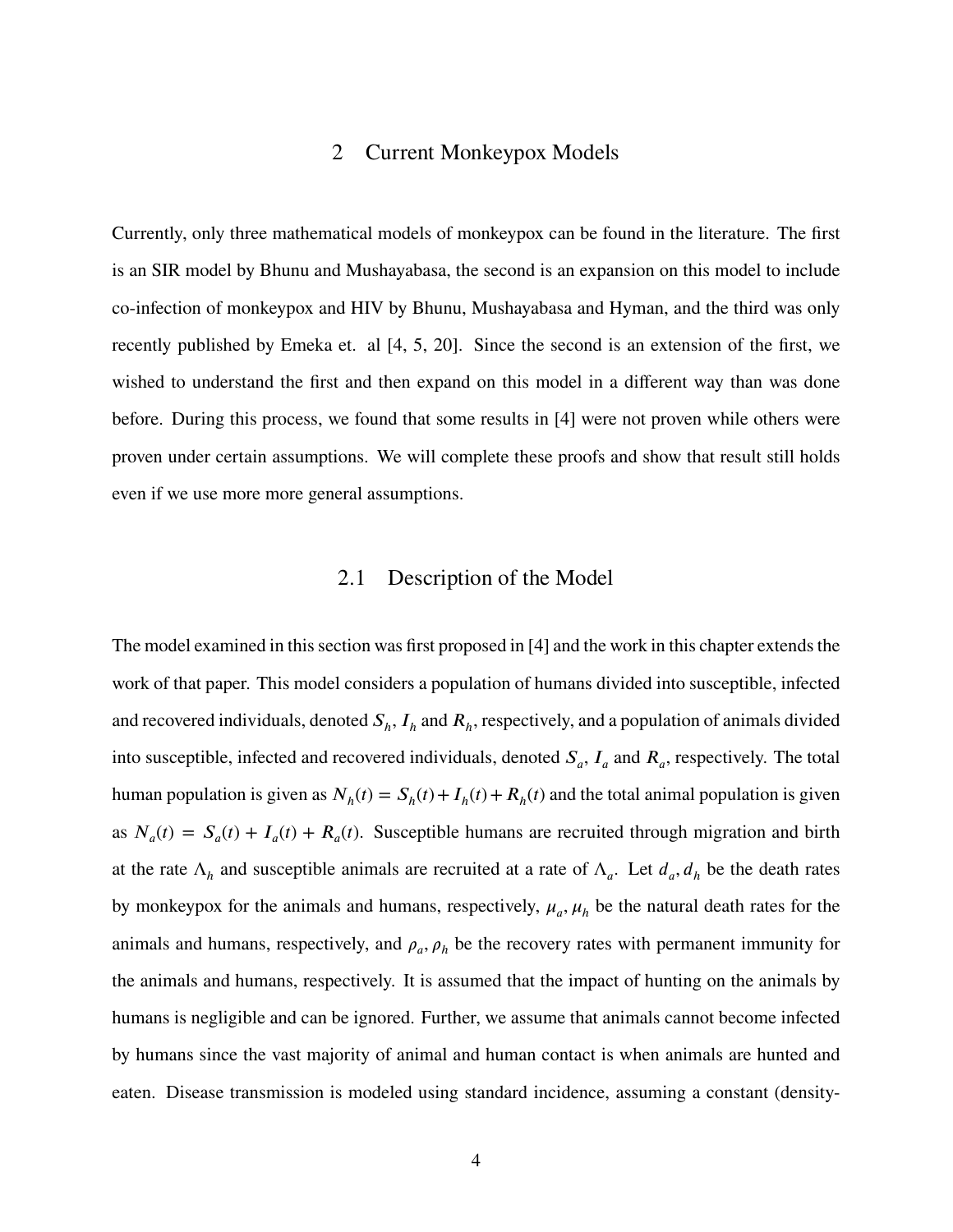independent) contact rate both within and across the two populations resulting in infection rates

$$
f_a\left(S_a, I_a, R_a\right) = \frac{\beta_{a_1} I_a}{N_a} S_a, \text{ and } f_h\left(S_a, I_a, R_a, S_h, I_h, R_h\right) = \left(\frac{\beta_{a_2} I_a}{N_a} + \frac{\beta_h I_h}{N_h}\right) S_h,
$$

where  $\beta_{a_1}$ ,  $\beta_{a_2}$  and  $\beta_h$  are the effective contact rates within the animal population, between the animal population and human population, and in the human population, respectively. We assume that  $\Lambda_a$ ,  $\Lambda_h$ ,  $\mu_a$ ,  $\mu_h$ ,  $\rho_a$ ,  $\rho_h$  are positive, while  $d_a$ ,  $d_h$ ,  $\beta_{a_1}$ ,  $\beta_{a_2}$  and  $\beta_h$  are non-negative parameters.

Thus we have the following system of non-linear differential equations [\(2.1a\)](#page-14-0)-[\(2.1f\)](#page-14-0)

<span id="page-14-0"></span>
$$
\frac{dS_a}{dt} = \Lambda_a - \mu_a S_a - \frac{\beta_{a_1} I_a}{N_a} S_a, \qquad (2.1a)
$$

$$
\frac{dI_a}{dt} = \frac{\beta_{a_1}I_a}{N_a}S_a - (\mu_a + \rho_a + d_a)I_a,
$$
\n(2.1b)

$$
\frac{dR_a}{dt} = \rho_a I_a - \mu_a R_a, \qquad (2.1c)
$$

$$
\frac{dS_h}{dt} = \Lambda_h - \mu_h S_h - \left(\frac{\beta_{a_2} I_a}{N_a} + \frac{\beta_h I_h}{N_h}\right) S_h, \tag{2.1d}
$$

$$
\frac{dI_h}{dt} = \left(\frac{\beta_{a_2}I_a}{N_a} + \frac{\beta_h I_h}{N_h}\right)S_h - \left(\mu_h + \rho_h + d_h\right)I_h,\tag{2.1e}
$$

$$
\frac{dR_h}{dt} = \rho_h I_h - \mu_h R_h. \tag{2.1f}
$$

Since

$$
\frac{dN_a}{dt} = \Lambda_a - \mu_a N_a - d_a I_a \text{ and } \frac{dN_h}{dt} = \Lambda_h - \mu_h N_h - d_h I_h,
$$

the set  $\Omega = \Omega_a \times \Omega_h$ , where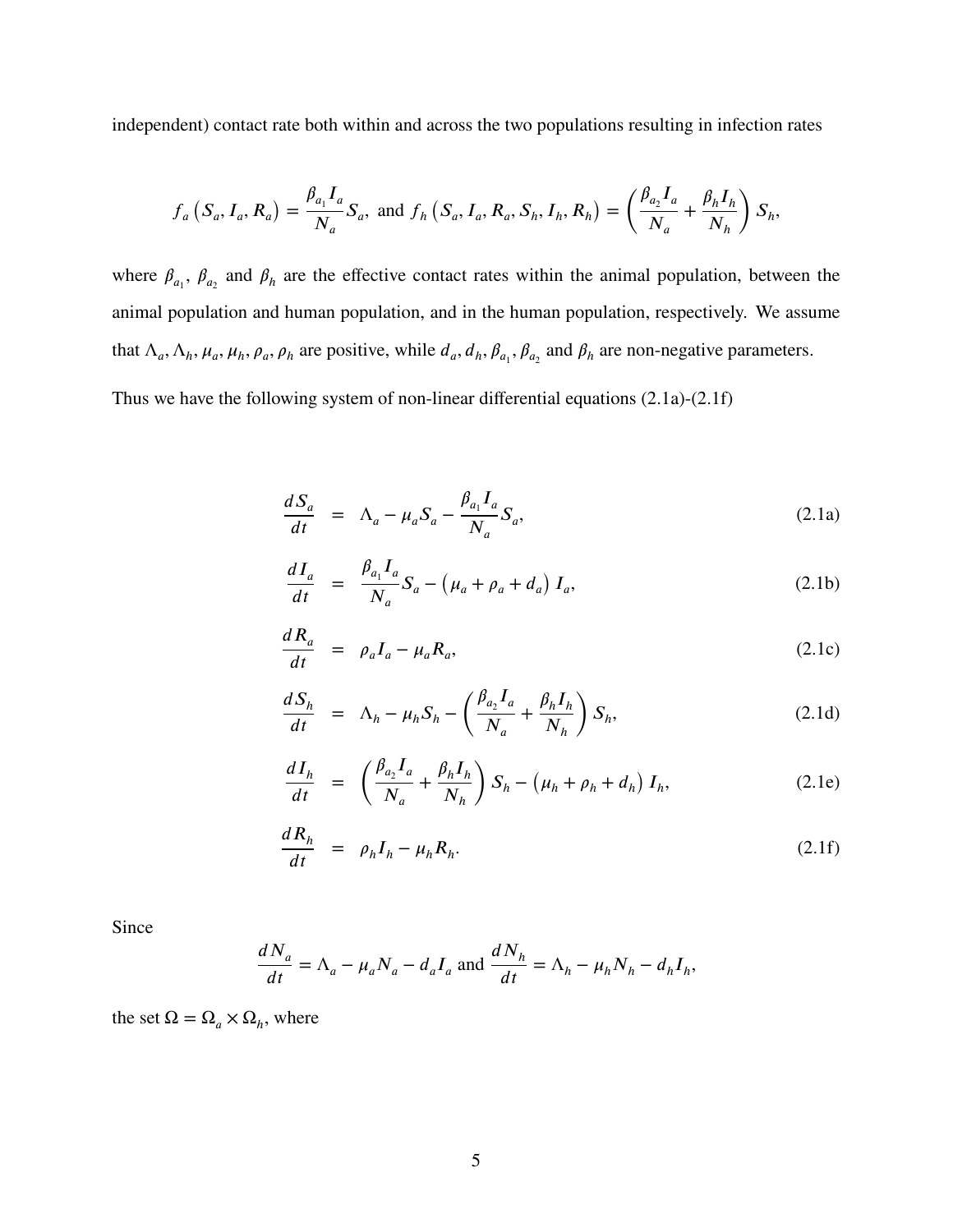<span id="page-15-0"></span>

Figure 2.1: The structure of the model in the system [\(2.1a\)](#page-14-0)-[\(2.1f\)](#page-14-0) of differential equations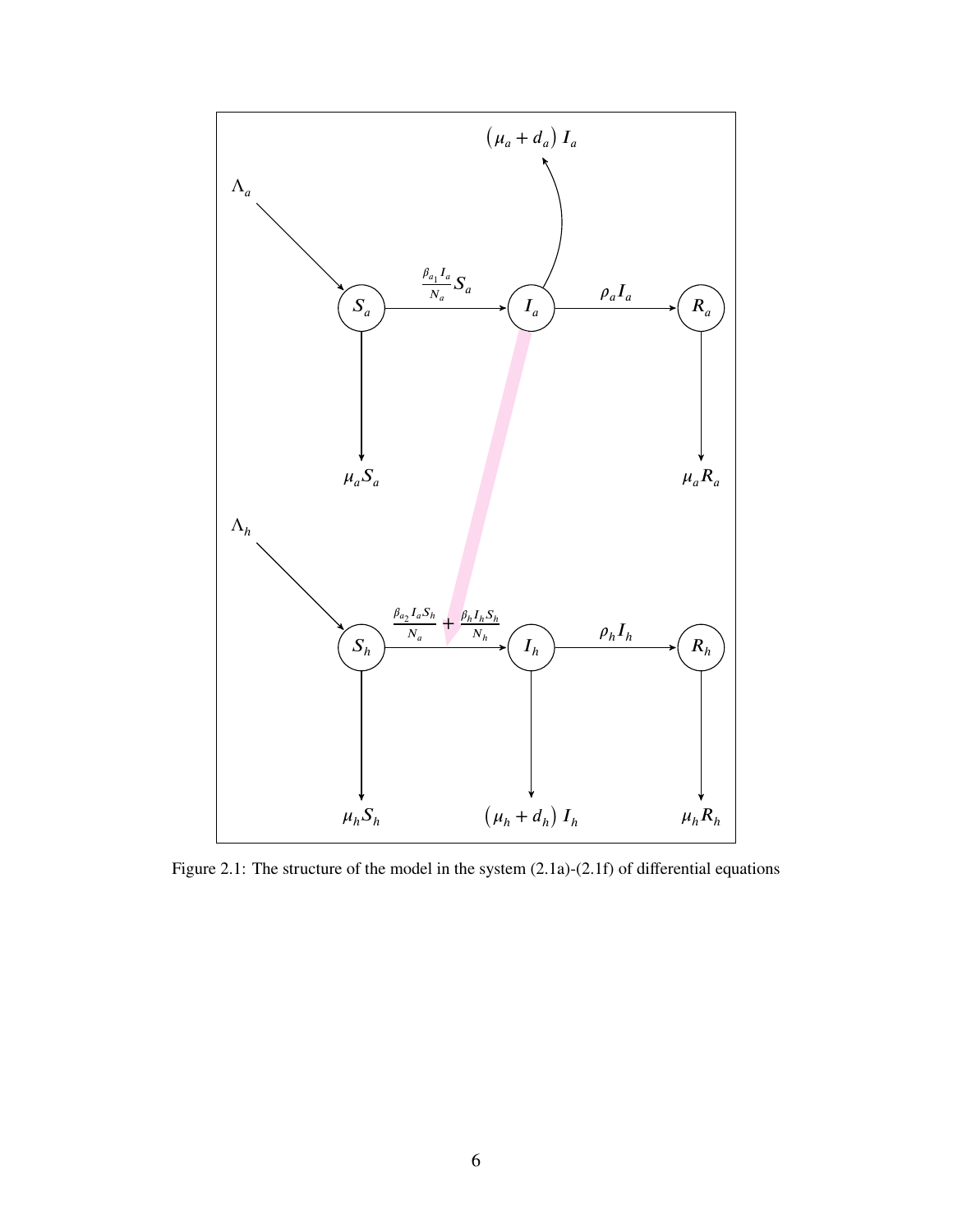$$
\Omega_a = \left\{ (S_a, I_a, R_a) \in \mathbb{R}_+^3 : S_a \ge 0, I_a \ge 0, R_a \ge 0, S_a + I_a + R_a \le \frac{\Lambda_a}{\mu_a} \right\}
$$

and

$$
\Omega_h = \left\{ (S_h, I_h, R_h) \in \mathbb{R}_+^3 : S_h \ge 0, I_h \ge 0, R_h \ge 0, S_h + I_h + R_h \le \frac{\Lambda_h}{\mu_h} \right\},\
$$

<span id="page-16-0"></span>is positively invariant under the dynamics of [\(2.1a\)](#page-14-0)-[\(2.1f\)](#page-14-0), and solutions with initial conditions in  $\Omega$  exist globally [\[4,](#page-103-4) [37\]](#page-105-6).

#### 2.2 Basic Reproduction Numbers

The disease free equilibrium is given as  $\mathcal{E}_0 = (S_a^0)$  $_{a}^{0}, I_{a}^{0}, R_{a}^{0}, S_{h}^{0}, I_{h}^{0}, R_{h}^{0}$  $\lambda$ =  $\bigwedge^{n}$  $\mu_a$  $, 0, 0, \frac{\Lambda_h}{\Lambda}$  $\mu_h$ *,* 0*,* 0  $\mathbf{v}$ . An analysis for this equilibrium was given in [\[4\]](#page-103-4) and we also refer the reader to [\[8,](#page-103-6) [18,](#page-104-5) [19,](#page-104-6) [37,](#page-105-6) [60\]](#page-106-5).

The basic reproduction number of an SIR model represents the average number of infections that will result from one infected individual. Using the method of van der Driessche and Watmough, the basic reproduction numbers of the model are  $\{R_{0_a}, R_{0_b}\}$ where

$$
\mathcal{R}_{0_a} = \frac{\beta_{a_1}}{\mu_a + \rho_a + d_a} \quad \text{and} \quad \mathcal{R}_{0_h} = \frac{\beta_h}{\mu_h + \rho_h + d_h}.
$$

We find this by first defining the matrix

$$
M = \begin{bmatrix} \frac{\beta_{a_1}}{\mu_a + \rho_a + d_a} & \frac{\beta_{a_2}}{\mu_h + \rho_h + d_h} \\ 0 & \frac{\beta_h}{\mu_h + \rho_h + d_h} \end{bmatrix}.
$$

Each entry is obtained from looking at the average time a human is infected,  $(\mu_h + \rho_h + d_h)^{-1}$ , and the average time an animal is infected,  $(\mu_a + \rho_a + d_a)^{-1}$ , with the respective rates that infection is transferred from animals to animals,  $\beta_{a_1}$ , animals to humans,  $\beta_{a_2}$ , and humans to humans,  $\beta_h$ . Finding the eigenvalues of this matrix gives us the basic reproduction numbers. We have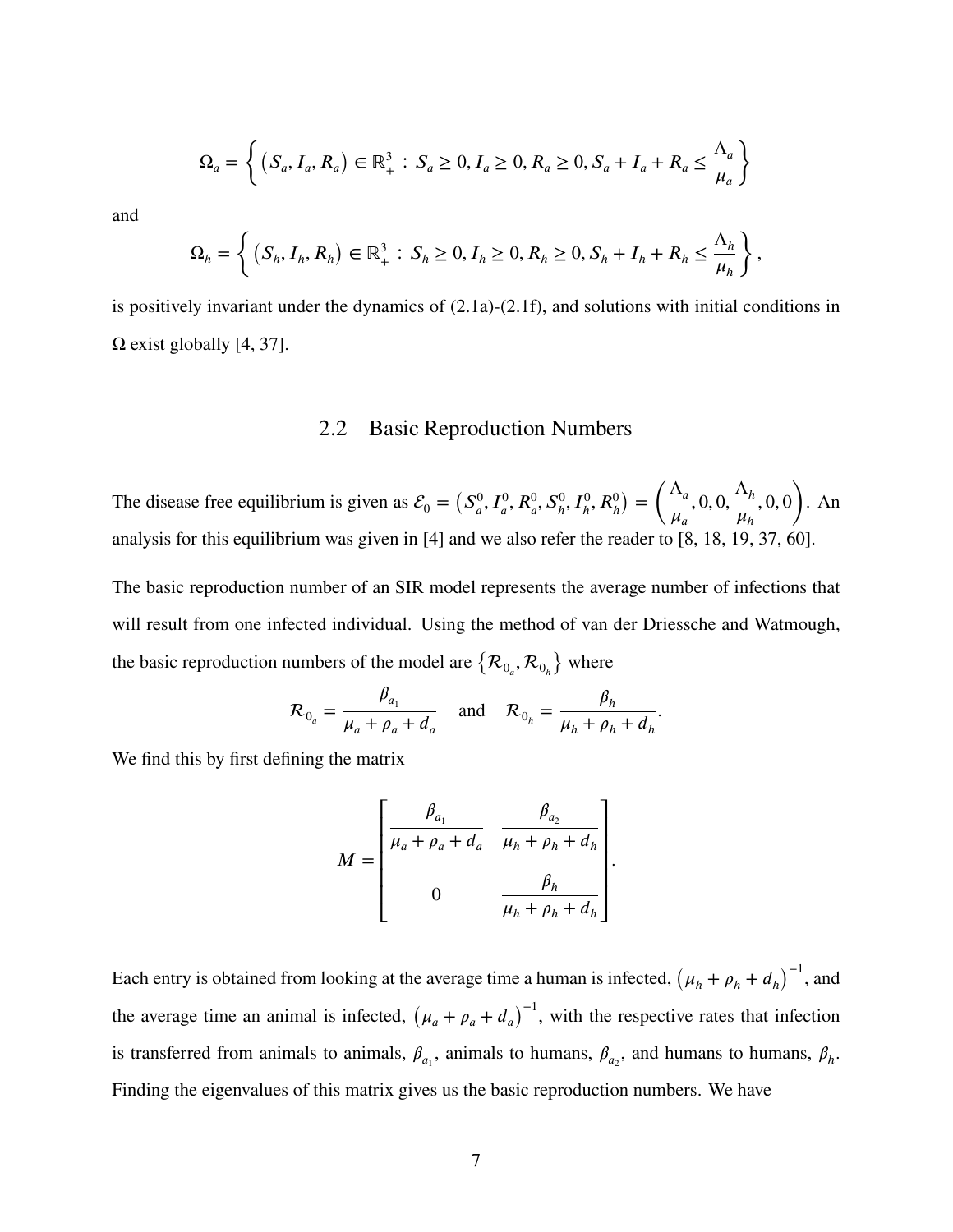$$
M - \lambda I = \begin{bmatrix} \frac{\beta_{a_1}}{\mu_a + \rho_a + d_a} - \lambda & \frac{\beta_{a_2}}{\mu_h + \rho_h + d_h} \\ 0 & \frac{\beta_h}{\mu_h + \rho_h + d_h} - \lambda \end{bmatrix}
$$

Since this matrix is upper triangular, the eigenvalues of this matrix are  $\frac{\beta_{a_1}}{\beta_{a_2}}$  $\mu_a + \rho_a + d_a$ and  $\frac{\beta_h}{\cdot}$  $\mu_h + \rho_h + d_h$ When  $R_{0}$  < 1 and  $R_{0_h}$  < 1, this equilibrium is locally asymptotically stable and unstable otherwise [\[4,](#page-103-4) [8\]](#page-103-6). We will discuss the global asymptotic stability of the disease-free equilibrium in the next chapter.

.

#### 2.3 Endemic Equilibrium of the Animal Subsystem

<span id="page-17-0"></span>We now look at what happens when there is no infection in the human population, but infection is only in the animal population. Since animals cannot get infected through humans, the spread of infection through the animal population happens independently of the dynamics of infection among humans. By assuming no infection in the human population, we hone in on the epidemic dynamics among animals. We will use the results of this section later to understand the bigger picture of how the epidemic spreads through both populations and is driven by the infection among animals.

We start with the setup provided in [\[4\]](#page-103-4) and show that this endemic equilibrium of the animal subsystem is feasible. Suppose  $\beta_{a_2} = \beta_h = 0$  so there are only animal-to-animal infections. Then  $\mathcal{R}_{0_h} = 0$  and the endemic equilibrium of the animal subsystem is given as  $E_a^* =$  $(S^*_a)$  $J_{a}^{*}, I_{a}^{*}, R_{a}^{*}$  $\lambda$ . At the equilibrium point,  $S'_a$  $'_{a}=I'_{a}$  $J'_a = R'_a = 0$ . Using the system in [\(2.1a\)](#page-14-0)-[\(2.1c\)](#page-14-0), we have

<span id="page-17-1"></span>
$$
\Lambda_a = \left(\mu_a + \frac{\beta_{a_1} I_a^*}{N_a^*}\right) S_a^*, \quad \frac{\beta_{a_1} I_a^*}{N_a^*} S_a^* = \left(\mu_a + \rho_a + d_a\right) I_a^*, \quad \rho_a I_a^* = \mu_a R_a^* \tag{2.2}
$$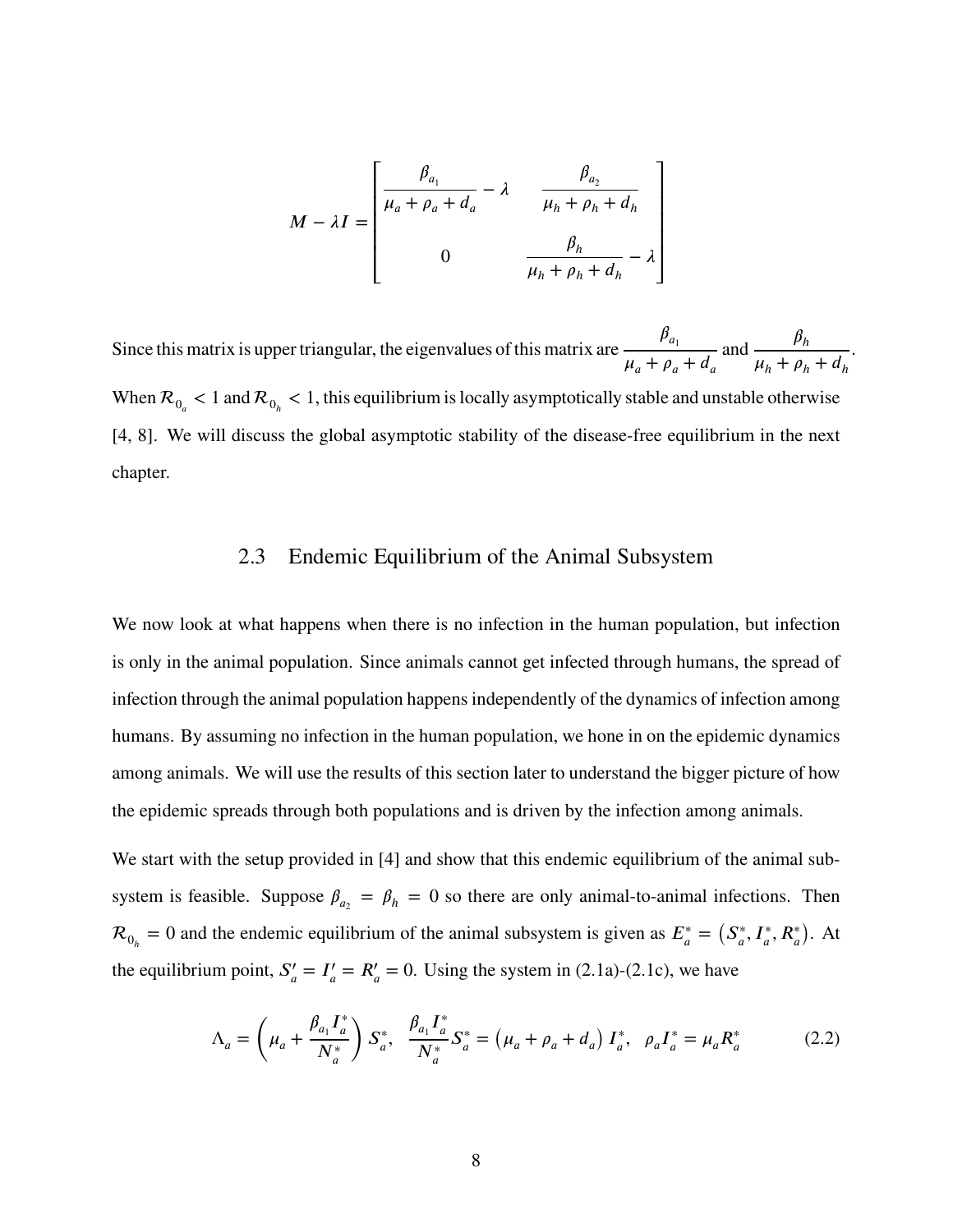By adding the first two equations we obtain

$$
\Lambda_{a} + \frac{\beta_{a_{1}} I_{a}^{*}}{N_{a}^{*}} S_{a}^{*} = \left(\mu_{a} + \frac{\beta_{a_{1}} I_{a}^{*}}{N_{a}^{*}}\right) S_{a}^{*} + \left(\mu_{a} + \rho_{a} + d_{a}\right) I_{a}^{*}
$$
\n
$$
\Lambda_{a} = \mu_{a} S_{a}^{*} + \left(\mu_{a} + \rho_{a} + d_{a}\right) I_{a}^{*}
$$
\n
$$
S_{a}^{*} = \frac{\Lambda_{a}}{\mu_{a}} - \frac{\mu_{a} + \rho_{a} + d_{a}}{\mu_{a}} I_{a}^{*}.
$$
\n(2.3)

Looking at the second equation above and the last equation in [\(2.2\)](#page-17-1), we solve for  $N_a^*$  to get:

<span id="page-18-0"></span>
$$
\Lambda_a = \mu_a S_a^* + (\mu_a + \rho_a + d_a) I_a^*
$$
  
\n
$$
\Lambda_a = \mu_a S_a^* + \mu_a I_a^* + \mu_a R_a^* + d_a I_a^*
$$
  
\n
$$
\Lambda_a = \mu_a N_a^* + d_a I_a^*
$$
  
\n
$$
N_a^* = \frac{\Lambda_a - d_a I_a^*}{\mu_a}.
$$
\n(2.4)

By the third equation in [\(2.2\)](#page-17-1), we have

<span id="page-18-1"></span>
$$
R_a^* = \frac{\rho_a}{\mu_a} I_a^*.
$$
\n
$$
(2.5)
$$

If we find  $I^*_{\alpha}$  $\frac{a}{a}$  in terms of the parameters only, then we can also write  $S_a^*$  $\mathcal{L}_a^*$ ,  $R_a^*$  and  $N_a^*$  in terms of the parameters since they are given above in terms of the parameters and  $I_a^*$ *𝑎* . We use [\(2.2\)](#page-17-1) and [\(2.3\)](#page-18-0) to represent *I*<sup>\*</sup><sub>*a*</sub> <sup>\*</sup>/<sub>a</sub> in terms of the parameters and assume  $I_a^*$  $_{a}^{*} > 0.$ 

$$
\frac{\beta_{a_1} I_a^*}{N_a^*} S_a^* = (\mu_a + \rho_a + d_a) I_a^*
$$
  

$$
\beta_{a_1} S_a^* = (\mu_a + \rho_a + d_a) N_a^*
$$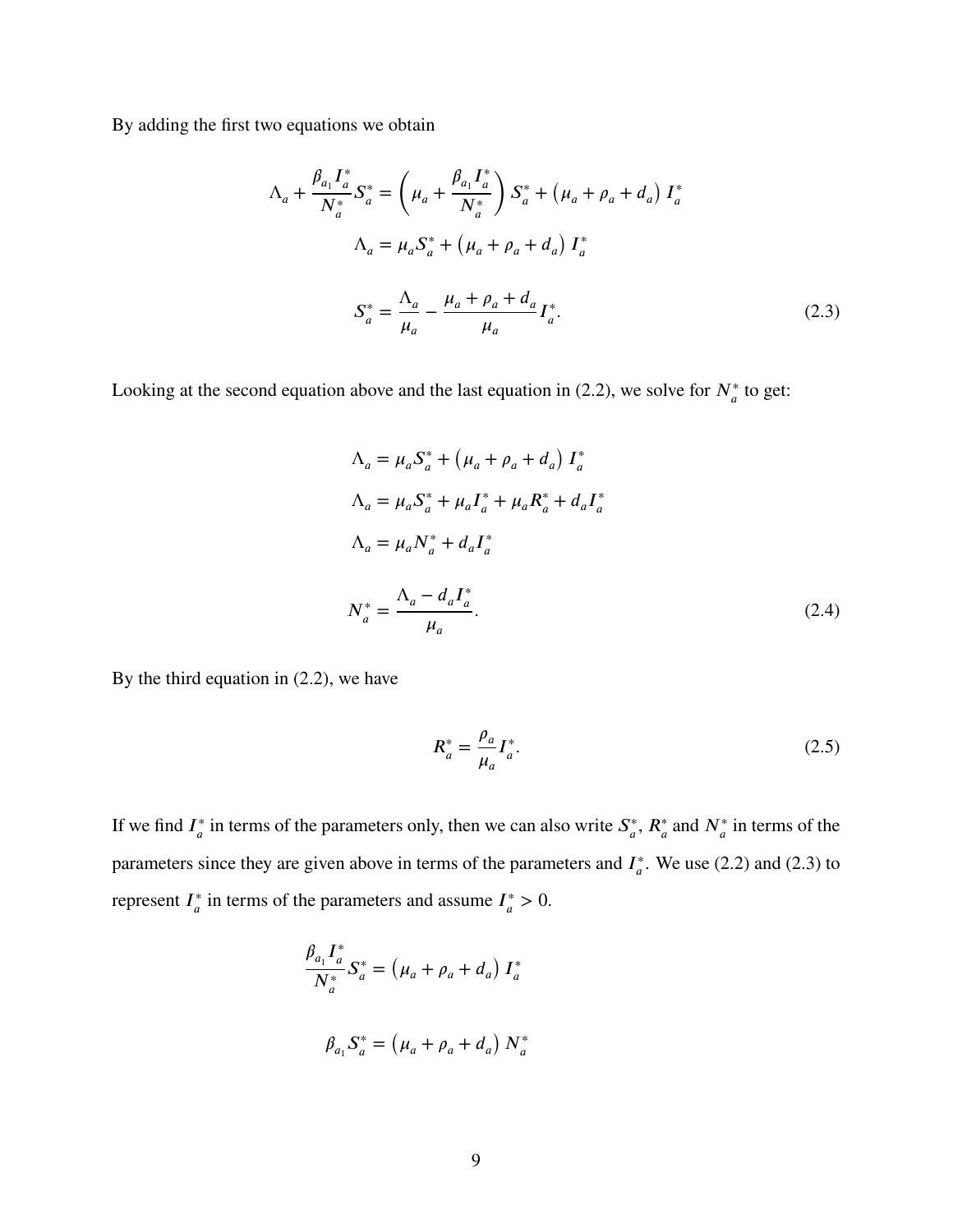$$
\beta_{a_{1}}\left(\frac{\Lambda_{a}}{\mu_{a}} - \frac{\mu_{a} + \rho_{a} + d_{a}}{\mu_{a}}I_{a}^{*}\right) = (\mu_{a} + \rho_{a} + d_{a})\left(\frac{\Lambda_{a} - d_{a}I_{a}^{*}}{\mu_{a}}\right)
$$
\n
$$
\frac{\beta_{a_{1}}\Lambda_{a}}{\mu_{a}} - \frac{(\mu_{a} + \rho_{a} + d_{a})\Lambda_{a}}{\mu_{a}} = \left(\frac{(\mu_{a} + \rho_{a} + d_{a})\beta_{a_{1}}}{\mu_{a}} - \frac{d_{a}(\mu_{a} + \rho_{a} + d_{a})}{\mu_{a}}\right)I_{a}^{*}
$$
\n
$$
\frac{\beta_{a_{1}}\Lambda_{a} - (\mu_{a} + \rho_{a} + d_{a})\Lambda_{a}}{\mu_{a}} = \left(\frac{(\beta_{a_{1}} - d_{a})\left(\mu_{a} + \rho_{a} + d_{a}\right)}{\mu_{a}}\right)I_{a}^{*}
$$
\n
$$
I_{a}^{*} = \frac{\Lambda_{a}(\beta_{a_{1}} - (\mu_{a} + \rho_{a} + d_{a}))}{\mu_{a}} \cdot \frac{\mu_{a}}{(\beta_{a_{1}} - d_{a})\left(\mu_{a} + \rho_{a} + d_{a}\right)}
$$
\n
$$
I_{a}^{*} = \frac{\Lambda_{a}(\beta_{a_{1}} - (\mu_{a} + \rho_{a} + d_{a}))}{(\beta_{a_{1}} - d_{a})\left(\mu_{a} + \rho_{a} + d_{a}\right)}
$$
\n(2.6)

<span id="page-19-1"></span>We note that  $I^*_{\alpha}$  $\frac{a}{a} > 0$  whenever  $\mathcal{R}_{0} > 1$  or  $\beta_{a} < d_a$ , but in the latter case the resulting  $S_a^*$  $\int_a^*$  is negative. Thus the endemic equilibrium is feasible, that is,  $E_a^* \in \Omega_a$ , if and only if  $\mathcal{R}_{0_a} > 1$ .

## <span id="page-19-0"></span>2.3.1 Stability Analysis for the Endemic Equilibrium of the Animal Subsystem

We now investigate the stability of  $E^*_{a}$  with the goal of proving the global asymptotic stability of the endemic equilibrium of [\(2.1a\)](#page-14-0)-[\(2.1c\)](#page-14-0). We start by exploring the analysis proposed in [\[4\]](#page-103-4), which suggests a method from [\[33\]](#page-105-7), and then we include an alternate method from [\[61\]](#page-106-6). The latter method is necessary because the result in [\[4\]](#page-103-4) does not clearly follow. Once the global asymptotic stability of  $E_a^*$  is proven, we will have the result that as long as there is infection in the animal population, there will continue to be infection in the animal population regardless of what happens in the human population.

Assume that  $\mathcal{R}_{0} > 1$ . Then  $E^*_{a}$  exists for  $S_a, I_a, R_a > \varepsilon > 0$ . Bhunu and Mushayabasa propose the following Lyapunov function similar to that proposed by Korobeinikov in [\[33\]](#page-105-7). Define  $g(S_a, I_a, R_a)$  $:= \frac{\beta_{a_1} I_a S_a}{N}$  $N_a$ . This function is positive and monotonic in  $S_a$ ,  $I_a$ , and  $R_a$ .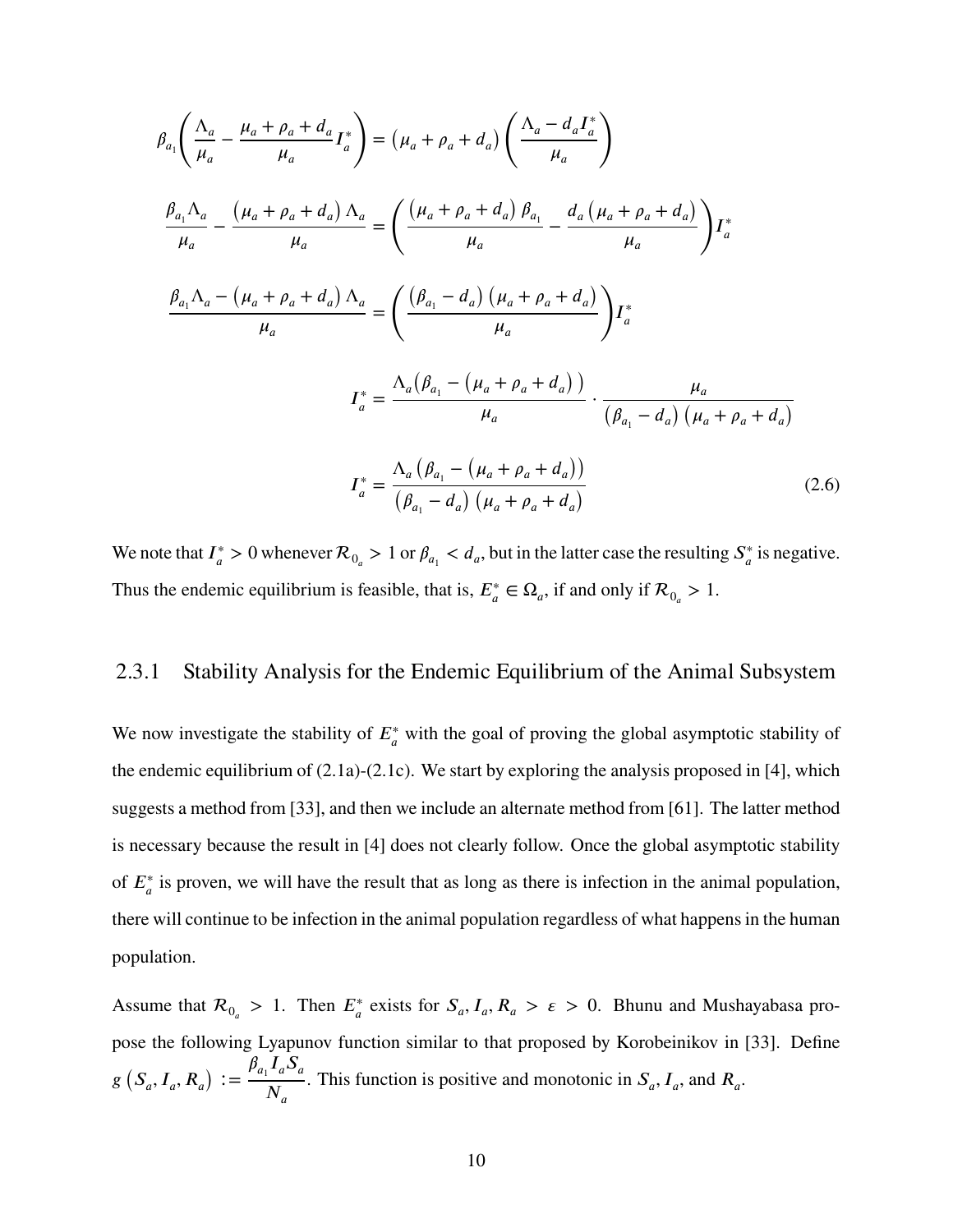They define the following function in  $\mathbb{R}^3_+$ :

$$
V(S_a, I_a, R_a) = S_a - \int_{\varepsilon}^{S_a} \frac{g(S_a^*, I_a^*, R_a^*)}{g(\tau, I_a^*, R_a^*)} d\tau + I_a - \int_{\varepsilon}^{I_a} \frac{g(S_a^*, I_a^*, R_a^*)}{g(S_a^*, \tau, R_a^*)} d\tau + R_a - \int_{\varepsilon}^{R_a} \frac{g(S_a^*, I_a^*, R_a^*)}{g(S_a^*, I_a^*, \tau)} d\tau.
$$
 (2.7)

This function is similar to one in [\[33\]](#page-105-7), but must include the recovered class. Because of this, the analysis does not follow in the same way. In  $[4]$ , the partial derivatives of  $V$  with respect to  $S_a$ ,  $I_a$  and  $R_a$  are calculated and used to show the time derivative is negative definite and zero at equilibrium. We have

<span id="page-20-0"></span>
$$
\frac{\partial V}{\partial S_a} = 1 - \frac{g\left(S_a^*, I_a^*, R_a^*\right)}{g\left(S_a, I_a^*, R_a^*\right)}
$$
\n
$$
\frac{\partial V}{\partial S_a} = 1 - \left(\frac{\beta_{a_1} I_a^* S_a^*}{S_a^* + I_a^* + R_a^*} \cdot \frac{S_a + I_a^* + R_a^*}{\beta_{a_1} I_a^* S_a}\right)
$$
\n
$$
\frac{\partial V}{\partial S_a} = 1 - \frac{S_a^*\left(S_a + I_a^* + R_a^*\right)}{S_a\left(S_a^* + I_a^* + R_a^*\right)},
$$

$$
\frac{\partial V}{\partial I_a} = 1 - \frac{g\left(S_a^*, I_a^*, R_a^*\right)}{g\left(S_a^*, I_a, R_a^*\right)}
$$
\n
$$
\frac{\partial V}{\partial I_a} = 1 - \left(\frac{\beta_{a_1} I_a^* S_a^*}{S_a^* + I_a^* + R_a^*} \cdot \frac{S_a^* + I_a + R_a^*}{\beta_{a_1} I_a S_a^*}\right)
$$
\n
$$
\frac{\partial V}{\partial I_a} = 1 - \frac{I_a^*\left(S_a^* + I_a + R_a^*\right)}{I_a\left(S_a^* + I_a^* + R_a^*\right)},
$$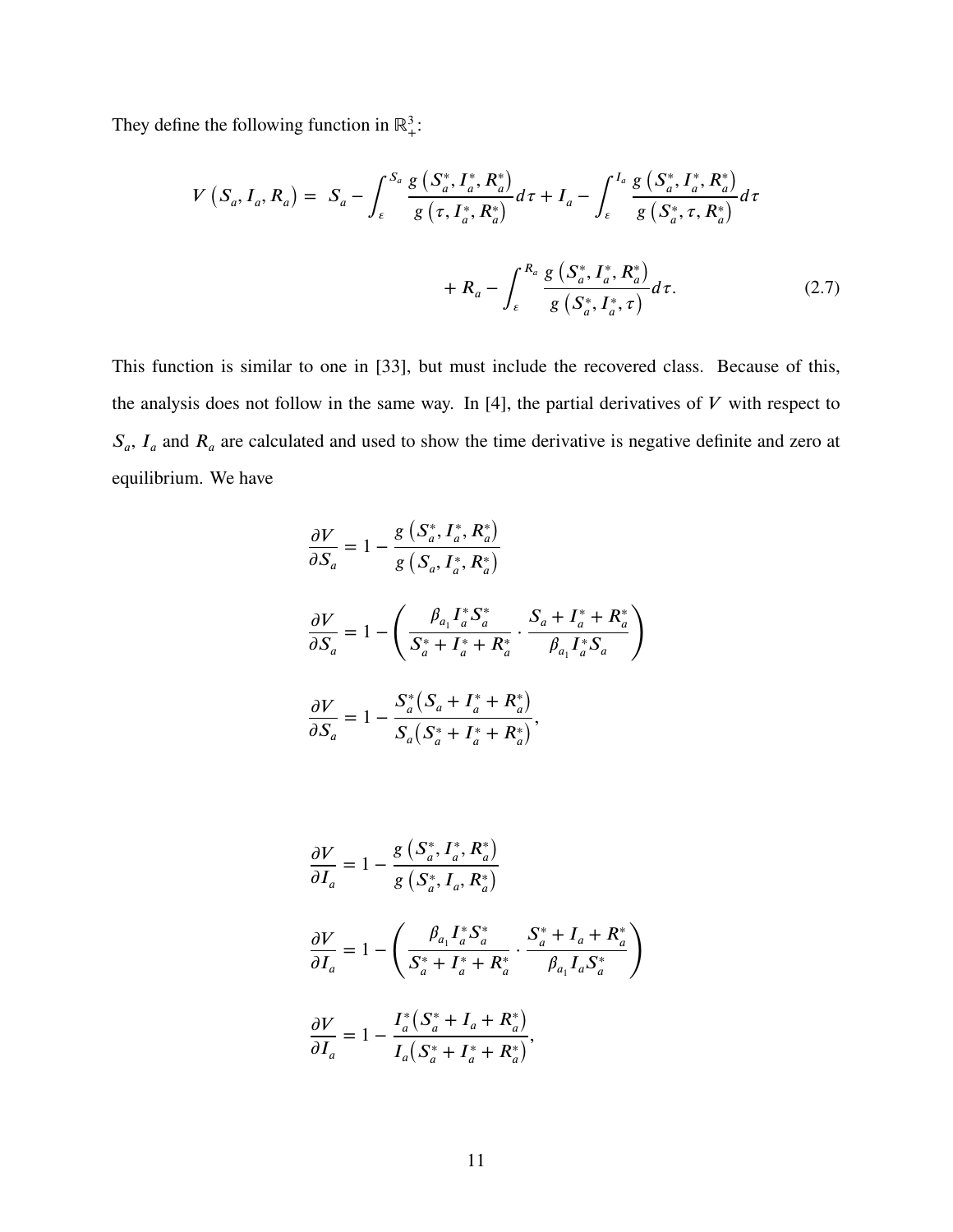$$
\frac{\partial V}{\partial R_a} = 1 - \frac{g\left(S_a^*, I_a^*, R_a^*\right)}{g\left(S_a^*, I_a^*, R_a\right)}
$$
\n
$$
\frac{\partial V}{\partial R_a} = 1 - \left(\frac{\beta_{a_1}I_a^*S_a^*}{S_a^* + I_a^* + R_a^*} \cdot \frac{S_a^* + I_a^* + R_a}{\beta_{a_1}I_a^*S_a^*}\right)
$$
\n
$$
\frac{\partial V}{\partial R_a} = 1 - \frac{S_a^* + I_a^* + R_a}{S_a^* + I_a^* + R_a^*}
$$

While  $\frac{\partial V}{\partial \mathbf{G}}$  $\partial S_a$ and  $\frac{\partial V}{\partial x}$  $\partial I_a$ increase monotonically with respect to their variables,  $\frac{\partial V}{\partial \mathbf{p}}$  $\partial R_a$ decreases monotonically with respect to its variable. In order to use [\[33\]](#page-105-7), we need each partial derivative to be increasing monotonically with respect to its variable. Since we cannot say this, we cannot use this method.

Before abandoning the method from [\[33\]](#page-105-7), we looked into the possibility of simply changing the signs on the last two terms of [\(2.7\)](#page-20-0) so that

$$
V(S_a, I_a, R_a) = S_a - \int_{\epsilon}^{S_a} \frac{g(S_a^*, I_a^*, R_a^*)}{g(\tau, I_a^*, R_a^*)} d\tau + I_a - \int_{\epsilon}^{I_a} \frac{g(S_a^*, I_a^*, R_a^*)}{g(S_a^*, \tau, R_a^*)} d\tau - R_a + \int_{\epsilon}^{R_a} \frac{g(S_a^*, I_a^*, R_a^*)}{g(S_a^*, I_a^*, \tau)} d\tau.
$$

Alternatively, since the difficulty in the partial derivative comes from the fact that  $R_a$  is in the denominator of *g* but not the numerator, we defined *g* differently as  $g(S_a, I_a, R_a)$  $:= \frac{\beta_{a_1} I_a S_a R_a}{\lambda^{f}}$  $N_a$ . In either case, we still cannot show that  $\frac{dV}{dt}$  $dt$ is negative definite following the method in [\[4,](#page-103-4) [33\]](#page-105-7).

and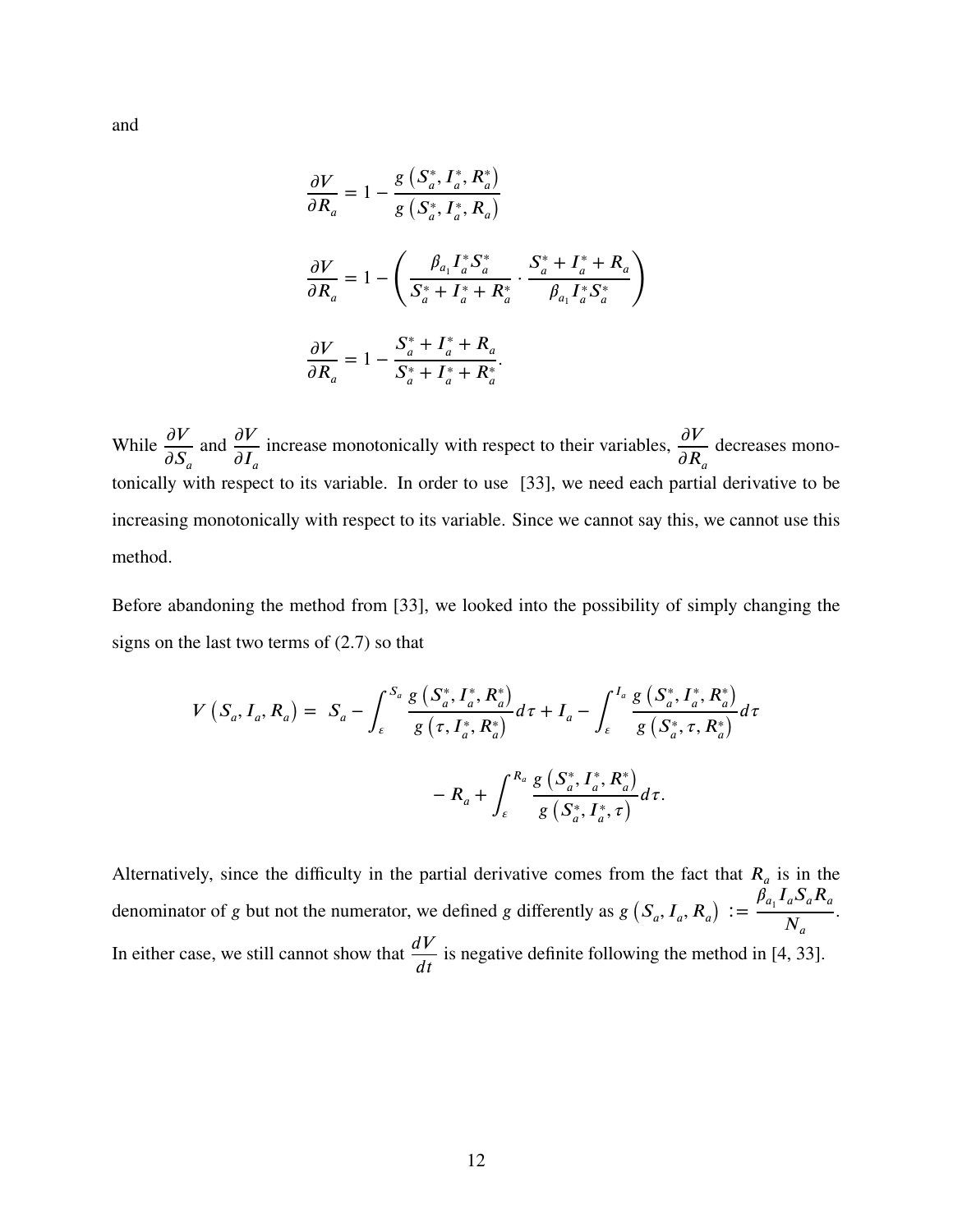#### 2.3.2 An Alternative Lyapunov Function

<span id="page-22-0"></span>Despite the global asymptotic stability failing to follow clearly in the analysis in [\[4\]](#page-103-4), the result does follow if proved in an alternative way. A Lyapunov function was proposed by Vargas De-León for a slightly more complicated version of the system in [\(2.1a\)](#page-14-0)-[\(2.1c\)](#page-14-0). This section follows the analysis of that system and we refer the reader to [\[61\]](#page-106-6). The system is given as

<span id="page-22-1"></span>
$$
\frac{dS}{dt} = \Lambda - \frac{\beta SI}{S + I + R} - \mu S + \gamma R \tag{2.8a}
$$

$$
\frac{dI}{dt} = \frac{\beta SI}{S + I + R} - (\alpha + \kappa + \mu) I \tag{2.8b}
$$

$$
\frac{dR}{dt} = \kappa I - (\mu + \gamma) R \tag{2.8c}
$$

on the positively invariant set  $\Gamma = \{(S, I, R) \in \mathbb{R}_+^3 : N \le \Lambda/\mu\}$ . Notice that this system is exactly [\(2.1a\)](#page-14-0)-[\(2.1c\)](#page-14-0) where  $\gamma = 0$ ,  $\Lambda$ ,  $\mu$ ,  $\beta$ ,  $\kappa > 0$ , and  $\alpha \ge 0$ . In system [\(2.8a\)](#page-22-1)-[\(2.8c\)](#page-22-1), we can assume  $\gamma \ge 0$ . As before, we find that the basic reproduction number is  $R_0 = \frac{\beta}{\alpha + k^2}$  $\alpha + \kappa + \mu$ .

Before discussing the endemic equilibrium of [\(2.8a\)](#page-22-1)-[\(2.8c\)](#page-22-1) we first note that the disease-free equilibrium is globally asymptotically stable.

**Theorem 2.3.1** (Vargas De-León). *If*  $\mathcal{R}_0 \le 1$ , then the disease-free equilibrium  $E_0$  of [\(2.8a\)](#page-22-1)-[\(2.8c\)](#page-22-1) *is globally asymptotically stable in* Γ*.*

*Proof.* Let  $U : \{(S, I, R) \in \Gamma : S > 0\} \to \mathbb{R}$  by  $U(S, I, R) = \frac{1}{2}I^2$ . Suppose  $\mathcal{R}_0 \leq 1$ . We calculate *𝑈*′ to obtain

$$
U' = II'
$$
  
\n
$$
U' = I\left(\frac{\beta SI}{S+I+R} - (\alpha + \kappa + \mu)I\right)
$$
  
\n
$$
U' = \frac{I^2}{S+I+R} (\beta S - (\alpha + \kappa + a\mu)(S+I+R))
$$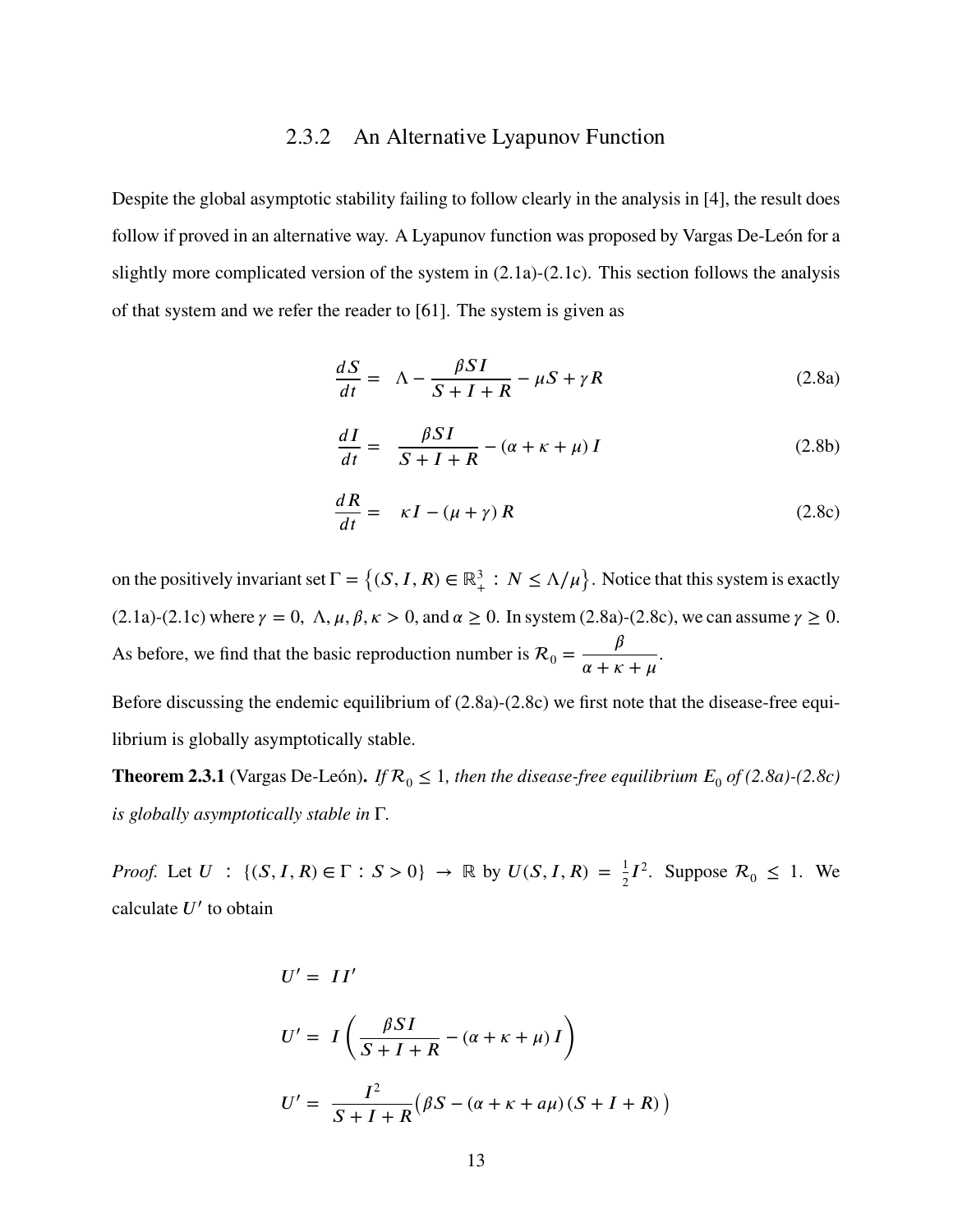$$
U' = \frac{(\alpha + \kappa + \mu) I^2}{S + I + R} \left( \frac{\beta S}{\alpha + \kappa + \mu} - (S + I + R) \right)
$$
  

$$
U' = -\frac{(\alpha + \kappa + \mu) I^2}{S + I + R} (S + I + R - R_0 S)
$$
  

$$
U' = -\frac{(\alpha + \kappa + \mu) I^2}{S + I + R} (I + R + (1 - R_0) S).
$$

Notice that  $U' \le 0$ . If  $U' = 0$  then either  $I = R = 0$  with  $R_0 = 1$  or  $I = 0$  must be true. Thus, *U* is a Lyapunov function on  $\Gamma$  and  $I \to 0$ ,  $R \to 0$  as  $t \to \infty$ . If  $I = R = 0$  then by [\(2.8a\)](#page-22-1)-[\(2.8c\)](#page-22-1),  $S \rightarrow \Lambda/\mu$ . The global asymptotic stability follows by LaSalle's Invariance Principle.  $\Box$ 

We adapt this to our particular system in  $(2.1a)-(2.1c)$  $(2.1a)-(2.1c)$  $(2.1a)-(2.1c)$  as follows:

**Theorem 2.3.2.** If  $\mathcal{R}_{0_a} \leq 1$  then the disease-free equilibrium  $E_a^0 =$  $(\Lambda_a/\mu_a, 0, 0)$ *of [\(2.1a\)](#page-14-0)-[\(2.1c\)](#page-14-0) is globally asymptotically stable in*  $\Omega_a$ .

Before showing the global asymptotic stability of the endemic equilibrium for the system [\(2.8a\)](#page-22-1) - [\(2.8c\)](#page-22-1), we must show that this equilibrium point exists. To find this endemic equilibrium point,  $\mathcal{E}^* = (S^*, I^*, R^*)$ , we set each equation in [\(2.8a\)](#page-22-1)-[\(2.8c\)](#page-22-1) to zero and find that

<span id="page-23-1"></span><span id="page-23-0"></span>
$$
R^* = \frac{\kappa I^*}{\mu + \gamma}.\tag{2.9}
$$

If we add up all three equations we get  $\frac{dN}{dx}$  $dt$  $= \Lambda - \mu N^* - \alpha I^*$ . Adding [\(2.8a\)](#page-22-1) and [\(2.8b\)](#page-22-1) at equilibrium, we get

$$
\Lambda - \frac{\beta S^* I^*}{N^*} - \mu S^* + \gamma R^* + \frac{\beta S^* I^*}{N^*} - (\alpha + \kappa + \mu)I^* = 0
$$
  

$$
\Lambda - \mu S^* + \gamma R^* - (\alpha + \kappa + \mu)I^* = 0
$$
  

$$
\Lambda + \gamma R^* - (\alpha + \kappa + \mu)I^* = \mu S^*
$$
  

$$
\frac{1}{\mu} (\Lambda + \gamma R^* - (\alpha + \kappa + \mu)I^*) = S^*.
$$
 (2.10)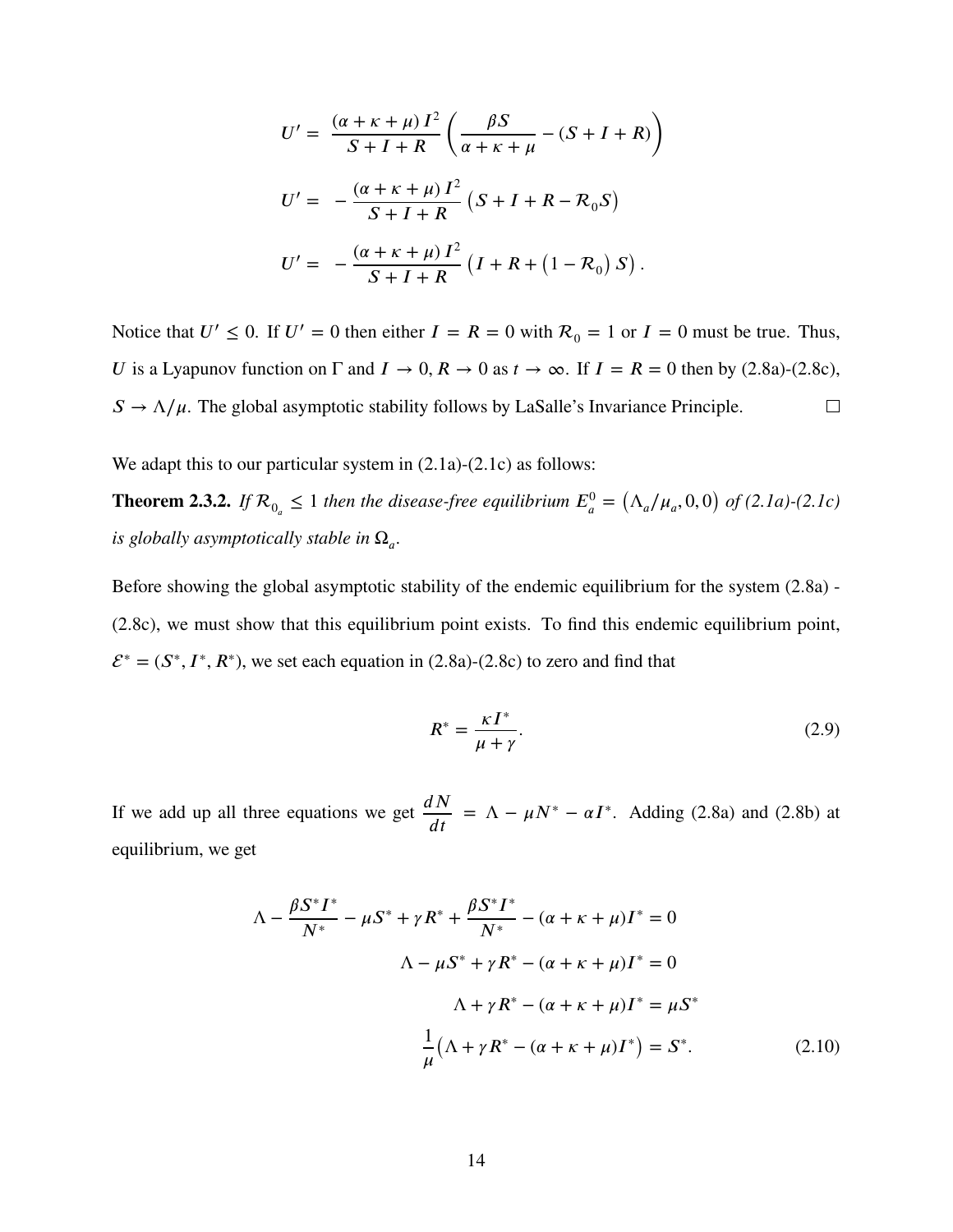Using [\(2.8a\)](#page-22-1) and [\(2.8b\)](#page-22-1) at equilibrium we have  $\Lambda = \frac{\beta S^* I^*}{N^*}$  $N^*$  $+\mu S^* - \gamma R^*$  and  $\frac{\beta S^* I^*}{N^*}$  $N^*$  $= (\alpha + \kappa + \mu)I^*$ . Substituting the latter into the former we obtain  $\Lambda = (\alpha + \kappa + \mu)I^* + \mu S^* - \gamma R^*$ . Using [\(2.8c\)](#page-22-1) at equilibrium, we obtain  $\kappa I^* - \gamma R^* = \mu R^*$ . Thus, we can rewrite  $\Lambda$  as

$$
\Lambda = (\alpha + \kappa + \mu)I^* + \mu S^* - \gamma R^*
$$
  
\n
$$
\Lambda = \alpha I^* + \mu I^* + \mu S^* + (\kappa I^* - \gamma R^*)
$$
  
\n
$$
\Lambda = \alpha I^* + \mu I^* + \mu R^* + \mu S^*
$$
  
\n
$$
\Lambda = \alpha I^* + \mu N^*.
$$
\n(2.11)

Using [\(2.8b\)](#page-22-1) at equilibrium again,  $\frac{\beta S^* I^*}{N^*}$  $N^*$  $= (\alpha + \kappa + \mu)I^*$  can be written as  $\beta S^* = (\alpha + \kappa + \mu)N^*$ . Using [\(2.11\)](#page-24-0), we can write  $N^* = \frac{1}{N}$  $\mu$  $(\Lambda - \alpha I^*)$  and using this along with [\(2.10\)](#page-23-0) then write

<span id="page-24-0"></span> $\beta S^* = (\alpha + \kappa + \mu) N^*$ 

$$
\rho_{\mu\nu} = (\alpha + \kappa + \mu) \Gamma^*
$$
\n
$$
\beta \left[ \frac{1}{\mu} (\Lambda + \gamma R^* - (\alpha + \kappa + \mu) \Gamma^*) \right] = (\alpha + \kappa + \mu) \left( \frac{1}{\mu} (\Lambda - \alpha \Gamma^*) \right)
$$
\n
$$
\frac{\beta \Lambda}{\mu} + \frac{\beta \gamma R^*}{\mu} - \frac{\beta (\alpha + \kappa + \mu) \Gamma^*}{\mu} = \frac{(\alpha + \kappa + \mu) \Lambda}{\mu} - \frac{\alpha \Gamma^* (\alpha + \kappa + \mu)}{\mu}
$$
\n
$$
\beta \Lambda - (\alpha + \kappa + \mu) \Lambda + \beta \gamma R^* = (\beta (\alpha + \kappa + \mu) - \alpha (\alpha + \kappa + \mu)) \Gamma^*.
$$

We substitute [\(2.9\)](#page-23-1) into the above and obtain

$$
\Lambda(\beta - (\alpha + \kappa + \mu)) + \beta \gamma R^* = (\beta(\alpha + \kappa + \mu) - \alpha(\alpha + \kappa + \mu))I^*
$$
  

$$
\Lambda(\beta - (\alpha + \kappa + \mu)) + \frac{\beta \gamma \kappa I^*}{\mu + \gamma} = (\beta(\alpha + \kappa + \mu) - \alpha(\alpha + \kappa + \mu))I^*
$$
  

$$
\Lambda(\beta - (\alpha + \kappa + \mu)) = \left(\beta(\alpha + \kappa + \mu) - \alpha(\alpha + \kappa + \mu) - \frac{\beta \gamma \kappa}{\mu + \gamma}\right)I^*
$$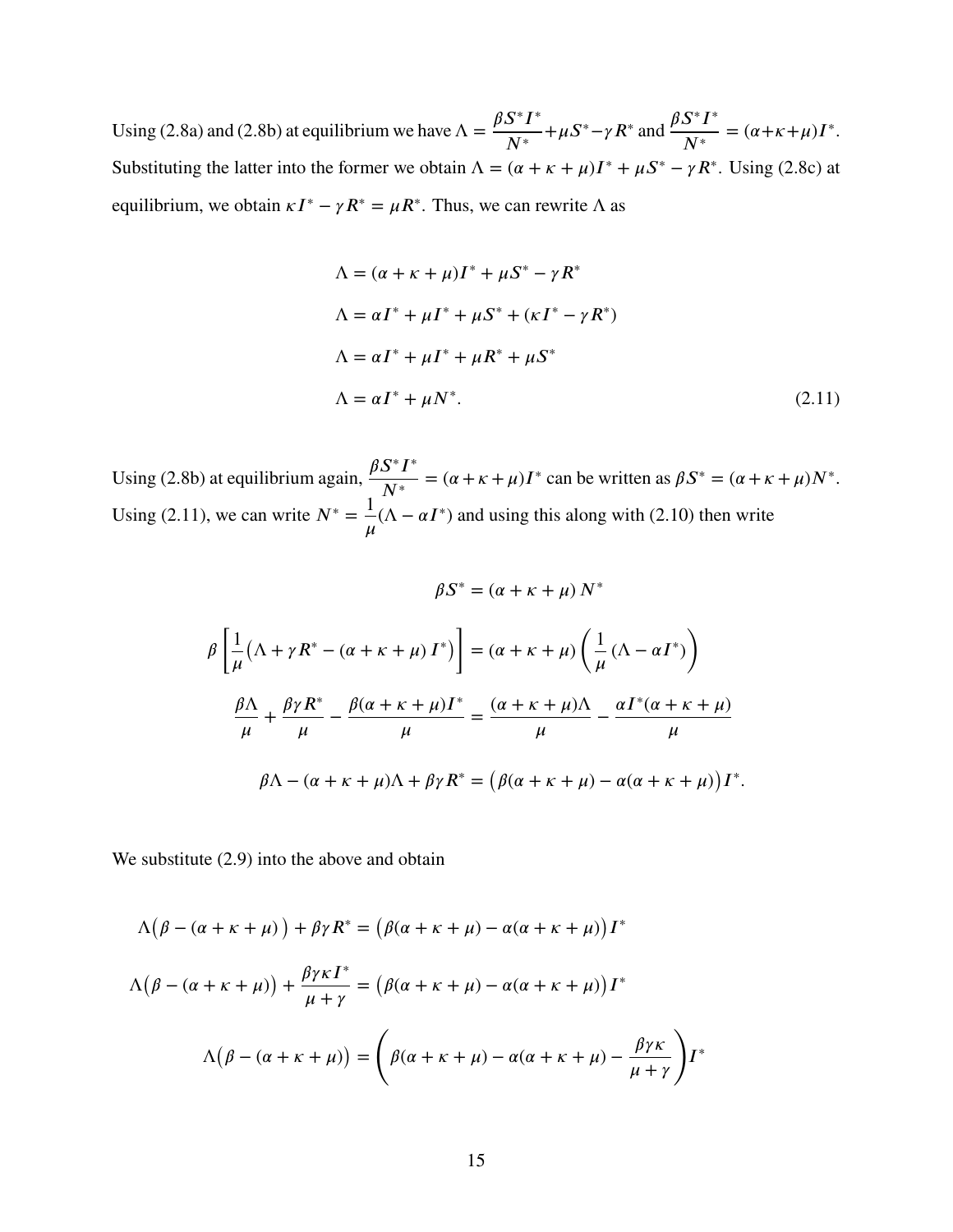$$
I^* = \frac{\Lambda(\beta - (\alpha + \kappa + \mu))}{\left(\beta(\alpha + \kappa + \mu) - \alpha(\alpha + \kappa + \mu) - \frac{\beta\gamma\kappa}{\mu + \gamma}\right)}
$$
  
\n
$$
I^* = \frac{\Lambda(\mu + \gamma)(\beta - (\alpha + \kappa + \mu))}{\beta(\mu + \gamma)(\alpha + \kappa + \mu) - \alpha(\mu + \gamma)(\alpha + \kappa + \mu) - \beta\gamma\kappa}
$$
  
\n
$$
I^* = \frac{\frac{\Lambda(\mu + \gamma)\beta}{(\alpha + \kappa + \mu)} - \frac{\Lambda(\mu + \gamma)(\alpha + \kappa + \mu)}{(\alpha + \kappa + \mu)}}{\frac{\alpha(\mu + \gamma)(\alpha + \kappa + \mu)}{(\alpha + \kappa + \mu)} - \frac{\beta\gamma\kappa}{(\alpha + \kappa + \mu) - \alpha(\mu + \gamma)}}{\frac{\beta\Lambda(\mu + \gamma)}{(\alpha + \kappa + \mu)} - \frac{\lambda(\mu + \gamma)}{(\alpha + \kappa + \mu)} - \frac{\beta\gamma\kappa}{(\alpha + \kappa + \mu) - \alpha(\mu + \gamma) - \beta\gamma\kappa}}
$$
  
\n
$$
I^* = \frac{\Lambda(\mu + \gamma)(\mathcal{R}_0 - 1)}{\mathcal{R}_0(\mu + \gamma)(\alpha + \kappa + \mu) - \alpha(\mu + \gamma) - \frac{\beta\gamma\kappa}{(\alpha + \kappa + \mu) - \alpha(\mu + \gamma) - \mathcal{R}_0\gamma\kappa}}
$$
  
\n
$$
I^* = \frac{\Lambda(\mu + \gamma)(\mathcal{R}_0 - 1)}{\mathcal{R}_0(\mu\alpha + \mu\kappa + \mu^2 + \gamma\alpha + \gamma\kappa + \gamma\mu) - (\alpha\mu + \alpha\gamma) - \mathcal{R}_0\gamma\kappa}
$$
  
\n
$$
I^* = \frac{\Lambda(\mu + \gamma)(\mathcal{R}_0 - 1)}{\mathcal{R}_0(\mu\kappa + \mu^2 + \gamma\mu) + \mathcal{R}_0(\mu\alpha + \gamma\alpha) - (\alpha\mu + \alpha\gamma)}
$$
  
\n
$$
I^* = \frac{\Lambda(\mu + \gamma)(\mathcal{R}_0 - 1)}{\mathcal{R}_0(\mu\kappa + \mu + \gamma) + \alpha(\gamma + \mu)(\mathcal{R}_0 - 1)}.
$$
 (2.12)

Since the equations for  $S^*$  and  $R^*$  given in [\(2.10\)](#page-23-0) and [\(2.9\)](#page-23-1) are in terms of the parameters and  $I^*$ and we have just expressed  $I^*$  in terms of only the parameters, we have found the equilibrium point. Explicitly finding these, we have

$$
R^* = \frac{\kappa I^*}{\mu + \gamma}
$$
  

$$
R^* = \frac{\kappa \Lambda(\gamma + \mu)(R_0 - 1)}{(\mu + \gamma) [\mathcal{R}_0 \mu(\kappa + \mu + \gamma) + \alpha(\gamma + \mu)(R_0 - 1)]}
$$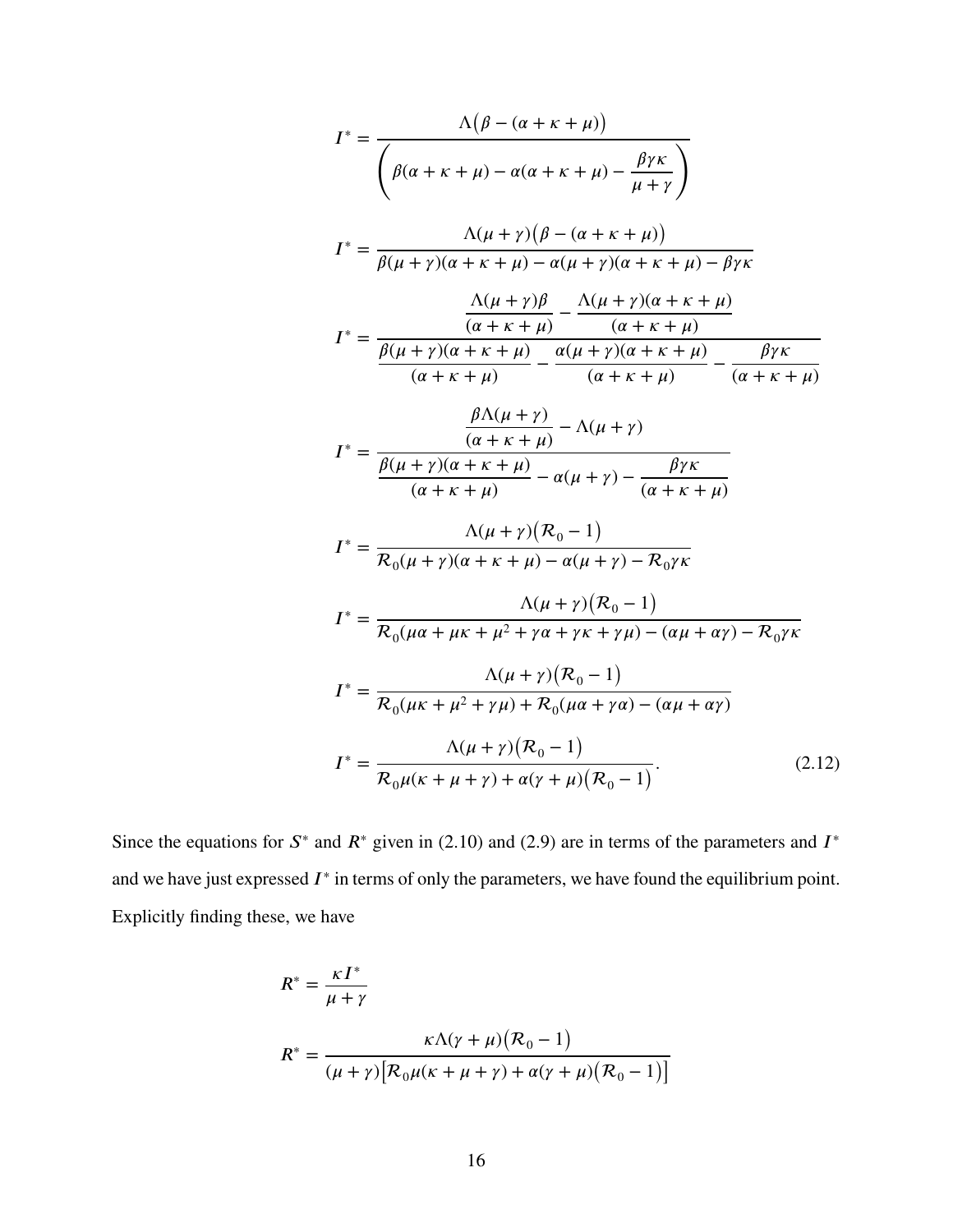$$
R^* = \frac{\kappa \Lambda (\mathcal{R}_0 - 1)}{\mathcal{R}_0 \mu (\kappa + \mu + \gamma) + \alpha (\gamma + \mu) (\mathcal{R}_0 - 1)}.
$$
 (2.13)

We can write  $S^*$  more simply than in [\(2.10\)](#page-23-0) using  $N^* = \frac{1}{S}$  $\mu$  $(\Lambda - \alpha I^*)$  and  $\beta S^* = (\alpha + \kappa + \mu)N^*$ from before to get

$$
\beta S^* = (\alpha + \kappa + \mu) N^*
$$
\n
$$
S^* = \frac{(\alpha + \kappa + \mu)(\Lambda - \alpha I^*)}{\beta \mu}
$$
\n
$$
S^* = \frac{\Lambda - \alpha I^*}{\mathcal{R}_0 \mu}
$$
\n
$$
S^* = \frac{\Lambda}{\mathcal{R}_0 \mu} - \frac{\alpha}{\mathcal{R}_0 \mu} \left( \frac{\Lambda(\mu + \gamma)(\mathcal{R}_0 - 1)}{\mathcal{R}_0 \mu(\kappa + \mu + \gamma) + \alpha(\gamma + \mu)(\mathcal{R}_0 - 1)} \right)
$$
\n
$$
S^* = \frac{\Lambda}{\mathcal{R}_0 \mu} - \frac{\Lambda}{\mathcal{R}_0 \mu} \left( \frac{\alpha(\mu + \gamma)(\mathcal{R}_0 - 1)}{\mathcal{R}_0 \mu(\kappa + \mu + \gamma) + \alpha(\gamma + \mu)(\mathcal{R}_0 - 1)} \right)
$$
\n
$$
S^* = \frac{\Lambda}{\mathcal{R}_0 \mu} \left( 1 - \frac{\alpha(\mu + \gamma)(\mathcal{R}_0 - 1)}{\mathcal{R}_0 \mu(\kappa + \mu + \gamma) + \alpha(\gamma + \mu)(\mathcal{R}_0 - 1)} \right)
$$
\n
$$
S^* = \frac{\Lambda}{\mathcal{R}_0 \mu} \left( \frac{\mathcal{R}_0 \mu(\kappa + \mu + \gamma) + \alpha(\gamma + \mu)(\mathcal{R}_0 - 1) - \alpha(\mu + \gamma)(\mathcal{R}_0 - 1)}{\mathcal{R}_0 \mu(\kappa + \mu + \gamma) + \alpha(\gamma + \mu)(\mathcal{R}_0 - 1)} \right)
$$
\n
$$
S^* = \frac{\Lambda}{\mathcal{R}_0 \mu} \left( \frac{\mathcal{R}_0 \mu(\kappa + \mu + \gamma)}{\mathcal{R}_0 \mu(\kappa + \mu + \gamma) + \alpha(\gamma + \mu)(\mathcal{R}_0 - 1)} \right)
$$
\n
$$
S^* = \frac{\Lambda(\kappa + \mu + \gamma)}{\mathcal{R}_0 \mu(\kappa + \mu + \gamma) + \alpha(\gamma + \mu)(\mathcal{R}_0 - 1)}.
$$
\n(2.14)

Thus, we have the existence of the equilibrium point,  $\mathcal{E}^* = (S^*, I^*, R^*)$ , for [\(2.8a\)](#page-22-1)-[\(2.8c\)](#page-22-1), and another possible form for  $E_a^*$  when  $\gamma = 0$ .

**Theorem 2.3.3** (Vargas De-León). *Suppose*  $\mathcal{R}_0 > 1$  *and*  $2\gamma + \mu \ge \alpha$ *. Then the unique endemic equilibrium*  $\mathcal{E}^* = (S^*, I^*, R^*)$  *is globally asymptotically stable in the interior of*  $\Gamma$ *.*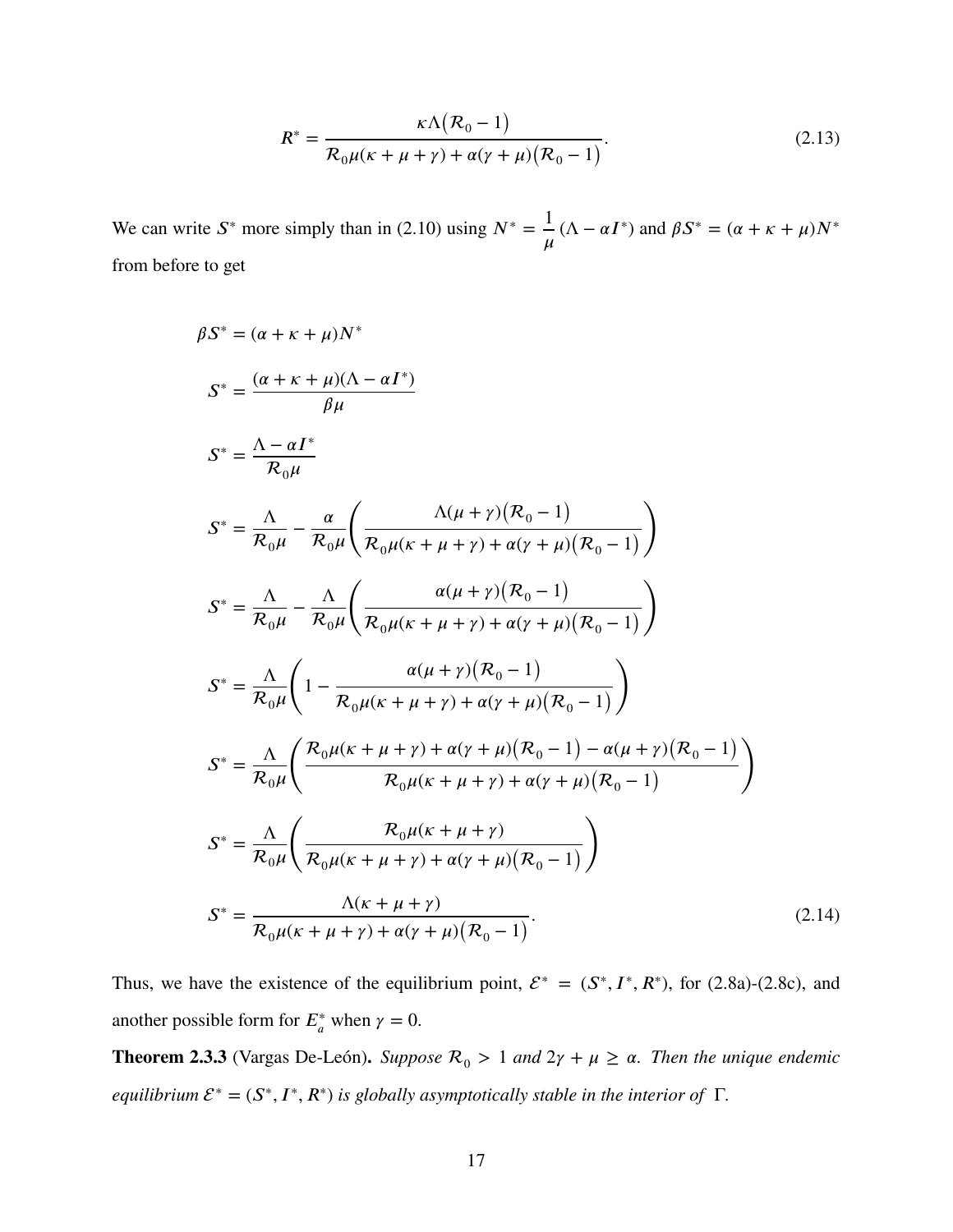*Proof.* Consider the Lyapunov function  $\tilde{V}$  given in:

$$
\tilde{V} = \left( (S - S^*) + (I - I^*) + (R - R^*) - (S^* + I^* + R^*) \ln \frac{(S + I + R)}{(S^* + I^* + R^*)} \right) \n+ \frac{(\alpha + 2\mu)(S^* + I^* + R^*)}{\beta(I^* + R^*)} \left( I - I^* - I^* \ln \frac{I}{I^*} \right) + \frac{(\alpha + 2\mu)}{2\kappa} \left( 1 + \frac{S^*}{I^* + R^*} \right) \frac{(R - R^*)^2}{S + I + R}.
$$

Then  $\tilde{V}$  is  $C^1$  in the interior of the positively invariant set  $\Gamma = \{(S, I, R) \in \mathbb{R}^3_+ : N \le \Lambda/\mu\}$ ,  $\mathcal{E}^*$ is the global minimum of  $\tilde{V}$  on  $\Gamma$ , and  $\tilde{V}$  ( $S^*, I^*, R^*$ ) = 0.

Computing the time derivative of  $\tilde{V}$  along solutions of [\(2.8a\)](#page-22-1)-[\(2.8c\)](#page-22-1), we have

$$
\frac{d\tilde{V}}{dt} = S'(t) + I'(t) + R'(t) - (S^* + I^* + R^*) \left( \frac{S'(t) + I'(t) + R'(t)}{S^* + I^* + R^*} \cdot \frac{S^* + I^* + R^*}{S + I + R} \right)
$$
  
+ 
$$
\frac{(\alpha + 2\mu)(S^* + I^* + R^*)}{\beta(I^* + R^*)} \left( I'(t) - I^* \left( \frac{I'(t)}{I^*} \cdot \frac{I^*}{I} \right) \right)
$$
  
+ 
$$
\frac{(\alpha + 2\mu)}{2\kappa} \left( 1 + \frac{S^*}{I^* + R^*} \right) \left[ \frac{2(R - R^*)R'(t)}{S + I + R} - \frac{(R - R^*)^2}{(S + I + R)^2} \cdot (S'(t) + I'(t) + R'(t)) \right]
$$
  

$$
\frac{d\tilde{V}}{dt} = (S'(t) + I'(t) + R'(t)) \left( 1 - \frac{(S^* + I^* + R^*)}{S + I + R} \right) + \frac{(\alpha + 2\mu)(S^* + I^* + R^*)}{\beta(I^* + R^*)} \left( \frac{I - I^*}{I} \right) I'(t)
$$
  
+ 
$$
\frac{(\alpha + 2\mu)}{2\kappa} \left( 1 + \frac{S^*}{I^* + R^*} \right) \left[ \frac{2(R - R^*)R'(t)}{S + I + R} - \frac{(R - R^*)^2(S'(t) + I'(t) + R'(t))}{(S + I + R)^2} \right]
$$
  

$$
\frac{d\tilde{V}}{dt} = (S'(t) + I'(t) + R'(t)) \left( \frac{(S + I + R) - (S^* + I^* + R^*)}{S + I + R} \right)
$$
  
+ 
$$
\frac{(\alpha + 2\mu)(S^* + I^* + R^*)}{\beta(I^* + R^*)} \left( \frac{I - I^*}{I} \right) I'(t)
$$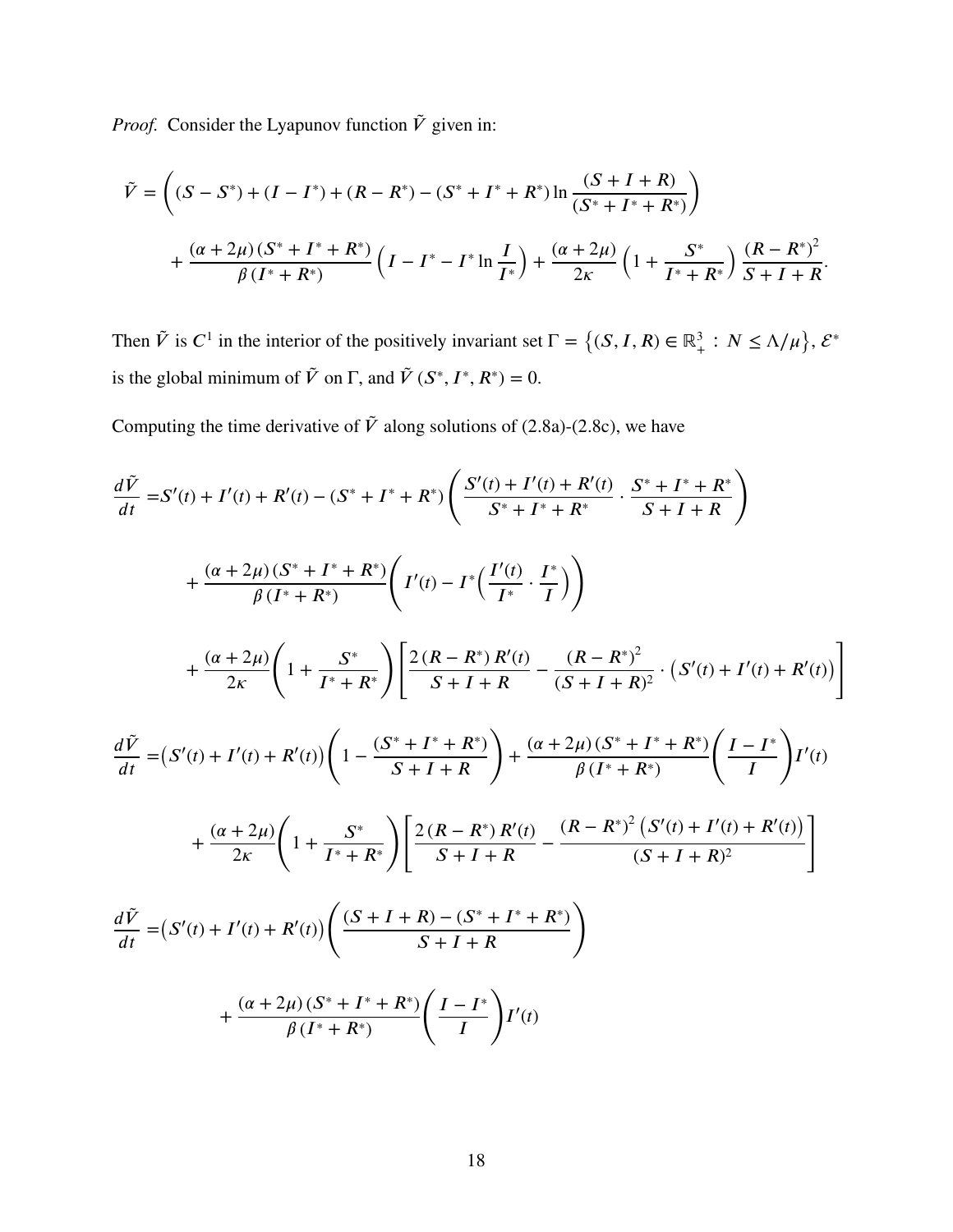$$
+\frac{(\alpha+2\mu)}{2\kappa}\left(1+\frac{S^*}{I^*+R^*}\right)\left(\frac{2(R-R^*)R'(t)}{S+I+R}\right) -\frac{(\alpha+2\mu)}{2\kappa}\left(1+\frac{S^*}{I^*+R^*}\right)\left(\frac{(R-R^*)^2N'(t)}{(S+I+R)^2}\right) \n\frac{d\tilde{V}}{dt} = \left(\frac{(S-S^*)+(I-I^*)+(R-R^*)}{S+I+R}\right)(S'(t)+I'(t)+R'(t)) +\frac{(\alpha+2\mu)(S^*+I^*+R^*)}{\beta(I^*+R^*)}\left(\frac{I-I^*}{I}\right)I'(t) +\frac{(\alpha+2\mu)}{\kappa}\left(1+\frac{S^*}{I^*+R^*}\right)\left(\frac{R-R^*}{S+I+R}\right)R'(t) -\frac{(\alpha+2\mu)}{2\kappa}\left(1+\frac{S^*}{I^*+R^*}\right)\left(\frac{(R-R^*)^2N'(t)}{(S+I+R)^2}\right).
$$

Using the ODE system in [\(2.8a\)](#page-22-1)-[\(2.8c\)](#page-22-1) and recalling that  $N'(t) = \Lambda - \mu(S + I + R) - \alpha I$ , we obtain

$$
\frac{d\tilde{V}}{dt} = \left(\frac{(S - S^*) + (I - I^*) + (R - R^*)}{S + I + R}\right) \left(\Lambda - \mu(S + I + R) - \alpha I\right)
$$

$$
+ \frac{(\alpha + 2\mu)(S^* + I^* + R^*)}{\beta(I^* + R^*)} \left(\frac{I - I^*}{I}\right) \left(\frac{\beta I S}{S + I + R} - (\alpha + \kappa + \mu)I\right)
$$

$$
+ \frac{(\alpha + 2\mu)}{\kappa} \left(1 + \frac{S^*}{I^* + R^*}\right) \left(\frac{R - R^*}{S + I + R}\right) (\kappa I - (\mu + \gamma)R)
$$

$$
- \frac{(\alpha + 2\mu)}{2\kappa} \left(1 + \frac{S^*}{I^* + R^*}\right) \left(\frac{(R - R^*)}{(S + I + R)}\right)^2 (N'(t)).
$$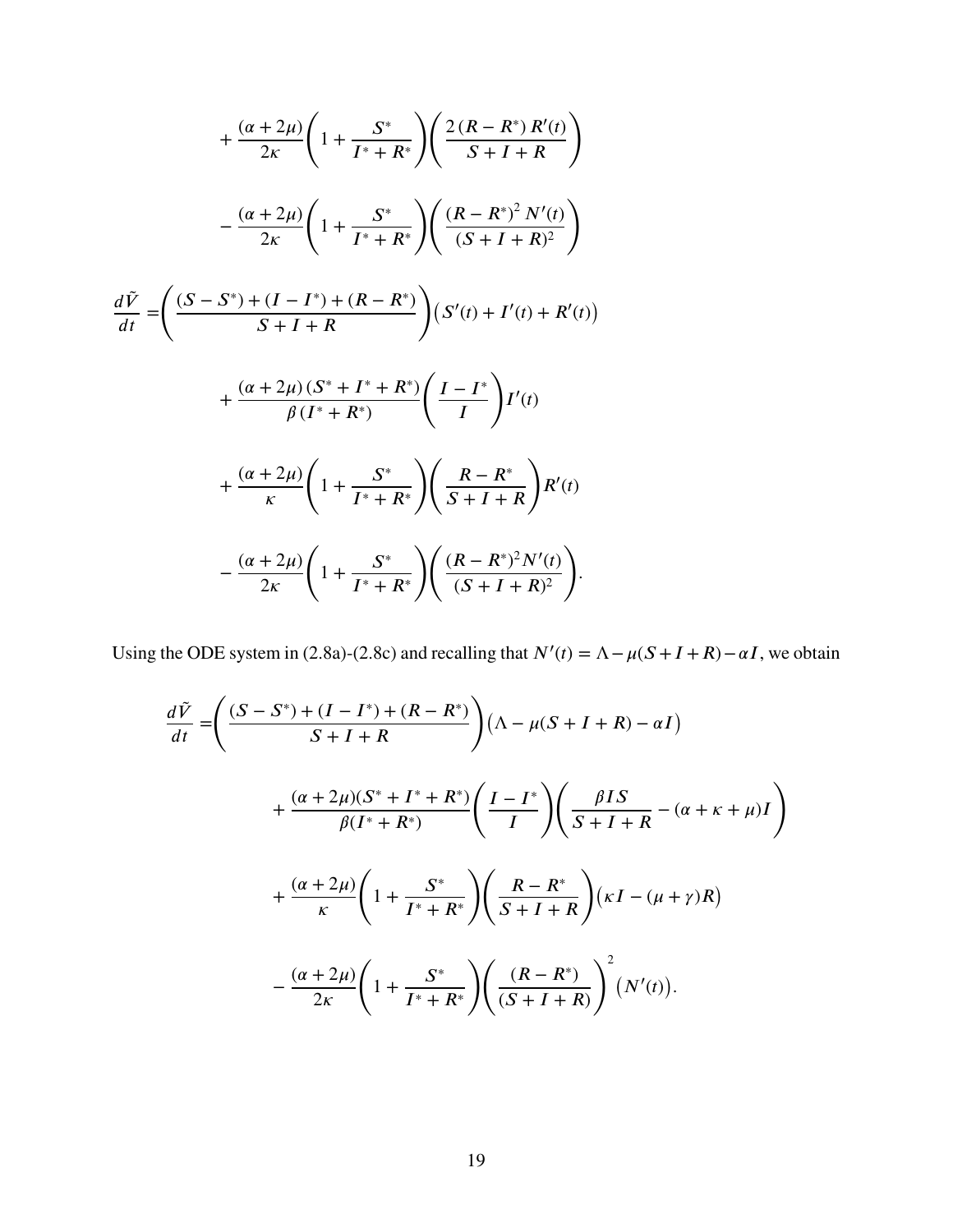Since 
$$
\Lambda = \mu(S^* + I^* + R^*) + \alpha I^*
$$
 and  $\frac{\beta S^*}{S^* + I^* + R^*} = \alpha + \kappa + \mu$  at equilibrium we have

$$
\frac{d\tilde{V}}{dt} = \left(\frac{(S - S^*) + (I - I^*) + (R - R^*)}{S + I + R}\right) \left(\mu(S^* + I^* + R^*) + \alpha I^* - \mu(S + I + R) - \alpha I)\right)
$$
  
+ 
$$
\frac{(\alpha + 2\mu)(S^* + I^* + R^*)}{\beta(I^* + R^*)} (I - I^*) \left(\frac{\beta S}{S + I + R} - (\alpha + \kappa + \mu)\right)
$$
  
+ 
$$
\frac{(\alpha + 2\mu)}{\kappa} \left(1 + \frac{S^*}{I^* + R^*}\right) \left(\frac{R - R^*}{S + I + R}\right) (\kappa I - (\mu + \gamma)R)
$$
  
- 
$$
\frac{(\alpha + 2\mu)}{2\kappa} \left(1 + \frac{S^*}{I^* + R^*}\right) \left(\frac{(R - R^*)}{(S + I + R)}\right)^2 (N'(t))
$$
  

$$
\frac{d\tilde{V}}{dt} = \left(\frac{(S - S^*) + (I - I^*) + (R - R^*)}{S + I + R}\right) (\mu(S^* + I^* + R^*) + \alpha I^* - \mu(S + I + R) - \alpha I)\right)
$$
  
+ 
$$
\frac{(\alpha + 2\mu)(S^* + I^* + R^*)}{\beta(I^* + R^*)} (I - I^*) \left(\frac{\beta S}{S + I + R} - \frac{\beta S^*}{S^* + I^* + R^*}\right)
$$
  
+ 
$$
\frac{(\alpha + 2\mu)}{\kappa} \left(1 + \frac{S^*}{I^* + R^*}\right) \left(\frac{R - R^*}{S + I + R}\right) (\kappa I - (\mu + \gamma)R)
$$
  
- 
$$
\frac{(\alpha + 2\mu)}{2\kappa} \left(1 + \frac{S^*}{I^* + R^*}\right) \left(\frac{(R - R^*)}{(S + I + R)}\right)^2 (N'(t))
$$
  

$$
\frac{d\tilde{V}}{dt} = \left(\frac{(S - S^*) + (I - I^*) + (R - R^*)}{S + I + R}\right) (\mu(S^* + I^* + R^*) + \alpha I^* - \mu(S + I + R) - \alpha I)\right)
$$
  
+ 
$$
\frac{(\alpha + 2\mu)(S^* + I^* +
$$

 $S + I + R$ 

 $I^* + R^*$ 

 $\boldsymbol{k}$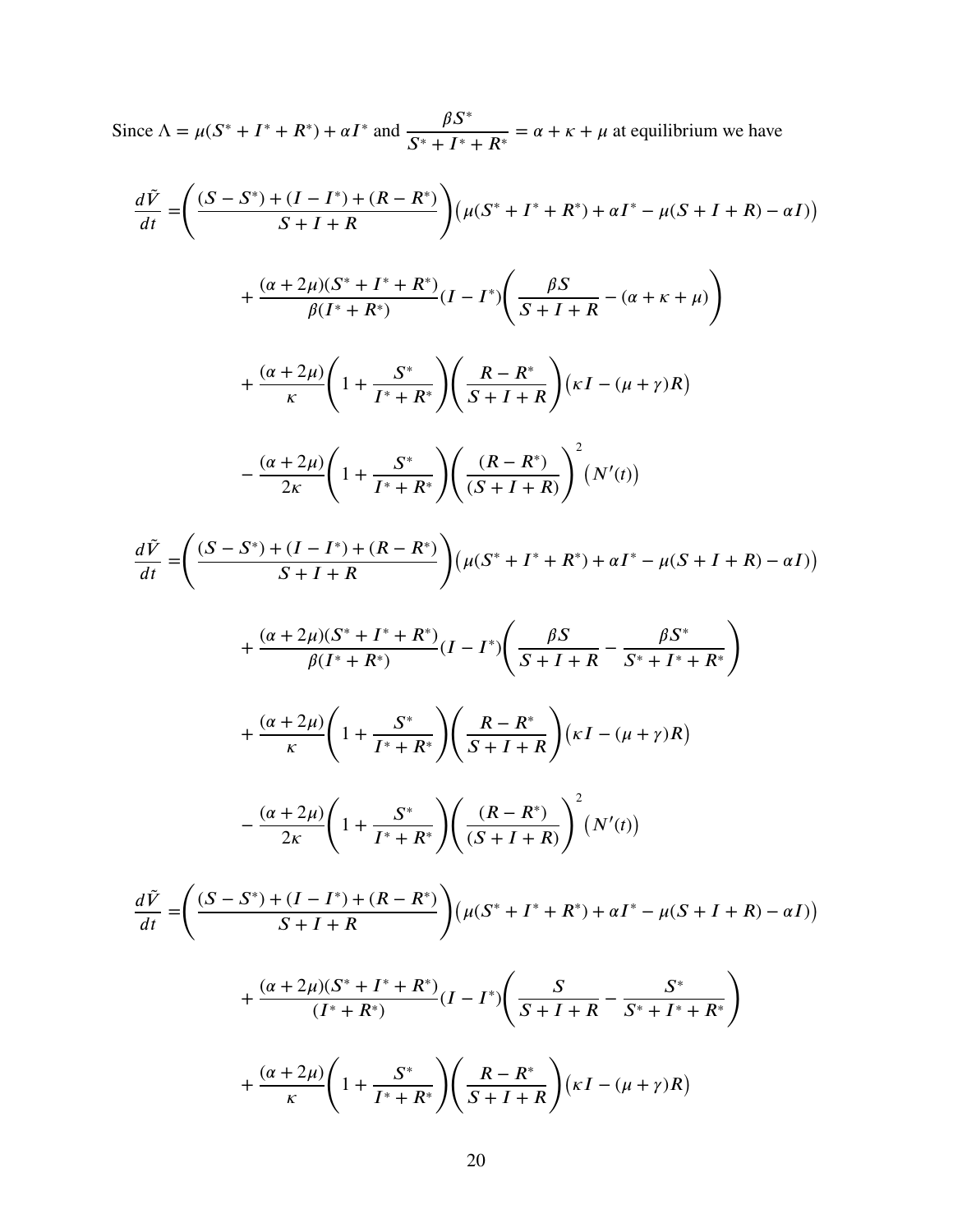<span id="page-30-0"></span>
$$
-\frac{(\alpha+2\mu)}{2\kappa}\left(1+\frac{S^*}{I^*+R^*}\right)\left(\frac{(R-R^*)}{(S+I+R)}\right)^2\left(N'(t)\right).
$$
\n(2.15)

Simplifying the first term in equation [\(2.15\)](#page-30-0) we have

$$
\left(\frac{(S-S^*)+(I-I^*)+(R-R^*)}{S+I+R}\right)\left(\mu(S^*+I^*+R^*)+\alpha I^*-\mu(S+I+R)-\alpha I\right)
$$
\n
$$
=\frac{((S-S^*)+(I-I^*)+(R-R^*))\left((- \mu\left((S-S^*)+(I-I^*)+(R-R^*)\right)-\alpha(I-I^*)\right)}{S+I+R}
$$
\n
$$
=\left(\frac{1}{S+I+R}\right)\left(-\mu\left[(S-S^*)^2+(S-S^*)(I-I^*)+(S-S^*)(R-R^*)+(S-S^*)(I-I^*)\right)+((I-I^*)^2+(I-I^*)(R-R^*)+(S-S^*)(R-R^*)+(I-I^*)(R-R^*)+(R-R^*)^2\right]
$$
\n
$$
-\alpha(S-S^*)(I^*-I)-\alpha(I-I^*)^2-\alpha(I-I^*)(R-R^*)
$$
\n
$$
=\frac{-\mu\left((S-S^*)+(R-R^*)\right)^2}{S+I+R}-\frac{(\alpha+\mu)(I-I^*)^2}{S+I+R}-\frac{(\alpha+2\mu)(S-S^*)(I-I^*)}{S+I+R}
$$
\n
$$
-\frac{(\alpha+2\mu)(I-I^*)(R-R^*)}{S+I+R}.
$$
\n(2.16)

<span id="page-30-1"></span>From the system in [\(2.8a\)](#page-22-1)-[\(2.8c\)](#page-22-1) we have  $(\mu + \gamma)R^* - \kappa I^* = 0$ , so we can insert this into the third line of equation [\(2.15\)](#page-30-0). Using this and [\(2.16\)](#page-30-1) we have

$$
\frac{d\tilde{V}}{dt} = \frac{-\mu((S - S^*) + (R - R^*))^2}{S + I + R} - \frac{(\alpha + \mu)(I - I^*)^2}{S + I + R} \n- \frac{(\alpha + 2\mu)(S - S^*)(I - I^*)}{S + I + R} - \frac{(\alpha + 2\mu)(I - I^*)(R - R^*)}{S + I + R} \n+ \frac{(\alpha + 2\mu)(S^* + I^* + R^*)}{(I^* + R^*)}(I - I^*) \left(\frac{S}{S + I + R} - \frac{S^*}{S^* + I^* + R^*}\right)
$$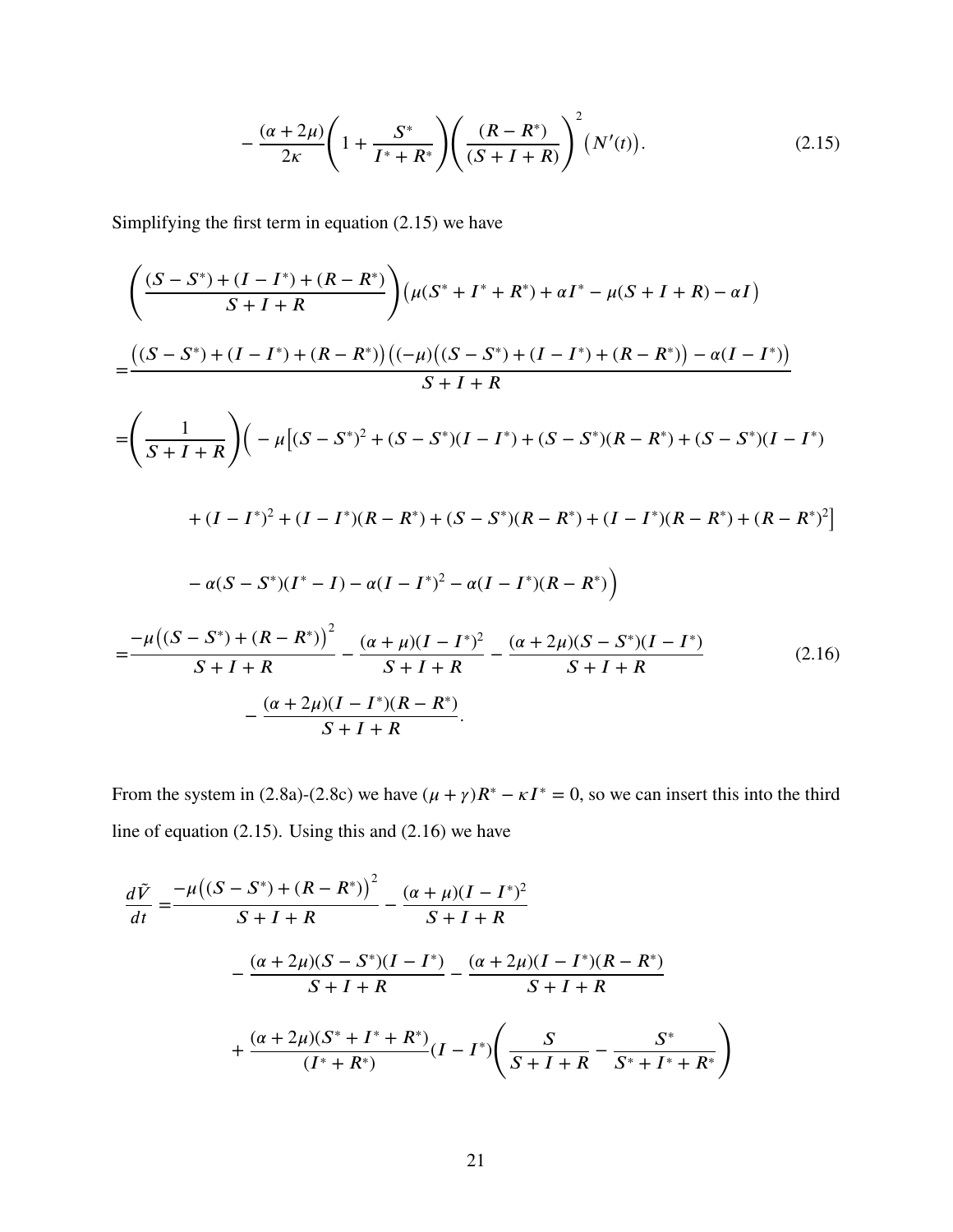$$
+\frac{(\alpha+2\mu)}{\kappa} \left(1+\frac{S^*}{I^*+R^*}\right) \left(\frac{R-R^*}{S+I+R}\right) (\kappa I - (\mu+\gamma)R + (\mu+\gamma)R^* - \kappa I^*)
$$

$$
-\frac{(\alpha+2\mu)}{2\kappa} \left(1+\frac{S^*}{I^*+R^*}\right) \left(\frac{(R-R^*)}{(S+I+R)}\right)^2 (N'(t))
$$

$$
\frac{d\tilde{V}}{dt} = \frac{-\mu((S-S^*) + (R-R^*))^2}{S+I+R} - \frac{(\alpha+\mu)(I-I^*)^2}{S+I+R}
$$

$$
-\frac{(\alpha+2\mu)(S-S^*)(I-I^*)}{S+I+R} - \frac{(\alpha+2\mu)(I-I^*)(R-R^*)}{S+I+R}
$$

$$
+\frac{(\alpha+2\mu)(S^*+I^*+R^*)}{(I^*+R^*)} (I-I^*) \left(\frac{S}{S+I+R} - \frac{S^*}{S^*+I^*+R^*}\right)
$$

$$
+\frac{(\alpha+2\mu)}{\kappa} \left(1+\frac{S^*}{I^*+R^*}\right) \left(\frac{R-R^*}{S+I+R}\right) (\kappa(I-I^*) - (\mu+\gamma)(R-R^*))
$$

$$
-\frac{(\alpha+2\mu)}{2\kappa} \left(1+\frac{S^*}{I^*+R^*}\right) \left(\frac{(R-R^*)}{(S+I+R)}\right)^2 (N'(t)).
$$

Notice that we can rewrite  $\frac{S}{\sqrt{S+I}}$  $S + I + R$  $-\frac{S^*}{S^* + I^*}$  $S^* + I^* + R^*$ in the following way:

$$
\frac{S}{S+I+R} - \frac{S^*}{S^*+I^*+R^*} = \frac{S(S^*+I^*+R^*) - S^*(S+I+R)}{(S^*+I^*+R^*)(S+I+R)}
$$
  

$$
= \frac{SI^*+SR^*-S^*I-S^*R}{(S^*+I^*+R^*)(S+I+R)}
$$
  

$$
= \frac{SI^*+SR^*-S^*I-S^*R+S^*I^*-S^*I^*+S^*R^*-S^*R^*}{(S^*+I^*+R^*)(S+I+R)}
$$
  

$$
= \frac{(I^*+R^*)(S-S^*)-S^*(I-I^*)-S^*(R-R^*)}{(S^*+I^*+R^*)(S+I+R)}.
$$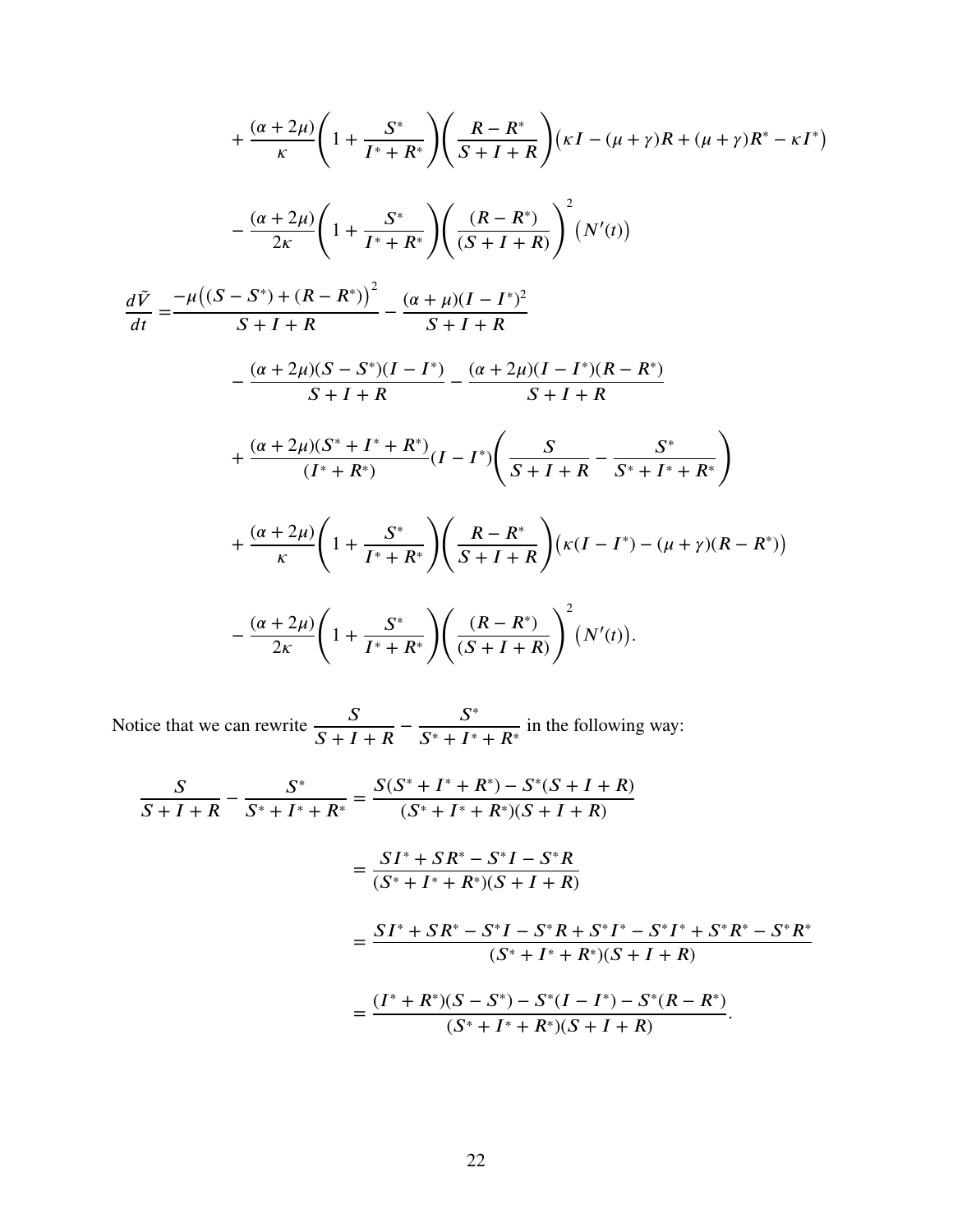Then we can rearrange  $(2.15)$  as

$$
\frac{d\tilde{V}}{dt} = \frac{-\mu((S - S^*) + (R - R^*))^2}{S + I + R} - \frac{(\alpha + \mu)(I - I^*)^2}{S + I + R}
$$

$$
- \frac{(\alpha + 2\mu)(S - S^*)(I - I^*)}{S + I + R} - \frac{(\alpha + 2\mu)(I - I^*)(R - R^*)}{S + I + R}
$$

$$
+ \left[ \frac{(\alpha + 2\mu)(S^* + I^* + R^*)}{(I^* + R^*)}(I - I^*)
$$

$$
\left( \frac{(I^* + R^*)(S - S^*) - S^*(I - I^*) - S^*(R - R^*)}{(S^* + I^* + R^*)(S + I + R)} \right) \right]
$$

$$
+ \frac{(\alpha + 2\mu)}{\kappa} \left( 1 + \frac{S^*}{I^* + R^*} \right) \left( \frac{\kappa(I - I^*)(R - R^*)}{S + I + R} - \frac{(\mu + \gamma)(R - R^*)^2}{S + I + R} \right)
$$

$$
- \frac{(\alpha + 2\mu)}{2\kappa} \left( 1 + \frac{S^*}{I^* + R^*} \right) \left( \frac{(R - R^*)}{(S + I + R)} \right)^2 (N'(t))
$$

$$
d\tilde{V} = -\mu((S - S^*) + (R - R^*))^2 \quad (\alpha + \mu)(I - I^*)^2
$$

$$
\frac{d\tilde{V}}{dt} = \frac{-\mu((S - S^*) + (R - R^*))^2}{S + I + R} - \frac{(\alpha + \mu)(I - I^*)^2}{S + I + R}
$$

$$
- \frac{(\alpha + 2\mu)(S - S^*)(I - I^*)}{S + I + R} - \frac{(\alpha + 2\mu)(I - I^*)(R - R^*)}{S + I + R}
$$

$$
+ \frac{(\alpha + 2\mu)(I - I^*)(S - S^*)}{(S + I + R)} - \frac{(\alpha + 2\mu)(S^*)(I - I^*)^2}{(S + I + R)(I^* + R^*)}
$$

$$
- \frac{(\alpha + 2\mu)(I - I^*)(S^*)(R - R^*)}{(S + I + R)(I^* + R^*)}
$$

$$
+ (\alpha + 2\mu) \left(1 + \frac{S^*}{I^* + R^*}\right) \left(\frac{(I - I^*)(R - R^*)}{S + I + R}\right)
$$

$$
- \frac{(\alpha + 2\mu)}{\kappa} \left(1 + \frac{S^*}{I^* + R^*}\right) \left(\frac{(\mu + \gamma)(R - R^*)^2}{S + I + R}\right)
$$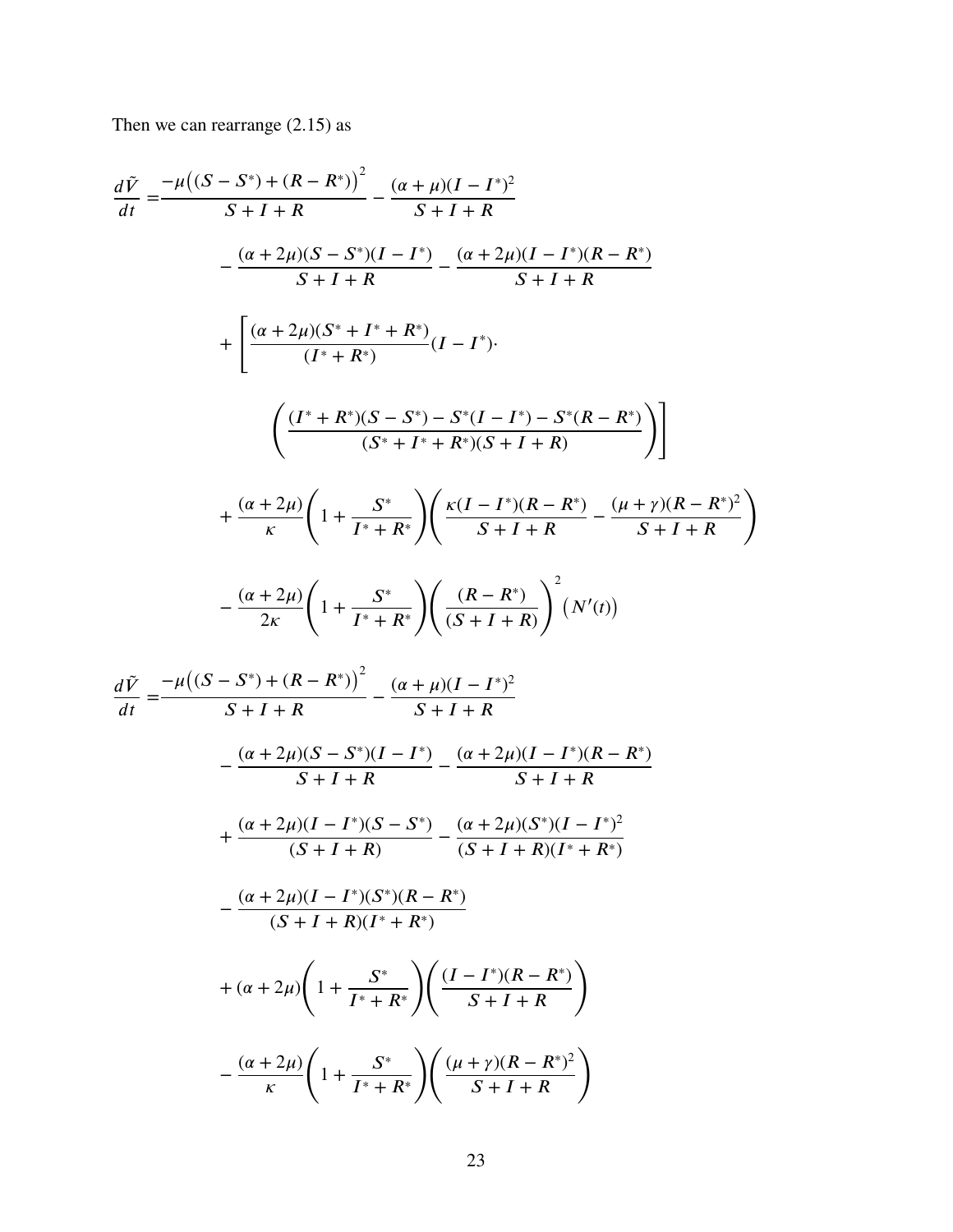$$
-\frac{(\alpha+2\mu)}{2\kappa}\left(1+\frac{S^*}{I^*+R^*}\right)\left(\frac{(R-R^*)}{(S+I+R)}\right)^2(N'(t))
$$
\n
$$
\frac{d\tilde{V}}{dt} = \frac{-\mu((S-S^*)+(R-R^*))^2}{S+I+R} - \frac{(\alpha+2\mu)(\mu+\gamma)}{\kappa}\left(1+\frac{S^*}{I^*+R^*}\right)\left(\frac{(R-R^*)^2}{S+I+R}\right)
$$
\n
$$
-\frac{(\alpha+2\mu)}{\kappa}\left(1+\frac{S^*}{I^*+R^*}\right)\left(\frac{(R-R^*)^2}{S+I+R}\right)
$$
\n
$$
-\frac{(\alpha+2\mu)}{2\kappa}\left(1+\frac{S^*}{I^*+R^*}\right)\left(\frac{(R-R^*)^2}{(S+I+R)}\right)^2(N'(t))
$$
\n
$$
-\frac{(\alpha+2\mu)(S-S^*)(I-I^*)}{S+I+R} - \frac{(\alpha+2\mu)(I-I^*)(R-R^*)}{S+I+R}
$$
\n
$$
+\frac{(\alpha+2\mu)(I-I^*)(S-S^*)}{(S+I+R)} - \frac{(\alpha+2\mu)(I-I^*)(S^*)(R-R^*)}{(S+I+R)(I^*+R^*)}
$$
\n
$$
+( \alpha+2\mu)\left(\frac{(I-I^*)(R-R^*)}{S+I+R}\right) + (\alpha+2\mu)\left(\frac{S^*(I-I^*)(R-R^*)}{(I^*+R^*)(S+I+R)}\right)
$$
\n
$$
\frac{d\tilde{V}}{dt} = \frac{-\mu((S-S^*)+(R-R^*))^2}{S+I+R} - \left(\alpha+\mu+\frac{S^*(\alpha+2\mu)}{I^*+R^*}\right)\frac{(I-I^*)^2}{S+I+R}
$$
\n
$$
-\frac{(\alpha+2\mu)(\mu+\gamma)}{\kappa}\left(1+\frac{S^*}{I^*+R^*}\right)\left(\frac{(R-R^*)^2}{S+I+R}\right)
$$
\n
$$
-\frac{(\alpha+2\mu)}{2\kappa}\left(1+\frac{S^*}{I^*+R^*}\right)\left(\frac{(R-R^*)}{(S+I+R)}\right)^2(N'(t))
$$
\n
$$
\frac{d\tilde{V}}
$$

 $(t)$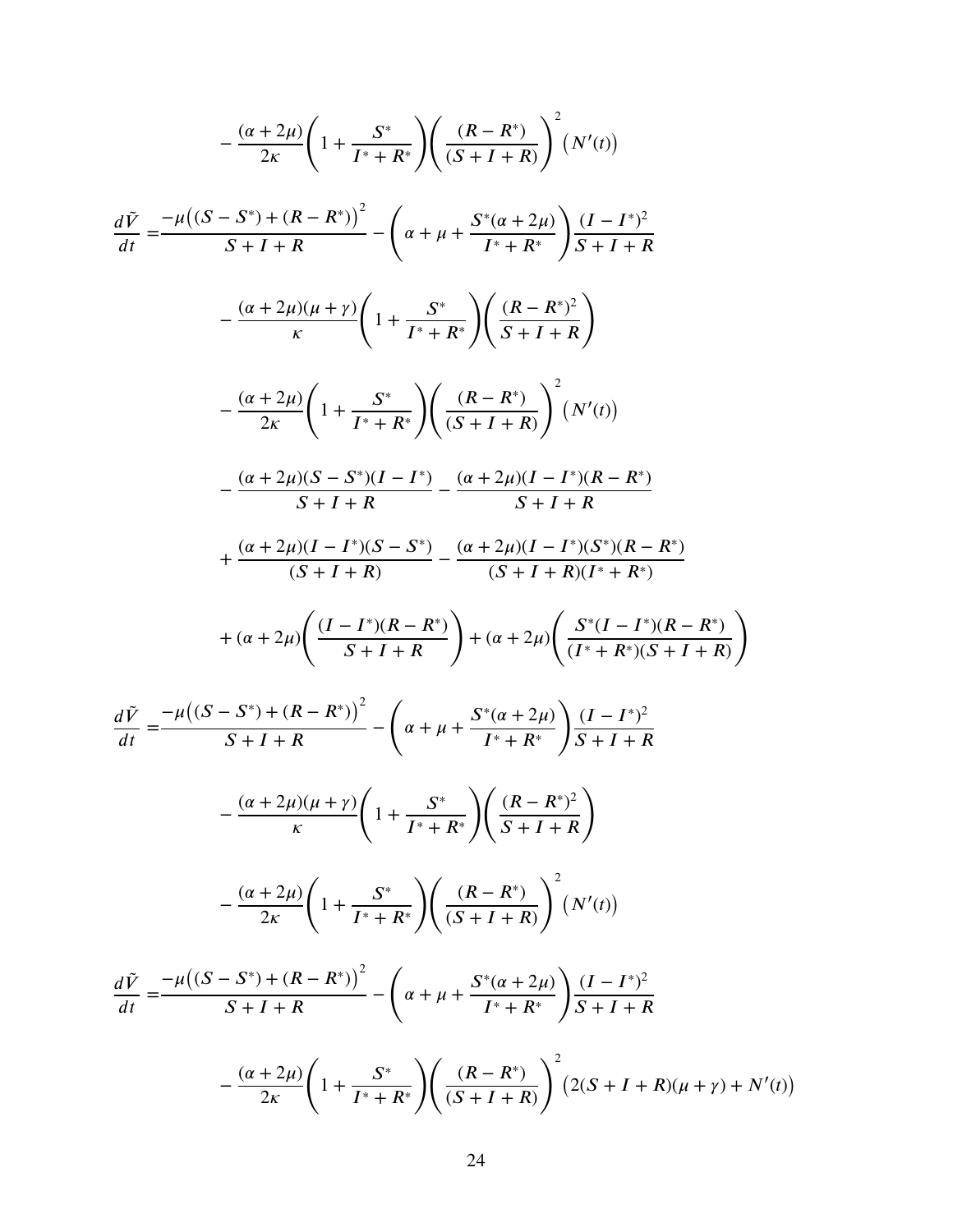$$
\frac{d\tilde{V}}{dt} = \frac{-\mu((S - S^*) + (R - R^*))^2}{S + I + R} - \left(\alpha + \mu + \frac{S^*(\alpha + 2\mu)}{I^* + R^*}\right) \frac{(I - I^*)^2}{S + I + R}
$$

$$
- \left[\frac{(\alpha + 2\mu)}{2\kappa} \left(1 + \frac{S^*}{I^* + R^*}\right) \left(\frac{(R - R^*)}{(S + I + R)}\right)^2.
$$

$$
(2(S + I + R)(\mu + \gamma) + \Lambda - \mu(S + I + R) - \alpha I)\right]
$$

$$
\frac{d\tilde{V}}{dt} = \frac{-\mu((S - S^*) + (R - R^*))^2}{S + I + R} - \left(\alpha + \mu + \frac{S^*(\alpha + 2\mu)}{I^* + R^*}\right) \frac{(I - I^*)^2}{S + I + R}
$$

$$
- \left[\frac{(\alpha + 2\mu)}{2\kappa} \left(1 + \frac{S^*}{I^* + R^*}\right) \left(\frac{(R - R^*)}{(S + I + R)}\right)^2.
$$

$$
(2\mu S + 2\mu I + 2\mu R + 2\gamma(S + I + R) + \Lambda - \mu S - \mu I - \mu R - \alpha I)\right]
$$

$$
\frac{d\tilde{V}}{dt} = \frac{-\mu((S - S^*) + (R - R^*))^2}{S + I + R} - \left(\alpha + \mu + \frac{S^*(\alpha + 2\mu)}{I^* + R^*}\right) \frac{(I - I^*)^2}{S + I + R}
$$

$$
- \frac{(\alpha + 2\mu)}{S + I + R} \left(1 + \frac{S^*}{I^* + R^*}\right) \left(\frac{(R - R^*)}{(R + I^*)^2}\right)^2 ((\mu + 2\gamma)(S + R) + \Lambda + (\mu + 2\gamma - \alpha)I).
$$

Thus,  $\tilde{V}'$  is negative definite if  $2\gamma + \mu \ge \alpha$  and  $\tilde{V}' = 0$  only when  $S = S^*$ ,  $I = I^*$ , and  $R = R^*$  [\[61\]](#page-106-6). By LaSalle's invariance principle, it follows that  $\mathcal{E}^*$  is globally asymptotically stable on  $\hat{\Gamma}$ , hence  $E^*_a$  is globally asymptotically stable on  $\hat{\Omega}_a$  and we have established the existence of the endemic  $\Box$ equilibrium of the animal subsystem.

 $(S + I + R)$ 

We adapt this theorem for our own case, when  $\gamma = 0$ , and will refer to it later.

 $I^* + R^*$ 

 $2\kappa$ 

**Theorem 2.3.4.** Assume that  $\mu_a \geq d_a$  and  $\mathcal{R}_{0_a} > 1$ , then the unique endemic equilibrium  $E_a^*$  of  $(2.1a)$ - $(2.1c)$  is globally asymptotically stable in the interior of  $\Omega_a$ .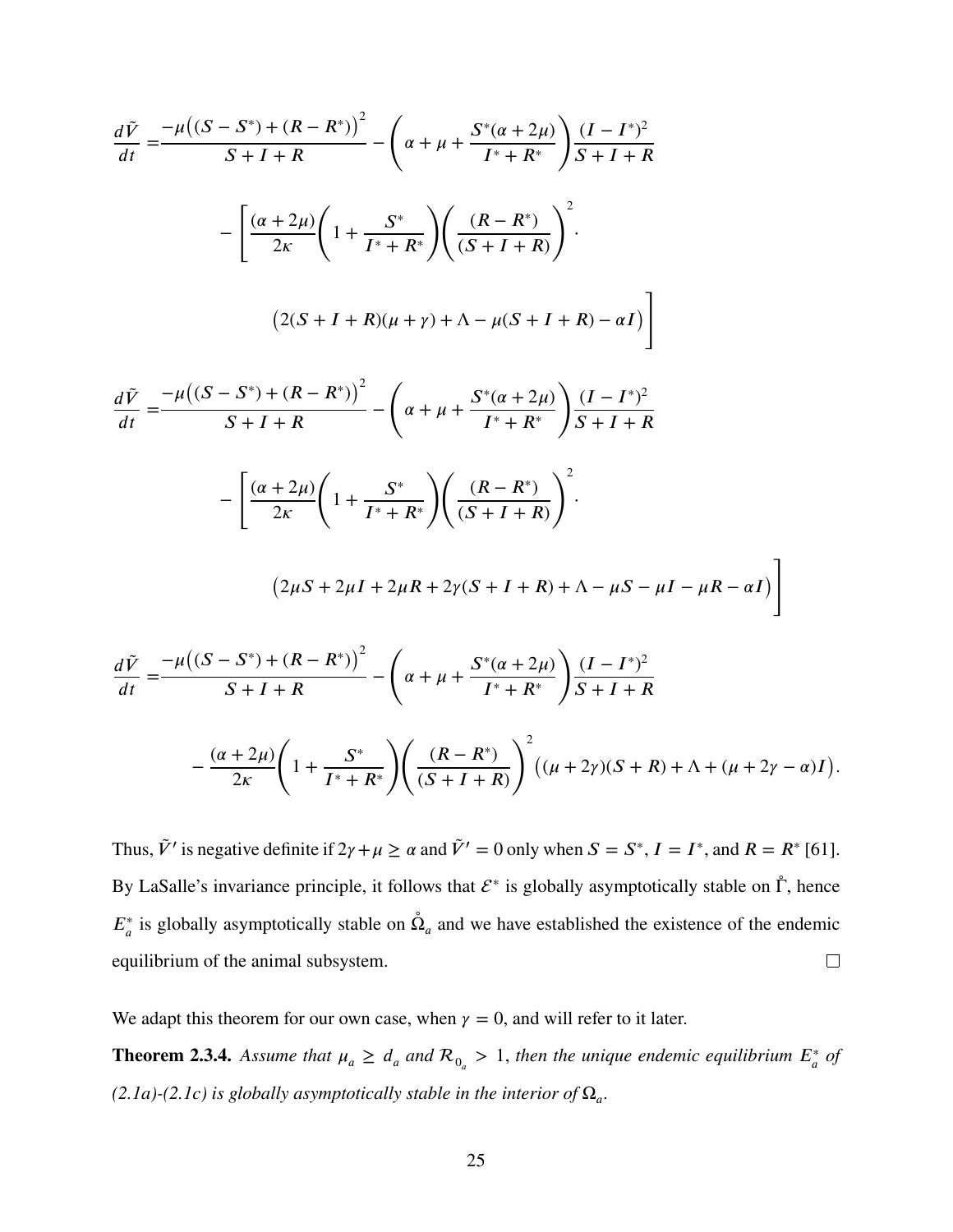#### 2.4 Co-existence Endemic Equilibrium

<span id="page-35-0"></span>In this section we present the incomplete results from [\[4\]](#page-103-4) to highlight the need for a new method of analysis proposed in the next chapter. We now look at the most complicated scenario for [\(2.1a\)](#page-14-0)- [\(2.1f\)](#page-14-0). This co-existence endemic equilibrium occurs when there is animal-to-animal infection, animal-to-human infection and human-to-human infection. This is the most important scenario because we want to understand the dynamics of monkeypox in both animal and human populations. We note that if  $\beta_{a_2} = 0$  the human subsystem is exactly the same as the animal subsystem and becomes independent of the animal subsystem, so similar results follow as were presented in the previous section.

The co-existence endemic equilibrium point is given as  $\mathcal{E}_1 = (E_a^*, E_h^*)$ ). The components of  $\mathcal{E}_1$ related to the animal population are the same as in [\(2.3\)](#page-18-0), [\(2.5\)](#page-18-1), and [\(2.6\)](#page-19-1) because infection in the animal population is independent of any infection in the human population. We find the components related to the human subsystem by setting the equations  $(2.1d)-(2.1f)$  $(2.1d)-(2.1f)$  $(2.1d)-(2.1f)$  equal to zero to obtain

<span id="page-35-1"></span>
$$
\Lambda_h = \left(\mu_h + \frac{\beta_{a_2} I_a^*}{N_a^*} + \frac{\beta_h I_h^*}{N_h^*}\right) S_h^*, \quad \frac{\beta_{a_2} I_a^*}{N_a^*} + \frac{\beta_h I_h^*}{N_h^*} S_h^* = \left(\mu_h + \rho_h + d_h\right) I_h^*, \quad \rho_h I_h^* = \mu_h R_h^*.
$$
\n(2.17)

As before, we try to express  $S_h^*$ <sup>\*</sup><sub>*h*</sub> and  $R_h^*$  in terms of the parameters and  $I_h^*$ *ℎ* . If we can then show that  $I_{\iota}^*$  $\hat{h}$ <sup>\*</sup> is positive, then the components of  $E_h^*$  $\hat{h}$  are positive and the endemic equilibrium point  $\mathcal{E}_1$  exists. Using the first two equations from [\(2.17\)](#page-35-1), we see that

$$
\Lambda_{h} = \mu_{h} S_{h}^{*} + \frac{\beta_{a_{2}} I_{a}^{*}}{N_{a}^{*}} + \frac{\beta_{h} I_{h}^{*}}{N_{h}^{*}} S_{h}^{*}
$$
  

$$
\Lambda_{h} = \mu_{h} S_{h}^{*} + (\mu_{h} + \rho_{h} + d_{h}) I_{h}^{*}
$$
  

$$
S_{h}^{*} = \frac{\Lambda_{h}}{\mu_{h}} - \frac{(\mu_{h} + \rho_{h} + d_{h})}{\mu_{h}} I_{h}^{*}.
$$
 (2.18)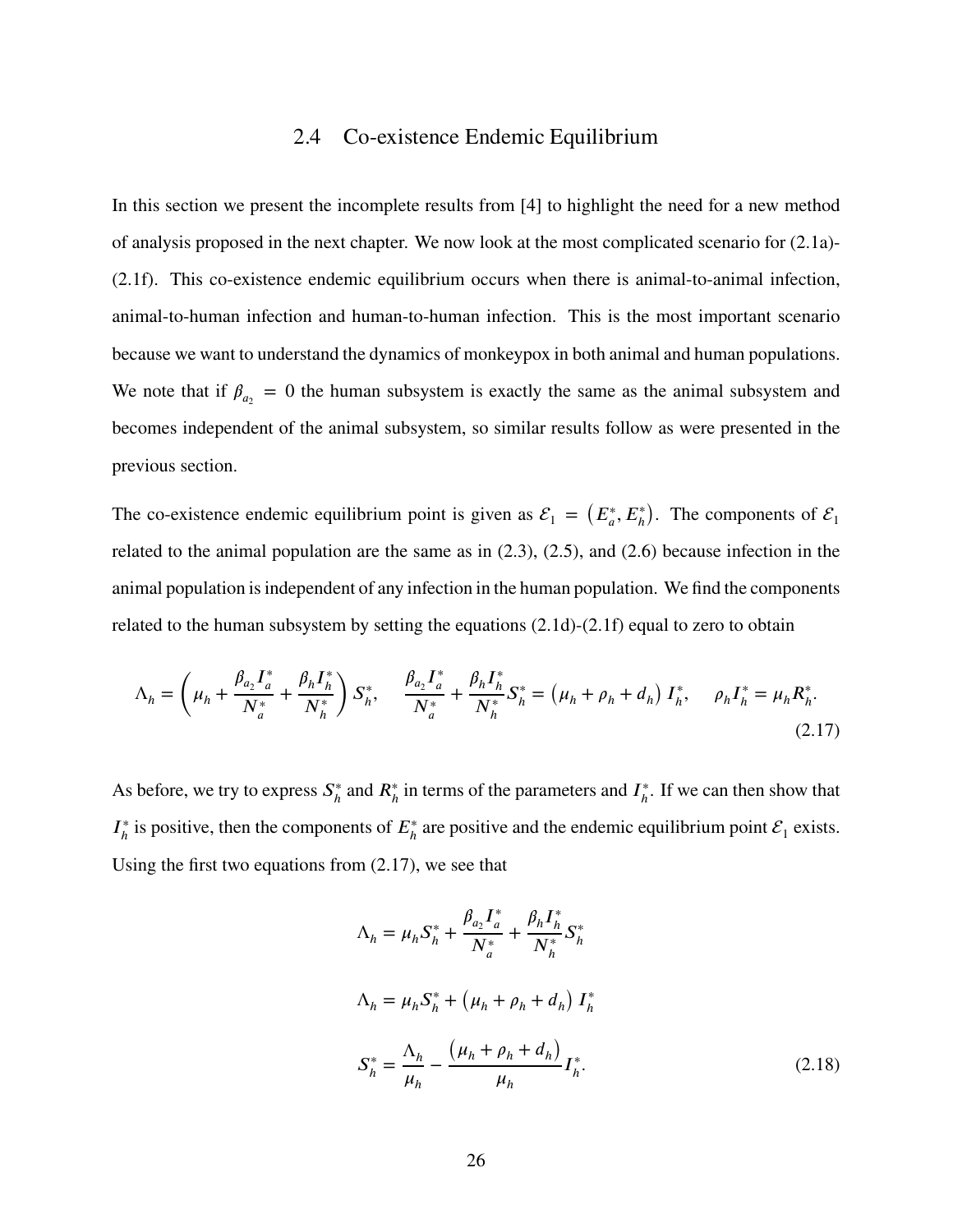Clearly, by the third equation of [\(2.17\)](#page-35-0),

<span id="page-36-0"></span>
$$
R_h^* = \frac{\rho_h}{\mu_h} I_h^*.
$$
 (2.19)

Next, we solve for  $N_h^*$  in a similar way to the previous case using [\(2.19\)](#page-36-0).

<span id="page-36-1"></span>
$$
\Lambda_h = \mu_h S_h^* + (\mu_h + \rho_h + d_h) I_h^*
$$
  
\n
$$
\Lambda_h = \mu_h S_h^* + \mu_h I_h^* + \rho_h I_h^* + d_h I_h^*
$$
  
\n
$$
\Lambda_h = \mu_h S_h^* + \mu_h I_h^* + \mu_h R_h^* + d_h I_h^*
$$
  
\n
$$
\Lambda_h = \mu_h N_h^* + d_h I_h^*
$$
  
\n
$$
\implies N_h^* = \frac{\Lambda_h - d_h I_h^*}{\mu_h}
$$
\n(2.20)

For simplicity, let  $m_h := \mu_h + \rho_h + d_h$  and  $x^* := \frac{\beta_{a_2} I_a^*}{\mu_h I_b^*}$  $\overline{a}$  $\mu_h N_a^*$ . Using [\(2.18\)](#page-35-1), [\(2.20\)](#page-36-1), and the second equation in [\(2.17\)](#page-35-0) we have

$$
\frac{\beta_{a_2}I_a^*}{N_a^*} + \frac{\beta_hI_h^*}{N_h^*}S_h^* = m_hI_h^*
$$
\n
$$
\left(\frac{\beta_{a_2}I_a^*}{N_a^*} + \frac{\beta_hI_h^*}{N_h^*}\right)\left(\frac{\Lambda_h - m_hI_h^*}{\mu_h}\right) = m_hI_h^*
$$
\n
$$
\left(x^*\mu_h + \frac{\beta_hI_h^*}{N_h^*}\right)\left(\frac{\Lambda_h - m_hI_h^*}{\mu_h}\right) = m_hI_h^*
$$
\n
$$
\left[x^*\mu_h + \beta_hI_h^*\left(\frac{\mu_h}{\Lambda_h - d_hI_h^*}\right)\right]\left(\frac{\Lambda_h - m_hI_h^*}{\mu_h}\right) = m_hI_h^*
$$
\n
$$
\left(\frac{\Lambda_h - d_hI_h^*}{\mu_h}\right)\left[x^*\mu_h + \beta_hI_h^*\left(\frac{\mu_h}{\Lambda_h - d_hI_h^*}\right)\right]\left(\frac{\Lambda_h - m_hI_h^*}{\mu_h}\right) = m_hI_h^*\left(\frac{\Lambda_h - d_hI_h^*}{\mu_h}\right)
$$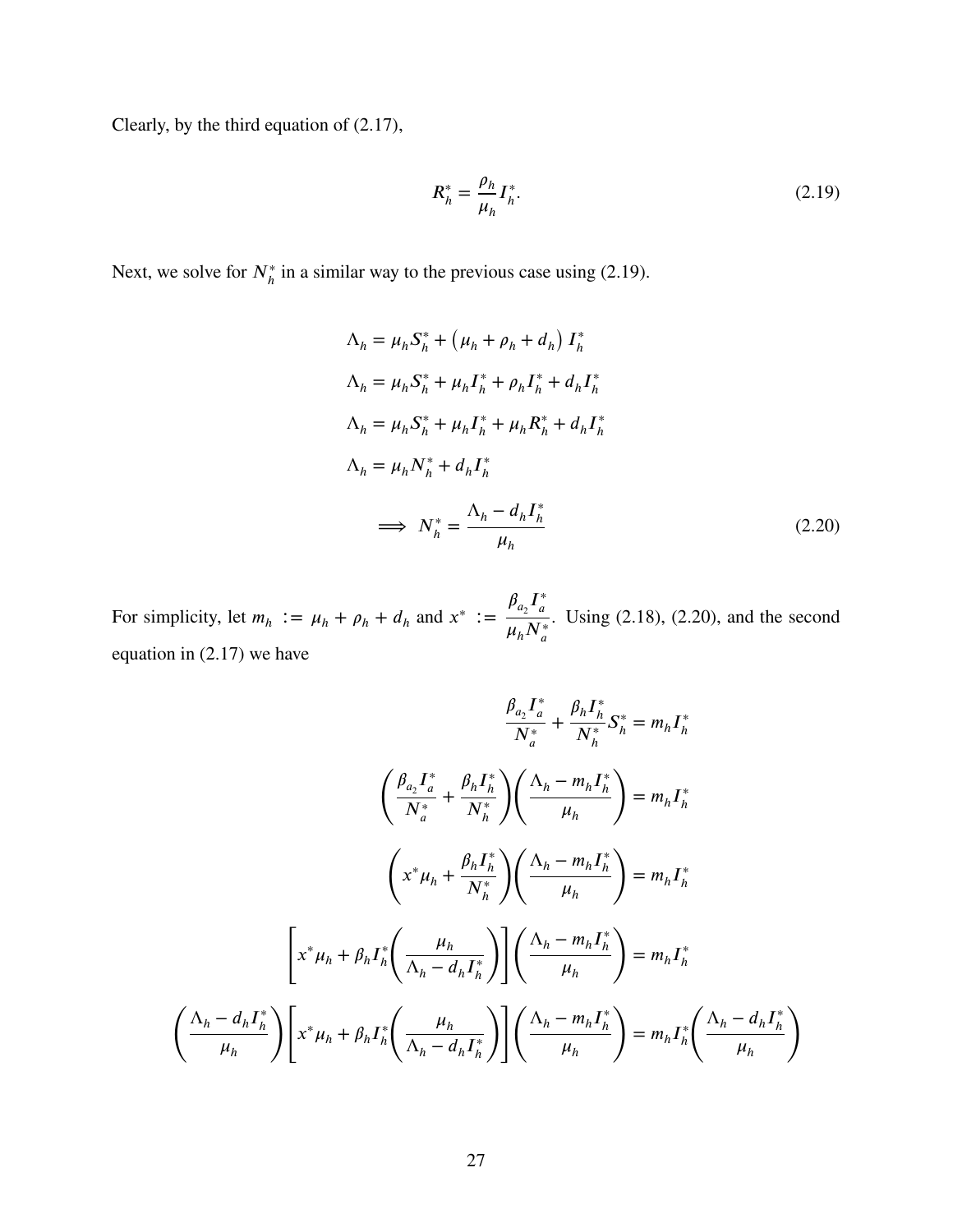$$
\left(x^*(\Lambda_h - d_h I_h^*) + \beta_h I_h^*\right)\left(\frac{\Lambda_h - m_h I_h^*}{\mu_h}\right) = m_h I_h^*\left(\frac{\Lambda_h - d_h I_h^*}{\mu_h}\right)
$$

$$
\left(I_h^*(\beta_h - d_h x^*) + \Lambda_h x^*\right)\left(\frac{\Lambda_h - m_h I_h^*}{\mu_h}\right) - m_h I_h^*\left(\frac{\Lambda_h - d_h I_h^*}{\mu_h}\right) = 0.
$$

By expanding, we can write the above equation as a quadratic in terms of  $I<sub>h</sub><sup>*</sup>$ *ℎ* .

$$
\frac{I_h^* \beta_h \Lambda_h}{\mu_h} - \frac{I_h^* d_h x^* \Lambda_h}{\mu_h} - \frac{\left(I_h^*\right)^2 m_h \beta_h}{\mu_h} + \frac{\left(I_h^*\right)^2 m_h d_h x^*}{\mu_h} + \frac{\Lambda_h^2 x^*}{\mu_h}
$$
\n
$$
- \frac{\Lambda_h x^* m_h I_h^*}{\mu_h} - \frac{m_h I_h^* \Lambda_h}{\mu_h} + \frac{m_h d_h (I_h^*)^2}{\mu_h} = 0
$$
\n
$$
\left(I_h^*\right)^2 \left(m_h d_h + m_h d_h x^* - m_h \beta_h\right) + I_h^* \left(\beta_h \Lambda_h - d_h x^* \Lambda_h - \Lambda_h x^* m_h - m_h \Lambda_h\right) + \Lambda_h^2 x^* = 0
$$
\n
$$
\left(I_h^*\right)^2 \left(d_h + d_h x^* - \beta_h\right) + I_h^* \left(\frac{\beta_h \Lambda_h}{m_h} - \frac{d_h x^* \Lambda_h}{m_h} - \Lambda_h x^* - \Lambda_h\right) + \frac{\Lambda_h^2 x^*}{m_h} = 0
$$
\n
$$
\left(I_h^*\right)^2 \left(d_h (1 + x^*) - \beta_h\right) + I_h^* \Lambda_h \left(\frac{\beta_h}{m_h} - \frac{d_h x^*}{m_h} - (1 + x^*)\right) + \frac{\Lambda_h^2 x^*}{m_h} = 0
$$
\n
$$
\left(I_h^*\right)^2 \left(\beta_h - d_h (1 + x^*)\right) + I_h^* \Lambda_h \left((1 + x^*) - \frac{\beta_h - d_h x^*}{m_h}\right) - \frac{\Lambda_h^2 x^*}{m_h} = 0 \quad (2.21)
$$

<span id="page-37-0"></span>If we impose the extra condition that  $\beta_h > d_h(1 + x^*)$ , then [\(2.21\)](#page-37-0) is concave in  $I_h^*$  $\frac{1}{h}$ . When  $I_h^*$  $_{h}^{*}=0$ then  $(2.21)$  is simply –  $\Lambda_h^2$  $\int_h^2 x^*$  $m_h^{\parallel}$ *<* 0 and so this function crosses the vertical axis below the origin. Thus, this function has a single positive root and  $I_h^*$  $h_h^* > 0$  so that  $R_h^* > 0$  is clear. We just need to show that  $S^*_{\scriptscriptstyle h}$  $\frac{A_h}{h} = \frac{\Lambda_h}{\mu}$  $\mu_h$  $-\frac{\mu_h + \rho_h + d_h}{\sigma_h}$  $\mu_h$  $I_{\iota}^*$  $_{h}^{*} > 0.$ 

This is where the analysis in [\[4\]](#page-103-0) ends when it comes to showing the existence of  $\mathcal{E}_1$ . In a our own analysis in the next chapter, we will show that  $\mathcal{E}_1$  exists regardless of whether or not  $\beta_h > d_h (1 + x^*)$ is true. In the meantime, we continue to examine the work done in [\[4\]](#page-103-0).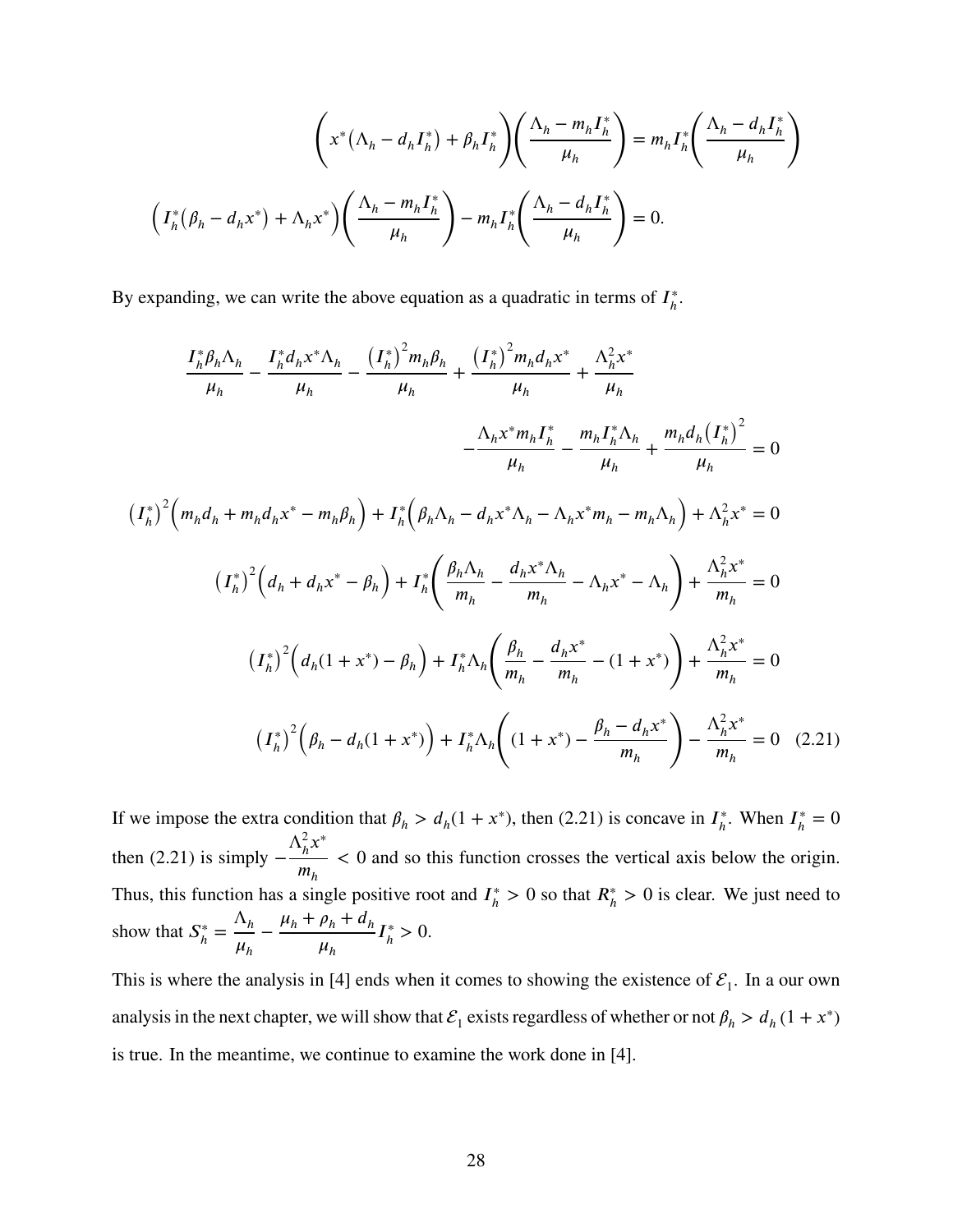# 2.4.1 Previously Proposed Stability Analysis for the Co-existence Endemic Equilibrium

Bhunu and Mushayabasa suggest using the following function, referring to it as a Lyapunov function, to prove the global asymptotic stability of the co-existence endemic equilibrium for [\(2.1a\)](#page-14-0)- [\(2.1f\)](#page-14-0):

$$
W = (S_a - S_a^* \ln S_a) + (I_a - I_a^* \ln I_a) + (R_a - R_a^* \ln R_a)
$$
  
+  $(S_h - S_h^* \ln S_h) + (I_h - I_h^* \ln I_h) + (R_h - R_h^* \ln R_h).$ 

They suggest following the method of McCluskey [\[4,](#page-103-0) [42\]](#page-105-0). No details on this calculation are included in [\[4\]](#page-103-0) and this function is not necessarily positive definite in the above form. Instead, let *A, B, C, D, E* > 0 be constants and consider a Lyapunov function of the form suggested by Mc-Cluskey and similar to one used by Korobeinikov and Maini in [\[34\]](#page-105-1):

$$
\tilde{W} = A \left( S_a - S_a^* - S_a^* \ln \frac{S_a}{S_a^*} \right) + B \left( I_a - I_a^* - I_a^* \ln \frac{I_a}{I_a^*} \right) + C \left( R_a - R_a^* - R_a^* \ln \frac{R_a}{R_a^*} \right) \n+ \left( S_h - S_h^* - S_h^* \ln \frac{S_h}{S_h^*} \right) + D \left( I_h - I_h^* - I_h^* \ln \frac{I_h}{I_h^*} \right) + E \left( R_h - R_h^* - R_h^* \ln \frac{R_h}{R_h^*} \right).
$$

Using the method of McCluskey, we will find that it is not clear that  $\tilde{W}$  is a Lyapunov function. First, calculate the derivative of  $\tilde{W}$  with respect to time to obtain

$$
\tilde{W}'(t) = AS'_a(t) - AS^*_a\left(\frac{S'_a(t)}{S_a(t)}\right) + BI'_a(t) - BI^*_a\left(\frac{I'_a(t)}{I_a(t)}\right) + CR'_a(t) - CR^*_a\left(\frac{R'_a(t)}{R_a(t)}\right)
$$
\n
$$
+ S'_h(t) - S^*_h\left(\frac{S'_h(t)}{S_h(t)}\right) + DI'_h(t) - DI^*_h\left(\frac{I'_h(t)}{I_h(t)}\right) + ER'_h(t) - ER^*_h\left(\frac{R'_h(t)}{R_h(t)}\right)
$$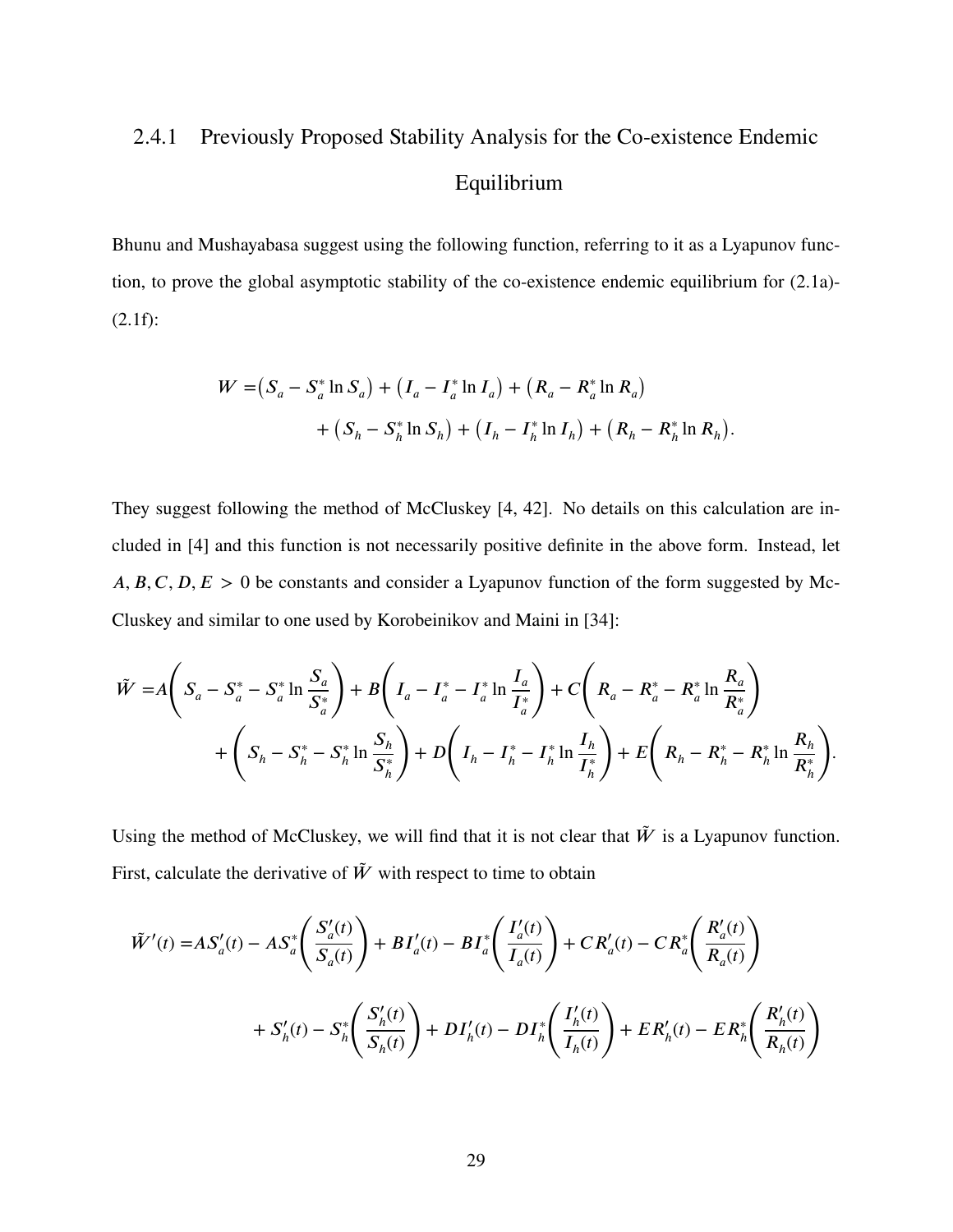$$
\tilde{W}' = AS_a' \left( 1 - \frac{S_a^*}{S_a} \right) + BI_a' \left( 1 - \frac{I_a^*}{I_a} \right) + CR_a' \left( 1 - \frac{R_a^*}{R_a} \right) + S_h' \left( 1 - \frac{S_h^*}{S_h} \right)
$$
  
+ 
$$
DI_h' \left( 1 - \frac{I_h^*}{I_h} \right) + ER_h' \left( 1 - \frac{R_h^*}{R_h} \right)
$$
  

$$
\tilde{W}' = A \frac{S_a'}{S_a} (S_a - S_a^*) + B \frac{I_a'}{I_a} (I_a - I_a^*) + C \frac{R_a'}{R_a} (R_a - R_a^*) + \frac{S_h'}{S_h} (S_h - S_h^*)
$$
  
+ 
$$
D \frac{I_h'}{I_h} (I_h - I_h^*) + E \frac{R_h'}{R_h} (R_h - R_h^*).
$$

For simplicity, define  $\zeta_a :=$  $\beta_{a_1} I_a$  $N_a$ , *𝜁* ∗  $\frac{d^*}{dt} := \frac{\beta_{a_1} I_a^*}{N^*}$ *𝑎*  $N^*_a$  $, \zeta_h :=$  $\beta_{a_2} I_a$  $N_a$  $+\frac{\beta_h I_h}{\gamma}$  $N_h$ , and  $\zeta_h^*$  $\frac{a_1}{b} := \frac{\beta_{a_2} I_a^*}{N^*}$  $\overline{a}$  $N^*_a$ +  $\beta_h I^*_h$ *ℎ*  $N_h^*$ . Using the system in [\(2.1a\)](#page-14-0)-[\(2.1f\)](#page-14-0), we have

$$
\tilde{W}' = A\left(\frac{\Lambda_a - \left(\mu_a + \zeta_a\right)S_a}{S_a}\left(S_a - S_a^*\right)\right) + B\left(\frac{\left(\zeta_aS_a - \left(\mu_a + \rho_a + d_a\right)I_a\right)}{I_a}\left(I_a - I_a^*\right)\right) \n+ C\left(\frac{\left(\rho_aI_a - \mu_aR_a\right)}{R_a}\left(R_a - R_a^*\right)\right) + \frac{\Lambda_h - \left(\mu_h + \zeta_h\right)S_h}{S_h}\left(S_h - S_h^*\right) + \frac{D\left(\frac{\left(\zeta_hS_h - \left(\mu_h + \rho_h + d_h\right)I_h\right)}{I_h}\left(I_h - I_h^*\right)\right) + E\left(\frac{\left(\rho_hI_h - \mu_hR_h\right)}{R_h}\left(R_h - R_h^*\right)\right).
$$

Using the fact that  $\Lambda_a$  =  $(\mu_a + \zeta_a^*$ *𝑎*  $\sum_{a}^{*}$  $\int_a^*$  and  $\Lambda_h =$  $(\mu_h + \zeta_h^*)$ *ℎ*  $S_h^*$  $\hat{h}$ <sup>\*</sup>, we obtain

$$
\tilde{W}' = \left(\frac{A(\mu_a + \zeta_a^*) S_a^*}{S_a} - \frac{A(\mu_a + \zeta_a) S_a}{S_a}\right) (S_a - S_a^*)
$$
  
+ 
$$
\left(\frac{B\zeta_a S_a}{I_a} - \frac{B(\mu_a + \rho_a + d_a) I_a}{I_a}\right) (I_a - I_a^*) + \left(\frac{C\rho_a I_a}{R_a} - \frac{C\mu_a R_a}{R_a}\right) (R_a - R_a^*)
$$
  
+ 
$$
\left(\frac{(\mu_h + \zeta_h^*) S_h^*}{S_h} - \frac{(\mu_h + \zeta_h) S_h}{S_h}\right) (S_h - S_h^*)
$$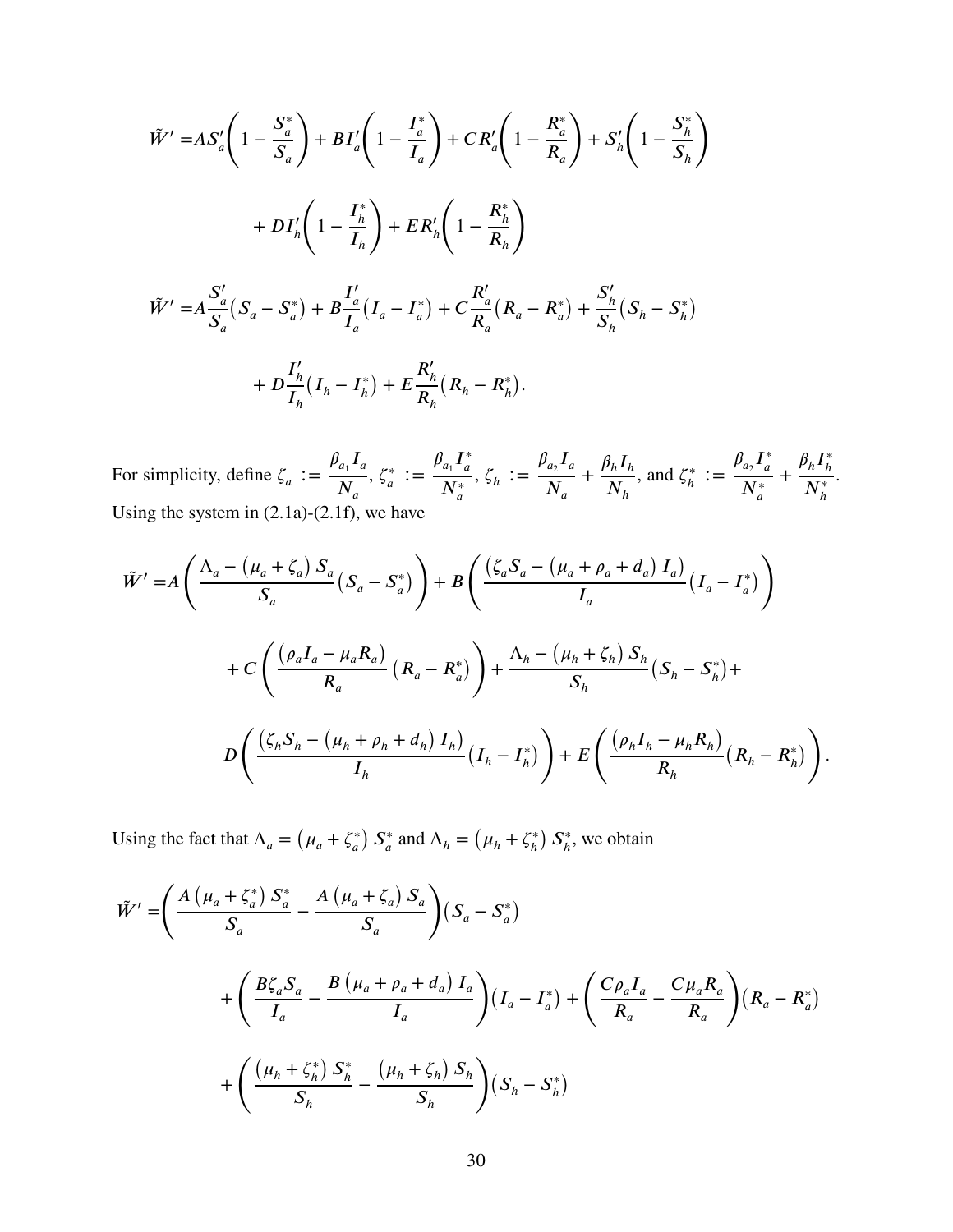$$
+\left(\frac{D\zeta_{h}S_{h}}{I_{h}}-\frac{D(\mu_{h}+\rho_{h}+d_{h})I_{h}}{I_{h}}\right)(I_{h}-I_{h}^{*})+\left(\frac{E\rho_{h}I_{h}}{R_{h}}-\frac{E\mu_{h}R_{h}}{R_{h}}\right)(R_{h}-R_{h}^{*})
$$
  
\n
$$
\tilde{W}'=-\frac{A\mu_{a}(S_{a}-S_{a}^{*})^{2}}{S_{a}}-\frac{A(\zeta_{a}S_{a}-\zeta_{a}^{*}S_{a}^{*}) (S_{a}-S_{a}^{*})}{S_{a}}
$$
  
\n
$$
+\left(\frac{B\zeta_{a}S_{a}}{I_{a}}-B(\mu_{a}+\rho_{a}+d_{a})\right)(I_{a}-I_{a}^{*})+\left(\frac{C\rho_{a}I_{a}}{R_{a}}-\frac{C\mu_{a}R_{a}}{R_{a}}\right)(R_{a}-R_{a}^{*})
$$
  
\n
$$
-\frac{\mu_{h}(S_{h}-S_{h}^{*})^{2}}{S_{h}}-\frac{(\zeta_{h}S_{h}-\zeta_{h}^{*}S_{h}^{*})(S_{h}-S_{h}^{*})}{S_{h}}
$$
  
\n
$$
+\left(\frac{D\zeta_{h}S_{h}}{I_{h}}-D(\mu_{h}+\rho_{h}+d_{h})\right)(I_{h}-I_{h}^{*})
$$
  
\n
$$
+\left(\frac{E\rho_{h}I_{h}}{R_{h}}-\frac{E\mu_{h}R_{h}}{R_{h}}\right)(R_{h}-R_{h}^{*}).
$$

 $\lambda$ 

Notice that  $\tilde{W}'$  is of the form

$$
\tilde{W}' = -\frac{A\mu_a (S_a - S_a^*)^2}{S_a} - \frac{\mu_h (S_h - S_h^*)^2}{S_h} + g(S_a, I_a, R_a, S_h, I_h, R_h).
$$

We wish to show that *g* is negative definite away from the equilibrium point  $\mathcal{E}_1$  and  $g = 0$  at  $\mathcal{E}_1$ . If this is true, then  $\tilde{W}'$  is negative definite except at the equilibrium where it is zero.

Since  $\zeta_a$  =  $\beta_{a_1} I_a$  $N_a$ and  $\zeta_h =$  $\beta_{a_2} I_a$  $N_a$  $+\frac{\beta_h I_h}{\gamma}$  $N_h$ . Then  $\tilde{W}'$  can be rearranged and rewritten as

$$
\tilde{W}' = -\frac{A\mu_a(S_a - S_a^*)^2}{S_a} - \frac{\mu_h(S_h - S_h^*)^2}{S_h} - \frac{A(\zeta_a S_a - \zeta_a^* S_a^*) (S_a - S_a^*)}{S_a}
$$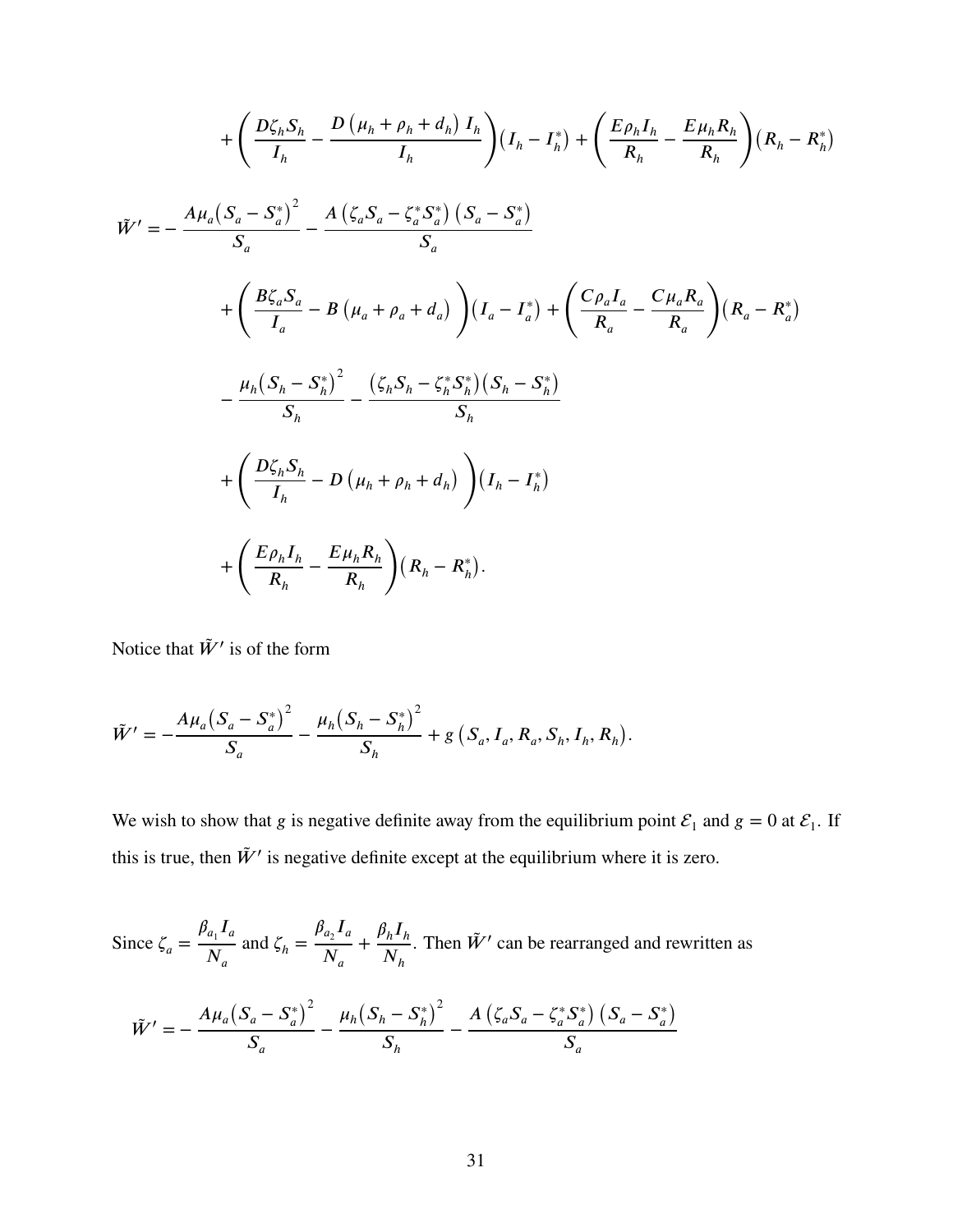$$
+\left(\frac{B\zeta_{a}S_{a}}{I_{a}} - (\mu_{a} + \rho_{a} + d_{a})\right)(I_{a} - I_{a}^{*}) + \left(\frac{C\rho_{a}I_{a}}{R_{a}} - \frac{C\mu_{a}R_{a}}{R_{a}}\right)(R_{a} - R_{a}^{*})
$$

$$
-\frac{(\zeta_{h}S_{h} - \zeta_{h}^{*}S_{h}^{*})(S_{h} - S_{h}^{*})}{S_{h}} + \left(\frac{D\zeta_{h}S_{h}}{I_{h}} - D(\mu_{h} + \rho_{h} + d_{h})\right)(I_{h} - I_{h}^{*})
$$

$$
+\left(\frac{E\rho_{h}I_{h}}{R_{h}} - \frac{E\mu_{h}R_{h}}{R_{h}}\right)(R_{h} - R_{h}^{*})
$$

$$
\tilde{W}' = -\frac{A\mu_{a}(S_{a} - S_{a}^{*})^{2}}{S_{a}} - \frac{\mu_{h}(S_{h} - S_{h}^{*})^{2}}{S_{h}} - \frac{A}{S_{a}}\left(\frac{\beta_{a_{1}}I_{a}S_{a}}{N_{a}} - \frac{\beta_{a_{1}}I_{a}^{*}S_{a}^{*}}{N_{a}^{*}}\right)(S_{a} - S_{a}^{*})
$$

$$
+\frac{B\beta_{a_{1}}S_{a}}{N_{a}}(I_{a} - I_{a}^{*}) - B(\mu_{a} + \rho_{a} + d_{a})\left(I_{a} - I_{a}^{*}\right) + \frac{C\rho_{a}I_{a}}{R_{a}}(R_{a} - R_{a}^{*})
$$

$$
-C\mu_{a}(R_{a} - R_{a}^{*}) - \left[\left(\frac{\beta_{a_{2}}I_{a}}{N_{a}} + \frac{\beta_{h}I_{h}}{N_{h}}\right)S_{h}^{*} - \left(\frac{\beta_{a_{2}}I_{a}^{*}}{N_{a}^{*}} + \frac{\beta_{h}I_{h}^{*}}{N_{h}^{*}}\right)S_{h}^{*}\right](S_{h} - S_{h}^{*})
$$

$$
+ D\left(\frac{\beta_{a_{2}}I_{a}}{N_{a}} + \frac{\beta_{h}I_{h}}{N_{h}}\right)S_{h}^{*}(I_{h} - I_{h}^{*
$$

so that

$$
g(S_a, I_a, R_a, S_h, I_h, R_h) = -\frac{A}{S_a} \left( \frac{\beta_{a_1} I_a S_a}{N_a} - \frac{\beta_{a_1} I_a^* S_a^*}{N_a^*} \right) (S_a - S_a^*) + \frac{B \beta_{a_1} S_a}{N_a} (I_a - I_a^*)
$$

$$
-B (\mu_a + \rho_a + d_a) (I_a - I_a^*) + \frac{C \rho_a I_a}{R_a} (R_a - R_a^*)
$$

$$
-C \mu_a (R_a - R_a^*)
$$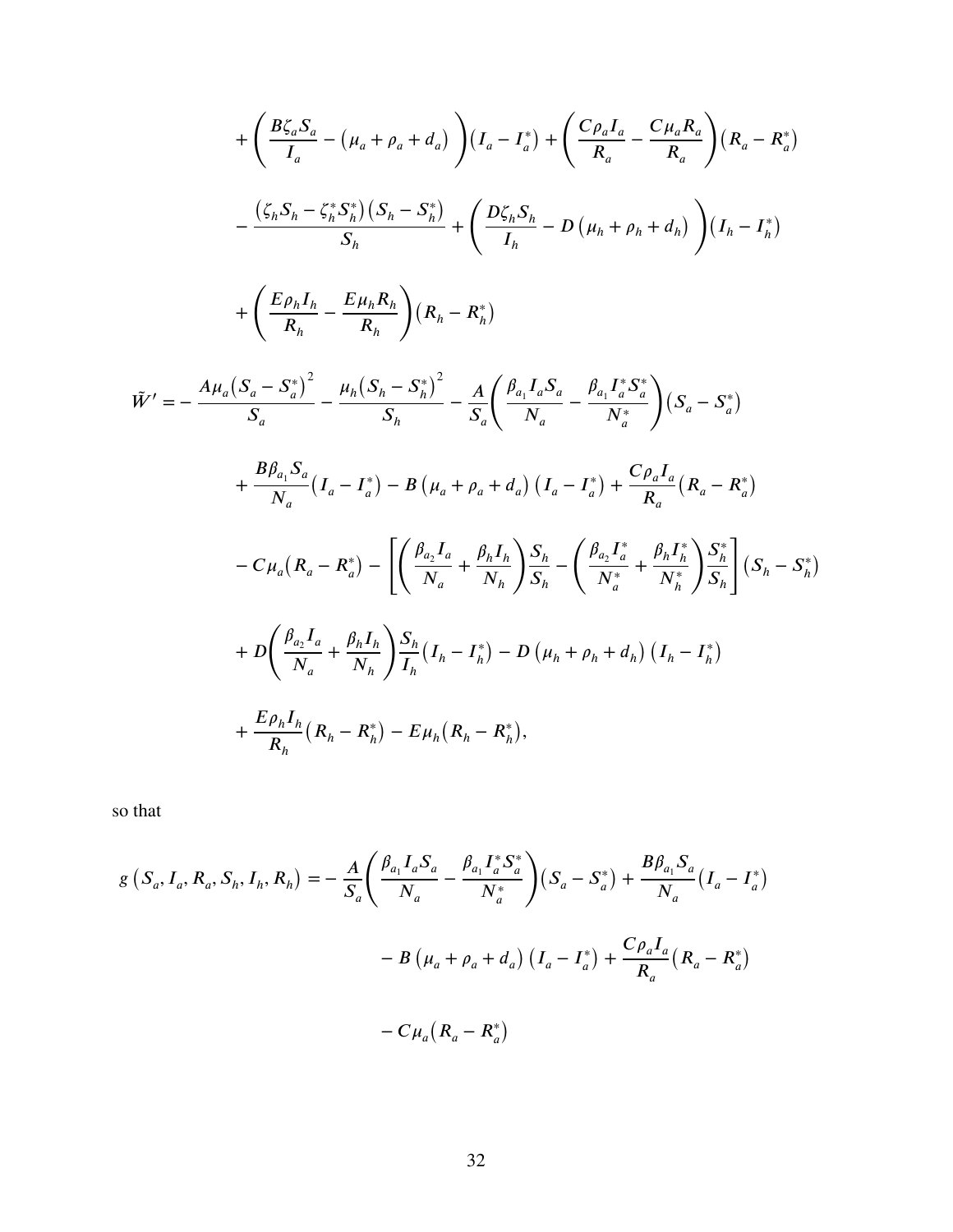$$
- \left[ \left( \frac{\beta_{a_2} I_a}{N_a} + \frac{\beta_h I_h}{N_h} \right) \frac{S_h}{S_h} - \left( \frac{\beta_{a_2} I_a^*}{N_a^*} + \frac{\beta_h I_h^*}{N_h^*} \right) \frac{S_h^*}{S_h} \right] (S_h - S_h^*)
$$
  
+ 
$$
D \left( \frac{\beta_{a_2} I_a}{N_a} + \frac{\beta_h I_h}{N_h} \right) \frac{S_h}{I_h} (I_h - I_h^*)
$$
  
- 
$$
D (\mu_h + \rho_h + d_h) (I_h - I_h^*) + \frac{E \rho_h I_h}{R_h} (R_h - R_h^*)
$$
  
- 
$$
E \mu_h (R_h - R_h^*).
$$

In order to show this is negative definite except at the equilibrium point, we rewrite this function so that all variables are in a ratio to their respective element of the equilibrium point – e.g.,  $S_a$ will only be included in the function in the form  $\frac{S_a}{S_a}$  $S^*_a$ or  $S^*$ <sub>a</sub>  $\overline{a}$  $S_a$ . We accomplish this by factoring out constants and distributing terms where necessary. For simplicity, and so we can see that *g* is not obviously negative definite, we write *g* so that each term has the same sign. Then we have

$$
g = -\frac{A\beta_{a_1}I_aS_a^*}{N_a} \left(\frac{S_a}{S_a^*} - 1\right) - \frac{A\beta_{a_1}I_a^*S_a^*}{N_a^*} \left(\frac{S_a^*}{S_a} - 1\right) - \frac{B\beta_{a_1}S_aI_a}{N_a} \left(\frac{I_a^*}{I_a} - 1\right)
$$
  

$$
- B\left(\mu_a + \rho_a + d_a\right)I_a^* \left(\frac{I_a}{I_a^*} - 1\right) - C\rho_aI_a \left(\frac{R_a^*}{R_a} - 1\right) - C\mu_aR_a^* \left(\frac{R_a}{R_a^*} - 1\right)
$$
  

$$
- (S_h - S_h^*) \left[ \left(\frac{\beta_{a_2}I_aS_h}{N_aS_h} + \frac{\beta_hI_hS_h}{N_hS_h}\right) - \left(\frac{\beta_{a_2}I_a^*S_h^*}{N_a^*S_h} + \frac{\beta_hI_h^*S_h^*}{N_h^*S_h}\right) \right]
$$
  

$$
- \frac{D\beta_{a_2}I_aS_h}{N_a} \left(\frac{I_h^*}{I_h} - 1\right) - \frac{D\beta_hS_hI_h}{N_h} \left(\frac{I_h^*}{I_h} - 1\right) - D\left(\mu_h + \rho_h + d_h\right)I_h^* \left(\frac{I_h}{I_h^*} - 1\right)
$$
  

$$
- E\rho_hI_h \left(\frac{R_h^*}{R_h} - 1\right) - E\mu_hR_h^* \left(\frac{R_h}{R_h^*} - 1\right)
$$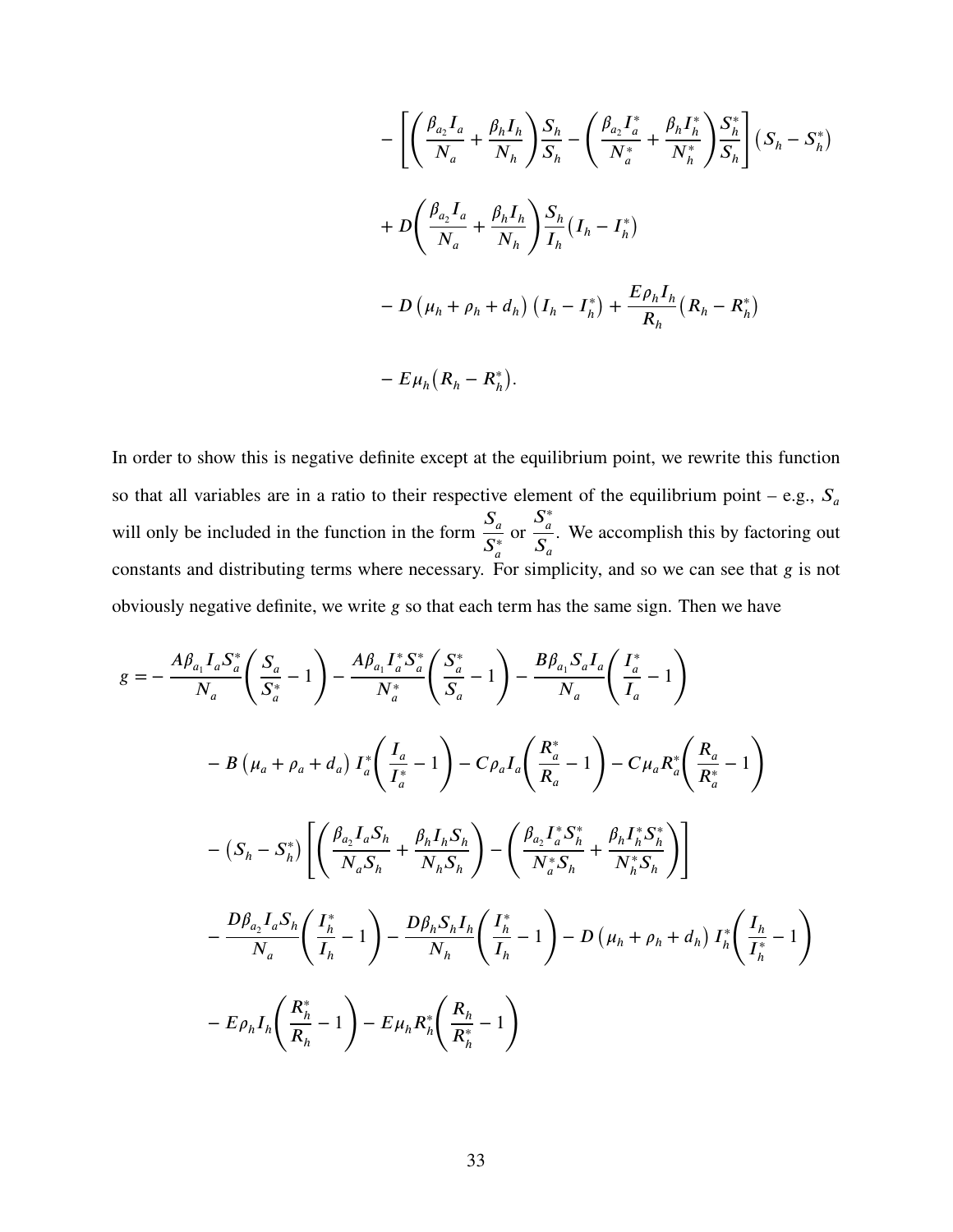$$
g = -\frac{A\beta_{a_1}I_aS_a^*}{N_a} \left( \frac{S_a}{S_a^*} - 1 \right) - \frac{A\beta_{a_1}I_a^*S_a^*}{N_a^*} \left( \frac{S_a^*}{S_a} - 1 \right) - \frac{B\beta_{a_1}S_aI_a}{N_a} \left( \frac{I_a^*}{I_a} - 1 \right)
$$
  
\n
$$
- B(\mu_a + \rho_a + d_a) I_a^* \left( \frac{I_a}{I_a^*} - 1 \right) - C\rho_a I_a \left( \frac{R_a^*}{R_a} - 1 \right) - C\mu_a R_a^* \left( \frac{R_a}{R_a^*} - 1 \right)
$$
  
\n
$$
- (S_h - S_h^*) \left[ \frac{\beta_{a_1}}{S_h} \left( \frac{I_a S_h}{N_a} - \frac{I_a^* S_h}{N_a^*} \right) + \frac{\beta_h}{S_h} \left( \frac{I_h S_h}{N_h} - \frac{I_h^* S_h}{N_h^*} \right) \right]
$$
  
\n
$$
- \frac{D\beta_{a_2}I_a S_h}{N_a} \left( \frac{I_h^*}{I_h} - 1 \right) - \frac{D\beta_h S_a I_h}{N_h} \left( \frac{I_h}{I_h} - 1 \right) - D(\mu_h + \rho_h + d_h) I_h^* \left( \frac{I_h}{I_h^*} - 1 \right)
$$
  
\n
$$
- E\rho_h I_a \left( \frac{R_h^*}{R_h} - 1 \right) - E\mu_h R_h^* \left( \frac{R_h}{R_h} - 1 \right)
$$
  
\n
$$
g = -\frac{A\beta_{a_1}I_a^* S_a^* \left( \frac{I_a N_a^*}{I_a^* N_a} \right) \left( \frac{S_a}{S_a} - 1 \right) - \frac{A\beta_{a_1}I_a^* S_a^* \left( \frac{S_a^*}{S_a} - 1 \right)}{N_a^*} - \frac{B\beta_{a_1} S_a^* I_a^* \left( \frac{I_a S_h N_a^*}{I_a^* N_a} \right) \left( \frac{I_a}{I_a} - 1 \right) - B(\mu_a + \rho_a + d_a) I_a^* \left( \frac{I_a}{I_a^*} - 1 \right)
$$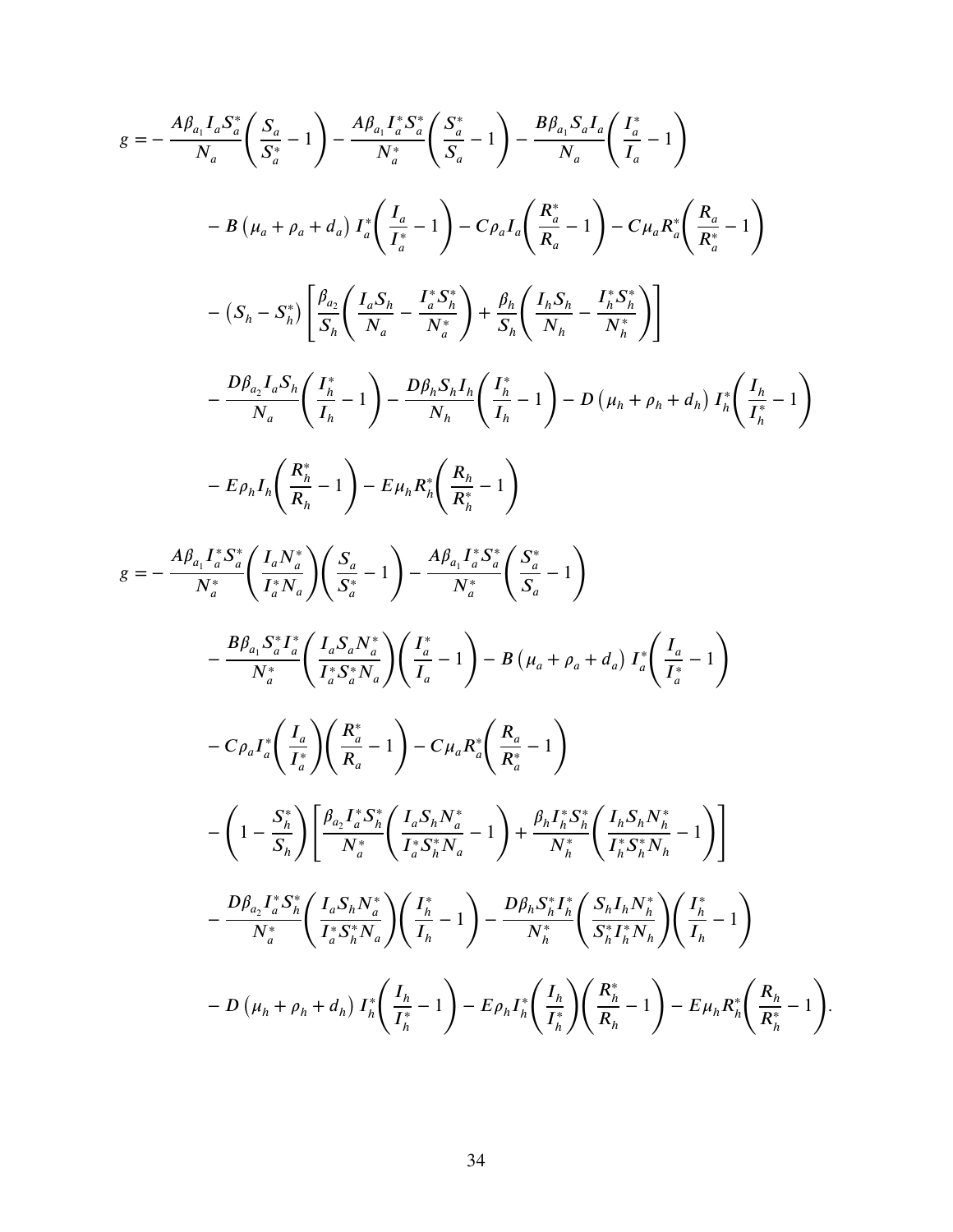Notice that we can rewrite the terms with the constant *A* to get

$$
-\frac{A\beta_{a_1}I_a^*S_a^*}{N_a^*}\left(\frac{I_aN_a^*S_a}{I_a^*N_aS_a^*}-\frac{I_aN_a^*}{I_a^*N_a}+\frac{S_a^*}{S_a}-1\right).
$$

Thus, the first three terms in *g* can be written as

$$
\begin{split} &-\frac{\beta_{a_1} S_a^* I_a^*}{N_a^*} \Bigg( \frac{A I_a N_a^* S_a}{I_a^* N_a S_a^*} - \frac{A I_a N_a^*}{I_a^* N_a} + \frac{A S_a^*}{S_a} - A - \Bigg( \frac{B I_a S_a N_a^*}{I_a^* S_a^* N_a} \Bigg) \Bigg( \frac{I_a^*}{I_a} - 1 \Bigg) \Bigg) \\ & = - \frac{\beta_{a_1} S_a^* I_a^*}{N_a^*} \Bigg( \frac{A I_a N_a^* S_a}{I_a^* N_a S_a^*} - \frac{A I_a N_a^*}{I_a^* N_a} + \frac{A S_a^*}{S_a} - A + \frac{B S_a N_a^*}{S_a^* N_a} - \frac{B I_a S_a N_a^*}{I_a^* S_a^* N_a} \Bigg). \end{split}
$$

Combining these results and reworking some more terms, results in

$$
g = -\frac{\beta_{a_1} S_a^* I_a^*}{N_a^*} \left( \frac{AI_a N_a^* S_a}{I_a^* N_a S_a^*} - \frac{AI_a N_a^*}{I_a^* N_a} + \frac{AS_a^*}{S_a} - A + \frac{BS_a N_a^*}{S_a^* N_a} - \frac{BI_a S_a N_a^*}{I_a^* S_a^* N_a} \right)
$$
  
\n
$$
- B(\mu_a + \rho_a + d_a) I_a^* \left( \frac{I_a}{I_a^*} - 1 \right) - C\rho_a I_a^* \left( \frac{I_a}{I_a^*} \right) \left( \frac{R_a^*}{R_a} - 1 \right) - C\mu_a R_a^* \left( \frac{R_a}{R_a^*} - 1 \right)
$$
  
\n
$$
- \left( 1 - \frac{S_b^*}{S_h} \right) \left[ \frac{\beta_{a_2} I_a^* S_h^*}{N_a^*} \left( \frac{I_a S_h N_a^*}{I_a^* S_h^* N_a} - 1 \right) + \frac{\beta_h I_h^* S_h^*}{N_h^*} \left( \frac{I_h S_h N_h^*}{I_h^* S_h^* N_h} - 1 \right) \right]
$$
  
\n
$$
- \frac{D\beta_{a_2} I_a^* S_h^*}{N_a^*} \left( \frac{I_a S_h N_a^*}{I_a^* S_h^* N_a} \right) \left( \frac{I_h^*}{I_h} - 1 \right) - \frac{D\beta_h S_h^* I_h^*}{N_h^*} \left( \frac{S_h I_h N_h^*}{S_h^* I_h^* N_h} \right) \left( \frac{I_h^*}{I_h} - 1 \right)
$$
  
\n
$$
- D(\mu_h + \rho_h + d_h) I_h^* \left( \frac{I_h}{I_h^*} - 1 \right) - E\rho_h I_h^* \left( \frac{I_h}{I_h^*} \right) \left( \frac{R_h^*}{R_h} - 1 \right) - E\mu_h R_h^* \left( \frac{R_h}{R_h^*} - 1 \right)
$$
  
\n
$$
g = -\frac{\beta_{a_1} S_a^* I_a^*}{N_a^*} \left( \frac{A I_a N_a^* S_a}{I_a^* N_a S_a^*} - \frac{A I_a N_a^*}{I_a^* N_a
$$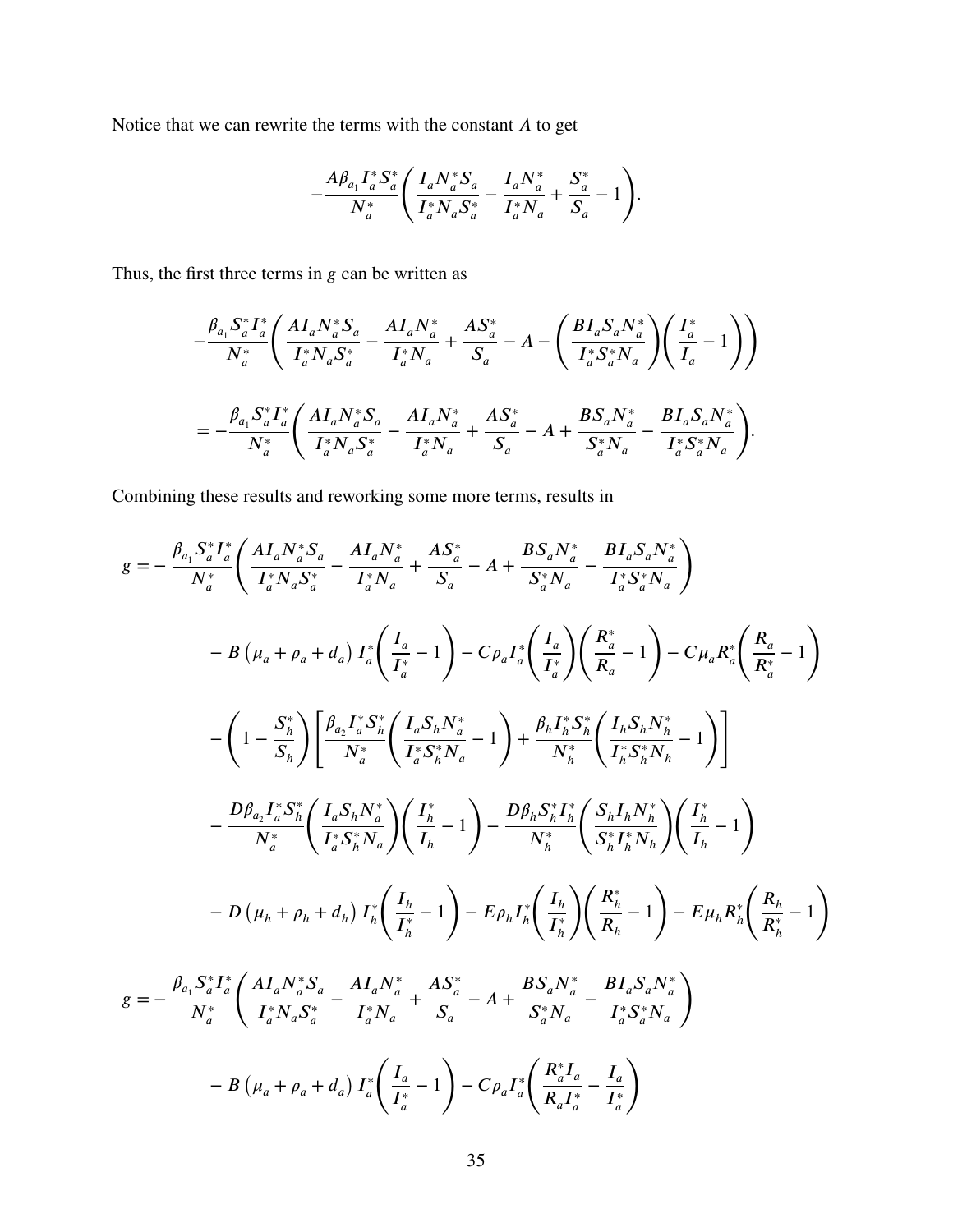$$
- C \mu_a R_a^* \left( \frac{R_a}{R_a^*} - 1 \right) - \frac{\beta_{a_2} I_a^* S_h^*}{N_a^*} \left( \frac{I_a S_h N_a^*}{I_a^* S_h^* N_a} - 1 - \frac{I_a N_a^*}{I_a^* N_a} + \frac{S_h^*}{S_h} \right)
$$
  

$$
- \frac{\beta_h I_h^* S_h^*}{N_h^*} \left( \frac{I_h S_h N_h^*}{I_h^* S_h^* N_h} - 1 - \frac{I_h N_h^*}{I_h^* N_h} + \frac{S_h^*}{S_h} \right)
$$
  

$$
- \frac{D \beta_{a_2} I_a^* S_h^*}{N_a^*} \left( \frac{I_a S_h N_a^* I_h^*}{I_a^* S_h^* N_a I_h} - \frac{I_a S_h N_a^*}{I_a^* S_h^* N_a} \right) - \frac{D \beta_h S_h^* I_h^*}{N_h^*} \left( \frac{S_h N_h^*}{S_h^* N_h} - \frac{S_h I_h N_h^*}{S_h^* I_h^* N_h} \right)
$$
  

$$
- D \left( \mu_h + \rho_h + d_h \right) I_h^* \left( \frac{I_h}{I_h^*} - 1 \right) - E \rho_h I_h^* \left( \frac{R_h^* I_h}{R_h I_h^*} - \frac{I_h}{I_h^*} \right) - E \mu_h R_h^* \left( \frac{R_h}{R_h^*} - 1 \right).
$$

Although each term in *g* is being subtracted, it is still not clear whether each term subtracted is positive or negative. To help determine this, let  $w = \frac{S_a}{S_a}$  $S^*_a$  $x = \frac{I_a}{I_a}$  $I^*_a$  $y = \frac{R_a}{R_a}$  $R^*_{\alpha}$  $z = \frac{S_h}{\sigma^*}$  $S_{\iota}^*$ *ℎ*  $t = \frac{I_h}{I^*}$  $I_{\iota}^*$ *ℎ*  $r = \frac{R_h}{R}$  $R_h^*$ ,  $v = \frac{N_a}{N_a}$  $N_a^*$ , and  $u = \frac{N_h}{N^*}$  $N_h^*$ and rewrite *𝑔* in terms of these variables. If we rearrange this function and can show that the coefficients of terms involving these variables are negative when  $A, B, C, D, E > 0$ , then we can continue on to show that *g* is negative definite except at the equilibrium point. To this end, substitute the new variables into the function to obtain

$$
g = -\frac{\beta_{a_1} S_a^* I_a^*}{N_a^*} \left( \frac{Awx}{v} - \frac{Ax}{v} + \frac{A}{w} - A + \frac{Bw}{v} - \frac{Bwx}{v} \right) - B \left( \mu_a + \rho_a + d_a \right) I_a^*(x - 1)
$$

$$
- C \rho_a I_a^* \left( \frac{x}{y} - x \right) - C \mu_a R_a^*(y - 1) - \frac{\beta_{a_2} I_a^* S_h^*}{N_a^*} \left( \frac{xz}{v} - 1 - \frac{x}{v} + \frac{1}{z} \right)
$$

$$
- \frac{\beta_h I_h^* S_h^*}{N_h^*} \left( \frac{tz}{u} - 1 - \frac{t}{u} + \frac{1}{z} \right) - \frac{D \beta_{a_2} I_a^* S_h^*}{N_a^*} \left( \frac{xz}{tv} - \frac{xz}{v} \right) - \frac{D \beta_h S_h^* I_h^*}{N_h^*} \left( \frac{z}{u} - \frac{tz}{u} \right)
$$

$$
- D \left( \mu_h + \rho_h + d_h \right) I_h^*(t - 1) - E \rho_h I_h^* \left( \frac{t}{r} - t \right) - E \mu_h R_h^*(r - 1).
$$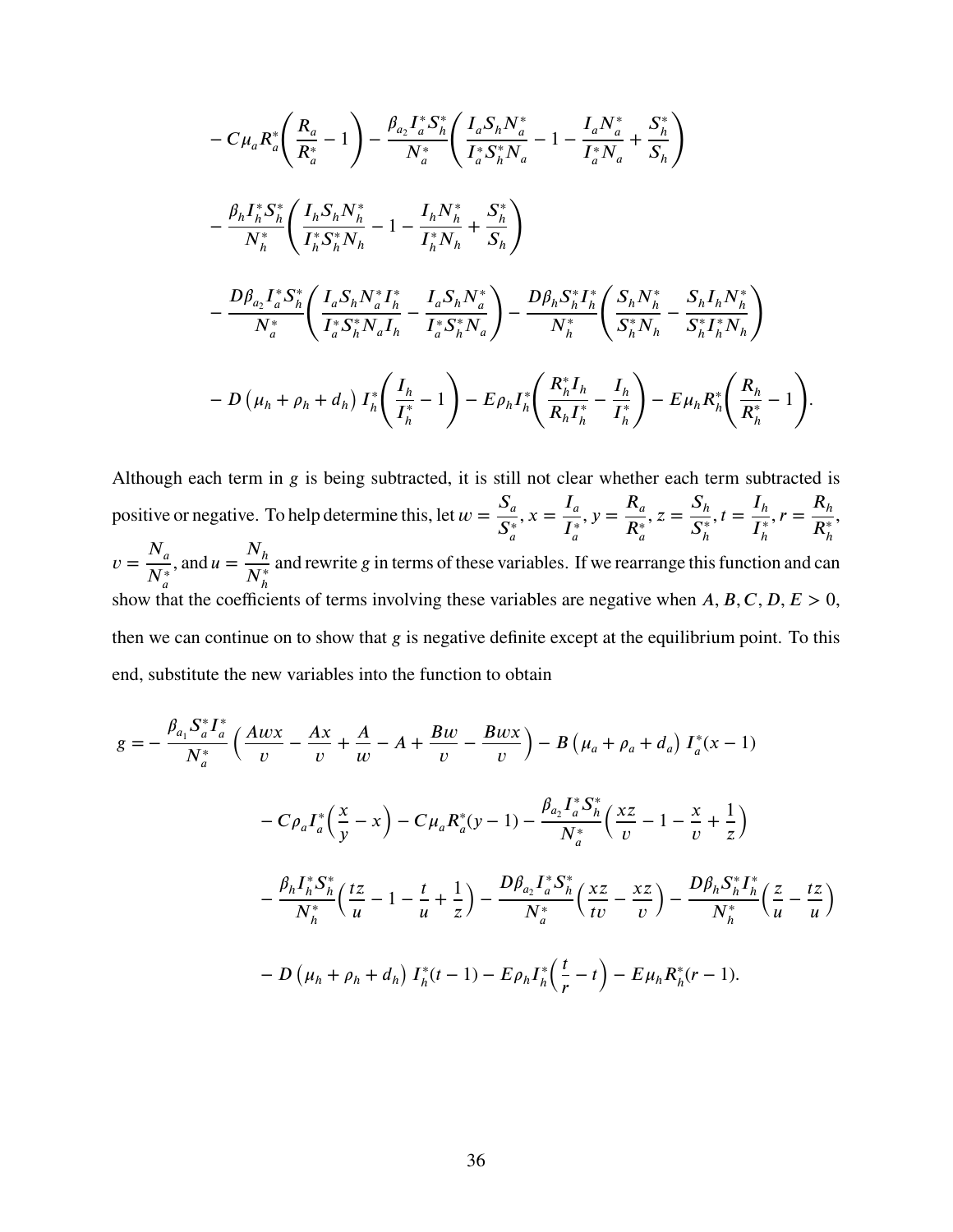For simplicity, let 
$$
\alpha^* = \frac{\beta_{a_1} S_a^* I_a^*}{N_a^*}
$$
,  $\eta^* = \frac{\beta_{a_2} I_a^* S_b^*}{N_a^*}$ , and  $\theta^* = \frac{\beta_h I_h^* S_h^*}{N_h^*}$ . Rewriting, it follows that  
\n
$$
g = \alpha^* \left( \frac{(B-A)wx}{v} + \frac{Ax}{v} - \frac{A}{w} + A - \frac{Bw}{v} \right) + I_a^* \left[ -B \left( \mu_a + \rho_a + d_a \right) (x-1) + C \rho_a \left( x - \frac{x}{y} \right) \right]
$$
\n
$$
- C \mu_a R_a^* (y-1) + \eta^* \left( 1 - \frac{xz}{v} + \frac{x}{v} - \frac{1}{z} - \frac{Dxz}{tv} + \frac{Dxz}{v} \right)
$$
\n
$$
+ \theta^* \left( 1 - \frac{tz}{u} + \frac{t}{u} - \frac{1}{z} - \frac{Dz}{u} + \frac{Dtz}{u} \right)
$$
\n
$$
+ I_h^* \left[ -D \left( \mu_h + \rho_h + d_h \right) (t-1) + E \rho_h I_h^* \left( t - \frac{t}{r} \right) \right] - E \mu_h R_h^* (r-1).
$$

Next, we express *g* as its constants added to the variables that have more than one coefficient term each multiplied by their respective coefficients, and then subtract all other terms. Unlike the associ-ated function in [\[42\]](#page-105-0), we have one extra positive variable term,  $\frac{\theta^* t}{ }$  $\overline{u}$ , and include it with the positive constants. If the coefficients of all the variables are positive, then it is possible that *g* is positive, so we aim to show that these coefficients are all negative. If we can do that, the next step is to show that the negative terms outweigh the positive terms, so that *g* itself is negative semidefinite and only zero at equilibrium.

We write *g* as

$$
g = \left(\alpha^* A + BI_a^* \left(\mu_a + \rho_a + d_a\right) + C\mu_a R_a^* + \eta^* + \theta^* + DI_h^* \left(\mu_h + \rho_h + d_h\right) + E\mu_h R_h^* + \frac{\theta^* t}{u}\right) + \frac{x}{v} \left(\alpha^* A + \eta^*\right) + x \left(C\rho_a I_a^* - B\left(\mu_a + \rho_a + d_a\right) I_a^*\right) + \frac{xw}{v} \left((B - A)\alpha^*\right) + \frac{xz}{v} \left(\eta^*(D - 1)\right) + t \left(E\rho_h I_h^* - D\left(\mu_h + \rho_h + d_h\right) I_h^*\right) + \frac{tz}{u} \left(\theta^*(D - 1)\right) - \left(\frac{A}{w} + \frac{Bw}{v} + C\rho_a I_a^* \left(\frac{x}{v}\right) + \frac{\eta^* + \theta^*}{z} + \frac{\eta^* Dxz}{tv} + \frac{\theta^* Dz}{u} + E\rho_h \left(\frac{t}{r}\right) + E\mu_h R_h^*\right).
$$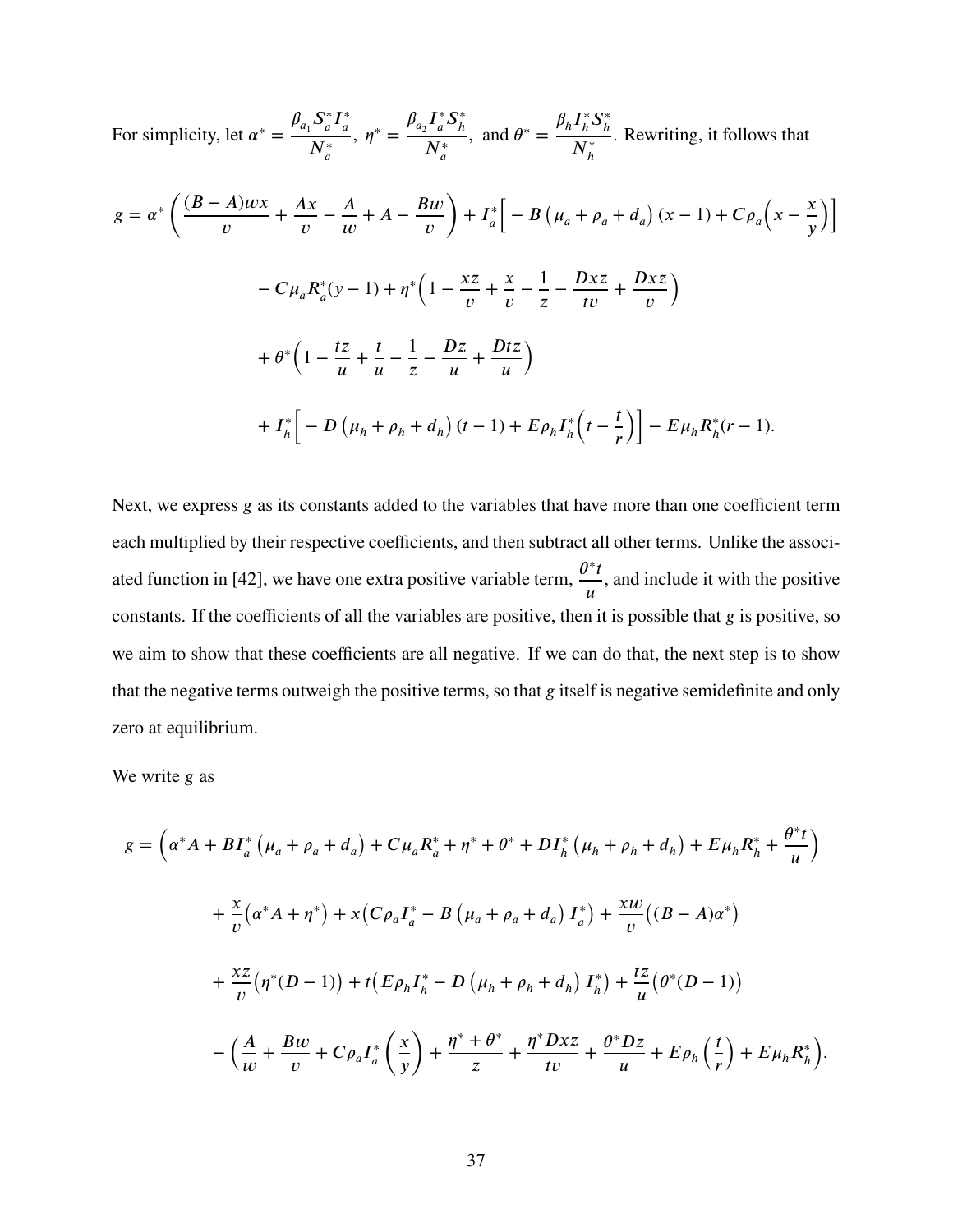Unlike the associated function obtained by McCluskey, we cannot simply set all of the coefficients of  $\frac{x}{x}$  $\upsilon$  $x, \frac{w}{x}$  $\mathcal{U}$ *zz*  $\upsilon$ *, t* and  $\frac{tz}{}$  $\iota$ to be negative except at the equilibrium point. Since  $\alpha^*, \eta^*, \theta^* > 0$  are given,  $I^*_{\alpha}$  $\int_a^* I_h^*$  are fixed and *A*, *B*, *C*, *D*, *E* > 0, we see that  $\alpha^* A + \eta^* > 0$  and we can include this with the positive terms. If we set the remaining coefficients – those of  $x$ ,  $\frac{wx}{}$  $\upsilon$ *zz*  $\upsilon$ *, t* and  $\frac{tz}{}$  $\overline{u}$ – to be negative except at the equilibrium point, we get the following:

$$
(B - A)\alpha^* \le 0 \implies 0 < B \le A,
$$
\n
$$
C\rho_a I_a^* - B\left(\mu_a + \rho_a + d_a\right) I_a^* \le 0 \implies 0 < C \le B\frac{\left(\mu_a + \rho_a + d_a\right)}{\rho_a},
$$
\n
$$
\eta^*(D - 1) \le 0, \ \theta^*(D - 1) \le 0 \implies 0 < D \le 1,
$$
\n
$$
E\rho_h I_h^* - D\left(\mu_h + \rho_h + d_h\right) I_h^* \le 0, \implies 0 < E \le D\frac{\left(\mu_h + \rho_h + d_h\right)}{\rho_h}.
$$

There is not enough information identify A, B, C, D or E explicitly as was done in [\[42\]](#page-105-0) and so we cannot determine whether or not the negative terms outweigh the positive terms. Thus, we cannot say for certain that  $\tilde{W}$ <sup>*'*</sup> is negative semidefinite, nor can we say that  $\tilde{W}$  is positive semidefinite and zero only at the equilibrium. Hence, it is not clear that  $\tilde{W}$  is a Lyapunov function following the method of McCluskey.

There are two suspected reasons why this method does not work for the system in  $(2.1a)-(2.1f)$  $(2.1a)-(2.1f)$  $(2.1a)-(2.1f)$ . There are two SIR-type models in the McCluskey paper. The first is an SEIR model and the second is an SIR model with five compartments. We attempted to apply the method used in the five compartment model above since the SEIR model was too simplistic compared to our situation. The models in the McCluskey paper are only for one population, but  $(2.1a)-(2.1f)$  $(2.1a)-(2.1f)$  $(2.1a)-(2.1f)$  is a system with two interacting populations. Additionally,  $(2.1a)-(2.1f)$  $(2.1a)-(2.1f)$  $(2.1a)-(2.1f)$  includes the terms  $N_a$  and  $N_h$  and these are not included in [\[42\]](#page-105-0). Even if we ignore the terms  $N_a$  and  $N_h$  in [\(2.1a\)](#page-14-0)-[\(2.1f\)](#page-14-0) and write  $N_a$  and  $N_h$  in terms of  $S_a$ ,  $I_a$ ,  $R_a$ ,  $S_h$ ,  $I_h$ , and  $R_h$ , we still do not have enough information to explicitly identify *A*, *B*, *C*, *D* or *E*.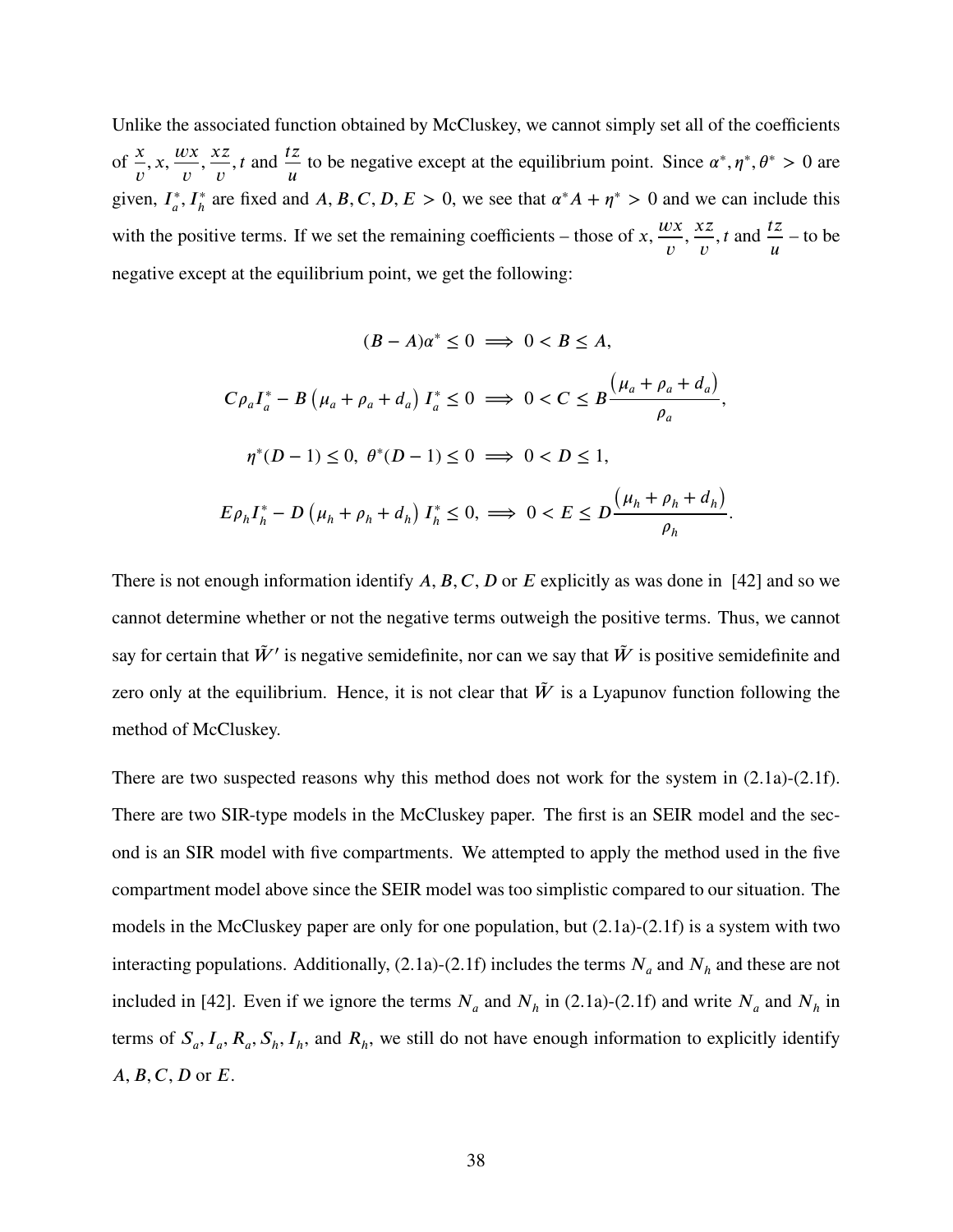A proof of the global asymptotic stability of the co-existence endemic equilibrium is the focus of the next chapter.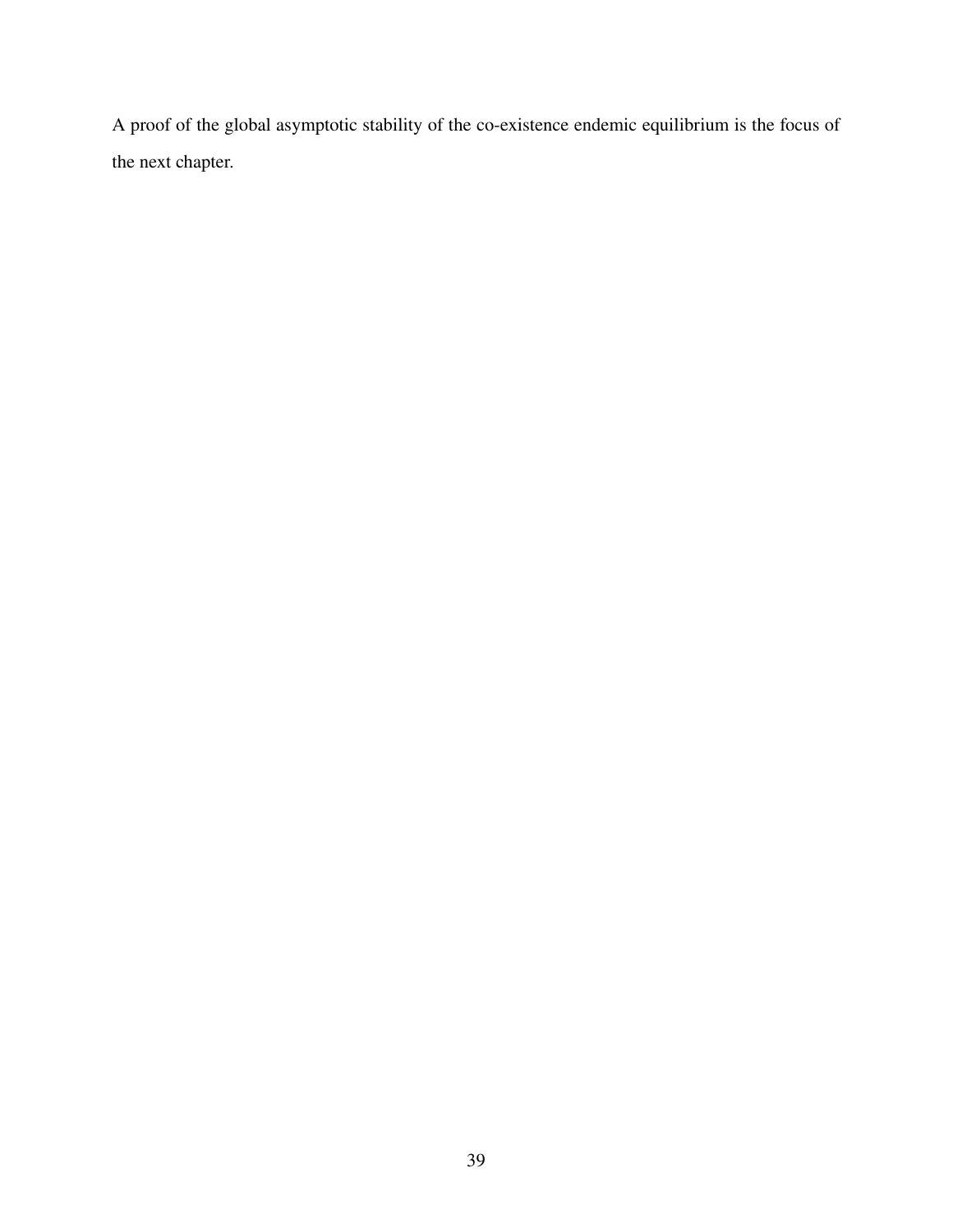# 3 Existence and Stability of the Co-existence Endemic Equilibrium

In this chapter we present a proof of the global asymptotic stability of the co-existence endemic equilibrium. The idea is that since we have the global asymptotic stability of the animal subsystem's endemic equilibrium and since the animal population is independent of the human population, we can essentially consider only the human subsystem  $(2.1d)-(2.1f)$  $(2.1d)-(2.1f)$  $(2.1d)-(2.1f)$  when searching for a Lyapunov function. Using a theorem from Thieme, we can essentially write the cross-infection terms in [\(2.1d\)](#page-14-0)-[\(2.1f\)](#page-14-0) as constants and this allows us to prove our result. (This new result was recently published in [\[37\]](#page-105-2).)

# 3.1 An Asymptotically Autonomous System

Now that we know the dynamics of the disease in the animal population from the theorems in the previous chapter, we can consider how this affects disease propagation in the human population. Here our analysis diverges from what was done previously in [\[4\]](#page-103-0) and we also refer the reader to [\[41\]](#page-105-3). Individuals in the human population can get infected by contact with infectious animals or infectious humans. However, we know that if  $\mathcal{R}_{0} \leq 1$ , then  $I_a(t) \to 0$ ,  $N_a(t) \to \Lambda_a/\mu_a$  as  $t \to \infty$ , while if  $\mathcal{R}_{0_a} > 1$  and  $\mu_a \geq d_a$ , then  $I_a(t) \to I_a^*$  $J_a^* > 0, N_a(t) \to N_a^* = S_a^*$  $J_a^* + I_a^*$  $J_a^* + R_a^*$  as  $t \to \infty$ . Thus we can think of [\(2.1d\)](#page-14-0)-[\(2.1f\)](#page-14-0) as a non-autonomous system

<span id="page-49-0"></span>
$$
\frac{dS_h}{dt} = \Lambda_h - \mu_h S_h - \left(\beta_{a_2} g(t) + \frac{\beta_h I_h}{N_h}\right) S_h,
$$
\n(3.1a)

$$
\frac{dI_h}{dt} = \left(\beta_{a_2}g(t) + \frac{\beta_h I_h}{N_h}\right)S_h - \left(\mu_h + \rho_h + d_h\right)I_h,\tag{3.1b}
$$

$$
\frac{dR_h}{dt} = \rho_h I_h - \mu_h R_h, \tag{3.1c}
$$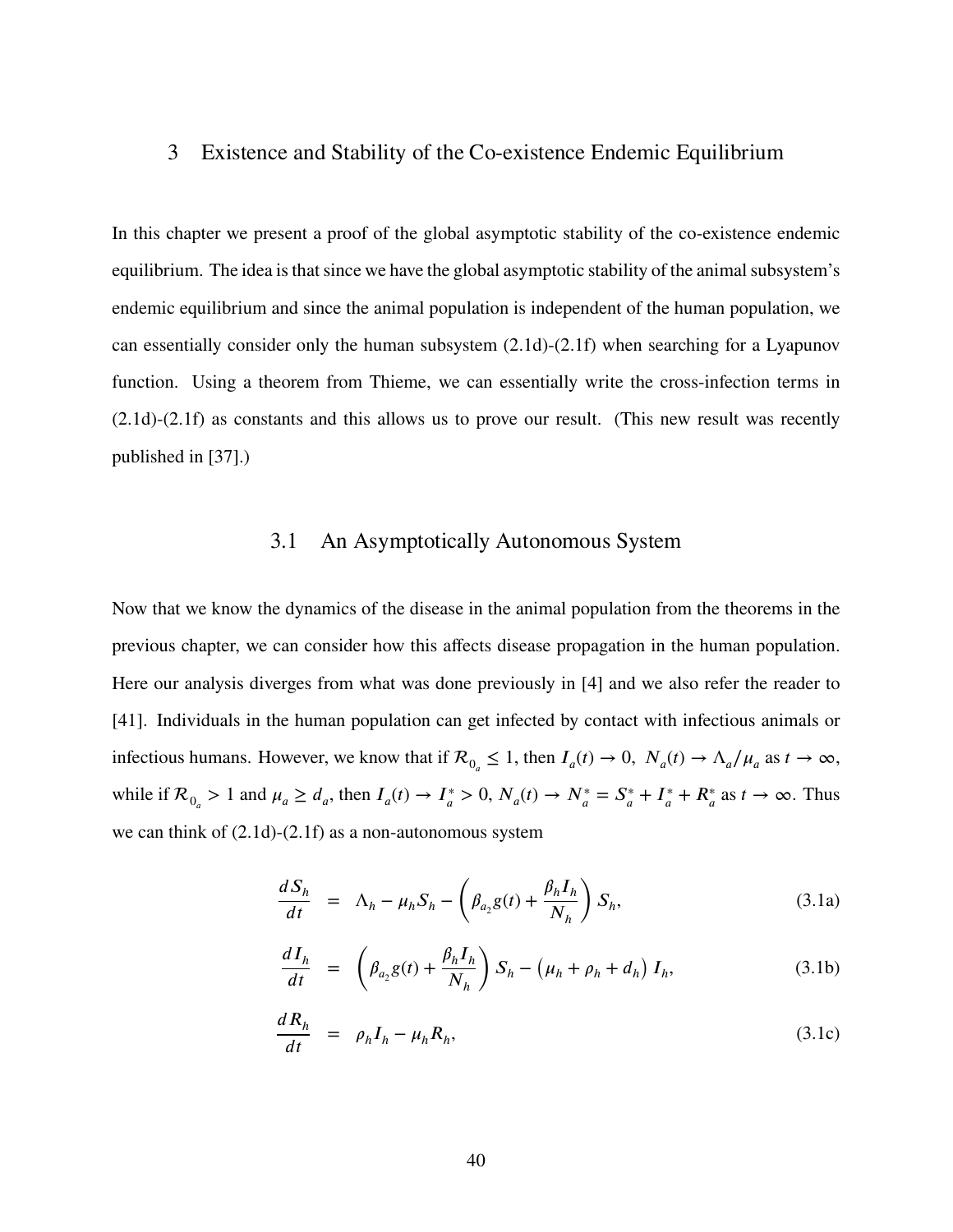where  $g(t) := \frac{I_a(t)}{I_a(t)}$  $N_a(t)$ . By Theorem [2.3.2](#page-23-0) and Theorem [2.3.4,](#page-34-0) we have that

$$
\lim_{t \to \infty} g(t) = \frac{\lim_{t \to \infty} I_a(t)}{\lim_{t \to \infty} N_a(t)} = \frac{I_a^e}{N_a^e},
$$

where the limits  $I^e_a$  $\frac{a}{a}$  and  $N_a^e$  depend on  $\mathcal{R}_{0_a}$  and the corresponding parameters. That is,  $I_a^e$  $\frac{e}{a} = 0$  when  $\mathcal{R}_{0_a} \leq 1$  and  $I_a^e$  $\mathcal{L}^e_a = I^*_a$  when  $\mathcal{R}_{0_a} > 1$ . Thus, [\(2.1d\)](#page-14-0)-[\(2.1f\)](#page-14-0) is an asymptotically autonomous system with limit system

<span id="page-50-0"></span>
$$
\frac{dS_h}{dt} = \Lambda_h - \mu_h S_h - \left(\beta_{a_2} \frac{I_a^e}{N_a^e} + \frac{\beta_h I_h}{N_h}\right) S_h, \tag{3.2a}
$$

$$
\frac{dI_h}{dt} = \left(\beta_{a_2} \frac{I_a^e}{N_a^e} + \frac{\beta_h I_h}{N_h}\right) S_h - \left(\mu_h + \rho_h + d_h\right) I_h,\tag{3.2b}
$$

$$
\frac{dR_h}{dt} = \rho_h I_h - \mu_h R_h, \tag{3.2c}
$$

and we can use the theory developed for such systems found in [\[9,](#page-103-1) [59\]](#page-106-0) to address the stability properties of our model in all possible cases. In particular, we repeatedly make use of the following corollary applied to our systems:

<span id="page-50-1"></span>**Corollary 3.1.1** (Thieme)**.** *If solutions of the system [\(3.1a\)](#page-49-0)-[\(3.1c\)](#page-49-0) are bounded, and the equilibrium 𝐸 of the limit system [\(3.2a\)](#page-50-0)-[\(3.2c\)](#page-50-0) is globally asymptotically stable, then any solution*  $(S_h(t), I_h(t), R_h(t))$  of the system [\(3.1a\)](#page-49-0)-[\(3.1c\)](#page-49-0) satisfies  $(S_h(t), I_h(t), R_h(t)) \rightarrow E_h$  as  $t \rightarrow \infty$ .

#### 3.2 Existence of the Endemic Equilibrium

Previously, it was only shown that the co-existence endemic equilibrium existed under the assumption that  $\beta_h > d_h(1 + x^*)$ . We will now prove the existence of this equilibrium without the assumed inequality and use a method similar to that in [\[2\]](#page-103-2). We start with the following claim:

**Proposition 3.2.1.** Assume that  $\mathcal{R}_{0} > 1$ ,  $\beta_{a_2} > 0$ , and  $\mu_a \geq d_a$ , so the disease in the animal pop-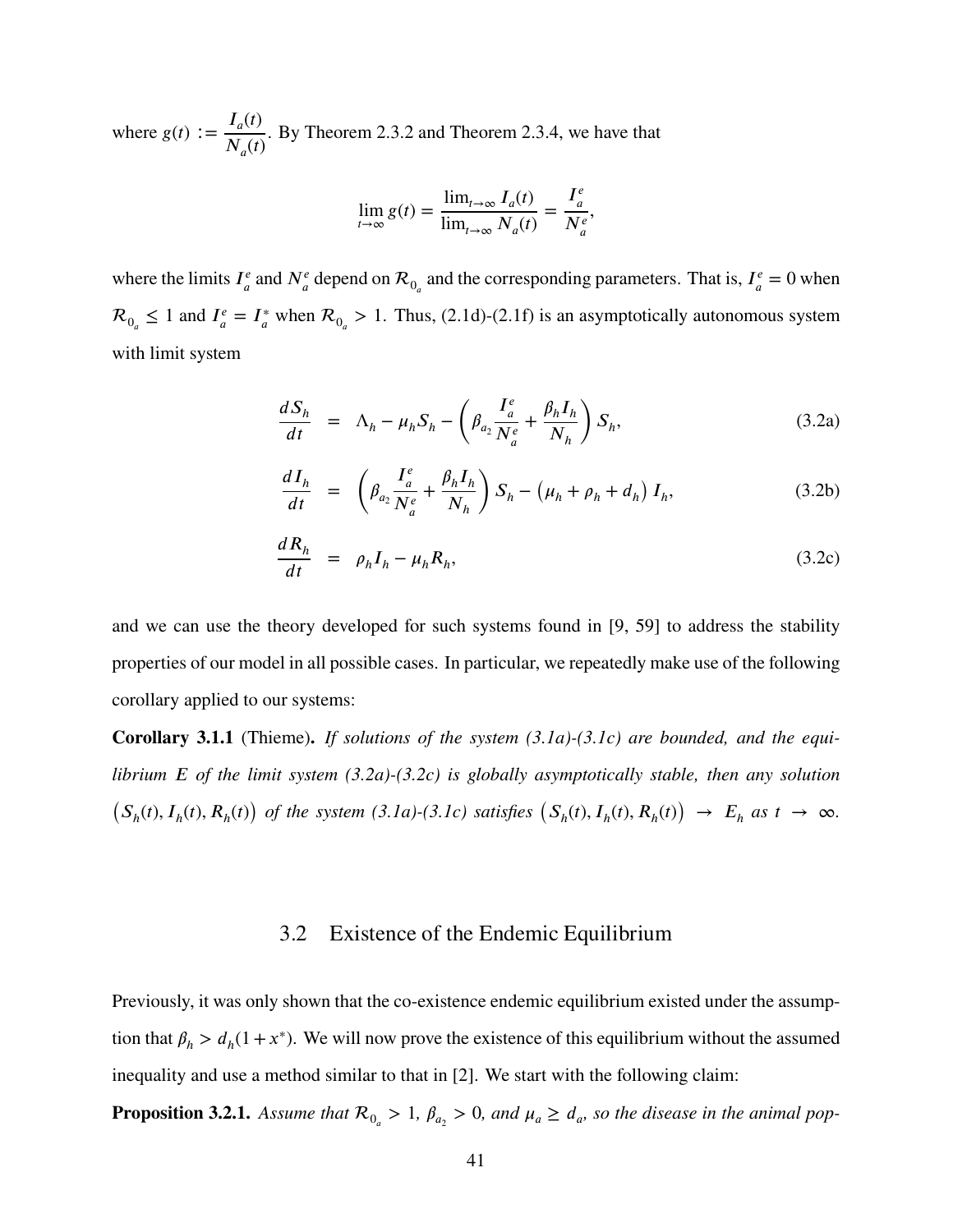*ulation tends to the endemic equilibrium 𝐸*<sup>∗</sup> *𝑎 . Then [\(2.1d\)](#page-14-0)-[\(2.1f\)](#page-14-0) has a unique endemic equilibrium*  $E_{\mu}^*$  $\mathcal{L}_h^* \in \Omega_h$ , and  $\mathcal{E}_1 = (E_a^*, E_h^*)$  $\lambda$ *is the unique endemic equilibrium of [\(2.1a\)](#page-14-0)-[\(2.1f\)](#page-14-0) in* Ω*.*

*Proof.* To calculate  $E_h^*$  $\frac{k}{h}$  =  $(S_n^*$  $I_h^*, I_h^*, R_h^*$  $\lambda$ we set the right sides of equations [\(2.1d\)](#page-14-0)-[\(2.1f\)](#page-14-0) equal to zero to obtain

<span id="page-51-0"></span>
$$
\Lambda_h = \left(\mu_h + \frac{\beta_{a_2} I_a^*}{N_a^*} + \frac{\beta_h I_h^*}{N_h^*}\right) S_h^*,\tag{3.3}
$$

$$
\left(\frac{\beta_{a_2}I_a^*}{N_a^*} + \frac{\beta_h I_h^*}{N_h^*}\right)S_h^* = \left(\mu_h + \rho_h + d_h\right)I_h^*,\tag{3.4}
$$

$$
\rho_h I_h^* = \mu_h R_h^*.\tag{3.5}
$$

For simplification, define

$$
\xi_a^* := \frac{\beta_{a_2} I_a^*}{N_a^*}, \quad m_h := \mu_h + \rho_h + d_h, \quad \xi_h^* := \frac{\beta_h I_h^*}{N_h^*},
$$

$$
a := \frac{\Lambda_h \xi_a^*}{m_h}, \ b := \frac{\Lambda_h}{m_h}, \ c := \frac{\rho_h a}{\mu_h}, \ d := \frac{\rho_h b}{\mu_h}, \ e := \Lambda_h + a + c, \ f := b + d.
$$

Using [\(3.3\)](#page-51-0),

<span id="page-51-2"></span><span id="page-51-1"></span>
$$
S_h^* = \frac{\Lambda_h}{\mu_h + \xi_a^* + \xi_h^*}.
$$
\n(3.6)

From [\(3.4\)](#page-51-0) and using [\(3.6\)](#page-51-1),

$$
I_{h}^{*} = \frac{S_{h}^{*} \left(\xi_{a}^{*} + \xi_{h}^{*}\right)}{m_{h}}
$$
\n
$$
I_{h}^{*} = \left(\frac{\Lambda_{h}}{\mu_{h} + \xi_{a}^{*} + \xi_{h}^{*}}\right) \left(\frac{\xi_{a}^{*} + \xi_{h}^{*}}{m_{h}}\right)
$$
\n
$$
I_{h}^{*} = \left(\frac{\Lambda_{h}\xi_{a}^{*}}{m_{h}} + \frac{\Lambda_{h}\xi_{h}^{*}}{m_{h}}\right) \left(\frac{1}{\mu_{h} + \xi_{a}^{*} + \xi_{h}^{*}}\right)
$$
\n
$$
I_{h}^{*} = \frac{a + b\xi_{h}^{*}}{\mu_{h} + \xi_{a}^{*} + \xi_{h}^{*}}.
$$
\n(3.7)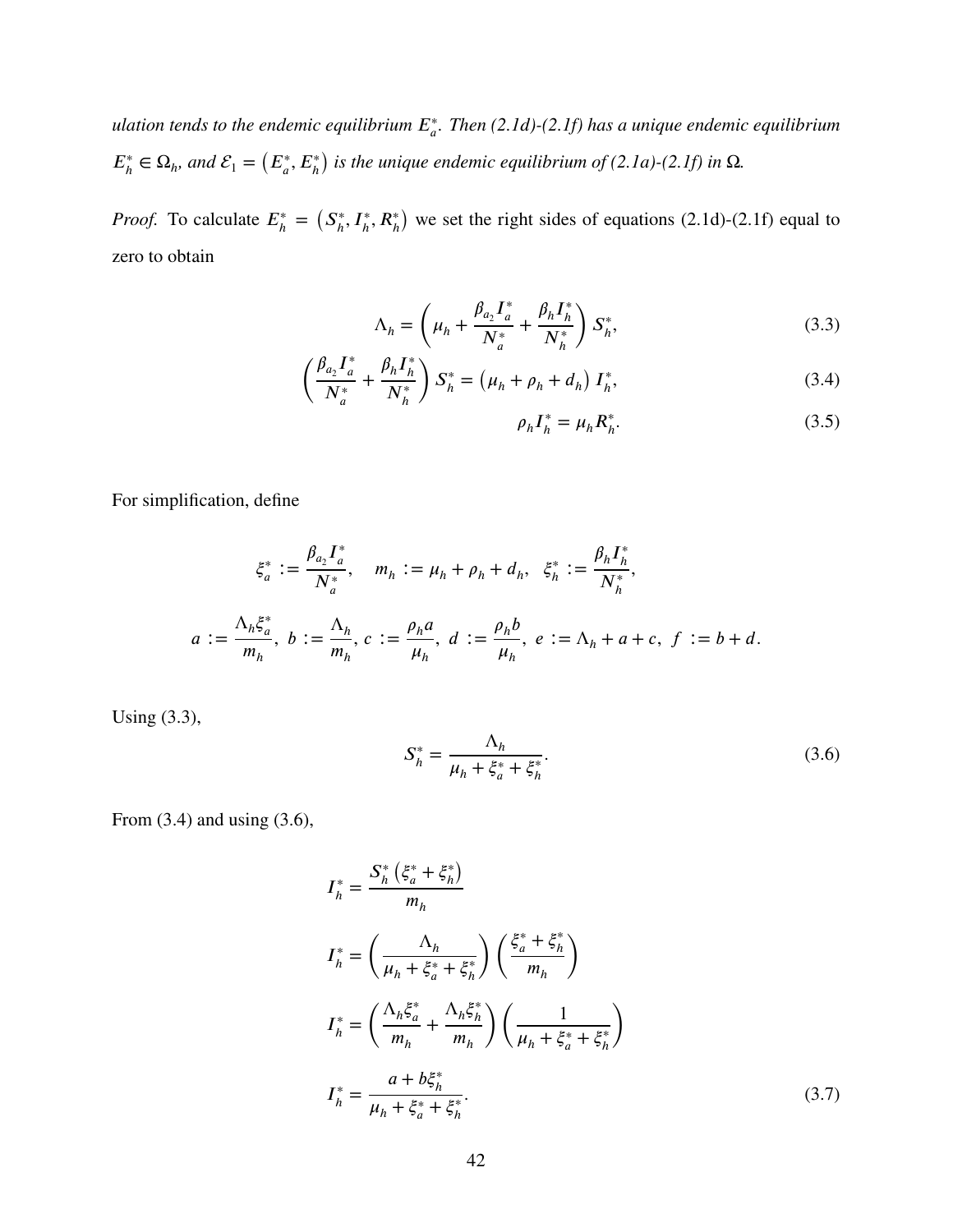Clearly, by [\(3.5\)](#page-51-0) and [\(3.7\)](#page-51-2),

<span id="page-52-2"></span>
$$
R_h^* = \frac{\rho_h}{\mu_h} I_h^*
$$
  
\n
$$
R_h^* = \left(\frac{a + b\xi_h^*}{\mu_h + \xi_a^* + \xi_h^*}\right) \left(\frac{\rho_h}{\mu_h}\right)
$$
  
\n
$$
R_h^* = \frac{c + d\xi_h^*}{\mu_h + \xi_a^* + \xi_h^*}.
$$
\n(3.8)

Then it follows that

$$
\frac{I_h^*}{N_h^*} = \left(\frac{a + b\xi_h^*}{\mu_h + \xi_a^* + \xi_h^*}\right) \left(\frac{\mu_h + \xi_a^* + \xi_h^*}{\Lambda_h + a + b\xi_h^* + c + d\xi_h^*}\right)
$$

$$
\frac{I_h^*}{N_h^*} = \frac{a + b\xi_h^*}{e + f\xi_h^*}
$$

so that

<span id="page-52-1"></span><span id="page-52-0"></span>
$$
\xi_h^* = \frac{\beta_h \left( a + b \xi_h^* \right)}{e + f \xi_h^*}.
$$
\n(3.9)

Rearranging [\(3.9\)](#page-52-0), we obtain

$$
\xi_h^* (e + f \xi_h^*) = \beta_h (a + b \xi_h^*)
$$
  

$$
f \xi_h^{*2} + e \xi_h^* - a \beta_h - b \beta_h \xi_h^* = 0
$$
  

$$
f \xi_h^{*2} + \xi_h^* (e - b \beta_h) - \beta_h a = 0.
$$
 (3.10)

Since [\(3.10\)](#page-52-1) is quadratic equation in  $\xi_h^*$  $<sup>*</sup><sub>h</sub>$ , it has one positive root. Now [\(3.6\)](#page-51-1), [\(3.7\)](#page-51-2), and [\(3.8\)](#page-52-2) imply</sup>  $(S_{\iota}^*$  $\lambda$  $\Box$ that the corresponding  $E_h^*$  $I_h^*, I_h^*, R_h^*$  $\frac{1}{h}$ is feasible.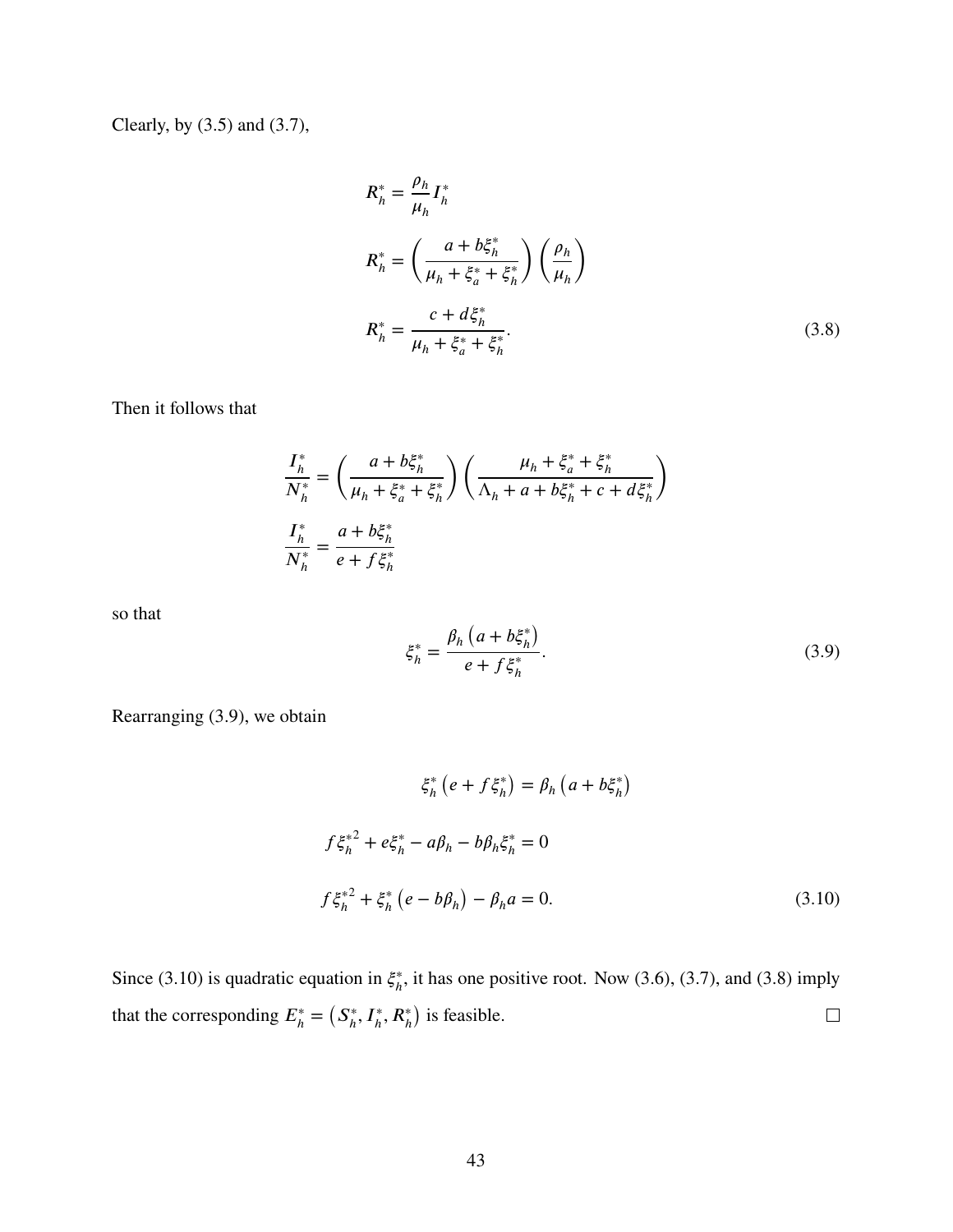#### 3.3 Global Stability of the Co-existence Endemic Equilibrium

Now we prove the global asymptotic stability of the co-existence endemic equilibrium. This results in the conclusion that infection in the animal population leads to infection in the human population.

Consider the endemic equilibrium  $\mathcal{E}_1 = (E_a^*, E_h^*)$  $\lambda$  $\in \Omega$ . We prove the following theorem.

<span id="page-53-0"></span>**Theorem 3.3.1.** *If*  $\mathcal{R}_{0_a} > 1$ ,  $\mu_a \geq d_a$ ,  $\beta_{a_2} > 0$ , and  $\mu_h \geq d_h$  then the unique endemic equilibrium  $\mathcal{E}_1 = \left( E_a^*, E_h^* \right)$  $\lambda$ *of [\(2.1a\)](#page-14-0)-[\(2.1f\)](#page-14-0) is globally asymptotically stable in the interior of* Ω*.*

*Proof.* Since  $\mathcal{R}_{0} > 1$  and  $\mu_a \geq d_a$  Theorem [2.3.4](#page-34-0) implies that  $E_a^*$  is a globally asymptotically stable equilibrium of [\(2.1a\)](#page-14-0)-[\(2.1c\)](#page-14-0) in the interior of  $\Omega_a$ . Using this result, and the assumption that  $\beta_{a_2} > 0$  we have that the system

$$
\frac{dS_h}{dt} = \Lambda_h - \mu_h S_h - \left(\beta_{a_2} \frac{I_a^*}{N_a^*} + \frac{\beta_h I_h}{N_h}\right) S_h,
$$
\n
$$
\frac{dI_h}{dt} = \left(\beta_{a_2} \frac{I_a^*}{N_a^*} + \frac{\beta_h I_h}{N_h}\right) S_h - \left(\mu_h + \rho_h + d_h\right) I_h,
$$
\n
$$
\frac{dR_h}{dt} = \rho_h I_h - \mu_h R_h
$$

is the asymptotic limit of system  $(2.1d)-(2.1f)$  $(2.1d)-(2.1f)$  $(2.1d)-(2.1f)$ , and  $E_h^*$  $\hat{h}$  is its unique equilibrium. We claim that  $E_h^*$ *ℎ* is a globally asymptotically stable equilibrium of [\(3.2a\)](#page-50-0)-[\(3.2c\)](#page-50-0).

Consider the function  $L: \{(S_h, I_h, R_h) \in \Omega_h : S_h > 0, I_h > 0, R_h > 0\}$  $\rightarrow \mathbb{R}$  given by

$$
L = N_h - N_h^* - N_h^* \ln\left(\frac{N_h}{N_h^*}\right) + \frac{N_h^* (d_h + 2\mu_h)}{\beta_h \left(I_h^* + R_h^*\right)} \left[I_h - I_h^* - I_h^* \ln\left(\frac{I_h}{I_h^*}\right)\right] + \frac{(d_h + 2\mu_h)}{2\rho_h} \left(1 + \frac{S_h^*}{I_h^* + R_h^*}\right) \left(\frac{\left(R_h - R_h^*\right)^2}{N_h}\right) + A\left(N_h - N_h^*\right)^2 + B\left(R_h - R_h^*\right)^2,
$$

where  $A, B > 0$  are yet to be determined.  $L \in C^1$  $\Omega_h^{\vphantom{\dagger}}$  $\big)$ ,  $L(S_h^*)$  $I_h^*, I_h^*, R_h^*$  $= 0$  and *L* is positive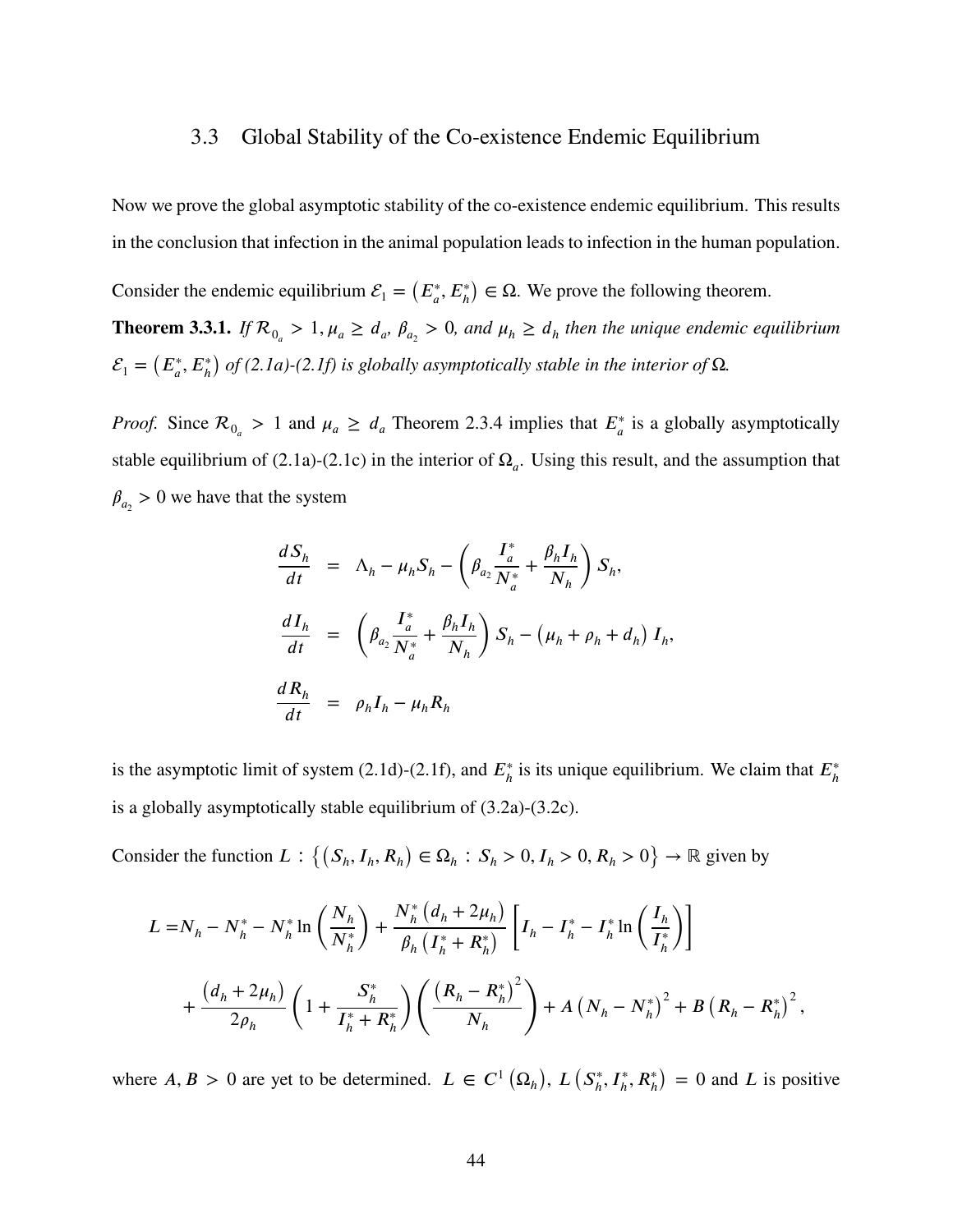definite except at  $E_h^*$  where  $L = 0$ . Calculating the derivative of *L* along solutions of [\(3.2a\)](#page-50-0)-[\(3.2c\)](#page-50-0) we have

$$
L' = (N'_{h}) \left( \frac{N_{h} - N_{h}^{*}}{N_{h}} \right) + \frac{N_{h}^{*} (d_{h} + 2\mu_{h})}{\beta_{h} (I_{h}^{*} + R_{h}^{*})} (I'_{h}) \left( \frac{I_{h} - I_{h}^{*}}{I_{h}} \right)
$$
  
+ 
$$
\frac{(d_{h} + 2\mu_{h})}{2\rho_{h}} \left( 1 + \frac{S_{h}^{*}}{I_{h}^{*} + R_{h}^{*}} \right) \left( \frac{2R'_{h} (R_{h} - R_{h}^{*})}{N_{h}} - \frac{N'_{h} (R_{h} - R_{h}^{*})^{2}}{N_{h}^{2}} \right)
$$
  
+ 
$$
2AN'_{h} (N_{h} - N_{h}^{*}) + 2BR'_{h} (R_{h} - R_{h}^{*})
$$
  

$$
L' = \left( \Lambda_{h} - \mu_{h} (S_{h} + I_{h} + R_{h}) - d_{h} I_{h} \right) \left( \frac{N_{h} - N_{h}^{*}}{N_{h}} \right)
$$
  
+ 
$$
\frac{N_{h}^{*} (d_{h} + 2\mu_{h})}{\beta_{h} (I_{h}^{*} + R_{h}^{*})} \left( \frac{\beta_{a_{2}} I_{a}^{*} S_{h}}{N_{a}^{*}} + \frac{\beta_{h} I_{h} S_{h}}{N_{h}} - (\mu_{h} + \rho_{h} + d_{h}) I_{h} \right) \left( \frac{I_{h} - I_{h}^{*}}{I_{h}} \right)
$$
  
+ 
$$
\frac{(d_{h} + 2\mu_{h})}{2\rho_{h}} \left( 1 + \frac{S_{h}^{*}}{I_{h}^{*} + R_{h}^{*}} \right) \left( \frac{2(\rho_{h} I_{h} - \mu_{h} R_{h}) (R_{h} - R_{h}^{*})}{N_{h}} - \frac{N'_{h} (R_{h} - R_{h}^{*})^{2}}{N_{h}^{2}} \right)
$$
  
+ 
$$
2AN'_{h} (N_{h} - N_{h}^{*}) + 2B(\rho_{h} I_{h} - \mu_{h} R_{h}) (R_{h} - R_{h}^{*}).
$$

Using the relationships

$$
\Lambda_h = \mu_h \big( S_h^* + I_h^* + R_h^* \big) + d_h I_h^*, \quad \rho_h I_h^* = \mu_h R_h^*, \quad \frac{\beta_{a_2} I_a^* S_h^*}{N_a^*} + \frac{\beta_h I_h^* S_h^*}{N_h^*} = \big( \mu_h + \rho_h + d_h \big) I_h^*,
$$

we obtain

$$
L' = \left(\mu_h \left(S_h^* + I_h^* + R_h^*\right) + d_h I_h^* - \mu_h \left(S_h + I_h + R_h\right) - d_h I_h\right) \left(\frac{N_h - N_h^*}{N_h}\right) + \left(\frac{N_h^* \left(d_h + 2\mu_h\right)}{\beta_h \left(I_h^* + R_h^*\right)}\right) \left[\frac{\beta_{a_2} I_a^* S_h}{N_a^*} + \frac{\beta_h I_h S_h}{N_h} - \left(\frac{\beta_{a_2} I_a^* S_h^*}{N_a^* I_h^*} + \frac{\beta_h S_h^*}{N_h^*}\right) I_h\right] \left(\frac{I_h - I_h^*}{I_h}\right) + \left[\left(\frac{d_h + 2\mu_h}{2\rho_h}\right) \left(1 + \frac{S_h^*}{I_h^* + R_h^*}\right).
$$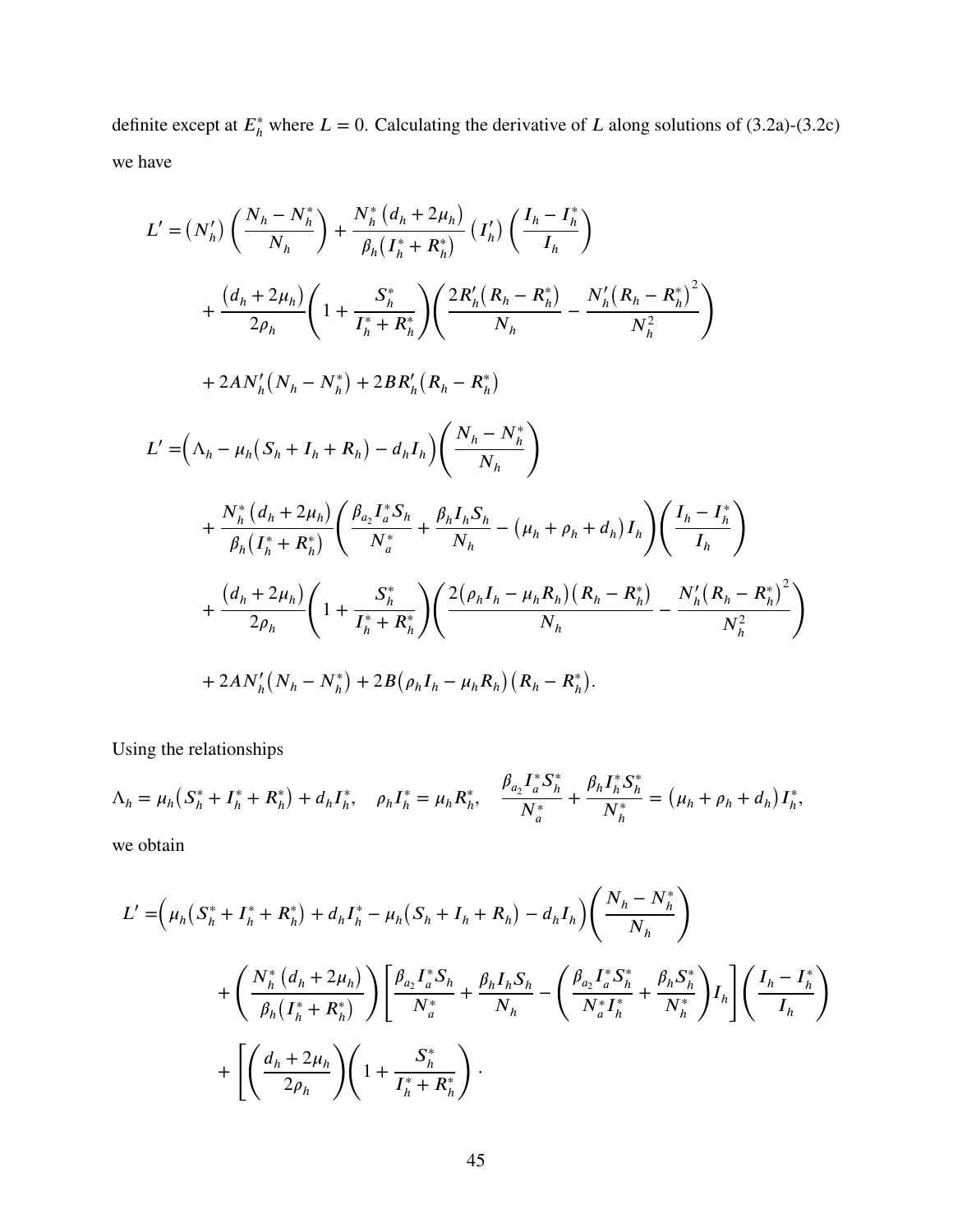$$
\left(\frac{2(\rho_{h}I_{h}-\mu_{h}R_{h}-\rho_{h}I_{h}^{*}+\mu_{h}R_{h}^{*})(R_{h}-R_{h}^{*})}{N_{h}}-\frac{N_{h}'(R_{h}-R_{h}^{*})^{2}}{N_{h}^{2}}\right)\right] +2AN_{h}'(N_{h}-N_{h}^{*})+2B(\rho_{h}I_{h}-\mu_{h}R_{h}-\rho_{h}I_{h}^{*}+\mu_{h}R_{h}^{*})(R_{h}-R_{h}^{*})
$$
  

$$
L'=\left(\mu_{h}(S_{h}^{*}+I_{h}^{*}+R_{h}^{*})+d_{h}I_{h}^{*}-\mu_{h}(S_{h}+I_{h}+R_{h})-d_{h}I_{h}\right)\left(\frac{N_{h}-N_{h}^{*}}{N_{h}}\right) +\left[\left(\frac{N_{h}^{*}(d_{h}+2\mu_{h})}{\rho_{h}(I_{h}^{*}+R_{h}^{*})}\right)\left(\frac{\rho_{a_{2}}I_{a}^{*}S_{h}(I_{h}-I_{h}^{*})}{N_{h}^{*}I_{h}}+\frac{\rho_{h}S_{h}(I_{h}-I_{h}^{*})}{N_{h}}\right)\\ &-\left(\frac{\rho_{a_{2}}I_{a}^{*}S_{h}^{*}(I_{h}-I_{h}^{*})}{N_{h}^{*}I_{h}}+\frac{\rho_{h}S_{h}^{*}(I_{h}-I_{h}^{*})}{N_{h}^{*}}\right)\right)\right] + \left[\left(\frac{d_{h}+2\mu_{h}}{2\rho_{h}}\right)\left(1+\frac{S_{h}^{*}}{I_{h}^{*}+R_{h}^{*}}\right)\cdot\right] +\left(\frac{2(\rho_{h}I_{h}-\mu_{h}R_{h}-\rho_{h}I_{h}^{*}+\mu_{h}R_{h}^{*})(R_{h}-R_{h}^{*})}{N_{h}^{*}}-\frac{N_{h}'(R_{h}-R_{h}^{*})^{2}}{N_{h}^{2}}\right)\right) +2AN_{h}'(N_{h}-N_{h}^{*})+2B(\rho_{h}I_{h}-\mu_{h}R_{h}-\rho_{h}I_{h}^{*}+\mu_{h}R_{h}^{*})(R_{h}-R_{h}^{*})
$$
  

$$
L'=\left
$$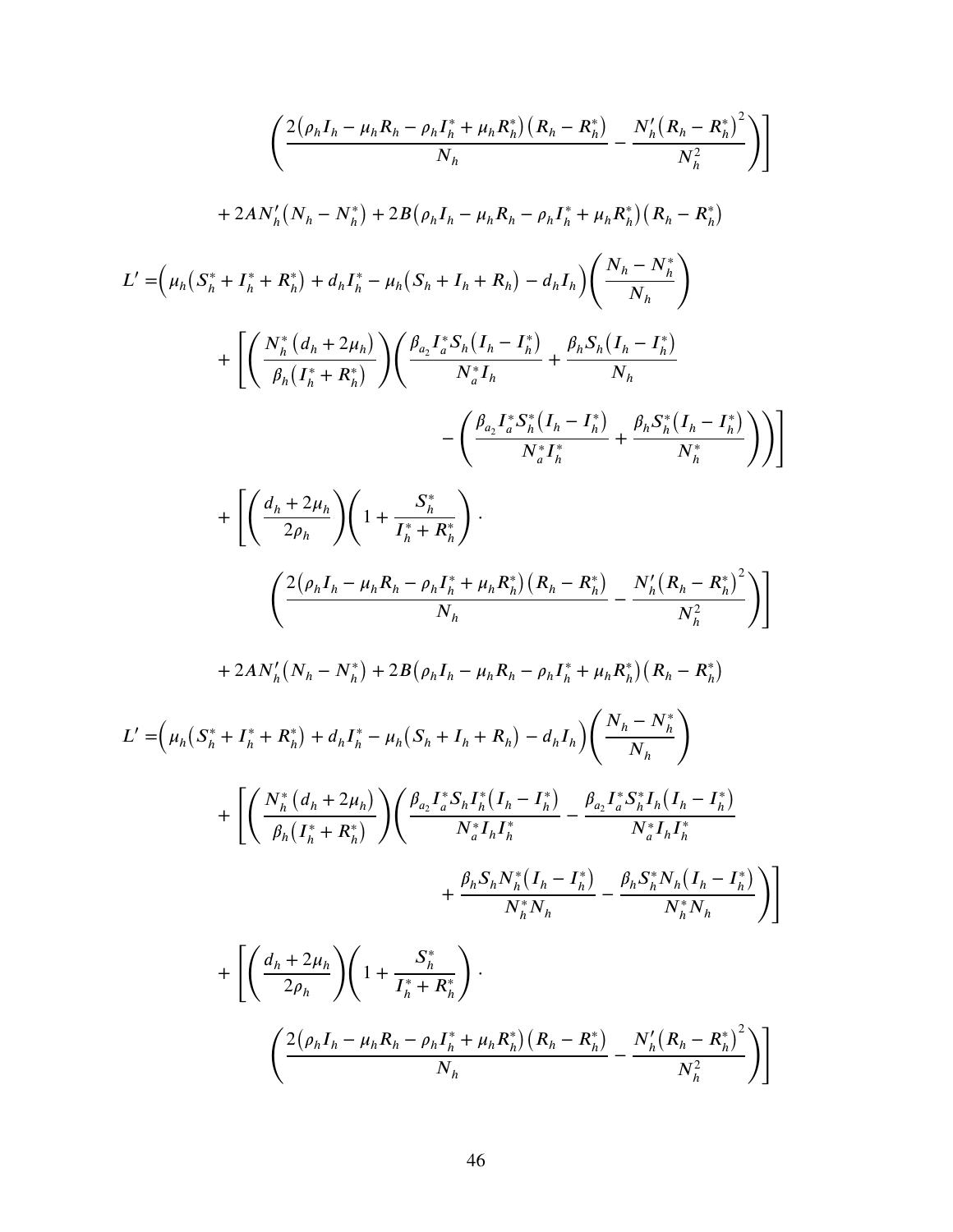+ 
$$
2AN'_h(N_h - N_h^*)
$$
 +  $2B(\rho_h I_h - \mu_h R_h - \rho_h I_h^* + \mu_h R_h^*)(R_h - R_h^*)$ 

Since

$$
\beta_h S_h N_h^* (I_h - I_h^*) - \beta_h S_h^* N_h (I_h - I_h^*)
$$
  
\n
$$
= \beta_h (I_h - I_h^*) (S_h N_h^* - S_h^* N_h)
$$
  
\n
$$
= \beta_h (I_h - I_h^*) (S_h (S_h^* + I_h^* + R_h^*) - S_h^* (S_h + I_h + R_h))
$$
  
\n
$$
= \beta_h (I_h - I_h^*) (S_h S_h^* + S_h I_h^* + S_h R_h^* - S_h^* S_h - S_h^* I_h - S_h^* R_h)
$$
  
\n
$$
= \beta_h (I_h - I_h^*) (S_h I_h^* + S_h R_h^* - S_h^* I_h - S_h^* R_h)
$$
  
\n
$$
= \beta_h (I_h - I_h^*) (S_h I_h^* + S_h R_h^* - S_h^* I_h - S_h^* R_h + S_h^* I_h^* - S_h^* I_h^* + S_h^* R_h^* - S_h^* R_h^*)
$$
  
\n
$$
= \beta_h (I_h - I_h^*) ((S_h - S_h^*) (I_h^* + R_h^*) - S_h^* (I_h - I_h^*) - S_h^* (R_h - R_h^*))
$$

and

$$
\begin{aligned}\n\beta_{a_2} I_a^* S_h I_h^* (I_h - I_h^*) - \beta_{a_2} I_a^* S_h^* I_h (I_h - I_h^*) \\
&= \beta_{a_2} I_a^* (I_h - I_h^*) (S_h I_h^* - S_h^* I_h) \\
&= \beta_{a_2} I_a^* (I_h - I_h^*) (S_h I_h^* - S_h^* I_h + S_h I_h - S_h I_h) \\
&= \beta_{a_2} I_a^* (I_h - I_h^*) (I_h (S_h - S_h^*) - S_h (I_h - I_h^*))\n\end{aligned}
$$

we have

$$
L' = \left(\mu_h \left(S_h^* + I_h^* + R_h^*\right) + d_h I_h^* - \mu_h \left(S_h + I_h + R_h\right) - d_h I_h\right) \left(\frac{N_h - N_h^*}{N_h}\right)
$$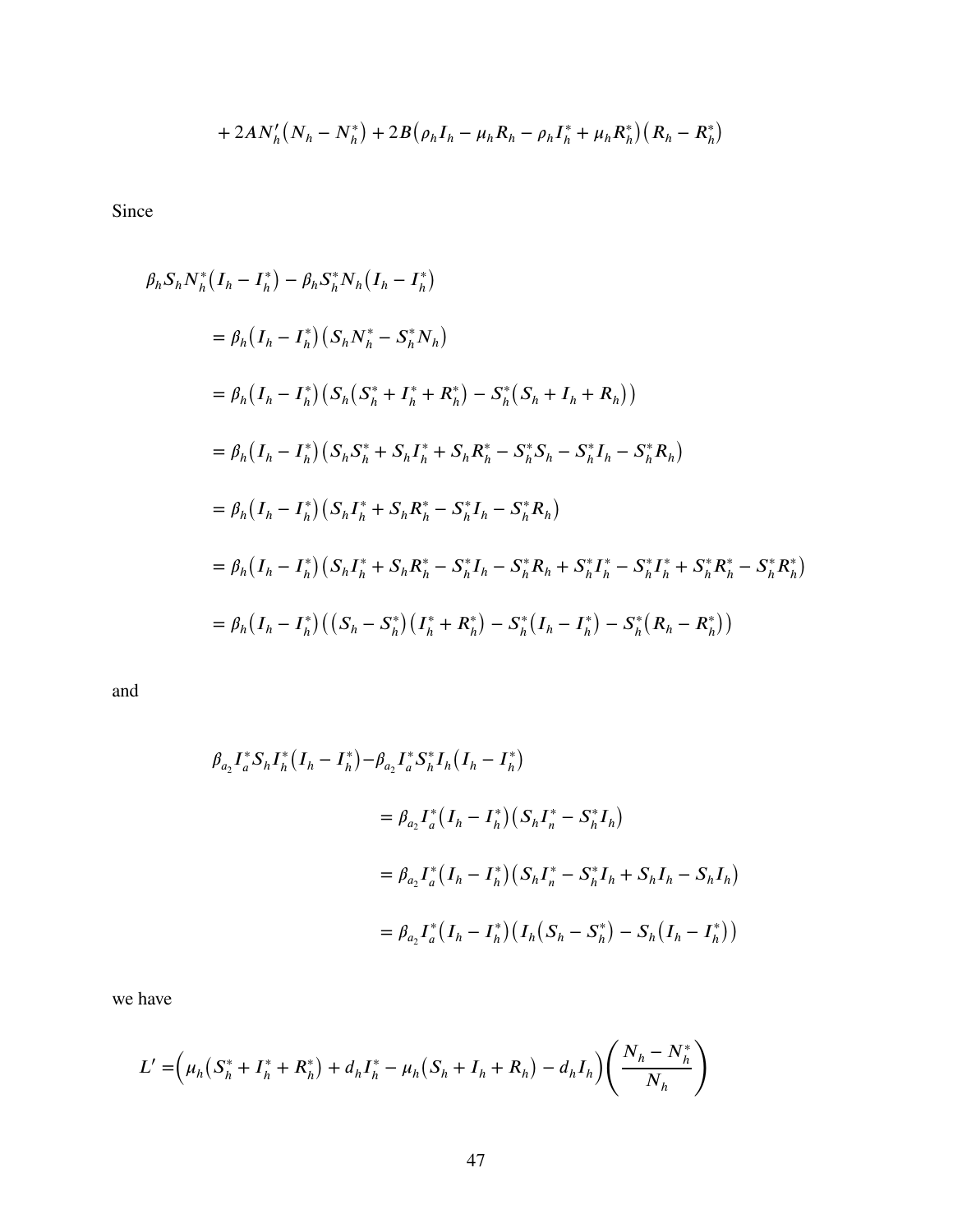$$
+ \left[ \left( \frac{N_h^* (d_h + 2\mu_h)}{\beta_h (I_h^* + R_h^*)} \right) \left( \frac{\beta_{a_2} I_a^* I_h (I_h - I_h^*) (S_h - S_h^*)}{N_a^* I_h I_h^*} - \frac{\beta_{a_2} I_a^* S_h (I_h - I_h^*)^2}{N_a^* I_h I_h^*} \right. \right. \\ \left. + \frac{\beta_h (I_h - I_h^*) (S_h - S_h^*) (I_h^* + R_h^*)}{N_h^* N_h} \right. \\ \left. - \frac{\beta_h S_h^* (I_h - I_h^*)^2}{N_h^* N_h} - \frac{\beta_h S_h^* (I_h - I_h^*) (R_h - R_h^*)}{N_h^* N_h} \right) \right] \\ + \left[ \left( \frac{d_h + 2\mu_h}{2\rho_h} \right) \left( 1 + \frac{S_h^*}{I_h^* + R_h^*} \right) \cdot \left. \left( \frac{2(\rho_h I_h - \mu_h R_h - \rho_h I_h^* + \mu_h R_h^*) (R_h - R_h^*)^2}{N_h} \right) \right] \right. \\ \left. + 2AN_h'(N_h - N_h^*) + 2B(\rho_h I_h - \mu_h R_h - \rho_h I_h^* + \mu_h R_h^*) (R_h - R_h^*) \right)
$$

Some more algebra yields

$$
L' = \left(\mu_h \left(S_h^* + I_h^* + R_h^*\right) + d_h I_h^* - \mu_h \left(S_h + I_h + R_h\right) - d_h I_h\right) \left(\frac{N_h - N_h^*}{N_h}\right)
$$
  
+ 
$$
\left[ \left(\frac{N_h^* \left(d_h + 2\mu_h\right)}{\beta_h \left(I_h^* + R_h^*\right)}\right) \left(\frac{\beta_{a_2} I_a^* \left(I_h - I_h^*\right) \left(S_h - S_h^*\right)}{N_a^* I_h^*} - \frac{\beta_{a_2} I_a^* S_h \left(I_h - I_h^*\right)^2}{N_a^* I_h I_h^*}\right) \right] + \frac{\beta_h \left(I_h - I_h^*\right) \left(S_h - S_h^*\right) \left(I_h^* + R_h^*\right)}{N_h^* N_h} - \frac{\beta_h S_h^* \left(I_h - I_h^*\right)^2}{N_h^* N_h} \left(\frac{\beta_h S_h^* \left(I_h - I_h^*\right) \left(R_h - R_h^*\right)}{N_h^* N_h}\right)}{\sum_h \left(\frac{2(\rho_h \left(I_h - I_h^*) - \mu_h \left(R_h - R_h^*\right)\right) \left(R_h - R_h^*\right)}{N_h}\right)} - \frac{N_h' \left(R_h - R_h^*\right)^2}{N_h^2}\right)
$$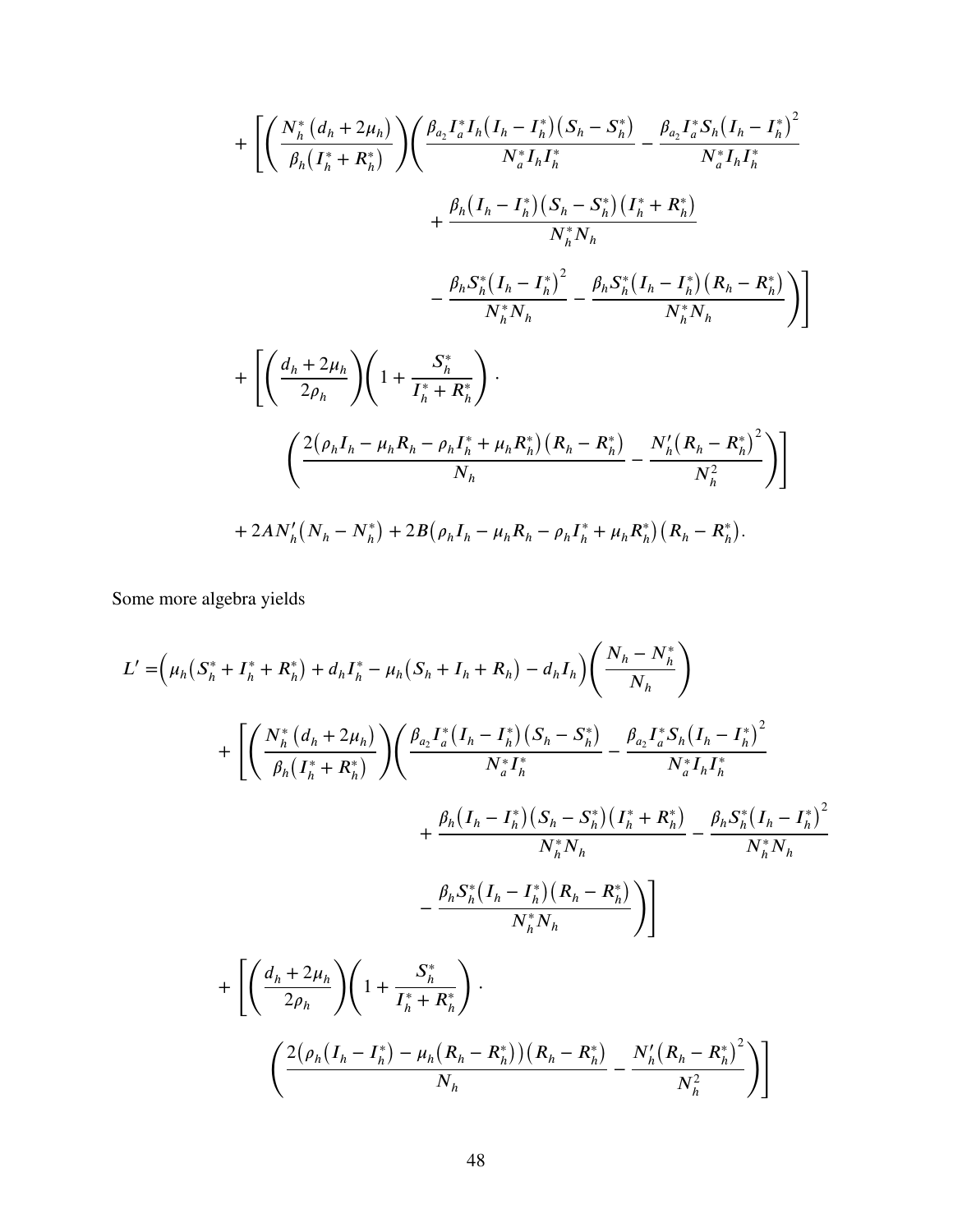<span id="page-58-0"></span>
$$
+2AN'_{h}(N_{h}-N_{h}^{*})+2B(\rho_{h}(I_{h}-I_{h}^{*})-\mu_{h}(R_{h}-R_{h}^{*}))(R_{h}-R_{h}^{*})
$$
\n
$$
L' = (\mu_{h}(S_{h}^{*}+I_{h}^{*}+R_{h}^{*})+d_{h}I_{h}^{*}-\mu_{h}(S_{h}+I_{h}+R_{h})-d_{h}I_{h})\left(\frac{N_{h}-N_{h}^{*}}{N_{h}}\right) \qquad (3.12)
$$
\n
$$
+ \left[\left(\frac{N_{h}^{*}(d_{h}+2\mu_{h})}{\beta_{h}(I_{h}^{*}+R_{h}^{*})}\right)\left(\frac{\beta_{a_{2}}I_{a}^{*}(I_{h}-I_{h}^{*})(S_{h}-S_{h}^{*})}{N_{a}^{*}I_{h}}-\frac{\beta_{a_{2}}I_{a}^{*}S_{h}(I_{h}-I_{h}^{*})^{2}}{N_{a}^{*}I_{h}I_{h}^{*}}\right)\right] + \frac{\beta_{h}(I_{h}-I_{h}^{*})(S_{h}-S_{h}^{*})}{N_{h}^{*}N_{h}} - \frac{\beta_{h}S_{h}^{*}(I_{h}-I_{h}^{*})^{2}}{N_{h}^{*}N_{h}}
$$
\n
$$
- \frac{\beta_{h}S_{h}^{*}(I_{h}-I_{h}^{*})(R_{h}-R_{h}^{*})}{N_{h}^{*}N_{h}}\right)\right]
$$
\n
$$
+ \left[\left(\frac{d_{h}+2\mu_{h}}{2\rho_{h}}\right)\left(1+\frac{S_{h}^{*}}{I_{h}^{*}+R_{h}^{*}}\right)\cdot\left(\frac{2\rho_{h}(I_{h}-I_{h}^{*})(R_{h}-R_{h}^{*})^{2}}{N_{h}}-\frac{N_{h}'(R_{h}-R_{h}^{*})^{2}}{N_{h}^{2}}\right)\right]
$$
\n
$$
+ 2AN'_{h}(N_{h}-N_{h}^{*})+2B\rho_{h}(I_{h}-I_{h}^{*})(R_{h}-R_{h}^{*})-2B\mu_{h}(R_{h}-R_{h}^{*})^{2}.
$$

Notice line [\(3.12\)](#page-58-0) can be written as

$$
\left(\frac{(S_h - S_h^*) + (I_h - I_h^*) + (R_h - R_h^*)}{N_h}\right) \left(-\mu_h(S_h - S_h^* + I_h - I_h^* + R_h - R_h^*) - d_h(I_h - I_h^*)\right)
$$
\n
$$
= \left(\frac{1}{N_h}\right) \left(-\mu_h\Big[ (S_h - S_h^*)^2 + (S_h - S_h^*) (I_h - I_h^*) + (S_h - S_h^*) (R_h - R_h^*)\Big] + (S_h - S_h^*) (I_h - I_h^*) + (I_h - I_h^*)^2 + (I_h - I_h^*) (R_h - R_h^*)\Big] + (S_h - S_h^*) (R_h - R_h^*) + (I_h - I_h^*) (R_h - R_h^*)^2\Big] - d_h\Big[ (S_h - S_h^*) (I_h - I_h^*) + (I_h - I_h^*)^2 + (I_h - I_h^*) (R_h - R_h^*)\Big]\Big)
$$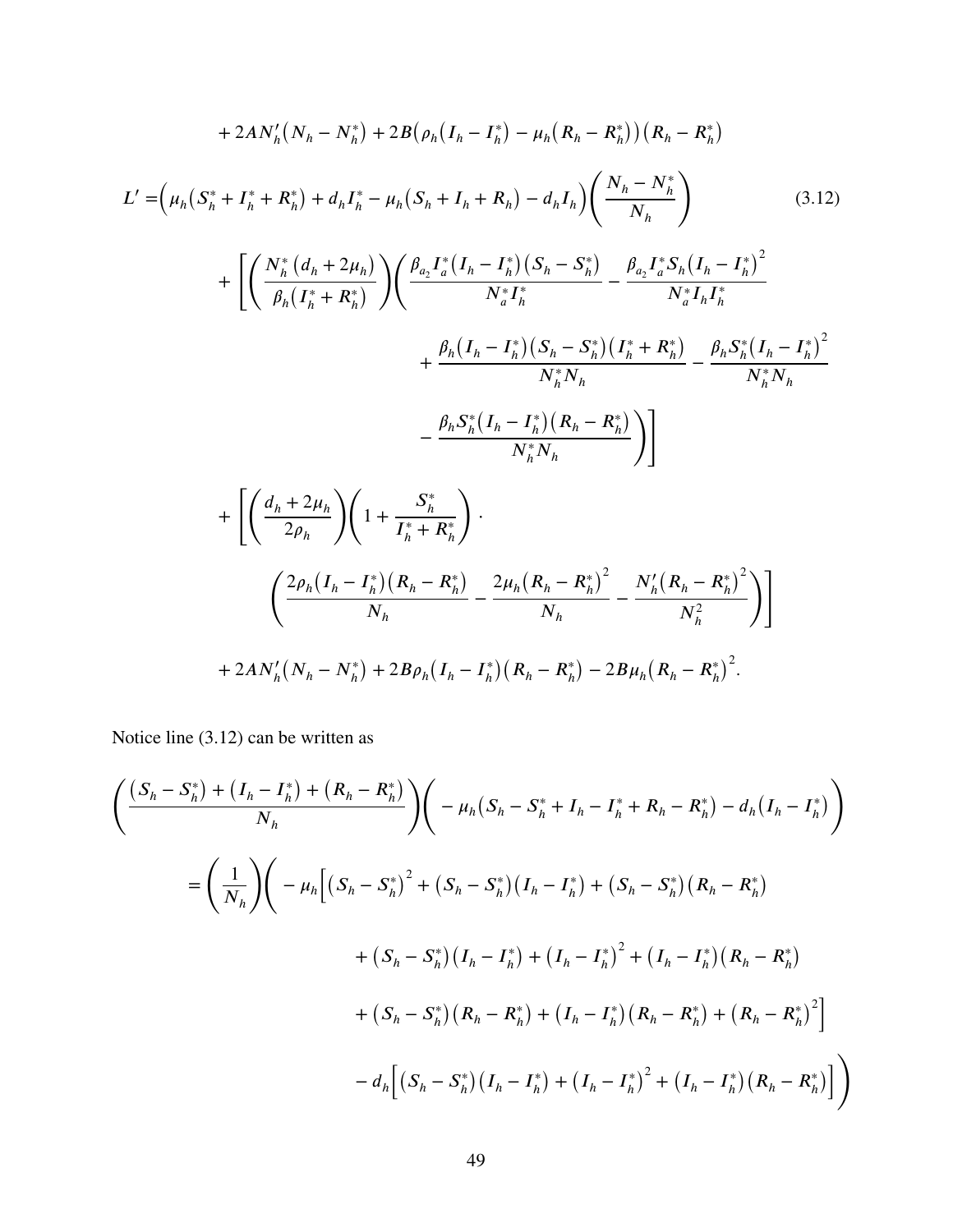<span id="page-59-0"></span>
$$
= -\frac{\mu_h \left( \left( S_h - S_h^* \right) + \left( R_h - R_h^* \right) \right)^2}{N_h} - \frac{\left( d_h + \mu_h \right) \left( I_h - I_h^* \right)^2}{N_h} - \frac{\left( d_h + 2\mu_h \right) \left( S_h - S_h^* \right) \left( I_h - I_h^* \right)}{N_h} - \frac{\left( d_h + 2\mu_h \right) \left( I_h - I_h^* \right) \left( R_h - R_h^* \right)}{N_h} \tag{3.13}
$$

so then

$$
L' = -\frac{\mu_h((S_h - S_h^*) + (R_h - R_h^*))^2}{N_h} - \frac{(d_h + \mu_h)(I_h - I_h^*)^2}{N_h}
$$
  

$$
- \frac{(d_h + 2\mu_h)(S_h - S_h^*)(I_h - I_h^*) - (d_h + 2\mu_h)(I_h - I_h^*)(R_h - R_h^*)}{N_h}
$$
  

$$
+ \left[ \left( \frac{N_h^*(d_h + 2\mu_h)}{\beta_h(I_h^* + R_h^*)} \right) \right].
$$
  

$$
\left( \frac{\beta_{a_2}I_a^*(I_h - I_h^*)(S_h - S_h^*)}{N_a^*I_h^*} - \frac{\beta_{a_2}I_a^*S_h(I_h - I_h^*)^2}{N_a^*I_hI_h^*} + \frac{\beta_h(I_h - I_h^*) (S_h - S_h^*)(I_h^* + R_h^*)}{N_h^*N_h} - \frac{\beta_hS_h^*(I_h - I_h^*)^2}{N_h^*N_h}
$$
  

$$
- \frac{\beta_hS_h^*(I_h - I_h^*)(R_h - R_h^*)}{N_h^*N_h} \right)] + (d_h + 2\mu_h) \left( 1 + \frac{S_h^*}{I_h^* + R_h^*} \right) \left( \frac{(I_h - I_h^*)(R_h - R_h^*)}{N_h} \right)
$$
  

$$
- \frac{(d_h + 2\mu_h)}{2\rho_h} \left( 1 + \frac{S_h^*}{I_h^* + R_h^*} \right) \left( \frac{2\mu_h(R_h - R_h^*)^2}{N_h} + \frac{N_h'(R_h - R_h^*)^2}{N_h^2} \right)
$$
  

$$
+ 2AN_h'(N_h - N_h^*) + 2B\rho_h(I_h - I_h^*)(R_h - R_h^*) - 2B\mu_h(R_h - R_h^*)^2.
$$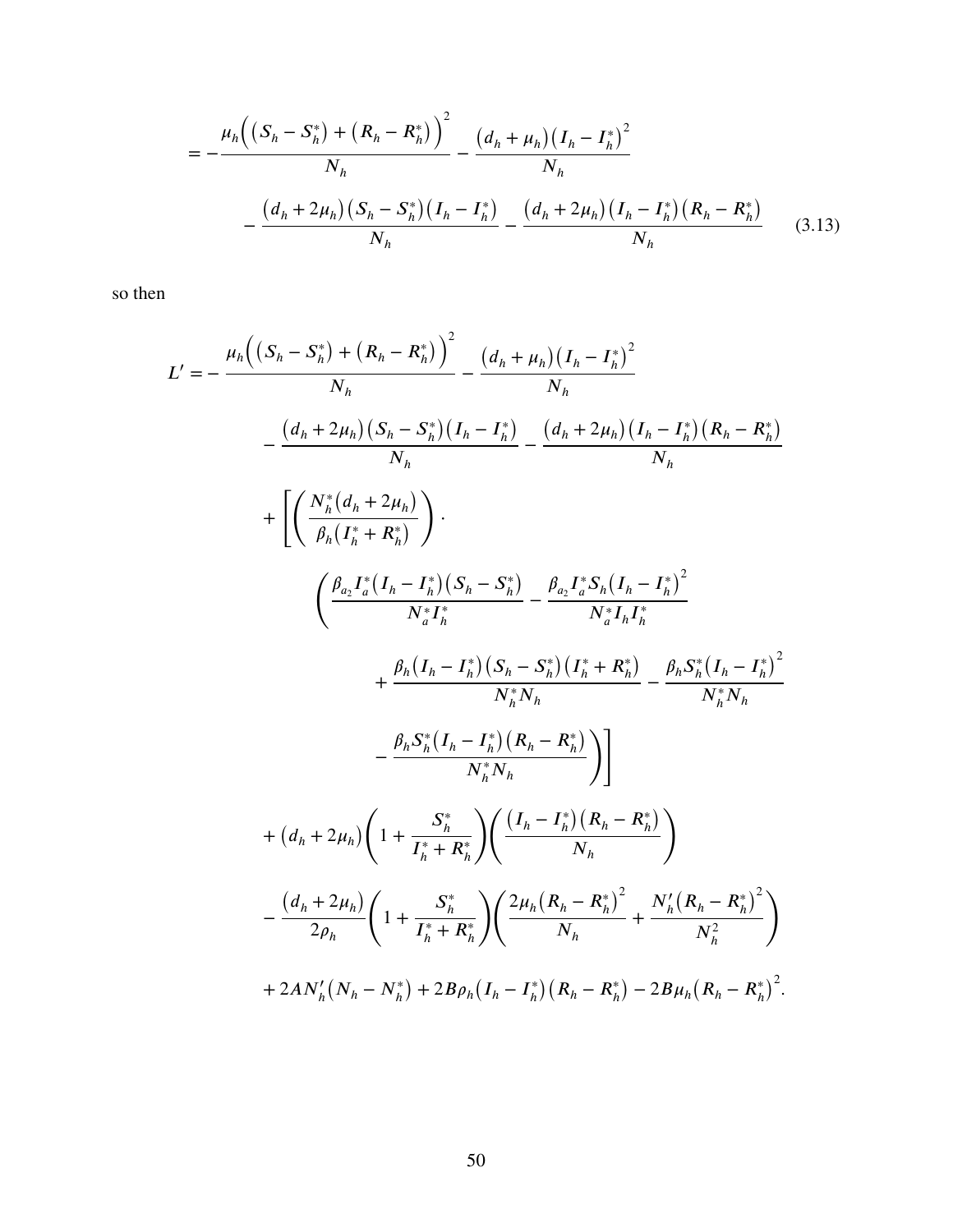Simplifying and canceling terms yields

$$
L' = -\frac{\mu_h \left( \left( S_h - S_h^* \right) + \left( R_h - R_h^* \right) \right)^2}{N_h} - \frac{\left( d_h + \mu_h \right) \left( I_h - I_h^* \right)^2}{N_h}
$$
  
+ 
$$
\left( \frac{N_h^* \left( d_h + 2\mu_h \right)}{\beta_h \left( I_h^* + R_h^* \right)} \right) \left( \frac{\beta_{a_2} I_a^* \left( I_h - I_h^* \right) \left( S_h - S_h^* \right)}{N_a^* I_h^*} \right)
$$
  
- 
$$
\left( \frac{N_h^* \left( d_h + 2\mu_h \right)}{\beta_h \left( I_h^* + R_h^* \right)} \right) \left( \frac{\beta_{a_2} I_a^* S_h \left( I_h - I_h^* \right)^2}{N_a^* I_h I_h^*} + \frac{\beta_h S_h^* \left( I_h - I_h^* \right)^2}{N_h^* N_h} \right)
$$
  
- 
$$
\left( \frac{d_h + 2\mu_h}{2\rho_h} \right) \left( 1 + \frac{S_h^*}{I_h^* + R_h^*} \right) \left( \frac{2\mu_h \left( R_h - R_h^* \right)^2}{N_h} + \frac{N_h' \left( R_h - R_h^* \right)^2}{N_h^2} \right)
$$
  
+ 
$$
2AN_h' \left( N_h - N_h^* \right) + 2B\rho_h \left( I_h - I_h^* \right) \left( R_h - R_h^* \right) - 2B\mu_h \left( R_h - R_h^* \right)^2.
$$

Then, using the same method as with the work shown in [\(3.13\)](#page-59-0), we obtain

$$
L' = -\frac{\mu_h \left( \left( S_h - S_h^* \right) + \left( R_h - R_h^* \right) \right)^2}{N_h} - \frac{\left( d_h + \mu_h \right) \left( I_h - I_h^* \right)^2}{N_h}
$$
  
+ 
$$
\left( \frac{N_h^* (d_h + 2\mu_h)}{\beta_h (I_h^* + R_h^*)} \right) \left( \frac{\beta_{a_2} I_a^* (I_h - I_h^*) (S_h - S_h^*)}{N_a^* I_h^*} \right)
$$
  
- 
$$
\left( \frac{N_h^* (d_h + 2\mu_h)}{\beta_h (I_h^* + R_h^*)} \right) \left( \frac{\beta_{a_2} I_a^* S_h (I_h - I_h^*)^2}{N_a^* I_h I_h^*} + \frac{\beta_h S_h^* (I_h - I_h^*)^2}{N_h^* N_h} \right)
$$
  
- 
$$
\left( \frac{d_h + 2\mu_h}{2\rho_h} \right) \left( 1 + \frac{S_h^*}{I_h^* + R_h^*} \right) \left( \frac{2\mu_h (R_h - R_h^*)^2}{N_h} + \frac{N_h' (R_h - R_h^*)^2}{N_h^2} \right)
$$
  
- 
$$
2A\mu_h \left( (S_h - S_h^*) + (R_h - R_h^*) \right)^2 - 2A(d_h + 2\mu_h) (I_h - I_h^*)^2
$$
  
- 
$$
2A(d_h + 2\mu_h) (S_h - S_h^*) (I_h - I_h^*) - 2A(d_h + 2\mu_h) (I_h - I_h^*) (R_h - R_h^*)
$$
  
+ 
$$
2B\rho_h (I_h - I_h^*) (R_h - R_h^*) - 2B\mu_h (R_h - R_h^*)^2.
$$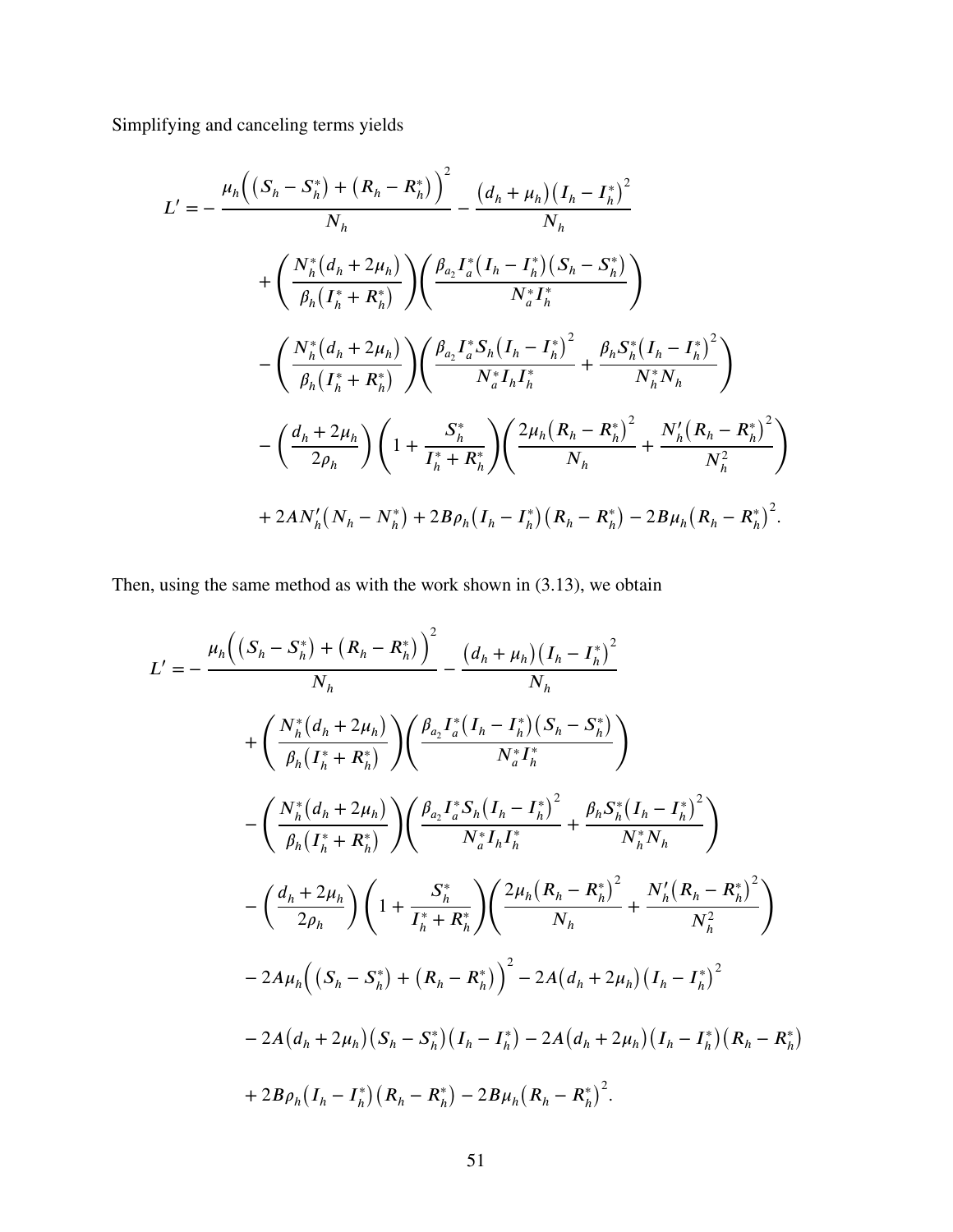Next, we find  $A, B > 0$ .

 $N_h^*$  $\overline{a}$ 

−2*𝐴* ( *𝑑<sup>ℎ</sup>* + 2*𝜇<sup>ℎ</sup>* ) + 2*𝐵𝜌<sup>ℎ</sup>* = 0 *𝐵𝜌<sup>ℎ</sup>* = *𝐴* ( *𝑑<sup>ℎ</sup>* + 2*𝜇<sup>ℎ</sup>* ) *𝐵* = *𝐴* ( *𝑑<sup>ℎ</sup>* + 2*𝜇<sup>ℎ</sup>* ) *𝜌ℎ , 𝑑<sup>ℎ</sup>* + 2*𝜇<sup>ℎ</sup>* ) *𝛽ℎ* ( *𝐼* ∗ *ℎ* + *𝑅*<sup>∗</sup> *ℎ* ) ( *𝛽𝑎*2 *𝐼* ∗ *𝑎 𝑁*<sup>∗</sup> *𝑎 𝐼* ∗ *ℎ* ) − 2*𝐴* ( *𝑑<sup>ℎ</sup>* + 2*𝜇<sup>ℎ</sup>* ) = 0 ( ) *𝑁*<sup>∗</sup> ( *𝑑<sup>ℎ</sup>* + 2*𝜇<sup>ℎ</sup>* ) ( *𝛽𝑎*2 *𝐼* ∗

$$
2A\left(d_{h}+2\mu_{h}\right)=\frac{N_{h}^{*}\left(d_{h}+2\mu_{h}\right)}{\beta_{h}\left(I_{h}^{*}+R_{h}^{*}\right)}\left(\frac{\beta_{a_{2}}I_{a}^{*}}{N_{a}^{*}I_{h}^{*}}\right),
$$

$$
A = \frac{N_h^* \beta_{a_2} I_a^*}{2\beta_h N_a^* I_h^* (I_h^* + R_h^*)},
$$
  

$$
B = \frac{N_h^* \beta_{a_2} I_a^* (d_h + 2\mu_h)}{2\rho_h \beta_h N_a^* I_h^* (I_h^* + R_h^*)}.
$$

Using these constants, we have

$$
L' = -\frac{\mu_h \left( (S_h - S_h^*) + (R_h - R_h^*) \right)^2}{N_h} - \frac{\left( d_h + \mu_h \right) \left( I_h - I_h^* \right)^2}{N_h}
$$

$$
- \left( \frac{N_h^* (d_h + 2\mu_h)}{\beta_h (I_h^* + R_h^*)} \right) \left( \frac{\beta_{a_2} I_a^* S_h (I_h - I_h^*)^2}{N_a^* I_h I_h^*} + \frac{\beta_h S_h^* (I_h - I_h^*)^2}{N_h^* N_h} \right)
$$

$$
- \left( \frac{d_h + 2\mu_h}{2\rho_h} \right) \left( 1 + \frac{S_h^*}{I_h^* + R_h^*} \right) \left( \frac{2\mu_h (R_h - R_h^*)^2}{N_h} + \frac{N_h' (R_h - R_h^*)^2}{N_h^2} \right)
$$

$$
- \frac{N_h^* \beta_{a_2} I_a^* \mu_h \left( (S_h - S_h^*) + (R_h - R_h^*) \right)^2}{\beta_h N_a^* I_h^* (I_h^* + R_h^*)} - \frac{N_h^* \beta_{a_2} I_a^* (d_h + 2\mu_h) (I_h - I_h^*)^2}{\beta_h N_a^* I_h^* (I_h^* + R_h^*)}
$$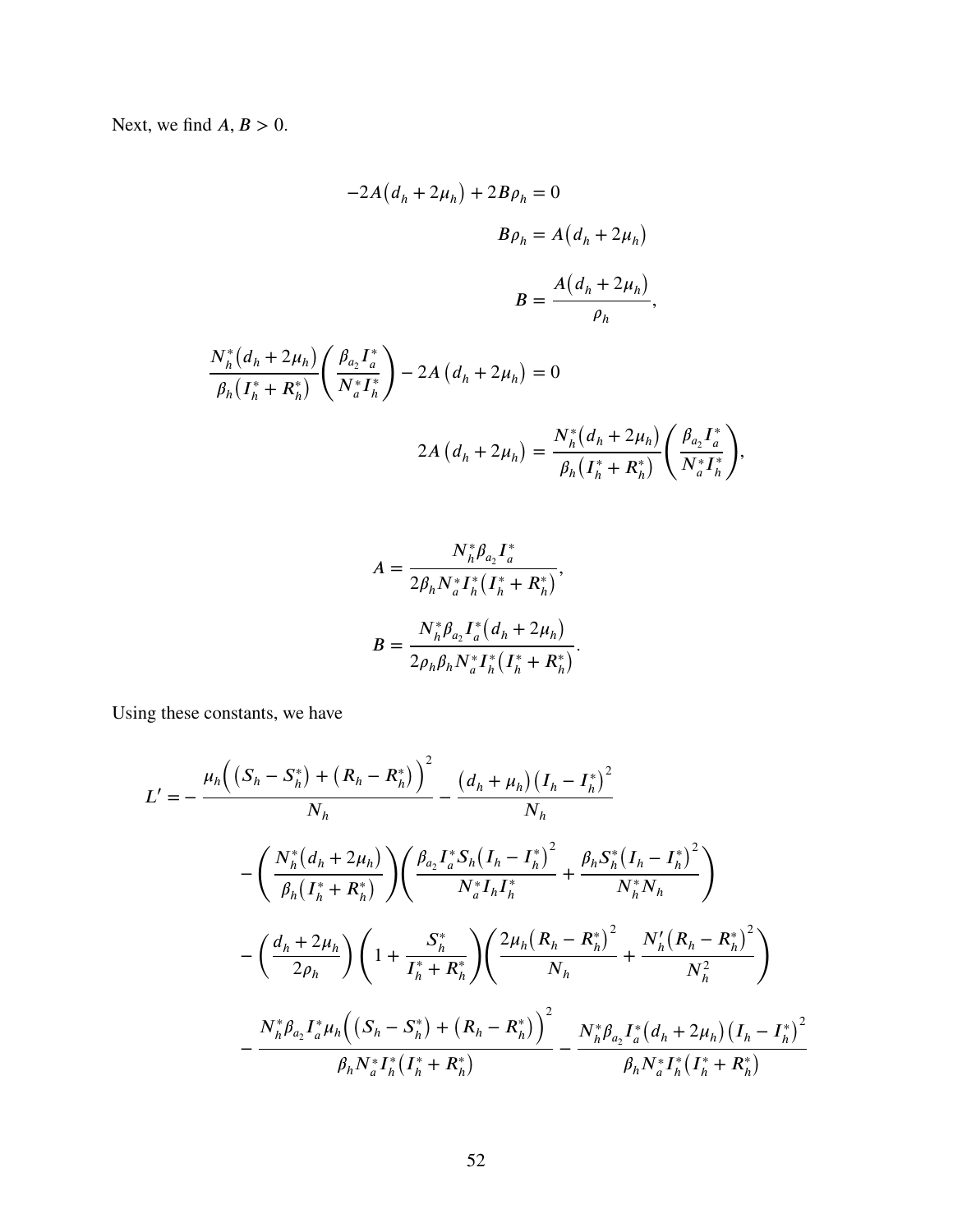$$
-\frac{N_h^*\beta_{a_2}I_a^*(d_h+2\mu_h)\mu_h(R_h-R_h^*)^2}{\rho_h\beta_hN_a^*I_h^*(I_h^*+R_h^*)}.
$$

Finally, since we assume  $\mu_h \ge d_h$ , it follows that

$$
\frac{2\mu_h (R_h - R_h^*)^2}{N_h} + \frac{N_h'(R_h - R_h^*)^2}{N_h^2}
$$
  
= 
$$
\frac{(2\mu_h N_h + N_h')(R_h - R_h^*)^2}{N_h^2}
$$
  
= 
$$
\frac{(2\mu_h (S_h + I_h + R_h) + \Lambda_h - \mu_h (S_h + I_h + R_h) - d_h I_h)(R_h - R_h^*)^2}{N_h^2}
$$
  
= 
$$
\frac{(\mu_h (S_h + I_h + R_h) + \Lambda_h - d_h I_h)(R_h - R_h^*)^2}{N_h^2}
$$
  
= 
$$
\frac{(\mu_h (S_h + R_h) + \Lambda_h + (\mu_h - d_h) I_h)(R_h - R_h^*)^2}{N_h^2}
$$
  

$$
\geq 0.
$$

Hence, *L'* is negative semi-definite in  $\Omega_h$ , with  $L' = 0$  if and only if  $S_h = S_h^*$  $I_h^*$ ,  $I_h = I_h^*$  $\hat{R}_h^*$ , and  $R_h =$  $R_h^*$ . Thus the largest compact invariant set in  $\{(S_h, I_h, R_h) \in \Omega_h : L' = 0\}$  is  $\{E_h^*\}$ *ℎ*  $\overline{ }$ , therefore, by the LaSalle invariance principle,  $\{E_h^*\}$ *ℎ*  $\overline{ }$ is globally asymptotically stable in  $\Omega_h$  [\[35,](#page-105-4) [36\]](#page-105-5). Now Corollary [3.1.1](#page-50-1) implies that  $\mathcal{E}_1$  is a globally asymptotically stable equilibrium of [\(2.1a\)](#page-14-0)-[\(2.1f\)](#page-14-0).

$$
\qquad \qquad \Box
$$

Note that our theorem shows that if the disease is endemic in the animal population, and  $\beta_{a_2}$ 0, then irrespective of the reproductive number  $\mathcal{R}_{0_h}$  the disease becomes endemic in the human population (if  $\mu_h \geq d_h$ ) .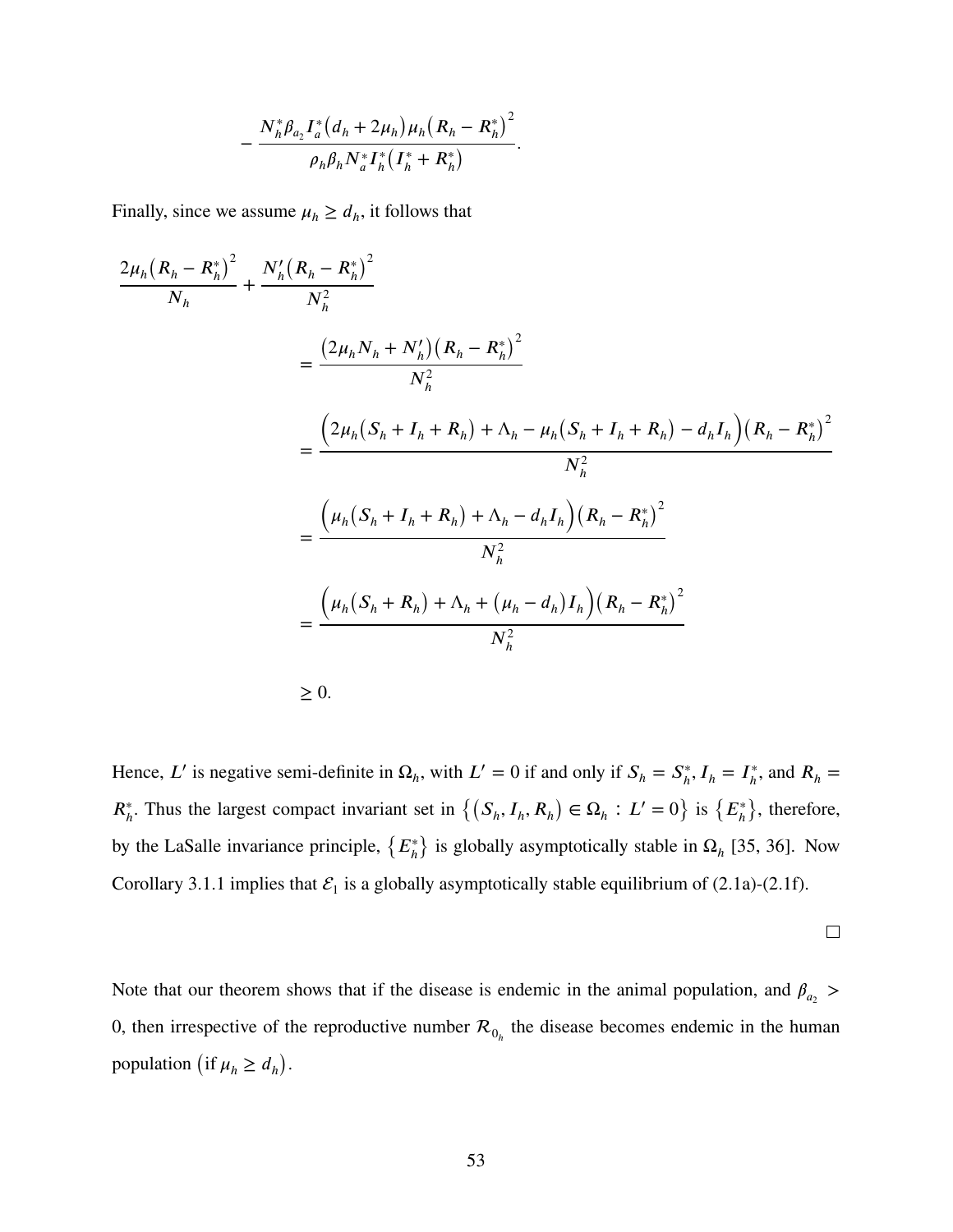## 3.4 Stability of the Disease-free Equilibrium

The other equilibrium of the animal subsystem [\(2.1a\)](#page-14-0)-[\(2.1c\)](#page-14-0) is the disease-free equilibrium given by  $E_a^0 =$  $(S_a^0)$  $J_a^0$ ,  $I_a^0$ ,  $R_a^0$  $\overline{ }$ =  $(\Lambda_a/\mu_a, 0, 0)$ . By Theorem [2.3.2](#page-23-0) we know that this equilibrium is globally asymptotically stable if  $\mathcal{R}_{0_a} \leq 1$ . In this case,  $I_a(t) \to 0$  as  $t \to \infty$ , so in the limit there is no infection in the human population coming from the animal population. Thus, in the limit, dynamics in the human population become exactly the same as the general dynamics in the animal population, and Corollary [3.1.1](#page-50-1) applies. Thus we have the following results.

**Proposition 3.4.1.** Assume that  $\mathcal{R}_{0_{a}} \leq 1$ , so the disease dies out in the animal population. Addition $ally, let R_{0_h} \leq 1$ . Then the disease-free equilibrium  $\mathcal{E}_0 = (\Lambda_a/\mu_a, 0, 0, \Lambda_h/\mu_h, 0, 0)$ *of [\(2.1a\)](#page-14-0)-[\(2.1f\)](#page-14-0) is globally asymptotically stable in* Ω*.*

**Proposition 3.4.2.** Assume that  $\mathcal{R}_{0_a} \leq 1$ ,  $\mathcal{R}_{0_b} > 1$  and  $\mu_h \geq d_h$ . Then the equilibrium  $\mathcal{E}_2 =$  $(\Lambda_a/\mu_a, 0, 0, S_h^*, I_h^*, R_h^*)$  $\lambda$ *of [\(2.1a\)](#page-14-0)-[\(2.1f\)](#page-14-0) is globally asymptotically stable in* Ω*.* (*Note that*  $(S_h^*)$  $I_h^*, I_h^*, R_h^*$  $\lambda$ *are given by the same expressions as [\(2.3\)](#page-18-0)-[\(2.6\)](#page-19-0) with the parameters corresponding to the human population.*)

## 3.5 Multiple Animal Populations

To finish this chapter, we now consider a scenario where there are multiple animal populations. In this scenario we assume there is no cross-infection between different animal populations. While this results in a fairly straight-forward extension of our results in the previous sections, it is conceivable that such a scenario exists when one group of people hunt multiple species of animals and each species lives in different locations and never cross paths.

Suppose there are *n* such animal populations,  $A_1, A_2, \ldots, A_n$ , and one human population denoted H.  $S_h$ ,  $I_h$ ,  $R_h$ , and  $N_h$  are defined as before with  $S_{a_i}$ ,  $I_{a_i}$ , and  $R_{a_i}$  representing the susceptible, infected, and recovered individuals in population  $A_i$ , for  $i = 1, 2, \ldots, n$ , with the total number of individuals in population  $A_i$  being given as  $N_{a_i}$ . Susceptible individuals in  $A_i$  are recruited through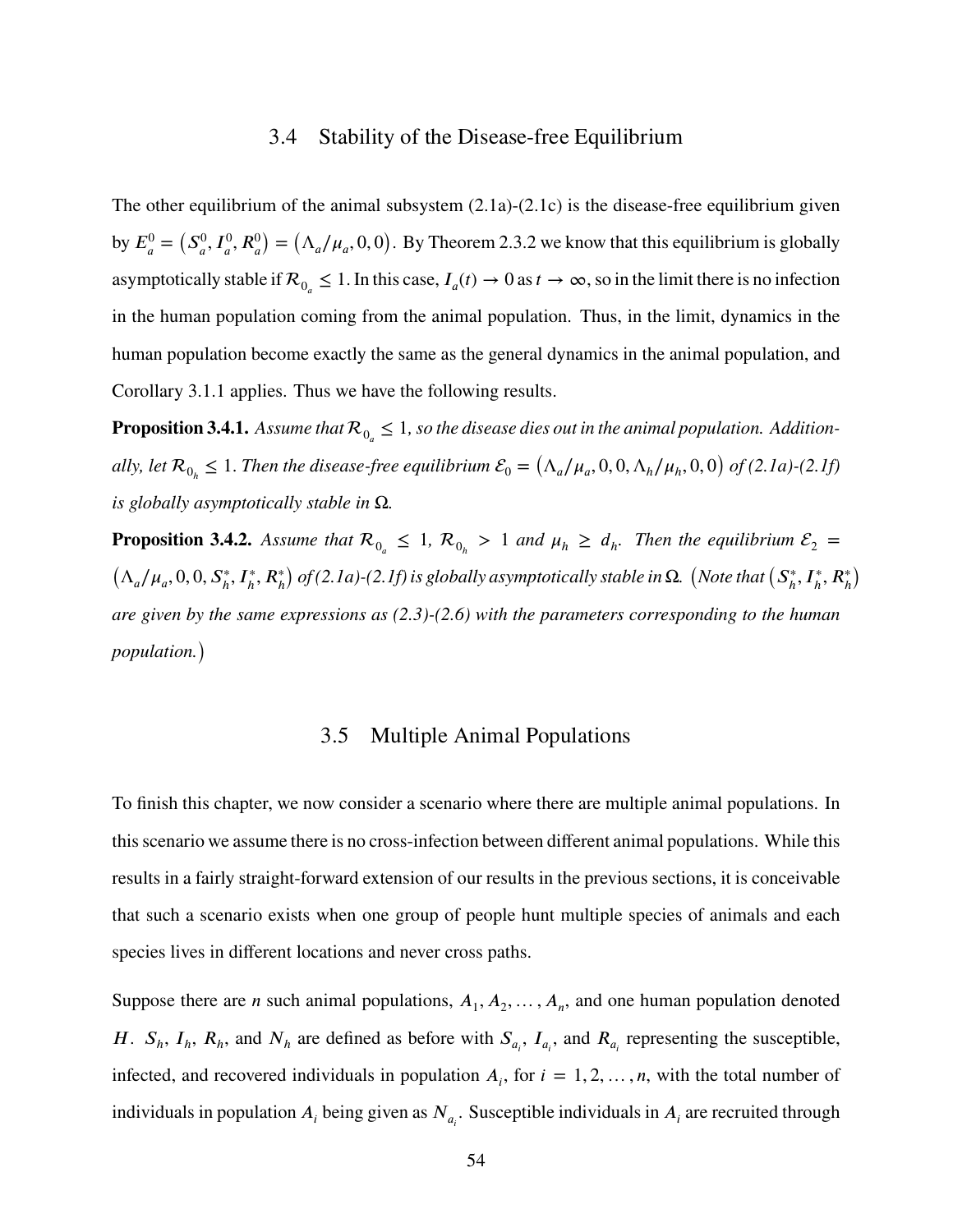migration and birth at the rate  $\Lambda_{a_i}$  and susceptible individuals in *H* are recruited at a rate of  $\Lambda_h$ . We represent the death rates from disease in population  $A_i$  by  $d_{a_i}$  and the death rate by disease in population *H* as  $d_h$ . Further, we assume  $\mu_{a_i}$ ,  $\mu_h$  are the natural death rates for  $A_i$  and  $H$ , respectively, and  $\rho_{a_i}$ ,  $\rho_h$  are the recovery rates with permanent immunity for  $A_i$  and  $H$ , respectively. It is assumed that no one in the human population can infect any individual in any  $A_i$  population, while individuals in any  $A_i$  population can infect those in  $H$  on suitable contact. We assume there is no cross-infection between  $A_i$  and  $A_j$  when  $i \neq j$ . Disease transmission is modeled using standard incidence, assuming a constant (density-independent) contact rate both within and across the populations resulting in infection rates

$$
f_{a_i}
$$
  $(S_{a_i}, I_{a_i}, R_{a_i}) = \frac{\beta_{a_i} I_{a_i}}{N_{a_i}} S_{a_i}$ , for  $i = 1, 2, ..., n$ , and

$$
f_h(S_{a_1}, I_{a_1}, R_{a_1}, \ldots, S_{a_n}, I_{a_n}, R_{a_n}, S_h, I_h, R_h) = \left( \left( \sum_{i=1}^n \frac{\beta_{a_i}^2 I_{a_i}}{N_{a_i}} \right) + \frac{\beta_h I_h}{N_h} \right) S_h,
$$

where  $\beta_{a_i^1}$  is the effective contact rate within population  $A_i$ ,  $\beta_{a_i^2}$  is the effective contact rate between populations  $A_i$  and  $H$ , and  $\beta_h$  is the effective contact rate within population  $H$ . For  $i = 1, 2, ..., n$ , we assume that  $\Lambda_{a_i}, \Lambda_h, \mu_{a_i}, \mu_h, \rho_{a_i}$ , and  $\rho_h$  are positive parameters and  $d_{a_i}, d_h, \beta_{a_i}, \beta_{a_i^2}$ , and  $\beta_h$  are non-negative parameters. Specifically, this leads to the following model. For  $i = 1, 2, ..., n$ ,

<span id="page-64-0"></span>
$$
\frac{dS_{a_i}}{dt} = \Lambda_{a_i} - \mu_{a_i} S_{a_i} - \frac{\beta_{a_i} I_{a_i}}{N_{a_i}} S_{a_i},
$$
\n(3.14a)

$$
\frac{dI_{a_i}}{dt} = \frac{\beta_{a_i} I_{a_i}}{N_{a_i}} S_{a_i} - (\mu_{a_i} + \rho_{a_i} + d_{a_i}) I_{a_i},
$$
\n(3.14b)

$$
\frac{dR_{a_i}}{dt} = \rho_{a_i} I_{a_i} - \mu_{a_i} R_{a_i},
$$
\n(3.14c)

$$
\frac{dS_h}{dt} = \Lambda_h - \mu_h S_h - \left( \left( \sum_{i=1}^n \frac{\beta_{a_i^2} I_{a_i}}{N_{a_i}} \right) + \frac{\beta_h I_h}{N_h} \right) S_h, \tag{3.14d}
$$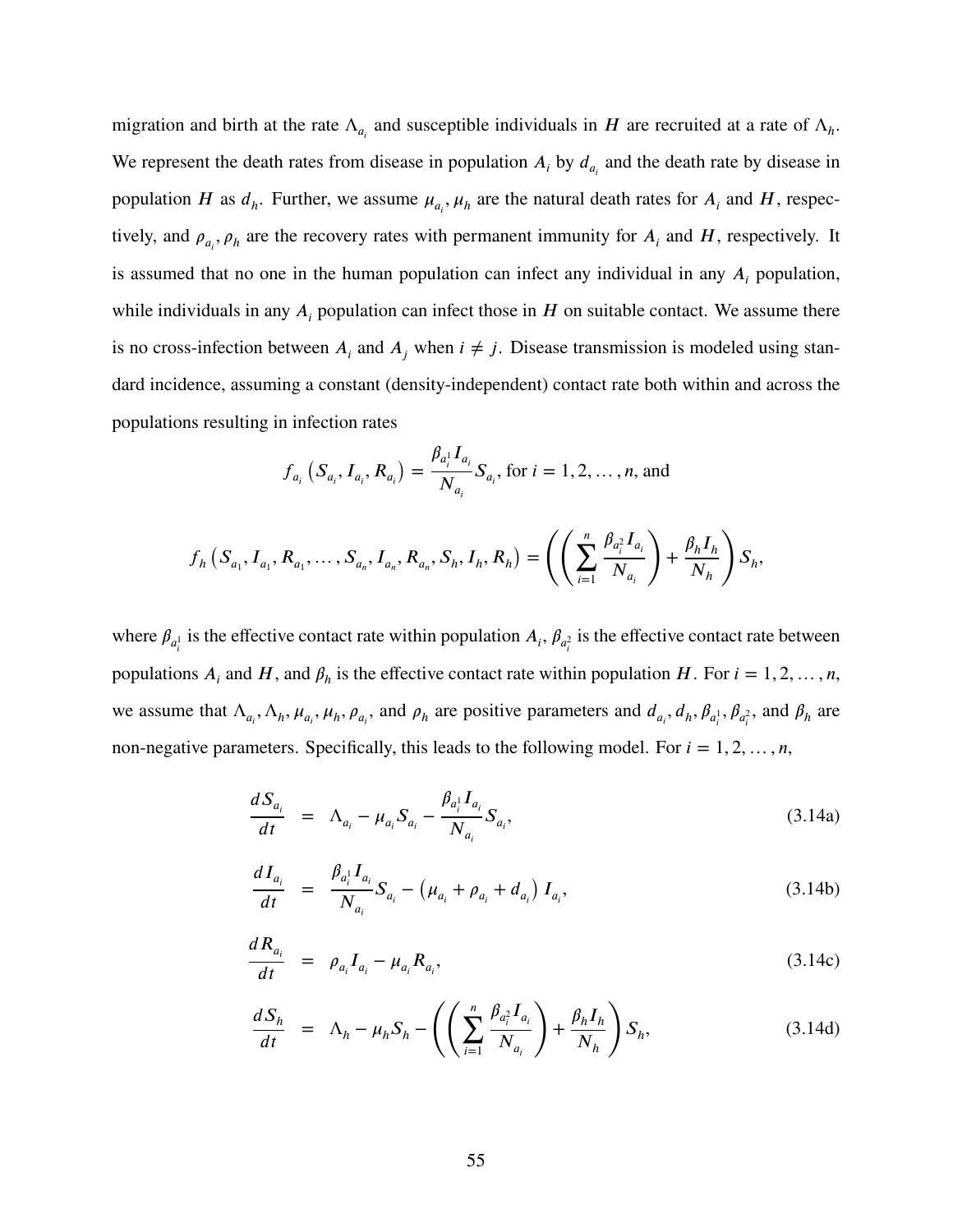$$
\frac{dI_h}{dt} = \left( \left( \sum_{i=1}^n \frac{\beta_{a_i^2} I_{a_i}}{N_{a_i}} \right) + \frac{\beta_h I_h}{N_h} \right) S_h - \left( \mu_h + \rho_h + d_h \right) I_h, \tag{3.14e}
$$

$$
\frac{dR_h}{dt} = \rho_h I_h - \mu_h R_h. \tag{3.14f}
$$

For  $i = 1, 2, ..., n$ , let

$$
\Omega_{a_i} = \left\{ (S_{a_i}, I_{a_i}, R_{a_i}) \in \mathbb{R}_+^3 : S_{a_i} \ge 0, I_{a_i} \ge 0, R_{a_i} \ge 0, S_{a_i} + I_{a_i} + R_{a_i} \le \frac{\Lambda_{a_i}}{\mu_{a_i}} \right\}
$$

and

$$
\Omega_h = \left\{ (S_h, I_h, R_h) \in \mathbb{R}_+^3 : S_h \ge 0, I_h \ge 0, R_h \ge 0, S_h + I_h + R_h \le \frac{\Lambda_h}{\mu_h} \right\}.
$$

Then for  $i = 1, 2, ..., n$ , the set  $\tilde{\Omega} = \Omega_{a_1} \times \Omega_{a_2} \times \cdots \times \Omega_{a_n} \times \Omega_h$  is positively invariant under the dynamics of [\(3.14a\)](#page-64-0)-[\(3.14f\)](#page-64-0) and solutions with initial conditions in Ω*̃* exist globally.

Define  $E_{a_i}^{(t)} := (S_{a_i}^{(t)})$  $I_{a_i}^{(t)}, I_{a_i}^{(t)}, R_{a_i}^{(t)}$  $\sqrt{ }$ and  $E_{a_i}^e := \left(S_{a_i}^e\right)$  $\mathcal{L}_{a_i}^e$ ,  $I_{a_i}^e$ ,  $R_{a_i}^e$  $\sqrt{ }$ for  $i = 1, 2, \ldots, n$ . Depending on the parameters,  $E_{a_i}^e$  is either the disease-free equilibrium or the endemic equilibrium. By the structure of the model in [\(3.14a\)](#page-64-0)-[\(3.14f\)](#page-64-0) — with animals uninfected by humans and each animal population independent, that is, unable to infect any other animal population — we have that  $E_{a_i}^{(t)} \to E_{a_i}^e$  for  $i = 1, 2, \ldots, n$ , and each  $E^e_{a_i}$  is globally asymptotically stable by Theorems [2.3.2](#page-23-0) and [2.3.4](#page-34-0) under appropriate conditions. Thus, it is straightforward to extend the results of the equilibrium analysis for [\(2.1a\)](#page-14-0)-[\(2.1f\)](#page-14-0) and we have the following corollary.

**Corollary 3.5.1.** If there exists an  $i \in 1, 2, ..., n$  such that  $\mathcal{R}_{0_{a_i}} > 1, \mu_{a_i} \ge d_{a_i}$ , and  $\beta_{a_i^2} > 0$ , and  $\mu_h \geq d_h$ , then the unique endemic equilibrium  $\tilde{\mathcal{E}}=0$  $\overline{a}$  $E_{a_1}^e, \ldots, E_{a_n}^e, E_h^*$  $\sqrt{ }$ *of [\(3.14a\)](#page-64-0)-[\(3.14f\)](#page-64-0) is globally asymptotically stable in the interior of*  $\tilde{\Omega}$ *.*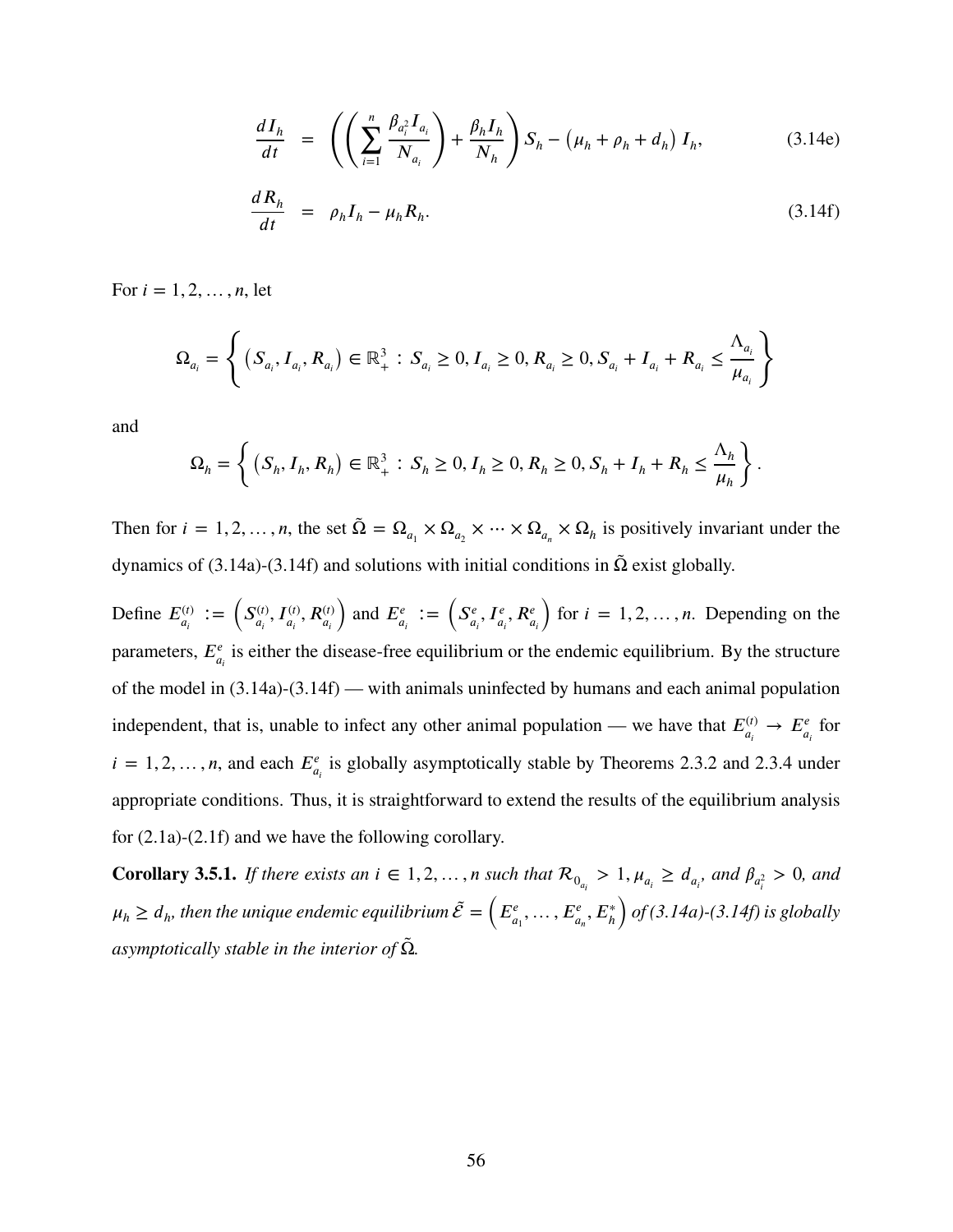#### 4 Numerical Results

We now present numerical results from simulations for the system in  $(2.1a)-(2.1f)$  $(2.1a)-(2.1f)$  $(2.1a)-(2.1f)$  and its extensions. We will present simulation results for the system  $(2.1a)-(2.1f)$  $(2.1a)-(2.1f)$  $(2.1a)-(2.1f)$  as it is, with constant values for all appropriate parameters, and we will present examples where  $\beta_{a_2}$  is no longer a constant, but a function of time. We also present scenarios with more than two populations. We will simulate a scenario with the system in [\(3.14a\)](#page-64-0)-[\(3.14f\)](#page-64-0) where we have have two animal populations and one human population. We further introduce a new system where there is one animal population and two interacting human populations. Finding and analyzing an endemic equilibrium for this last model is difficult, but we take the opportunity to show some simulation results for this system and discuss these results. Some of these results appeared in [\[37\]](#page-105-2), but we present a more extensive study here.

## 4.1 Scenarios with One Animal Population and One Human Population

In this section we present some numerical results related to the model [\(2.1a\)](#page-14-0)-[\(2.1f\)](#page-14-0). Figure [4.1](#page-68-0) shows the results of a numerical simulation of [\(2.1a\)](#page-14-0)-[\(2.1f\)](#page-14-0) using MATLAB's ode45 and the parameters  $\Lambda_a = 152500/3, \mu_a = 1/8, \rho_a = 1/20, d_a = 1/30, \Lambda_h = 2900/6, \mu_h = 1/6, \rho_h = 1/6$ 17/24,  $d_h = 1/8$  individuals per month and  $\beta_h = 31/24$ ,  $\beta_{a_1} = 3/8$ , and  $\beta_{a_2} = 41/120$  as the contact rates. The initial values used were  $S_h^0$  $h_h^0 = 2000, I_h^0 = R_h^0 = R_a^0 = 0, S_a^0 = 30000$ , and  $I_a^0$  $_{a}^{0}$  = 1000. These are artificial values and are used only for illustration purposes. Under these conditions, the endemic equilibrium of [\(2.1a\)](#page-14-0)-[\(2.1f\)](#page-14-0) is globally asymptotically stable.

In the proof of the global asymptotic stability for the co-existence endemic equilibrium, we assumed that  $\mu_a \geq d_a$  and  $\mu_h \geq d_h$ . However, even if we ignore both of those conditions, the numerical results still seem to indicate that the co-existence endemic equilibrium of  $(2.1a)-(2.1f)$  $(2.1a)-(2.1f)$  $(2.1a)-(2.1f)$ is globally asymptotically stable. Figure [4.2](#page-69-0) shows the results of a simulation of this kind, with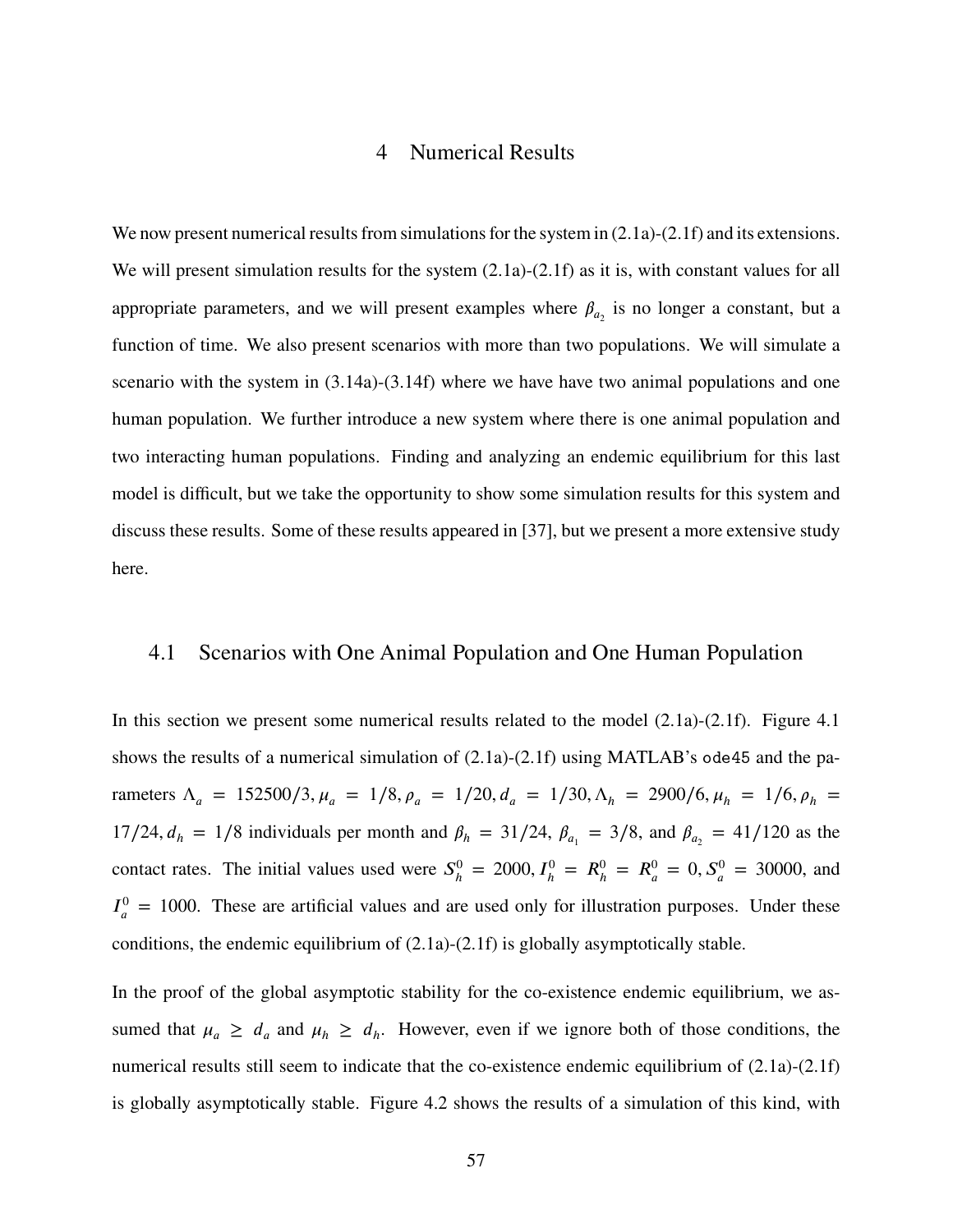$\Lambda_a = 152500/3, \mu_a = 1/25, \rho_a = 1/20, d_a = 1/10, \Lambda_h = 2900/6, \mu_h = 1/9, \rho_h = 17/24, d_h = 1/9$ 1/6 individuals per month and  $\beta_h = 31/24$ ,  $\beta_{a_1} = 3/8$ , and  $\beta_{a_2} = 41/120$  as the contact rates. The initial values used are the same as those in the previous set of results.

## 4.2 Dependence of Human Infection on the Infection in Each Population

Looking at the system [\(2.1a\)](#page-14-0)-[\(2.1f\)](#page-14-0) and revisiting our assumptions, the infection in the human population depends on infection in both populations. In Figure [4.3](#page-70-0) we see the change in  $I<sub>h</sub><sup>*</sup>$  $\frac{1}{h}/N_h^*$  as  $\mathcal{R}_{0}$  changes. The values used for this figure were  $\Lambda_a = 152500/3$ ,  $\mu_a = 1/25$ ,  $\rho_a = 1/20$ ,  $d_a =$  $1/10, \Lambda_h = 2900/6, \mu_h = 1/9, \rho_h = 17/24, d_h = 1/6$  individuals per month, and  $\beta_{a_2} = 0.3$ . In order to get the change in  $\mathcal{R}_{0}$  we use a range of  $\beta_{a_1}$  values; namely  $0 \leq \beta_{a_1} \leq 1.9$ . The initial values used were  $S_h^0$  $h_h^0 = 2000, I_h^0 = R_h^h = R_a^0 = 0, S_a^0 = 3000, \text{ and } I_a^0$  $_{a}^{0}$  = 1000. (These values are simply for illustration purposes.) We notice that  $I_h^*$  $\hbar/N_h^*$  increases after  $\mathcal{R}_{0_a} = 1$ . When  $\beta_h = 1/3$ we have  $\mathcal{R}_{0_h} \approx 0.338$  and when  $\beta_h = 1/9$  we have  $\mathcal{R}_{0_h} \approx 0.113$ . Even if  $\beta_h = 0$ , when  $\mathcal{R}_{0_a} \ge 1$ , we see there is infection in the human population. Hence, limiting infection from humans to humans is not enough to fully mitigate this disease in humans. In all three curves there is a sharp increase  $\sin I_h^*$  $\frac{f_h}{h}$  for  $1 \leq R_{0_a} \leq 2$  so that the differences between the different  $I_h^*$  $\frac{h}{h}/N_h^*$  curves are nearly indistinguishable the closer  $\mathcal{R}_{0_\alpha}$  is to 1. While we do not know what  $\beta_{a_1}$  is in reality, this shows that if it is high enough for there to be endemic infection in the animal population, there will be some level of infection in the human population. This pattern mirrors the belief that it is impossible to eradicate monkeypox due to the endemic infection in animal populations [\[17,](#page-104-0) [31,](#page-105-6) [43,](#page-105-7) [48,](#page-106-1) [49\]](#page-106-2).

Figure [4.4](#page-71-0) uses the same parameters as in [4.3,](#page-70-0) but with  $\beta_h \ge 1$ . Specifically,  $\beta_h = 1$  where  $\mathcal{R}_{0_h} \approx$ 1.014,  $\beta_h = 1.5$  when we have  $\mathcal{R}_{0_h} \approx 1.521$  and  $\beta_h = 2$  when  $\mathcal{R}_{0_h} \approx 2.028$ . As expected, the increase in  $\beta_h$  results in higher values for  $I_h^*$ *ℎ* ∕*𝑁*<sup>∗</sup> *ℎ* than in Figure [4.3.](#page-70-0) While difficult, it is important to continue studying monkeypox in both human and animal populations since infection in the animal population has a substantial impact on infection in the human population.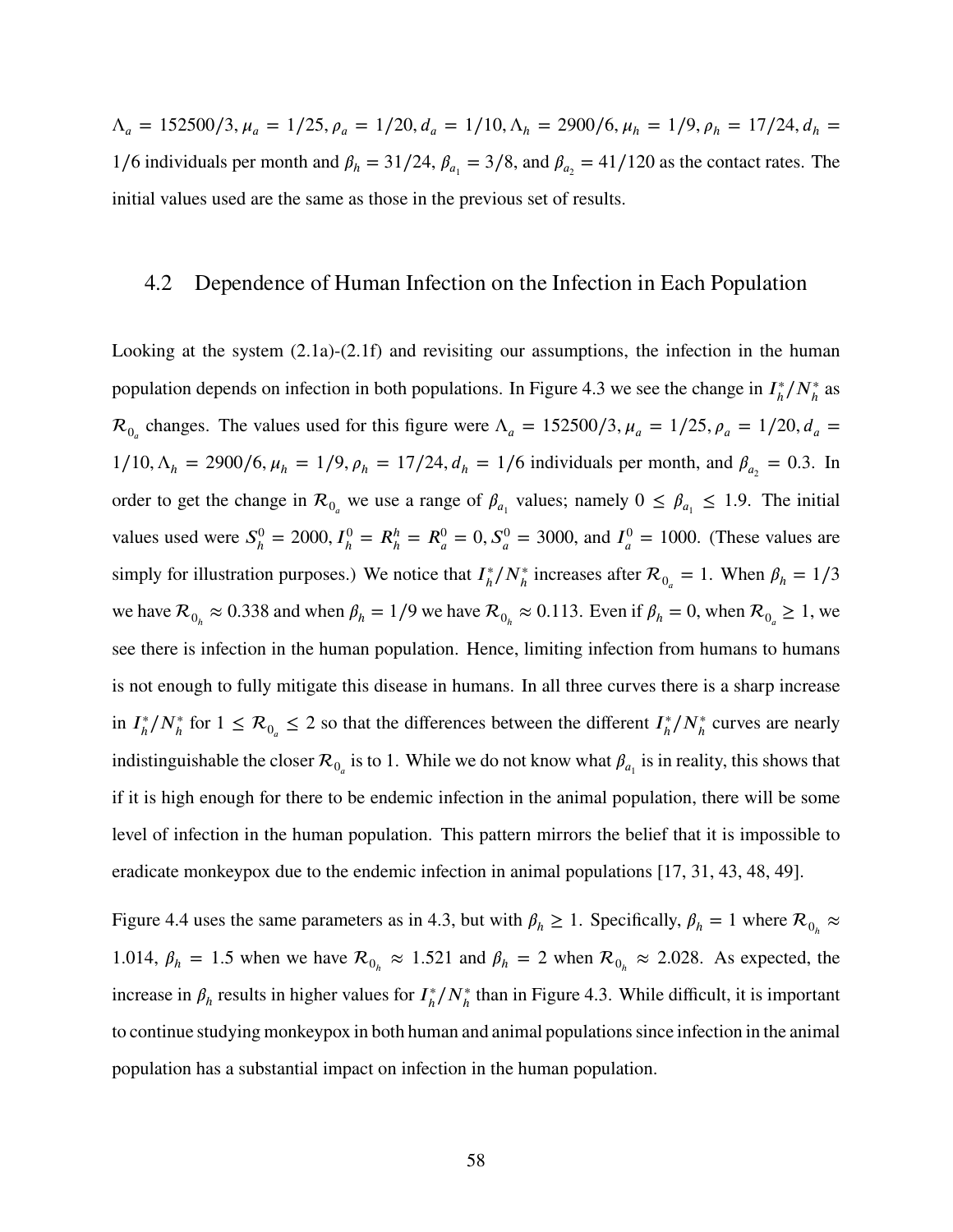<span id="page-68-0"></span>

Figure 4.1: The above shows the results for a simulation with all parameters constant and the criteria for Theorem [3.3.1](#page-53-0) met.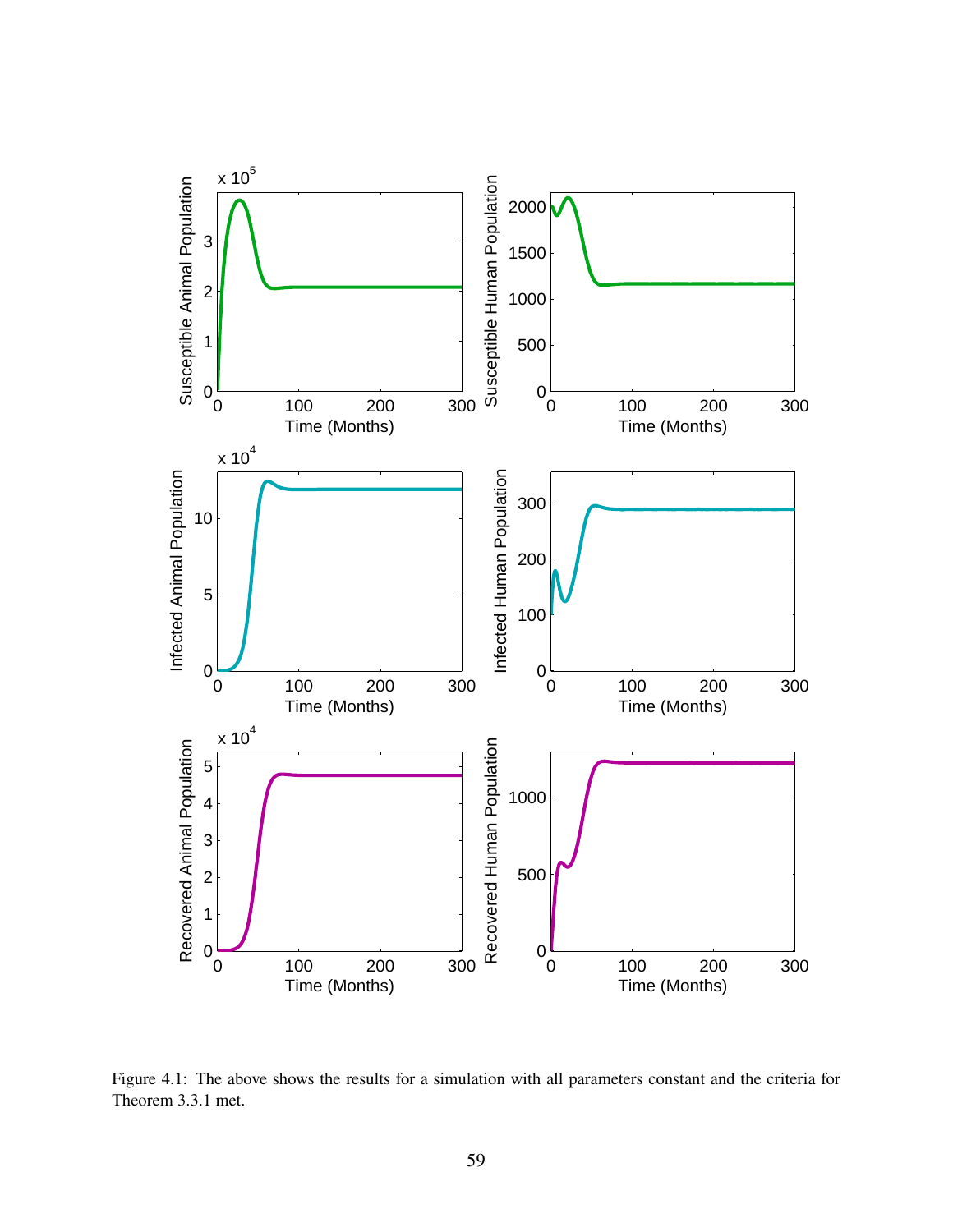<span id="page-69-0"></span>

Figure 4.2: The results of a simulation with all parameters constant, but with  $\mu_a < d_a$  and  $\mu_h < d_h$ .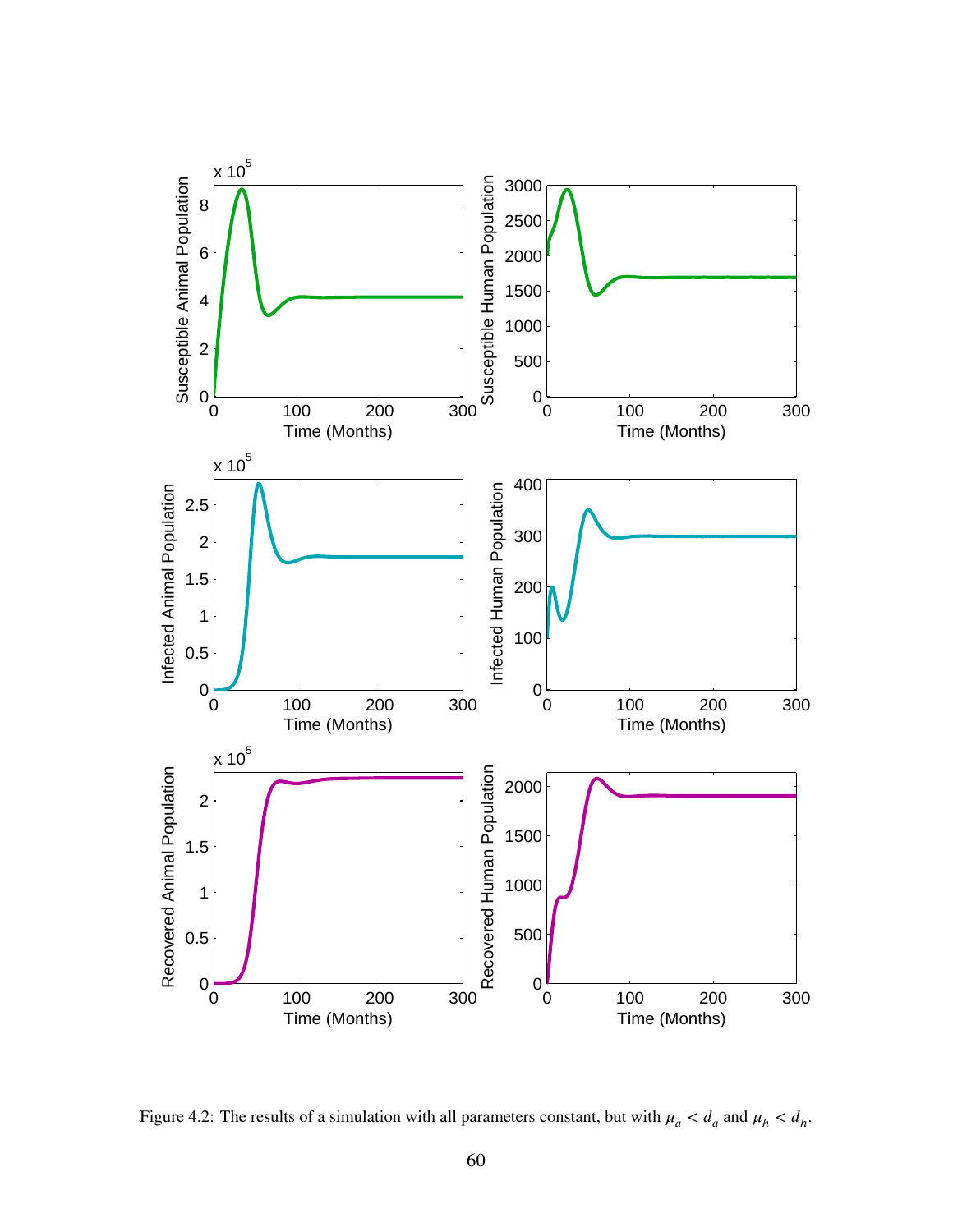In Figure [4.5,](#page-71-1) we use the same parameters as in Figure [4.3,](#page-70-0) but we consider  $I_a^*$  $\frac{1}{a}$ / $N_a^*$  as a function of  $\mathcal{R}_{0_a}$ . Since we changed  $\beta_h$  to obtain three curves in Figure [4.3](#page-70-0) but  $\beta_h$  has no role in the value of  $I^*_{\alpha}$  $^*_{a}/N^*_{a}$ , the curve in Figure [4.5](#page-71-1) is the same regardless of  $\beta_h$ . We note that, as expected, changing  $\mathcal{R}_{0_a}$  has a greater effect on  $I_a^*$  $\frac{f^*}{a}$ / $N_a^*$  than it did on  $I_h^*$  $h/h/N_h^*$  reflected in Figure [4.3.](#page-70-0)

<span id="page-70-0"></span>

Figure 4.3: The above illustrates the ratio  $I<sub>h</sub><sup>*</sup>$  $\hbar/N_h^*$  as a function of  $\mathcal{R}_{0_a}$ . The lowest curve represents the case when  $\beta_h = 0$  so we see that there is still infection in the human population as long as  $R_{0_a} > 1$ .

We also know that changes in  $\beta_{a_2}$  impact the animal-to-human cross-infection. Figure [4.6](#page-72-0) shows  $\beta_{a_2} I_a^*$  $\frac{f^*}{a}$  / $N_a^*$  as a function of  $\mathcal{R}_{0_a}$  for the same values as in Figure [4.3](#page-70-0) with  $\beta_h = 0$ . These results indicate that, as expected, controlling the disease in the human population also depends on reducing the value of  $\beta_{a_2}$ . Educating individuals in areas affected by monkeypox on how to recognize the symptoms of the disease can be useful in limiting the spread of monkeypox from person-to-person [\[10,](#page-103-3) [14,](#page-103-4) [11,](#page-103-5) [66\]](#page-107-0). However, the results presented here indicate that we have to continue to take measures to minimize  $\beta_{a_2}$ . Educating people on how the symptoms of monkeypox present in the animals they interact with and hunt, and on the proper handling of infected animals is crucial in limiting the spread of this disease among humans.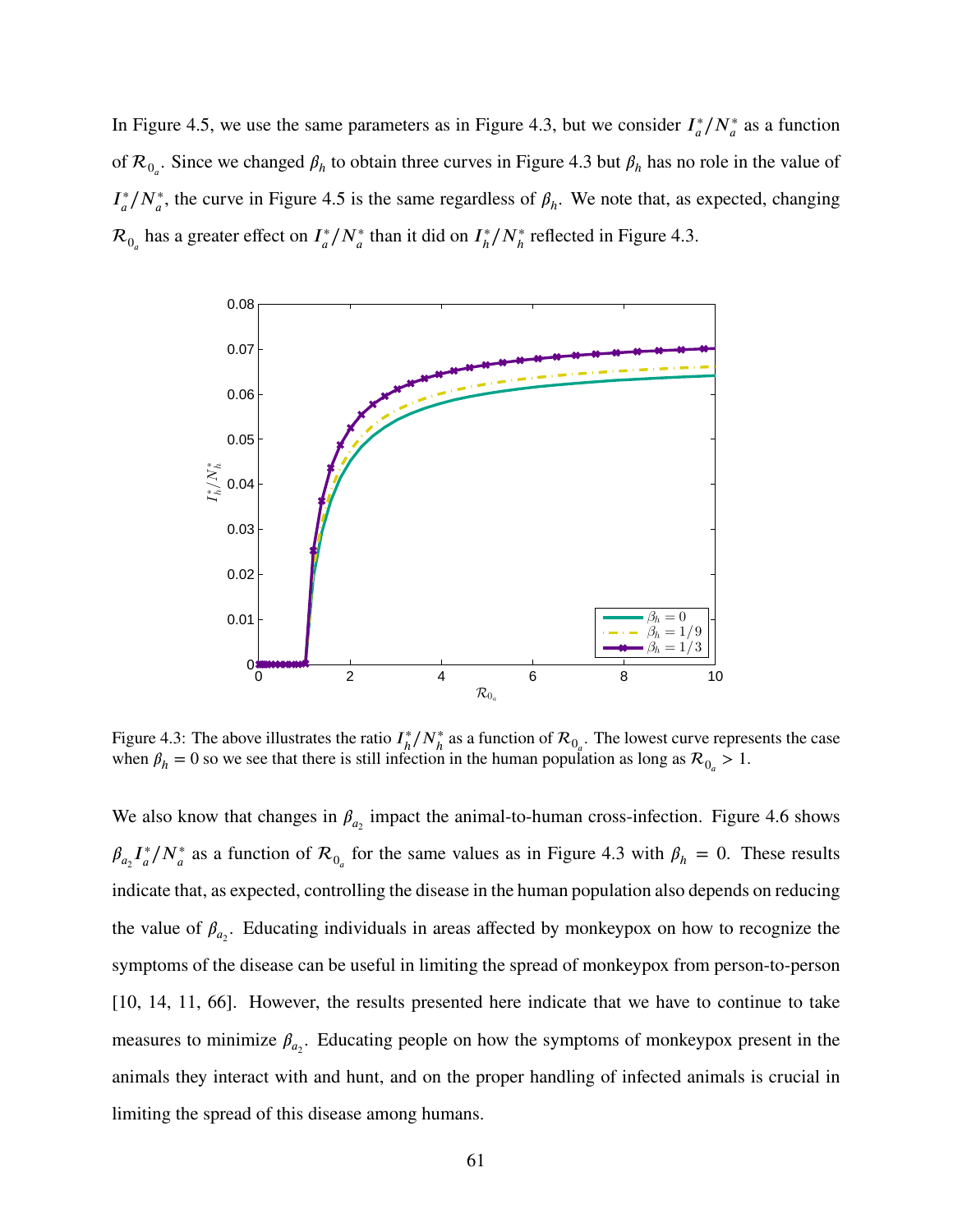<span id="page-71-0"></span>

Figure 4.4: The above illustrates the ratio  $I<sub>k</sub><sup>*</sup>$  $\hbar^*/N_h^*$  as a function of  $\mathcal{R}_{0_a}$  for  $\mathcal{R}_{0_h} > 1$ .

<span id="page-71-1"></span>

Figure 4.5: The above illustrates  $I_a^*/N_a^*$  as a function of  $\mathcal{R}_{0_a}$ .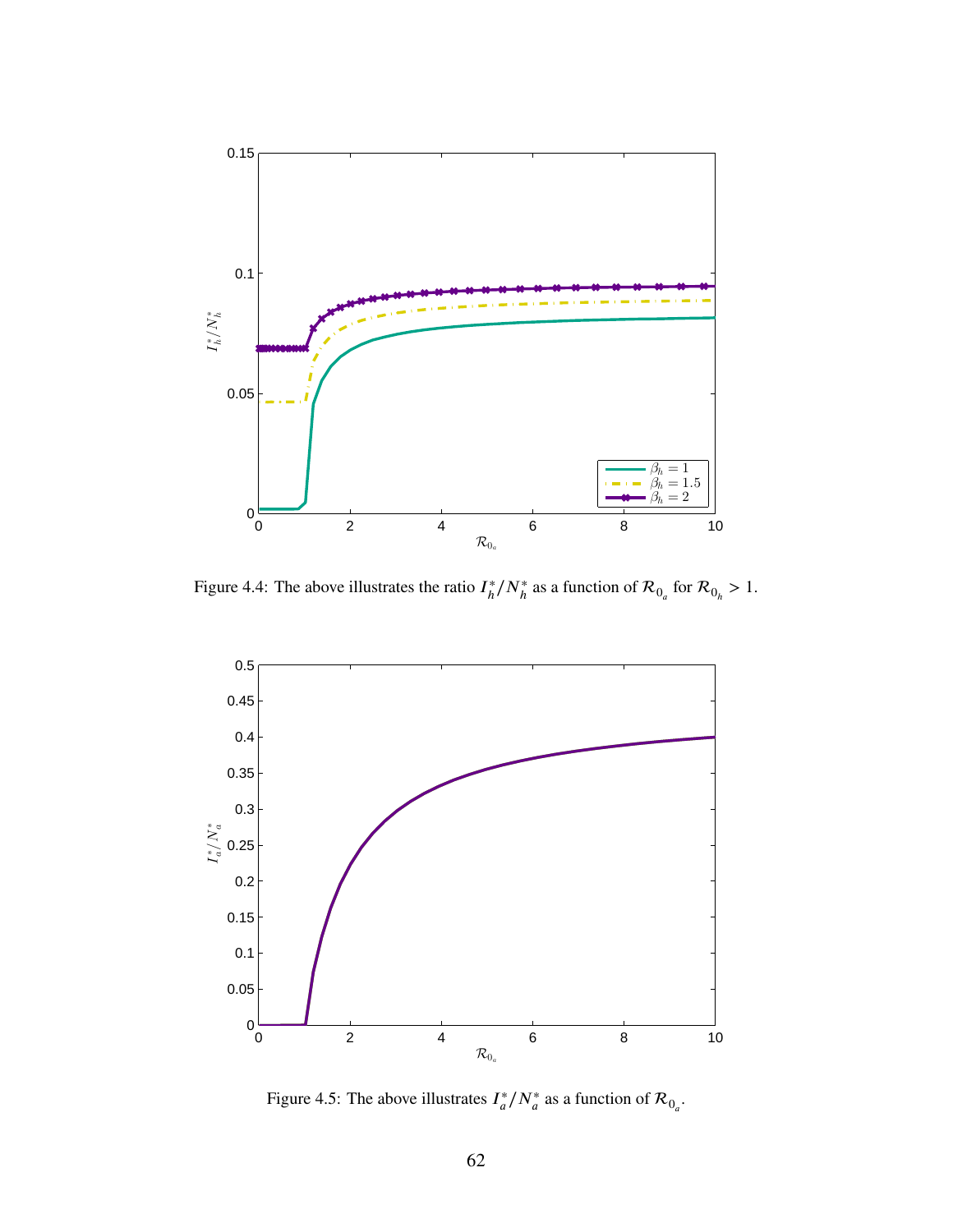

Figure 4.6: The above illustrates  $\beta_{a_2} I_a^* / N_a^*$  as a function of  $\mathcal{R}_{0_a}$  for three different values of  $\beta_{a_2}$  with  $\beta_h = 0$ .

# 4.3 Simulations with  $\beta_{a_2}$  as a Function of Time

Since there is no longer any vaccination against smallpox and this vaccine provided partial immunity against monkeypox, there is waning herd immunity against monkeypox [\[28,](#page-104-0) [38,](#page-105-0) [40,](#page-105-1) [43,](#page-105-2) [47,](#page-106-0) [49,](#page-106-1) [50,](#page-106-2) [51\]](#page-106-3). Thus, in this next example, we assume that as time goes on there is an increasing likelihood that a human will get infected when they come into contact with an infected animal. For this simulation, we use  $\beta_{a_2}(t) = (1 + 9e^{-t})^{-1}$ . Figure [4.7](#page-73-0) shows the results of a numerical simulation with this  $\beta_{a_2}(t)$  and all other parameters the same as for Figure [4.1.](#page-68-0) The analysis for our asymptotically autonomous system is still valid because  $\beta_{a_2}(t) \to 1$  as  $t \to \infty$  and so if we define  $g(t) := \beta_{a_2}(t)I_a(t)/N_a(t)$ , then  $g(t) \to I_a^e$  $\frac{f^e}{a}$ / $N^e_a$  as *t* → ∞. Since  $\beta_{a_2}$  → 1, it makes sense that Figure [4.7](#page-73-0) shows the system approaching a higher  $I<sub>b</sub><sup>*</sup>$  $\hat{h}$ <sup>\*</sup> value than in Figure [4.1.](#page-68-0)

We are also interested in modeling seasonal oscillations in monkeypox. Figure [4.8](#page-74-0) shows the results of a simulation of the system [\(2.1a\)](#page-14-0)-[\(2.1f\)](#page-14-0) but with  $\beta_{a_2}(t) = (\xi_2 - \xi_1) \sin(2\pi nt)$  where  $\xi_2 = 0.8$ ,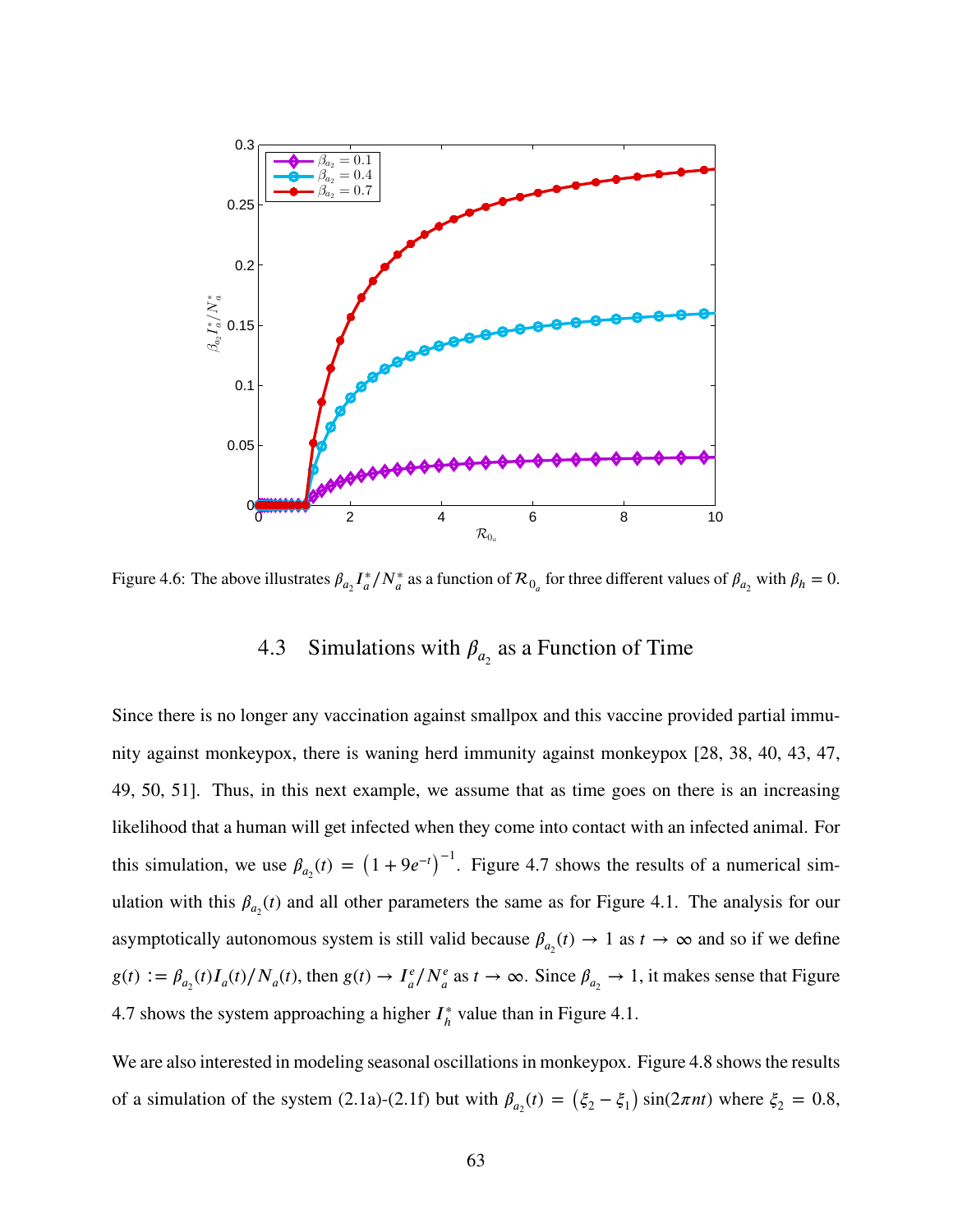<span id="page-73-0"></span>

Figure 4.7: The results for a simulation with all parameters constant except  $\beta_{a_2}(t)$  which is an increasing function of time.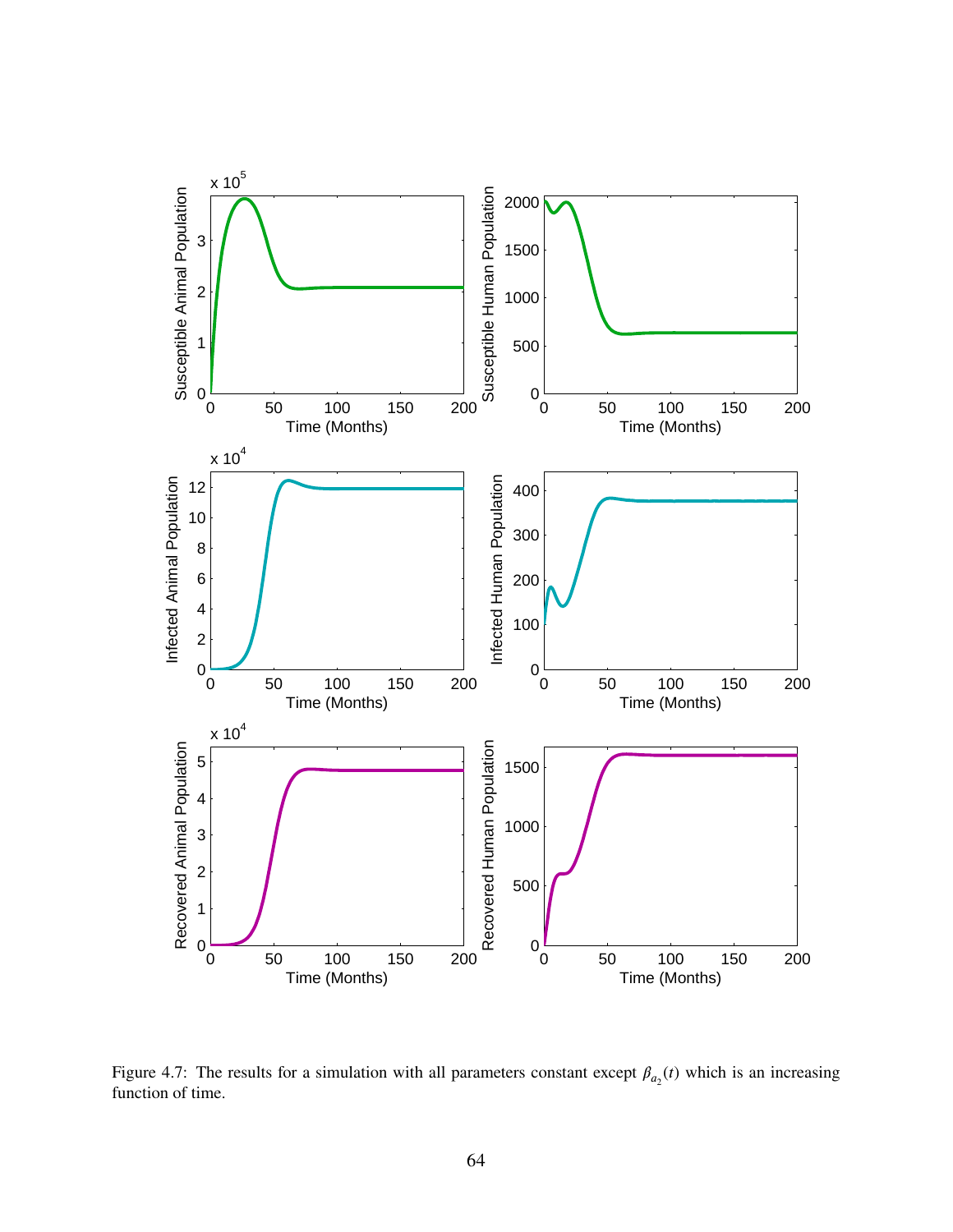<span id="page-74-0"></span>

Figure 4.8: The results for a simulation with all parameters constant except  $\beta_{a_2}(t)$  is the sinusoidal function of time graphed in Figure [4.9.](#page-75-0)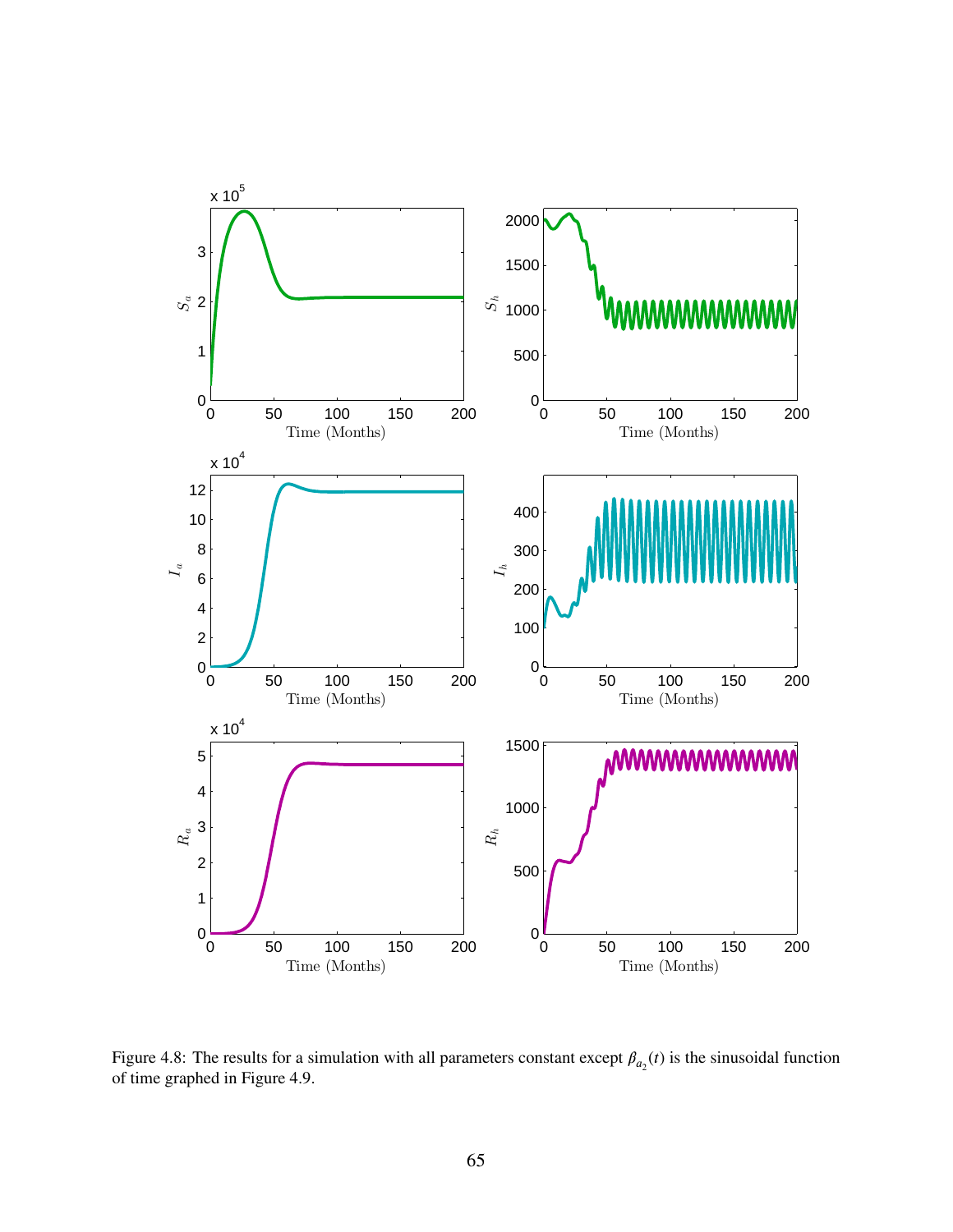<span id="page-75-0"></span>

<span id="page-75-1"></span>Figure 4.9: A graph of  $\beta_{a_2}(t) = (\xi_2 - \xi_1) \sin(2\pi nt)$  where  $n = 0.15$ ,  $\xi_2 = 0.8$  and  $\xi_1 = 0.1$ . This was used to help create Figure [4.8.](#page-74-0)



Figure 4.10: A graph of  $\beta_{a_2}(t) = (\xi_2 - \xi_1) \sin(2\pi nt)$  where  $n = 0.015$ ,  $\xi_2 = 0.8$  and  $\xi_1 = 0.1$ . This was used to help create Figure [4.11.](#page-76-0)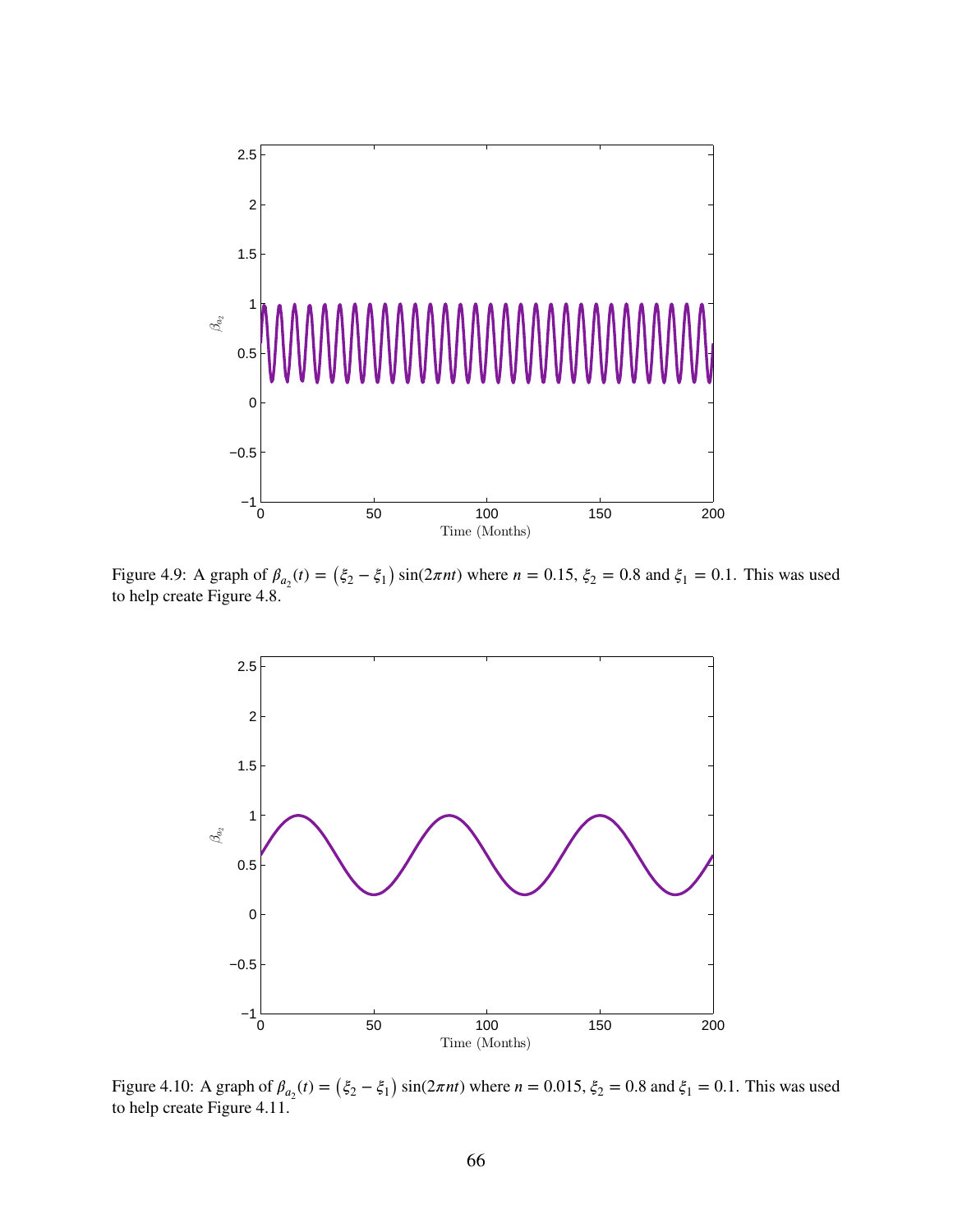<span id="page-76-0"></span>

Figure 4.11: The results for a simulation with all parameters constant except  $\beta_{a_2}(t)$  is the sinusoidal function of time graphed in Figure [4.10.](#page-75-1)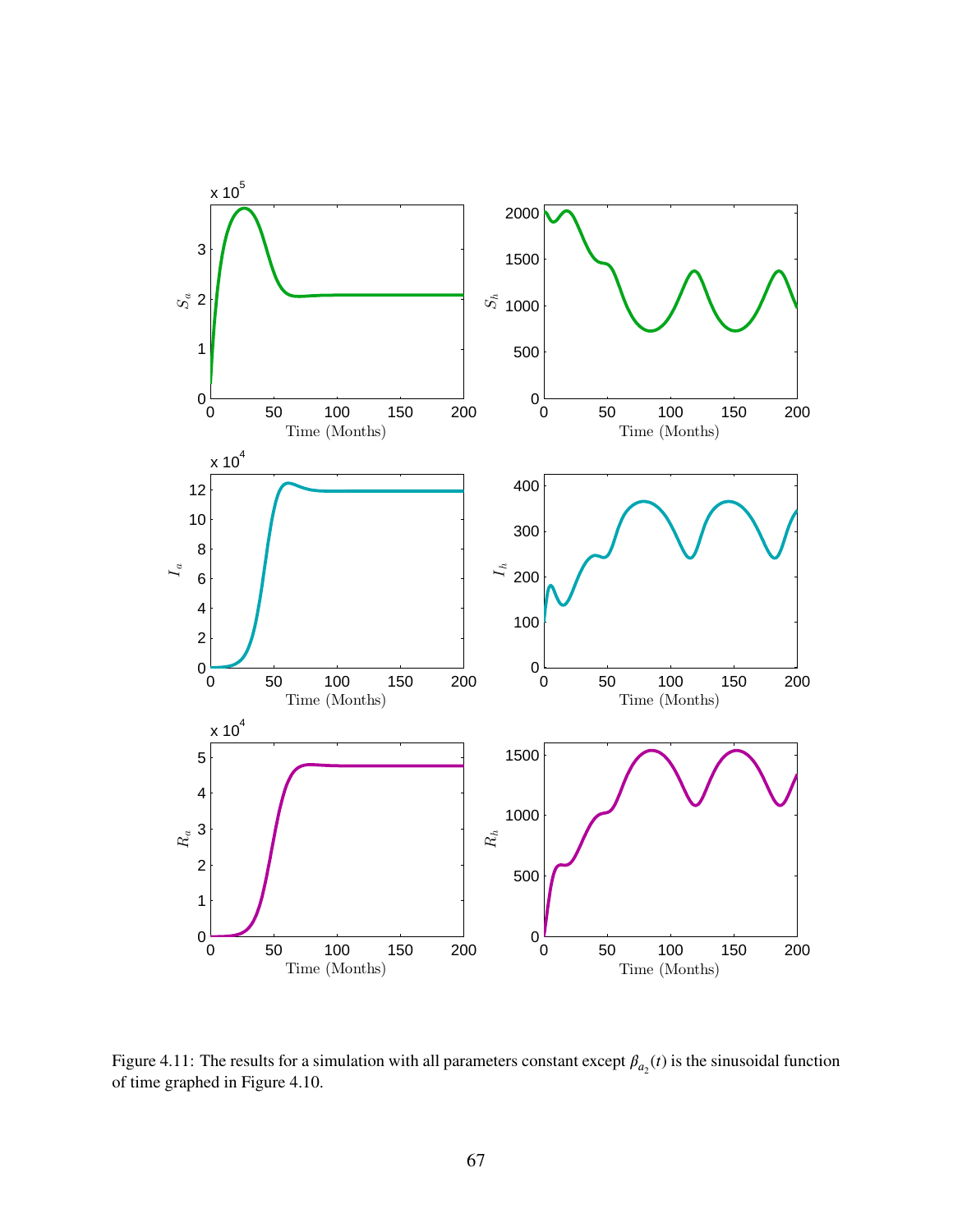$\xi_1 = 0.1$ , and  $n = 0.15$ . Figure [4.9](#page-75-0) shows a graph of this  $\beta_{a_2}(t)$  function. For the system, we have initial conditions  $S^0_a$  $J_a^0 = 30000, I_a^0 = 100, R_a^0 = 0, S_h^0 = 2000, I_h^0 = 100$ , and  $R_h^0 = 0$  and parameters  $\Lambda_h = 2900/6$ ,  $\mu_h = 1/6$ ,  $\rho_h = 17/24$ ,  $d_h = 1/8$ ,  $\Lambda_a = 152500/3$ ,  $\mu_a = 1/8$ ,  $\rho_a = 1/20$ ,  $d_a = 1/30$ ,  $\beta_{a_1} = 3/8$ , and  $\beta_h = 31/24$ . In order to see a similar situation but with a longer period, Figure [4.11](#page-76-0) shows the results of a simulation using the same conditions as in Figure [4.8](#page-74-0) but with  $n = 0.015$ .

<span id="page-77-0"></span>

Figure 4.12: A graph of  $\beta_{a_2}(t) = (\xi_2 - \xi_1) \sin(2\pi nt)$  where  $n = 0.315$ ,  $m = 0.01$ ,  $\xi_2 = 0.8$  and  $\xi_1 = 0.1$ .

As an interesting example, we take this idea further and suppose there is some kind of oscillating behavior, but not it's as direct as in the previous examples. Let  $\beta_{a_2}(t) = (\xi_2 - \xi_1) \sin(2\pi nt)$  sin  $(2\pi mt)$ ) with  $\xi_2 = 0.8$ ,  $\xi_1 = 0.1$ ,  $n = 0.315$ , and  $m = 0.01$ . A graph of this  $\beta_{a_2}(t)$  is shown in Figure [4.12](#page-77-0) and the resulting dynamics of the system are illustrated in Figure [4.13.](#page-78-0)

Although these examples are only for illustration purposes, with more data we could attempt to find appropriate parameters. It would probably be much easier to find more data from the human population than it is from the animal populations. The fact that we don't even have a complete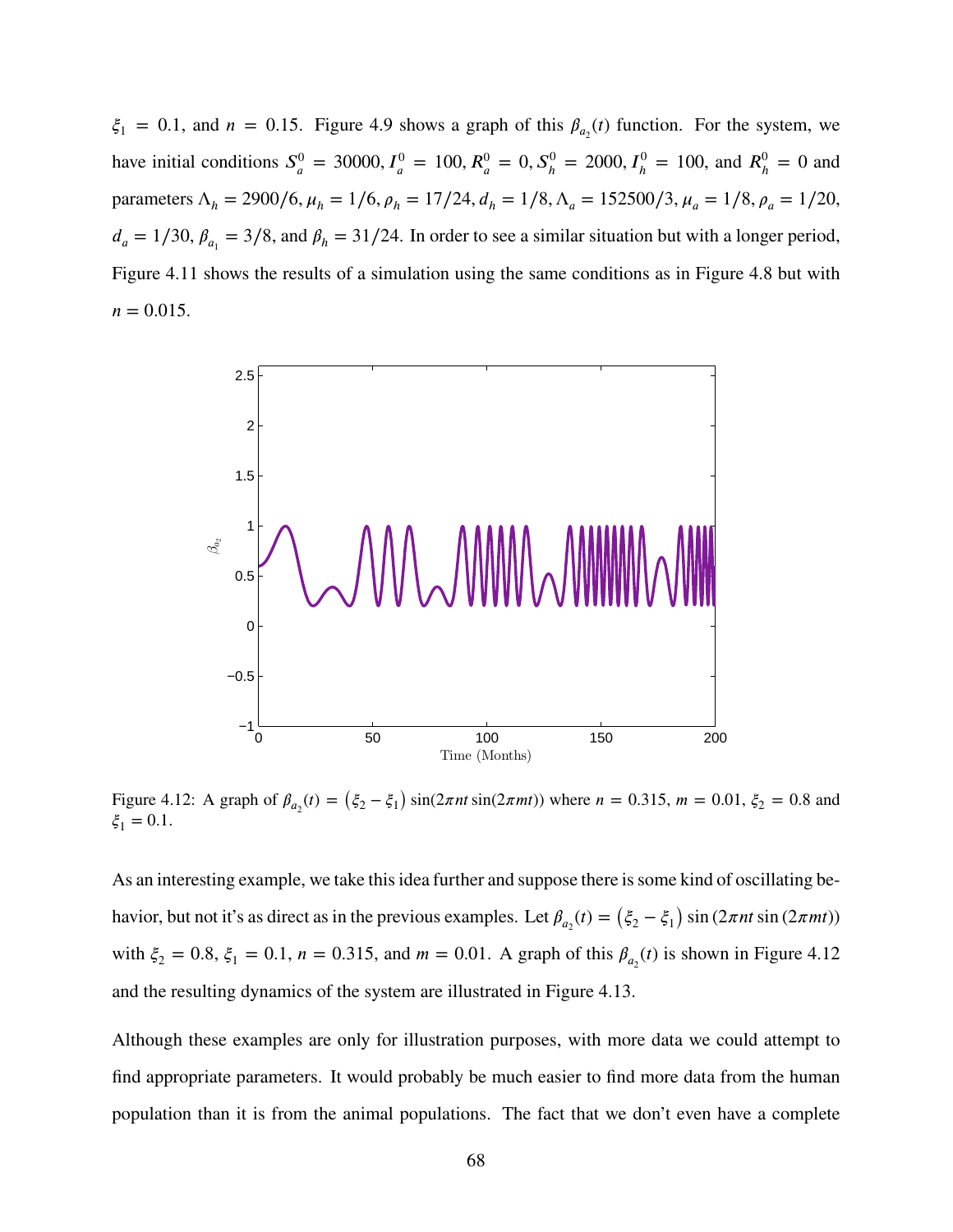<span id="page-78-0"></span>

Figure 4.13: The results for a simulation with all parameters constant except that  $\beta_{a_2}(t)$  is an oscillating function of time.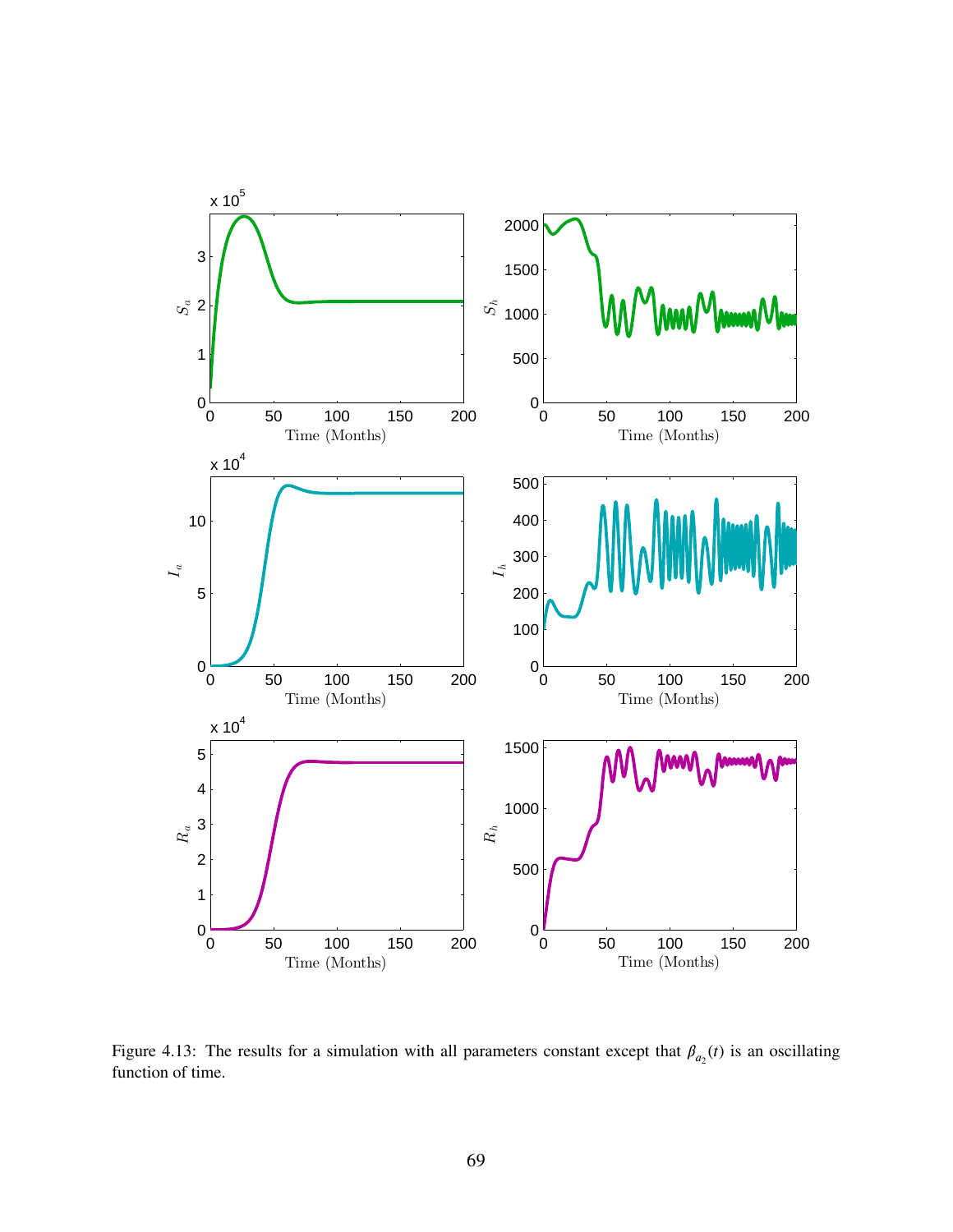list of species affected by monkeypox [\[48\]](#page-106-4) makes obtaining data among animal populations seem almost impossible, but it would be incredibly helpful to know which species most frequently infect humans and try to find a way to understand how monkeypox impacts those animal populations.

# 4.4 Multi-host and Meta-population Models

Meta-population models and multi-host models are used for modeling epidemic outbreaks and were also brought into consideration [\[3,](#page-103-0) [7,](#page-103-1) [18,](#page-104-1) [19,](#page-104-2) [22,](#page-104-3) [46,](#page-105-3) [47,](#page-106-0) [52,](#page-106-5) [54,](#page-106-6) [55,](#page-106-7) [56\]](#page-106-8). We simulated an epidemic with multiple animal populations and a single human population. Figure [4.14](#page-80-0) shows the results of an epidemic simulation with two animal populations and one human population as given in [\(3.14a\)](#page-64-0)- [\(3.14f\)](#page-64-0) for the case of  $i = 2$ . The initial values used for this simulation are  $S^0$  $J_{a_1}^0 = 3000, I_{a_1}^0 =$  $100, S_{a_2}^0 = 2500, I_{a_2}^0 = 40, S_h^0 = 2000, I_h^0 = 100$ , and  $R_{a_1}^0 = R_{a_2}^0 = R_h^0 = 0$ . The contact rates are  $\beta_{a_1^1} = 1/4$ ,  $\beta_{a_1^2} = 1/9$ ,  $\beta_{a_2^1} = 1/8$ ,  $\beta_{a_2^2} = 1/11$ , and  $\beta_h = 31/24$ . The parameter values, with units of individuals per month, are  $\Lambda_h = 2900/6$ ,  $\mu_h = 1/6$ ,  $\rho_h = 17/24$ ,  $d_h = 1/8$ ,  $\Lambda_{a_1} = 152500/2$ ,  $\mu_{a_1} =$  $1/8$ ,  $\rho_{a_1} = 1/20$ ,  $d_{a_1} = 1/30$ ,  $\Lambda_{a_2} = 500$ ,  $\mu_{a_2} = 1/25$ ,  $\rho_{a_2} = 1/10$ , and  $d_{a_2} = 1/30$ .

Figure [4.15](#page-81-0) uses all of the same parameters as for the example shown in [4.14](#page-80-0) with the exception that  $\beta_h = 0$  and  $I_h^0$  $h_h^0 = 0$ . Although no humans are infected at the start of the simulation and no humans can be infected by other humans in this scenario, the infection still spreads to humans from the animal population. This may seem like an extreme example since we expect that humans can infect each other, but it again highlights how difficult it would be to eradicate monkeypox entirely, and that is seen numerically in these simulations. As long as animals can infect humans, the disease will persist.

Figure [4.16](#page-82-0) takes the results of Figure [4.15](#page-81-0) one step further. We add the requirement that  $\beta_{a_2^2} = 0$ so that there is no infection spread between humans or from  $A_2$  to humans. We imagine this is a situation where humans take steps to stop human-to-human infection and avoid interacting with some known animal carriers of monkeypox, but still interact with some other animal species that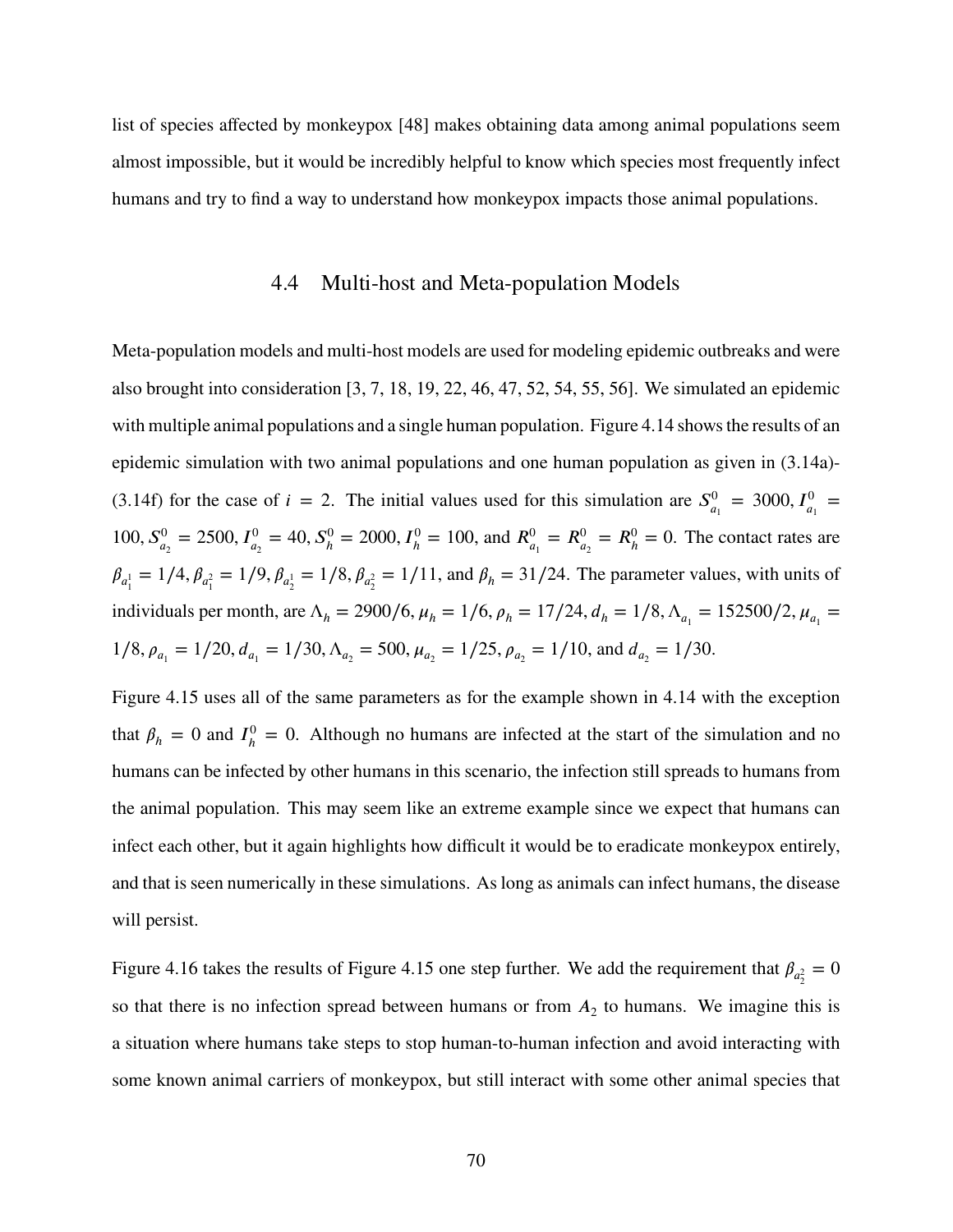<span id="page-80-0"></span>

Figure 4.14: The results of a simulation with two animal populations as in  $(3.14a)-(3.14f)$  $(3.14a)-(3.14f)$  $(3.14a)-(3.14f)$  for  $i = 2$ . The first two columns show the results for populations  $A_1$  and  $A_2$ , respectively. The last column shows the results for the human population.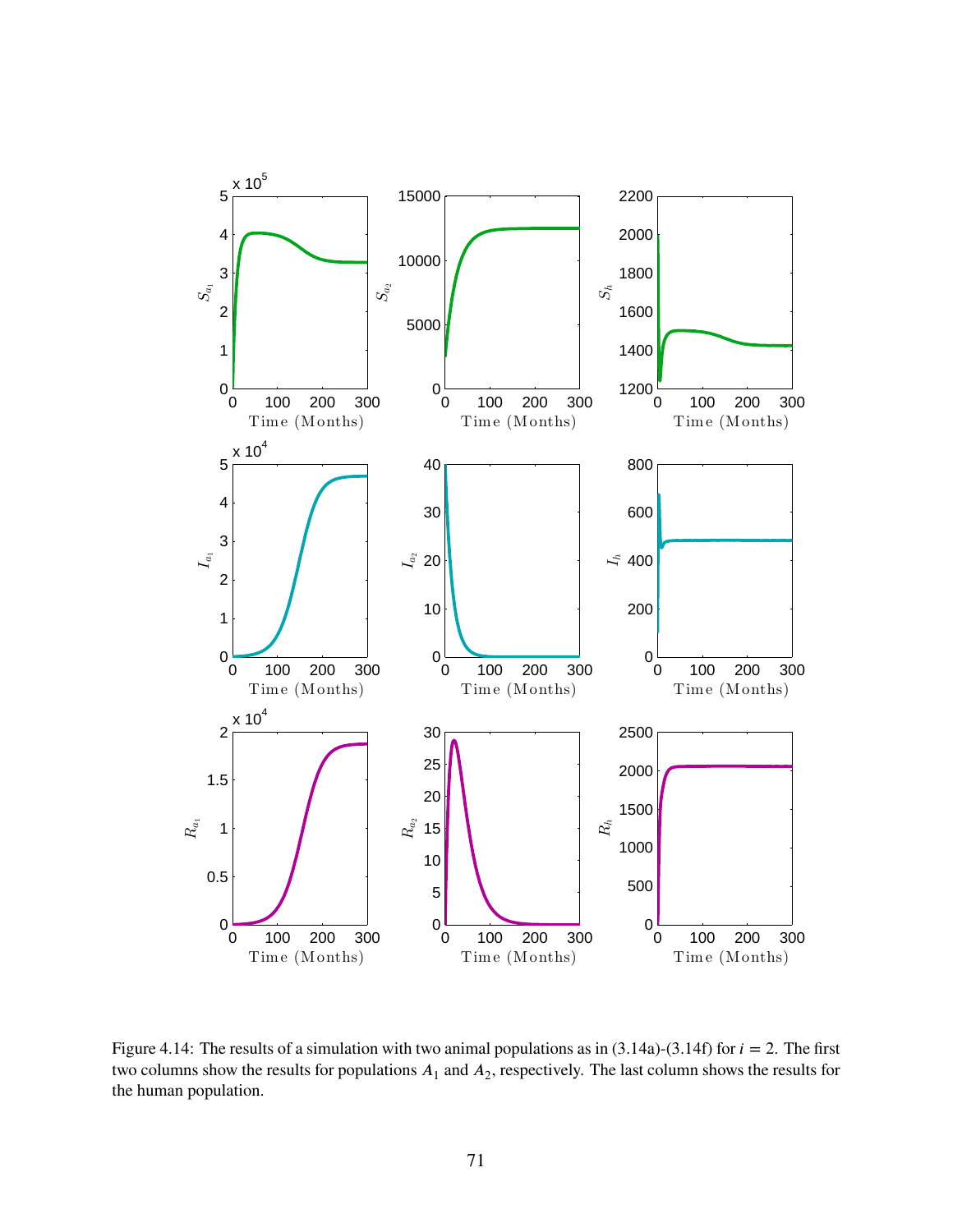<span id="page-81-0"></span>

Figure 4.15: The results of a simulation with two animal populations as in  $(3.14a)-(3.14f)$  $(3.14a)-(3.14f)$  $(3.14a)-(3.14f)$  for  $i = 2$ . These results only differ from Figure [4.14](#page-80-0) in that humans can only be infected through contact with animals and  $I_h^0$  $h^0_h = 0.$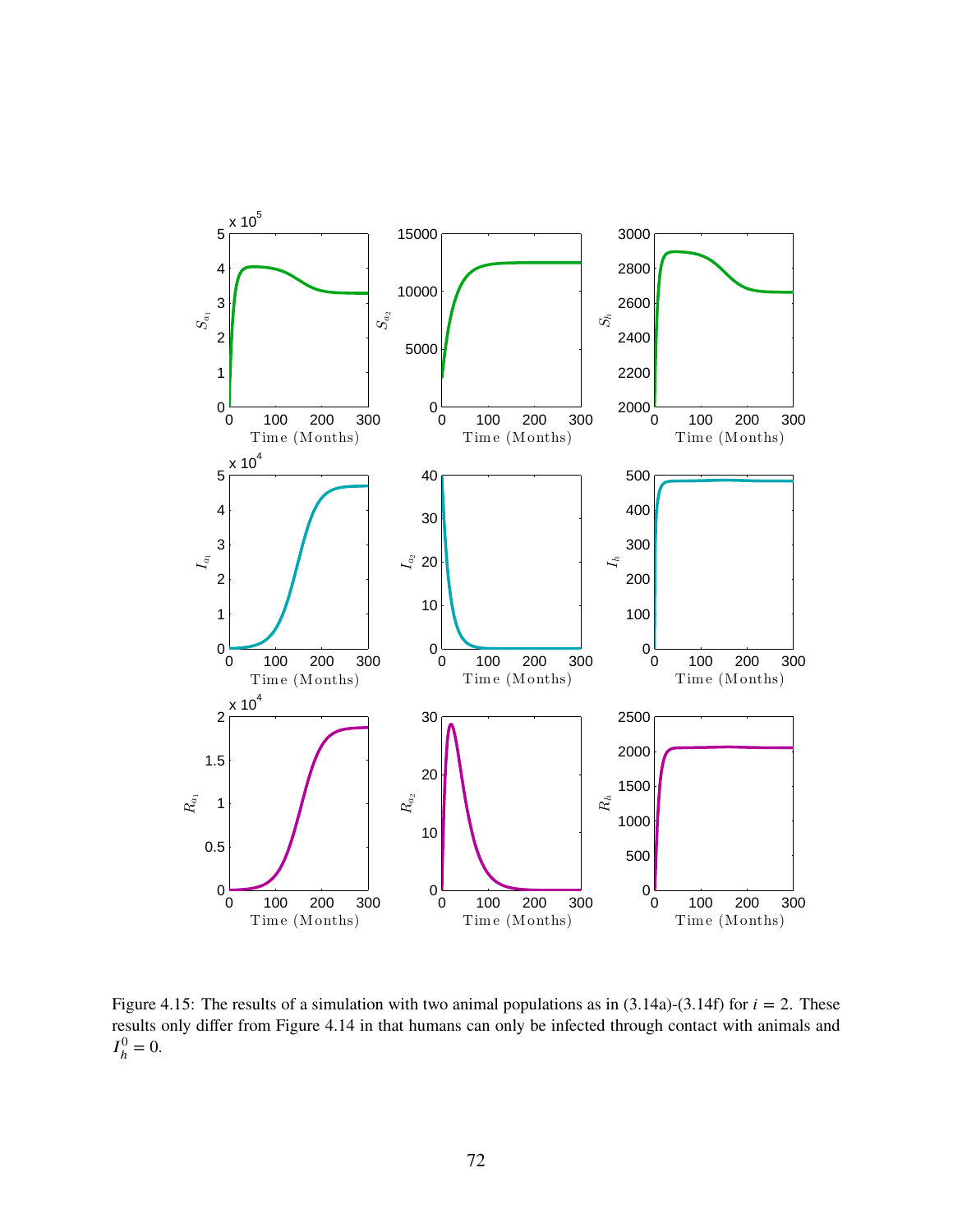<span id="page-82-0"></span>

Figure 4.16: The results of a simulation with two animal populations as in  $(3.14a)-(3.14f)$  $(3.14a)-(3.14f)$  $(3.14a)-(3.14f)$  for  $i = 2$ . These results only differ from Figure [4.14](#page-80-0) in that humans can only be infected through contact with animals in  $A_1$ and  $I_{\mu}^0$  $h^0_h = 0.$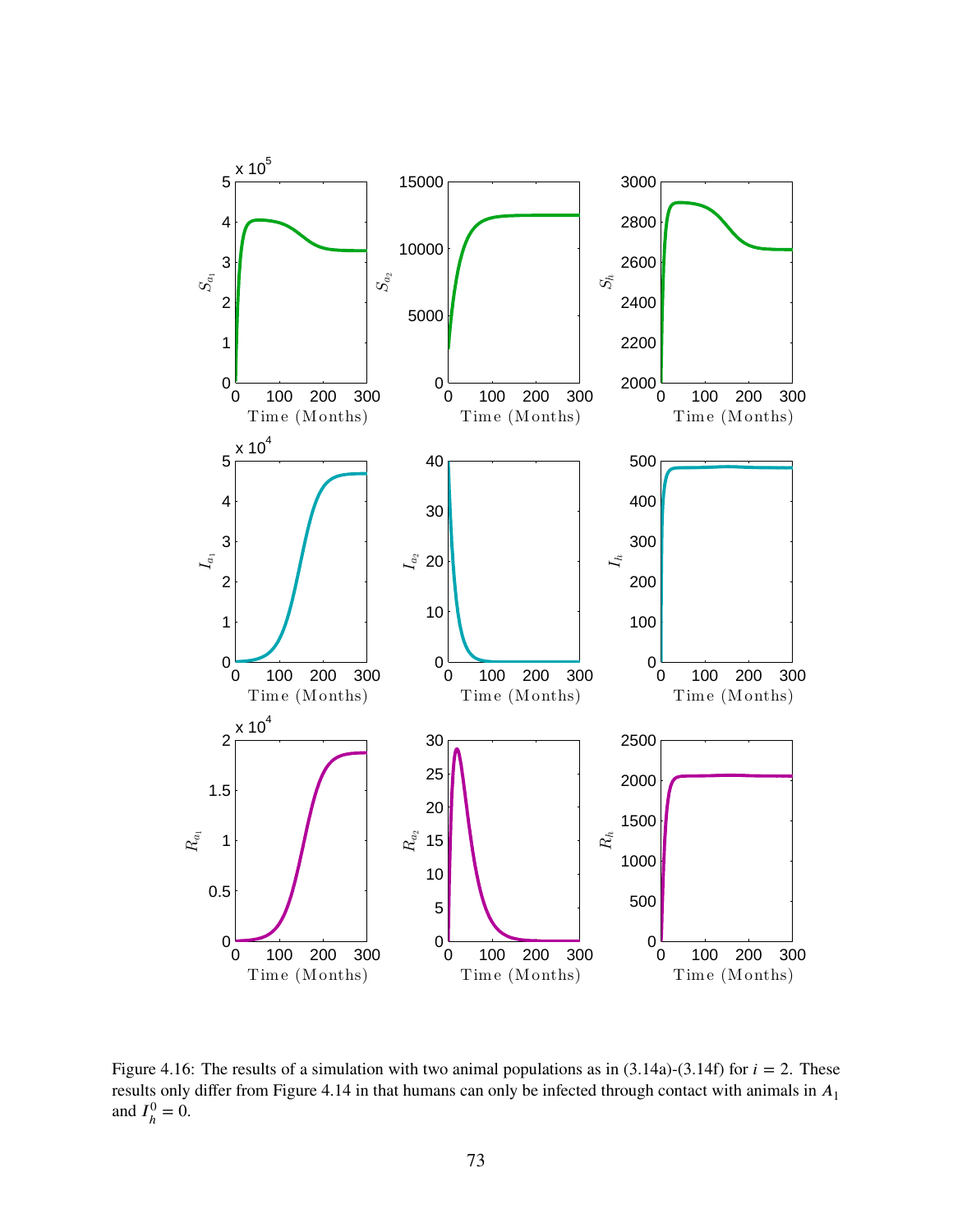carry monkeypox – possibly without knowing it. We see that even though humans can only be infected from animals in  $A_1$  the infection persists. As mentioned earlier, we only know some of the animals that can be infected by monkeypox and these results indicate that even if those different species of animals do not interact, even if infection is eradicated in some animal species, and even if humans cannot spread it among each other, all this is not enough to completely prevent monkeypox in the human population.

For another example of a meta-population model, we divided the human population into subpopulations, assume there is movement of individuals between these human subpopulations and assume that they all have contact with one large animal population with endemic monkeypox infection. We can imagine these human subpopulations represent distinct villages that use the same area to hunt for food. This scenario is particularly difficult to study analytically. Due to the interaction between the human subpopulations, finding a Lyapunov function to prove the global asymptotic stability of the endemic equilibrium is difficult. Regardless, we can still study this situation numerically.

Consider the following system of nine differential equations:

<span id="page-83-0"></span>
$$
\frac{dS_a}{dt} = \Lambda_a - \left(\mu_a + \frac{\beta_a I_a}{N_a}\right) S_a, \tag{4.1a}
$$

$$
\frac{dI_a}{dt} = \frac{\beta_a I_a}{N_a} S_a - \left(\mu_a + \rho_a + d_a\right) I_a,\tag{4.1b}
$$

$$
\frac{dR_a}{dt} = \rho_a I_a - \mu_a R_a, \tag{4.1c}
$$

$$
\frac{dS_{h_1}}{dt} = \Lambda_{h_1} - \left(\mu_{h_1} + \frac{\beta_{a_1}I_a}{N_a} + \frac{\beta_{h_1}I_{h_1}}{N_{h_1}} + \frac{\beta_{h_1}I_{h_2}}{N_{h_2}}\right)S_{h_1},
$$
\n(4.1d)

$$
\frac{dI_{h_1}}{dt} = \left(\frac{\beta_{a_1}I_a}{N_a} + \frac{\beta_{h_1}I_{h_1}}{N_{h_1}} + \frac{\beta_{h_1^2}I_{h_2}}{N_{h_2}}\right)S_{h_1} - \left(\mu_{h_1} + \rho_{h_1} + d_{h_1}\right)I_{h_1},\tag{4.1e}
$$

$$
\frac{dR_{h_1}}{dt} = \rho_{h_1} I_{h_1} - \mu_{h_1} R_{h_1}
$$
\n(4.1f)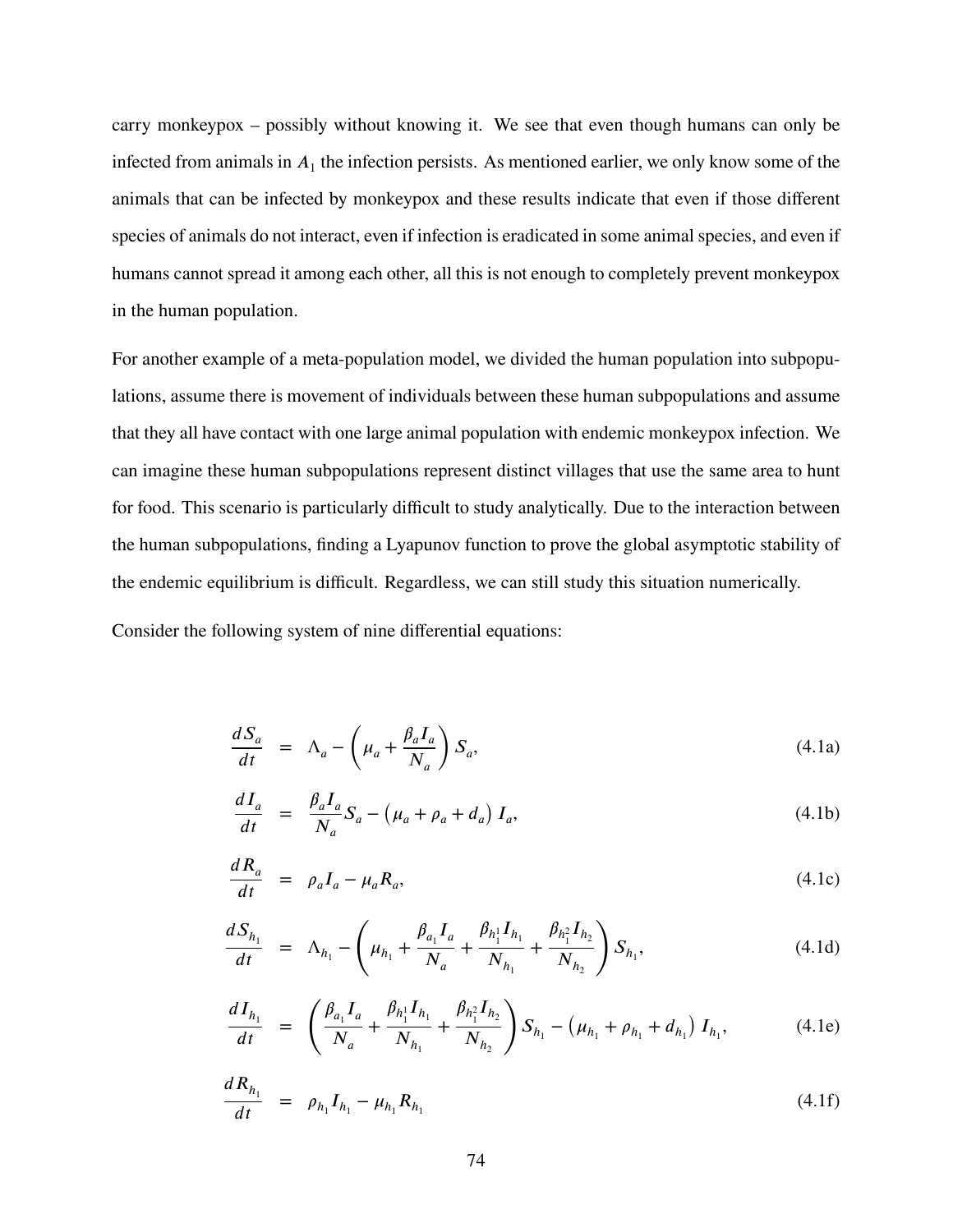$$
\frac{dS_{h_2}}{dt} = \Lambda_{h_2} - \left(\mu_{h_2} + \frac{\beta_{a_2}I_a}{N_a} + \frac{\beta_{h_2}I_{h_1}}{N_{h_1}} + \frac{\beta_{h_2}I_{h_2}}{N_{h_2}}\right)S_{h_2},
$$
\n(4.1g)

$$
\frac{dI_{h_2}}{dt} = \left(\frac{\beta_{a_2}I_a}{N_a} + \frac{\beta_{h_2}I_{h_1}}{N_{h_1}} + \frac{\beta_{h_2}I_{h_2}}{N_{h_2}}\right)S_{h_2} - \left(\mu_{h_2} + \rho_{h_2} + d_{h_2}\right)I_{h_2},\tag{4.1h}
$$

$$
\frac{dR_{h_2}}{dt} = \rho_{h_2} I_{h_2} - \mu_{h_2} R_{h_2}.
$$
\n(4.1)

This models a population of animals divided into susceptible, infected, and recovered individuals, denoted  $S_a$ ,  $I_a$ , and  $R_a$ , respectively, the first population of humans divided into susceptible, infected and recovered individuals, denoted  $S_{h_1}$ ,  $I_{h_1}$ , and  $R_{h_1}$ , respectively, and a second separate population of humans divided into susceptible, infected, and recovered individuals, denoted  $S_{h_2}$ ,  $I_{h_2}$ , and  $R_{h_2}$ , respectively. The total number of individuals in the first human population is given as  $N_{h_1}(t) = S_{h_1}(t) + I_{h_1}(t) + R_{h_1}(t)$ , the total number of individuals in the second human population is given as  $N_{h_2}(t) = S_{h_2}(t) + I_{h_2}(t) + R_{h_2}(t)$ , and the total animal population is given as  $N_a(t) = S_a(t) + I_a(t) + R_a(t)$ . For simplicity, from now on we call the first human population  $H_1$ and the second human population  $H_2$ . In  $H_1$ , susceptible humans are recruited through migration and birth at the rate  $\Lambda_{h_1}$ , susceptible humans in  $H_2$  are recruited through migration and birth at the rate  $\Lambda_{h_2}$ , and susceptible animals are recruited at a rate of  $\Lambda_a$ . Let  $d_a$ ,  $d_{h_1}$ , and  $d_{h_2}$  be the death rates by monkeypox for the animals,  $H_1$ , and  $H_2$ , respectively,  $\mu_a$ ,  $\mu_{h_1}$ , and  $\mu_{h_2}$  be the natural death rates for the animals,  $H_1$ , and  $H_2$ , respectively, and  $\rho_a$ ,  $\rho_{h_1}$ , and  $\rho_{h_2}$  be the recovery with permanent immunity for the animals,  $H_1$ , and  $H_2$ , respectively. It is assumed that hunting of animals by humans is negligible and can be ignored and that animals cannot become infected by humans.

Disease transmission is modeled using standard incidence, assuming a constant (density-independent) contact rate both within and across the populations resulting in infection rates

$$
f_a(S_a, I_a, R_a) = \frac{\beta_a I_a}{N_a} S_a,
$$
  

$$
f_{h_1}(S_a, I_a, R_a, S_{h_1}, I_{h_1}, R_{h_1}, S_{h_2}, I_{h_2}, R_{h_2}) = \left(\frac{\beta_{a_1} I_a}{N_a} + \frac{\beta_{h_1} I_{h_1}}{N_{h_1}} + \frac{\beta_{h_1} I_{h_2}}{N_{h_2}}\right) S_{h_1},
$$
 and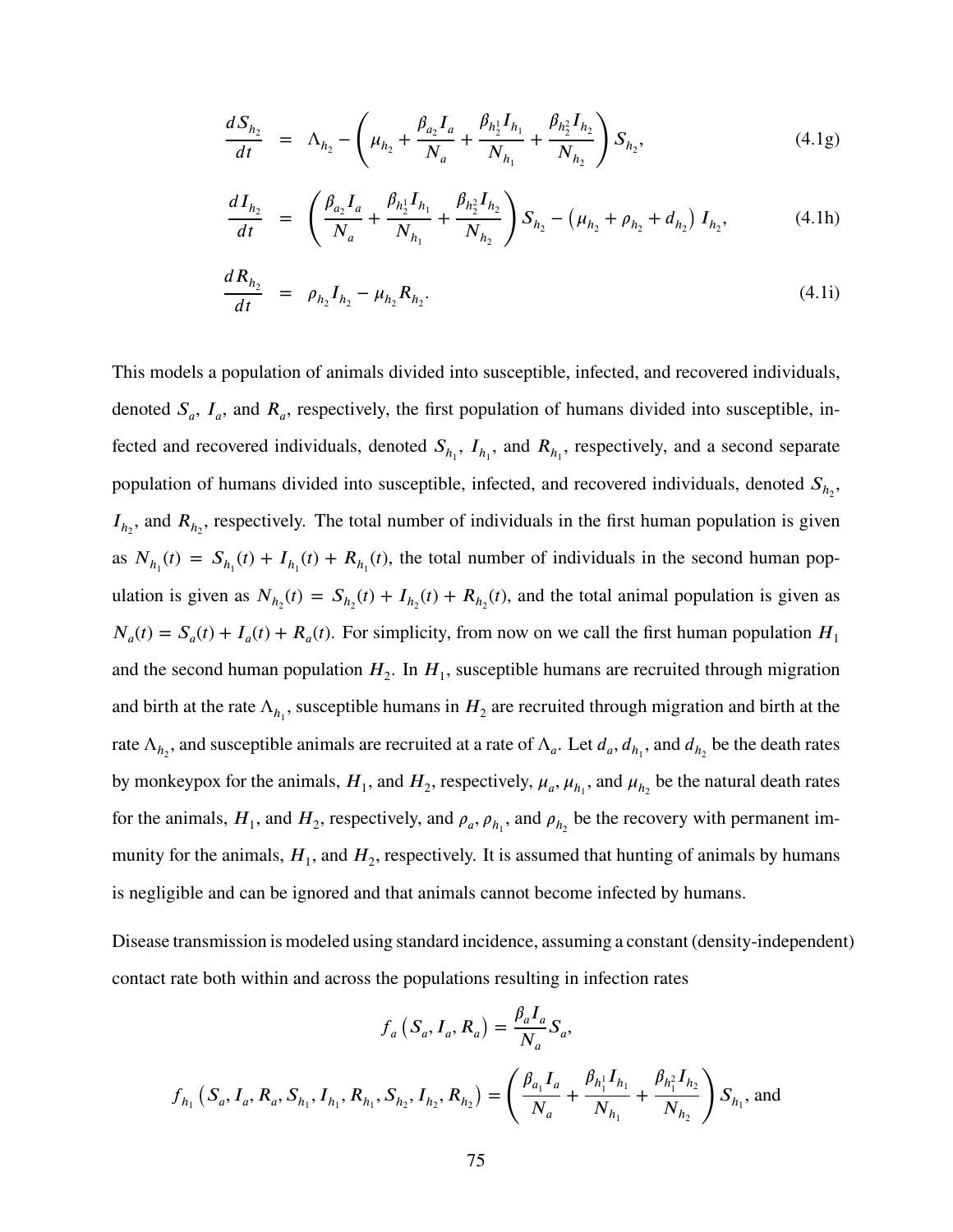$$
f_{h_2}\left(S_a, I_a, R_a, S_{h_1}, I_{h_1}, R_{h_1}, S_{h_2}, I_{h_2}, R_{h_2}\right) = \left(\frac{\beta_{a_2}I_a}{N_a} + \frac{\beta_{h_2}I_{h_1}}{N_{h_1}} + \frac{\beta_{h_2}I_{h_2}}{N_{h_2}}\right)S_{h_2},
$$

where  $\beta_a$  is the effective contact rate within the animal population,  $\beta_{a_1}$  is the effective contact rate between the animal population and  $H_1$ ,  $\beta_{h_1^1}$  is the effective contact rate within  $H_1$ ,  $\beta_{h_1^2}$  is the effective contact rate between individuals in  $H_2$  affecting those in  $H_1, \beta_{a_2}$  is the effective contact rate between the animal population and  $H_2$ ,  $\beta_{h_2}$  is the effective contact rate between individuals in  $H_1$  affecting those in  $H_2$  and  $\beta_{h_2^2}$  is the effective contact rate within  $H_2$ . We assume all parameters are nonnegative.

Figure [4.17](#page-86-0) shows the results of a numerical simulation of the model in [\(4.1a\)](#page-83-0)-[\(4.1i\)](#page-83-0). The initial values used were  $S^0_a$  $J_a^0$  = 30000,  $I_a^0$  $J_a^0 = 1000, S_h^0$  $b_{h_1}^0 = 2000, S_h^0$  $h_2^0 = 3000$ , and  $R_a^0 = I_h^0$  $\frac{1}{h_1}$  =  $R_{h_1}^0$  =  $I_{h_1}^0$  $\frac{0}{h_2}$  =  $R_{h_2}^0 = 0$ . The associated contact values are  $\beta_a = 3/8$ ,  $\beta_{a_1} = 41/120$ ,  $\beta_{a_2} = 31/24$ ,  $\beta_{h_1} = 41/120$ ,  $\beta_{h_2^1} = 5/12$ ,  $\beta h_1^2 = 1/8$ , and  $\beta_{h_2^2} = 13/40$ . The other parameters used, in individuals per month, were  $\Lambda_a = 152500/3$ ,  $\Lambda_{h_1} = 1450/3$ ,  $\Lambda_{h_2} = 500/3$ ,  $\mu_a = 1/8$ ,  $\mu_{h_1} = 1/6$ ,  $\mu_{h_2} = 1/3$ ,  $\rho_a = 1/20$ ,  $\rho_{h_1} = 17/24$ ,  $\rho_{h_2} = 13/24$ ,  $d_a = 1/30$ ,  $d_{h_1} = 1/8$ , and  $d_{h_2} = 1/9$ . This shows that even in the meta-population, although no humans in either population are infected at the beginning of the simulation, infection from the animals is enough to cause endemic infection in all three populations.

## 4.5 Summation

In the systems  $(2.1a)-(2.1f)$  $(2.1a)-(2.1f)$  $(2.1a)-(2.1f)$ ,  $(3.14a)-(3.14f)$  $(3.14a)-(3.14f)$  $(3.14a)-(3.14f)$ , and  $(4.1a)-(4.1i)$  $(4.1a)-(4.1i)$  $(4.1a)-(4.1i)$ , there is cross-infection from at least one animal population into a human population. As we have noted, it is believed that it would be impossible to eradicate monkeypox due to the endemic infection in animal populations and the necessary interactions between humans and animals. Our numerical results show that, even when there is no infection between humans, the animal infection does indeed cause endemic infection in both populations in this model. It is clear that more data and information is needed in order to approximate parameter values so that the system [\(2.1a\)](#page-14-0)-[\(2.1f\)](#page-14-0) more accurately model monkeypox.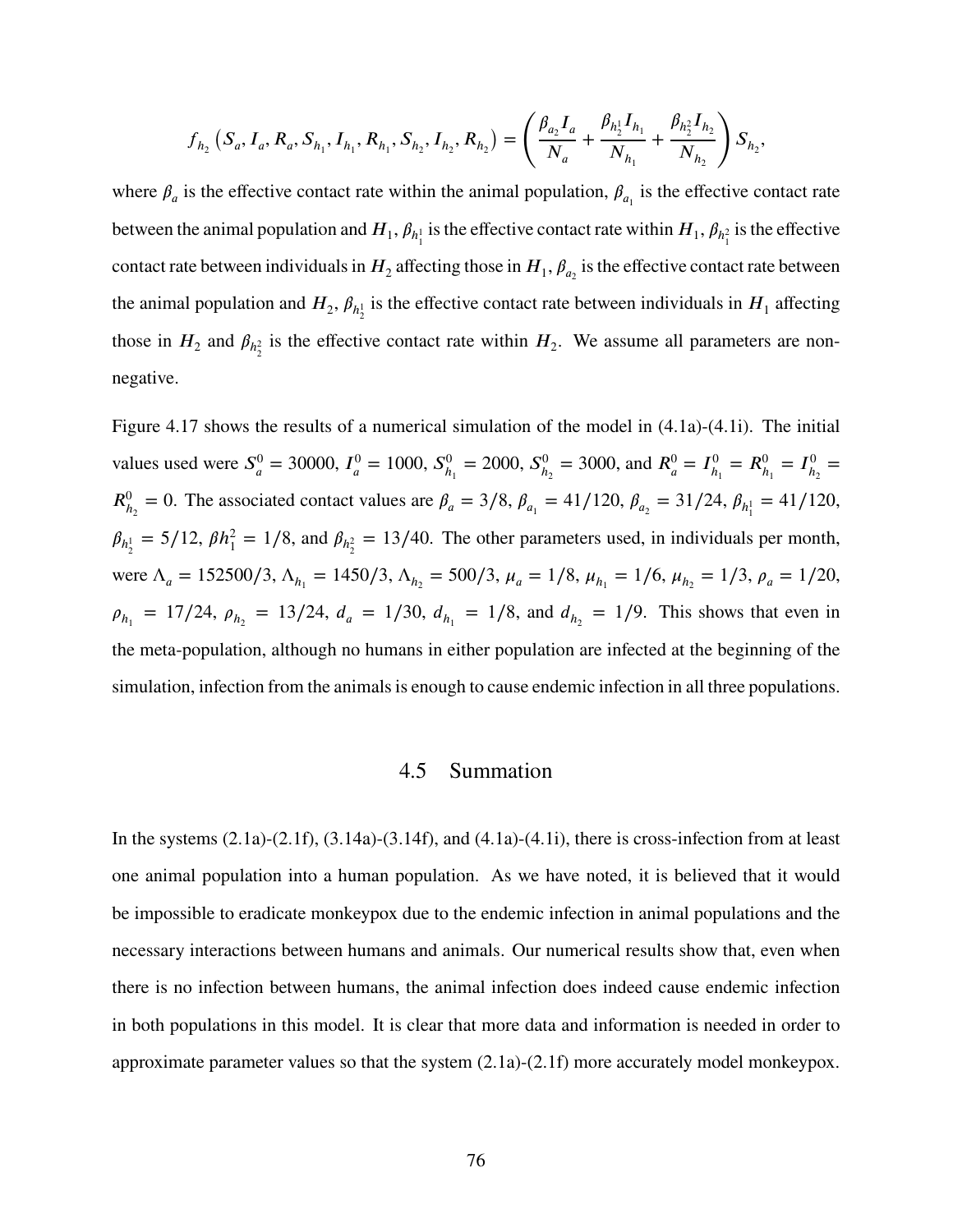<span id="page-86-0"></span>

Figure 4.17: Column 1 shows the results for the animal population, the second column shows the results for population  $H_1$  and the last column shows the results for  $H_2$ .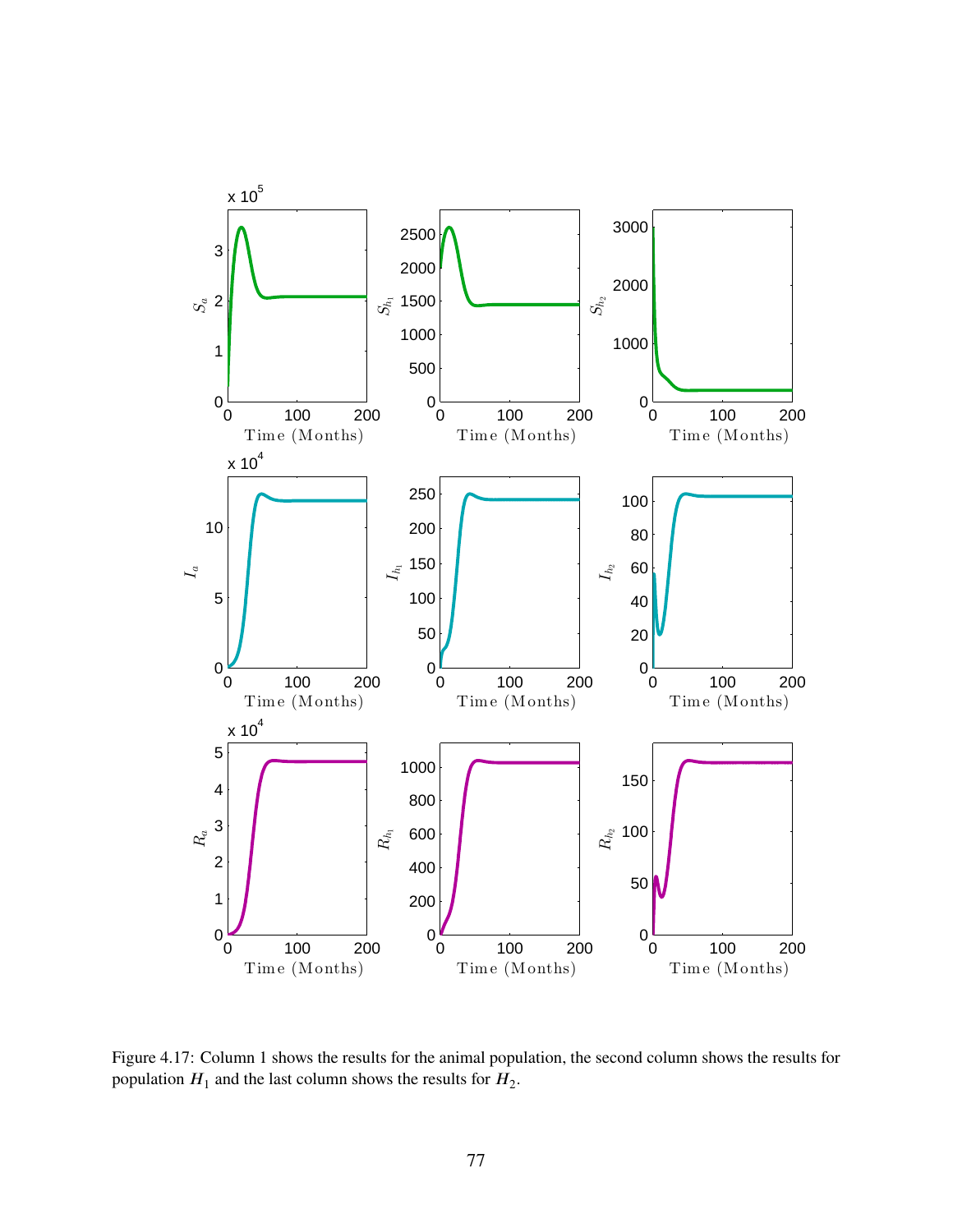## 5 A Brief Discussion of Cellular Automata Models

Although different from the system of differential equations, network models have become a common way of modeling epidemics [\[6,](#page-103-2) [7,](#page-103-1) [16,](#page-104-4) [24,](#page-104-5) [32,](#page-105-4) [38,](#page-105-0) [39,](#page-105-5) [45,](#page-105-6) [52,](#page-106-5) [57,](#page-106-9) [58,](#page-106-10) [62,](#page-107-0) [63,](#page-107-1) [65,](#page-107-2) [67,](#page-107-3) [68\]](#page-107-4). Part of the ongoing investigation into monkeypox modeling can include numerical simulations of the infection spread in a network setting such a small-world network or by using cellular automata.

We present a brief outline of a basic cellular automata model in this chapter. We run some simulations and it becomes clear that more work needs to be done in order to make appropriate assumptions for this model. The intention of this chapter is to explore a different kind of monkeypox model, to present questions and ideas related to monkeypox modeling, and to leave plenty of room for future work.

# 5.1 Cellular Automata Model Description

Cellular automata can be represented as a grid or lattice of cells changing between states [\[16,](#page-104-4) [32,](#page-105-4) [63,](#page-107-1) [65,](#page-107-2) [68\]](#page-107-4). This idea is applicable when looking for a way to model monkeypox if we want to take each individual human and each individual animal into consideration. We now present a basic cellular automata model for monkeypox.

Consider a grid of cells representing both animal and human populations. We have part of the grid covered in human cells and the rest of the grid covered in animal cells. We have susceptible, infected, and recovered states for both animals and humans. In the systems [\(2.1a\)](#page-14-0)-[\(2.1f\)](#page-14-0), [\(3.14a\)](#page-64-0)- [\(3.14f\)](#page-64-0), and [\(4.1a\)](#page-83-0)-[\(4.1i\)](#page-83-0) we assumed death by monkeypox, natural death by other causes, and a birth rate, but for now let us make the assumption that there is no birth or death, each cell represents one individual animal or individual human, and they can only experience the states of susceptible, infected, and recovered. An example of what a such a cellular automata grid might look like is shown in Figure [5.1.](#page-88-0) Notice that this grid only has direct connections between some animals and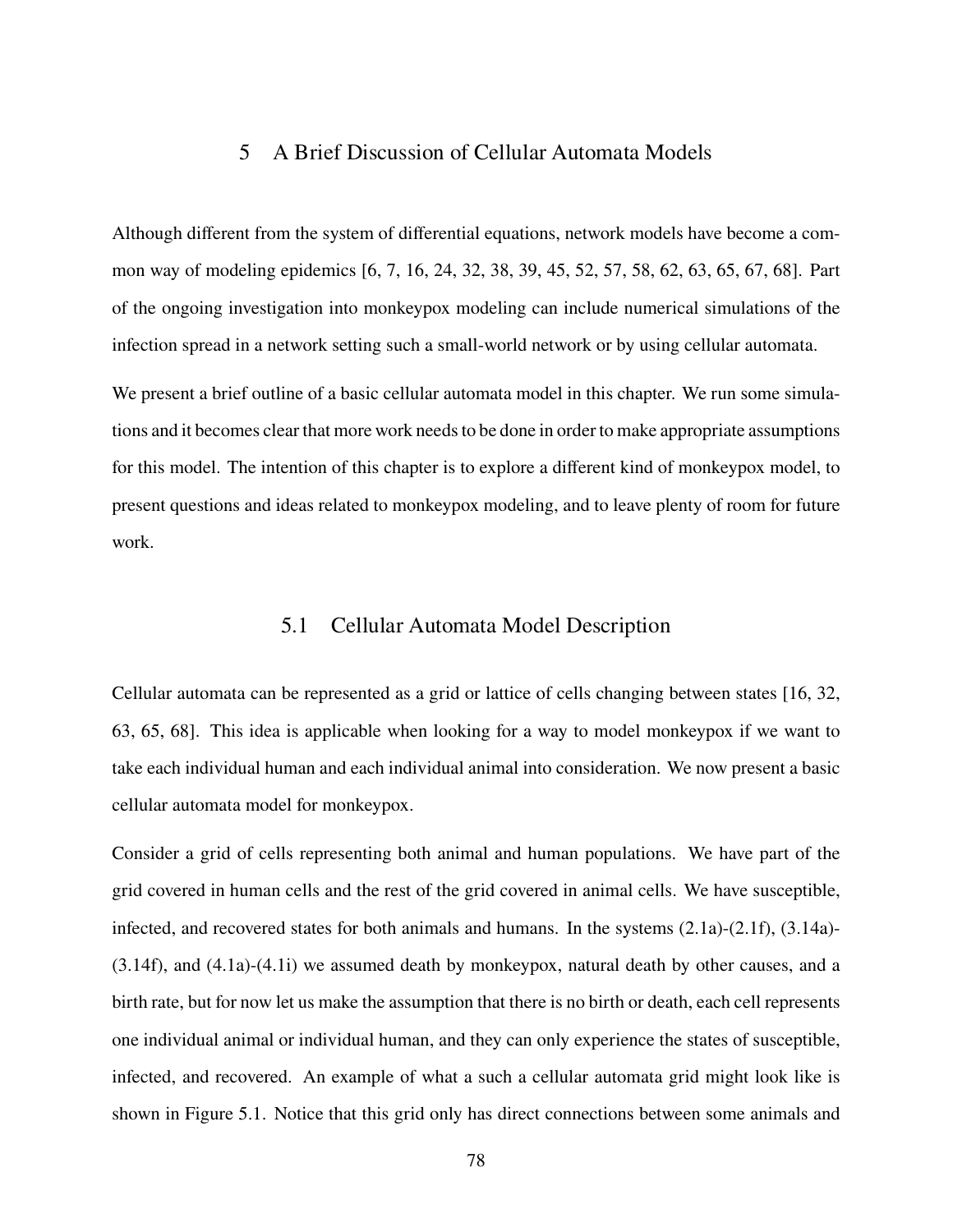some humans, but not all animals are connected to humans or vice versa. At this time we believe this assumption is realistic if we consider that those who hunt and cook potentially infected animals are most likely to become infected from an animal versus other humans with less direct contact. The grid may look different from Figure [5.1](#page-88-0) depending on the sizes of the populations and other examples will be shown later in the form of simulation results.

<span id="page-88-0"></span>

Figure 5.1: This figure shows a cellular automata grid where violet cells are in  $A<sub>S</sub>$ , green cells are in  $A<sub>I</sub>$ , black cells are in  $A_R$ , blue cells are in  $H_S$ , magenta cells are in  $H_I$  and white cells are in  $H_R$ .

For all the examples presented here, let the grid be toroidally connected so that the top row connects to the bottom row and the left side connects to the right. This way each cell has the same number of neighbors. For the simplest case, a cell has four neighbors – the cell above, the cell below, the cell to the left and the cell to the right.

Define the cell states as follows: a susceptible animal is in the state denoted  $A<sub>S</sub>$ , an infected animal is in the state denoted  $A_I$ , an animal who has recovered from monkeypox is in the state denoted  $A_R$ ,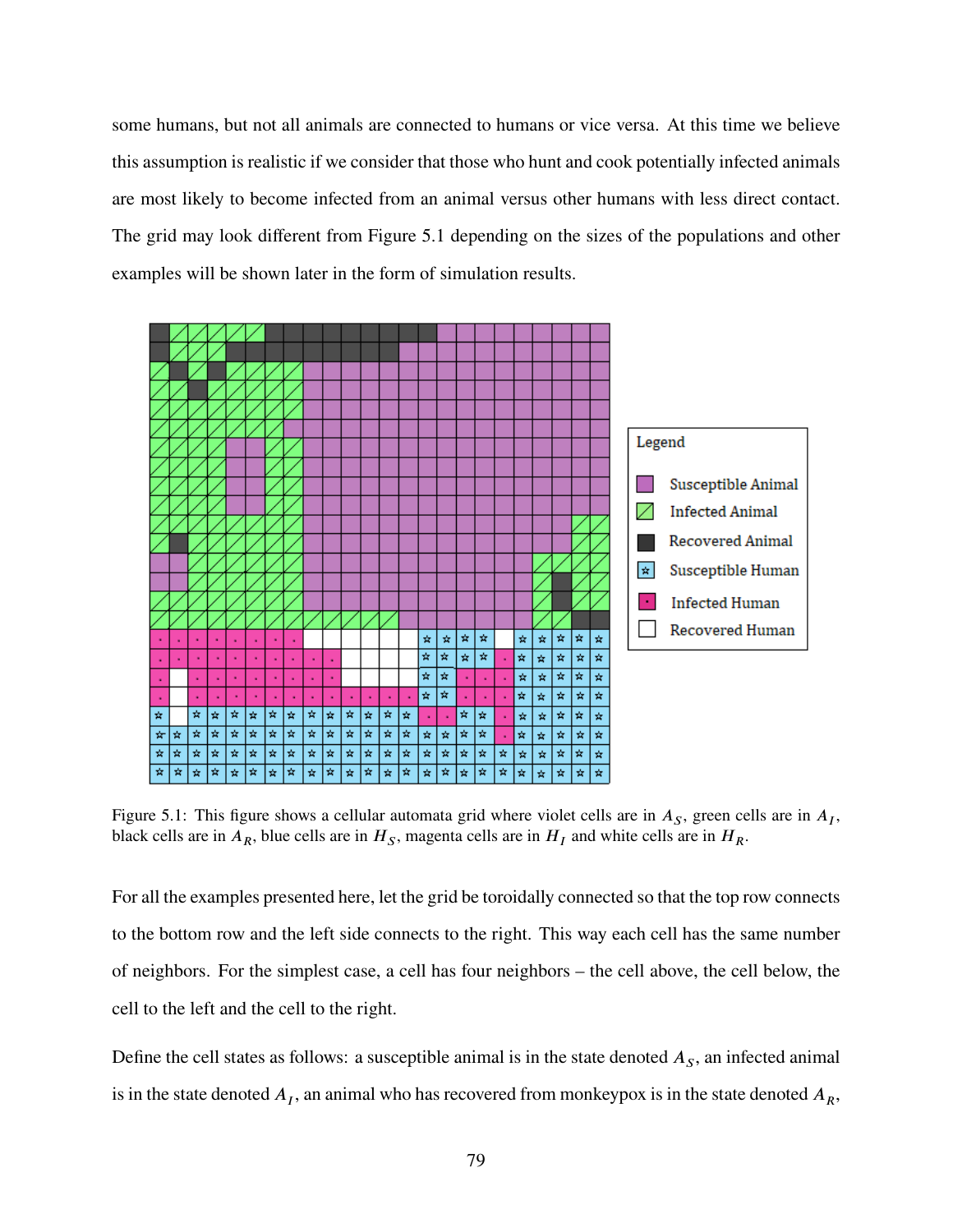a susceptible human is in the state denoted  $H_s$ , an infected human is in the state denoted  $H_I$ , and a human who has recovered from monkeypox is in the state  $H_R$ . Let  $\phi_a$  be the number of a susceptible cell's infected animal neighbors and  $\phi_h$  be a susceptible cell's infected human neighbors [\[58\]](#page-106-10). Let  $\eta_a^a$ *𝑎* be the probability that a susceptible animal with one infected animal neighbor becomes infected,  $\eta_h^a$ *ℎ* be the probability that a susceptible human with one infected animal neighbor becomes infected, and  $\eta^h_{\scriptscriptstyle h}$  $<sup>h</sup><sub>h</sub>$  be the probability that a human with one infected human neighbor becomes infected. Initialize</sup> the grid so that there is at least one infected animal. Let  $\delta_a$  be the probability that an infected animal recovers and  $\delta_h$  be the probability that a human recovers in one time step. We define  $\Phi_a^a :=$  $1 - (1 - \eta_a^a)$  $\overline{a}$  $\int^{\phi_a}$  to be the probability that an animal with  $\phi_a$  infected neighbors will become infected,  $\Phi_h^a := 1 - (1 - \eta_h^a)$ *ℎ*  $\int^{\phi_a}$  to be the probability that a human with  $\phi_a$  animal neighbors will become infected, and  $\Phi_h^h := 1 - (1 - \eta_h^h)$ *ℎ*  $\int^{\phi_h}$  to be the probability that a human with  $\phi_h$  infected human neighbors will become infected [\[58\]](#page-106-10). We will calculate  $\Phi_a^a$ ,  $\Phi_h^a$ , and  $\Phi_h^h$  at each time step and update the grid according to the following rules:

- Each cell in state  $A_s$  with  $\phi_a > 0$  changes state to  $A_t$  with probability  $\Phi_a^a$ .
- Each cell in state  $H_s$  with  $\phi_a > 0$  changes state to  $H_t$  with probability  $\Phi_a^a$ .
- Each cell in state  $H_s$  with  $\phi_h > 0$  changes state to  $H_t$  with probability  $\Phi_h^h$ .
- Each cell in state  $A_I$  changes state to  $A_R$  with probability  $\delta_a$ .
- Each cell in state  $H_I$  changes to state  $H_R$  with probability  $\delta_h$ .

These rules are not definitive and may be changed to best reflect reality. For instance, changing the order these rules are followed may change the outcome.

## 5.2 Preliminary Simulation Results

Figure [5.2](#page-90-0) shows the results of a simulation on a  $100 \times 100$  grid where the left half of the grid contains cells representing animals and the right side contains cells representing humans. For this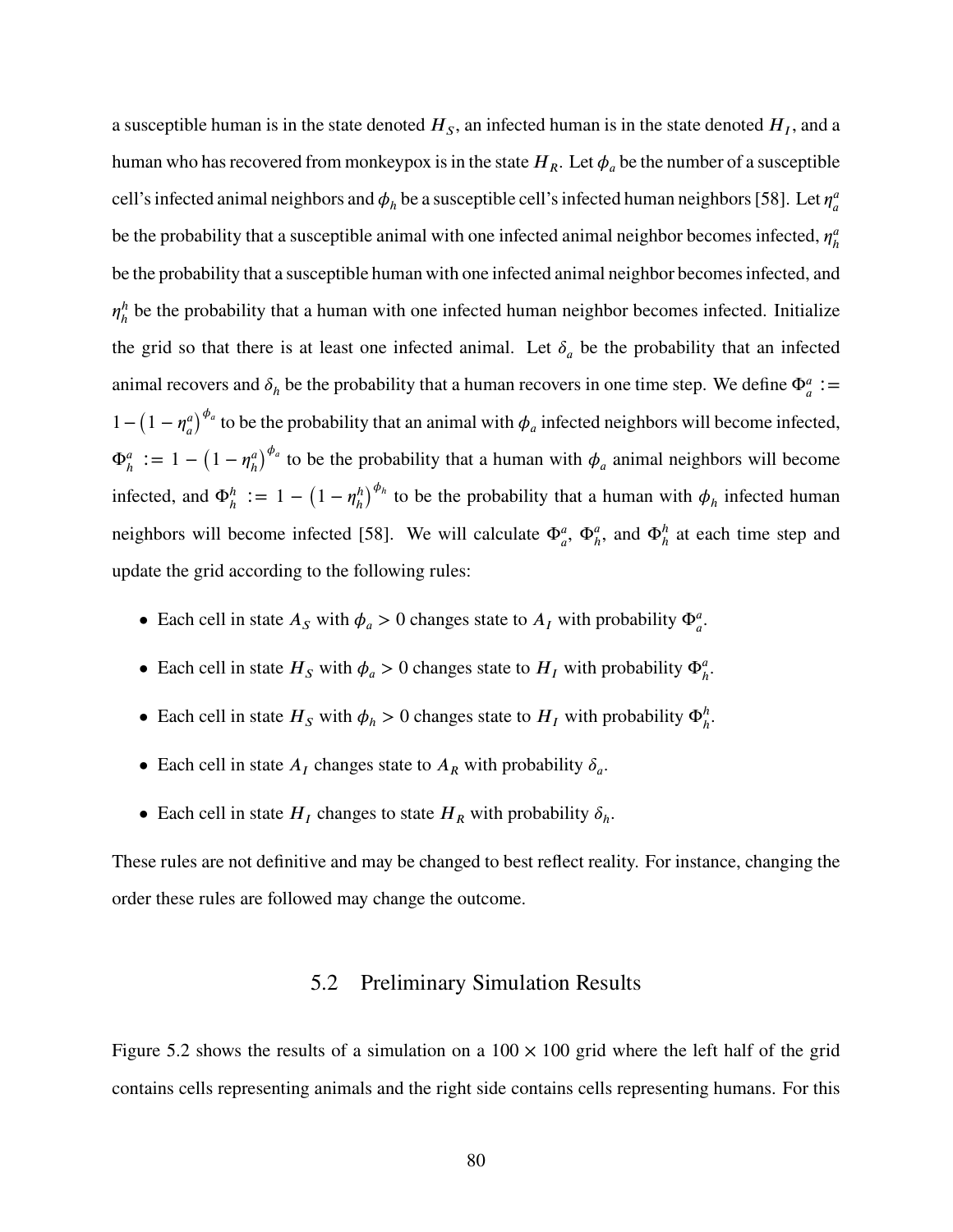simulation,  $\eta_a^a$  $_{a}^{a} = 0.25, \eta_{h}^{a}$  $\eta_h^a = 0.3, \eta_h^h$  $h_h^h = 0.2$ ,  $\delta_a = 0.1$ , and  $\delta_h = 0.1$ . This grid was set up with a cluster of infected animals and humans in the middle of the grid shown, and two independent clusters – one in the human section of the grid and one in the animal section. In Figure [5.2](#page-90-0) we can roughly see where these infected clusters are located. At the start of the simulation  $A<sub>S</sub> = 116$  and  $H<sub>S</sub> = 124$ . It should be noted that these values are simply for illustration purposes.

<span id="page-90-0"></span>

Figure 5.2: An example of a cellular automata model is shown. The cells in blue are in the state  $A<sub>S</sub>$ , the red cells are in the state of  $A_R$ , the black cells are in the state of  $H_S$ , and the cells in the state of  $H_R$  are in green.

<span id="page-90-1"></span>Table [5.1](#page-90-1) shows the averaged results from this same cellular automata set up as was used in Figure [5.2](#page-90-0) run 1000 times.

|          |                     | Mean $A_{S}$   Mean $A_{I}$   Mean $A_{R}$   Mean $H_{S}$   Mean $H_{I}$   Mean $H_{R}$ |         |
|----------|---------------------|-----------------------------------------------------------------------------------------|---------|
| 2604.992 | 2395.008   4601.289 |                                                                                         | 398.711 |

Table 5.1: The averages for relevant population values after 1000 simulations.

When we change some of the probabilities in this set up, we immediately see a difference. Suppose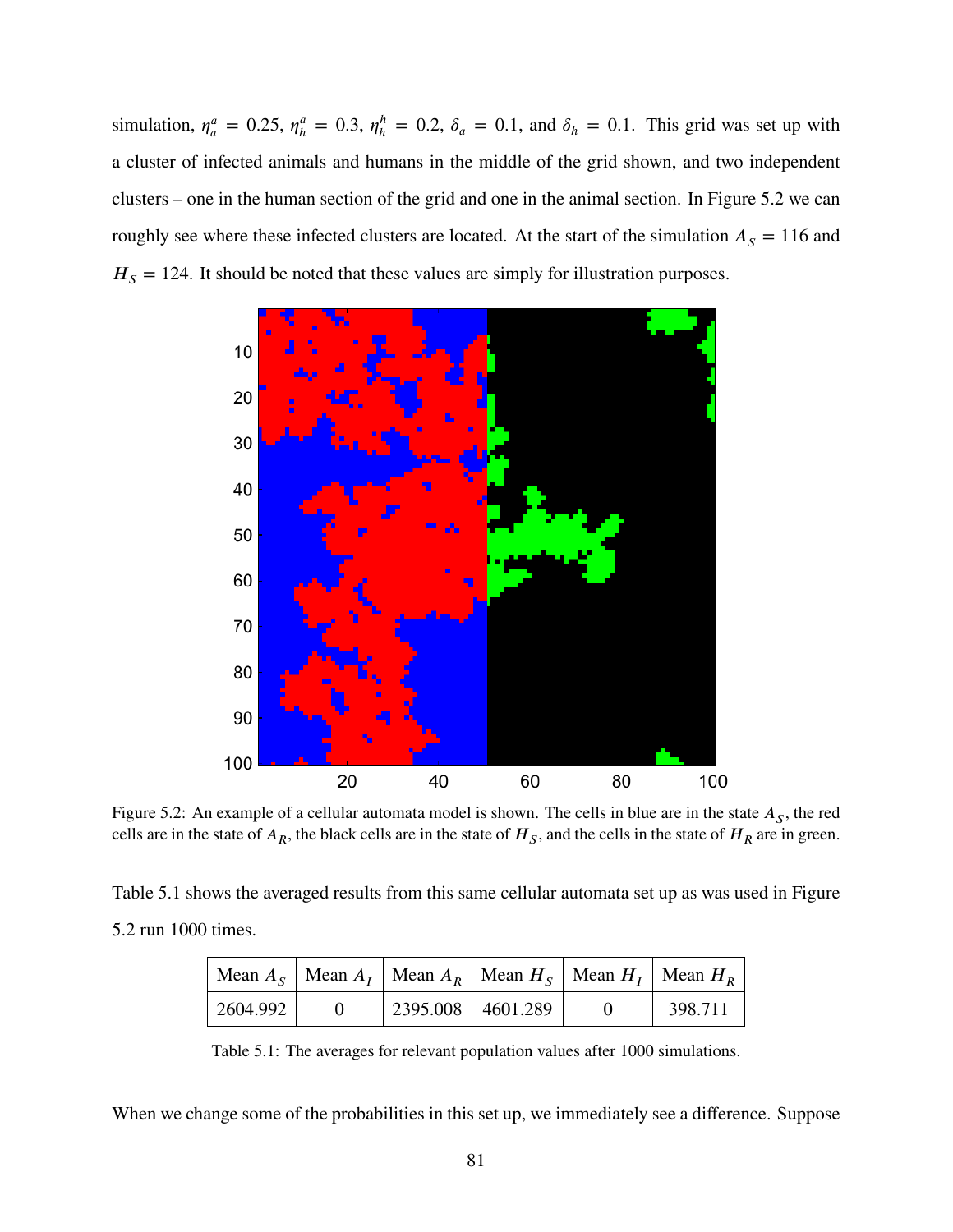the grid is initialized the same way as was done for the results in Table [5.1](#page-90-1) and Figure [5.2,](#page-90-0) but  $\eta^a_a$  $\eta_a^a = 0.3, \eta_h^a$  $\eta_h^a = 0.3, \eta_h^h$  $h_h^h = 0.25$ ,  $\delta_a = 0.07$ , and  $\delta_h = 0.1$ . An example grid from a simulation run under these conditions is shown in Figure [5.3](#page-91-0) and Table [5.2](#page-91-1) shows the mean averaged results after running 1000 of these simulations. Since  $\eta_h^h$  $\eta_h^h < \eta_a^a, \eta_h^h$  $h_h^h < \eta_h^a$ , and  $\delta_a < \delta_h$ , it is expected that more animals will spread infection than humans, but the result of a relatively small difference in probabilities was more striking than one may expect.

<span id="page-91-0"></span>

<span id="page-91-1"></span>Figure 5.3: Another example of a cellular automata model is shown above. The cells in blue are in the state  $A_S$ , the red cells are in the state of  $A_R$ , the black cells are in the state of  $H_S$ , and the cells in the state of  $H_R$ are in green.

|         |                   | Mean $A_S$   Mean $A_I$   Mean $A_R$   Mean $H_S$   Mean $H_I$   Mean $H_R$ |          |
|---------|-------------------|-----------------------------------------------------------------------------|----------|
| 152.855 | 4847.145 3567.632 |                                                                             | 1432.368 |

Table 5.2: The averages for relevant population values after 1000 simulations.

The results of a cellular automata model depend on more than just the probabilities. The initial states and structure of the model are of the utmost importance. In Figure [5.4](#page-92-0) and Table [5.3,](#page-92-1) we see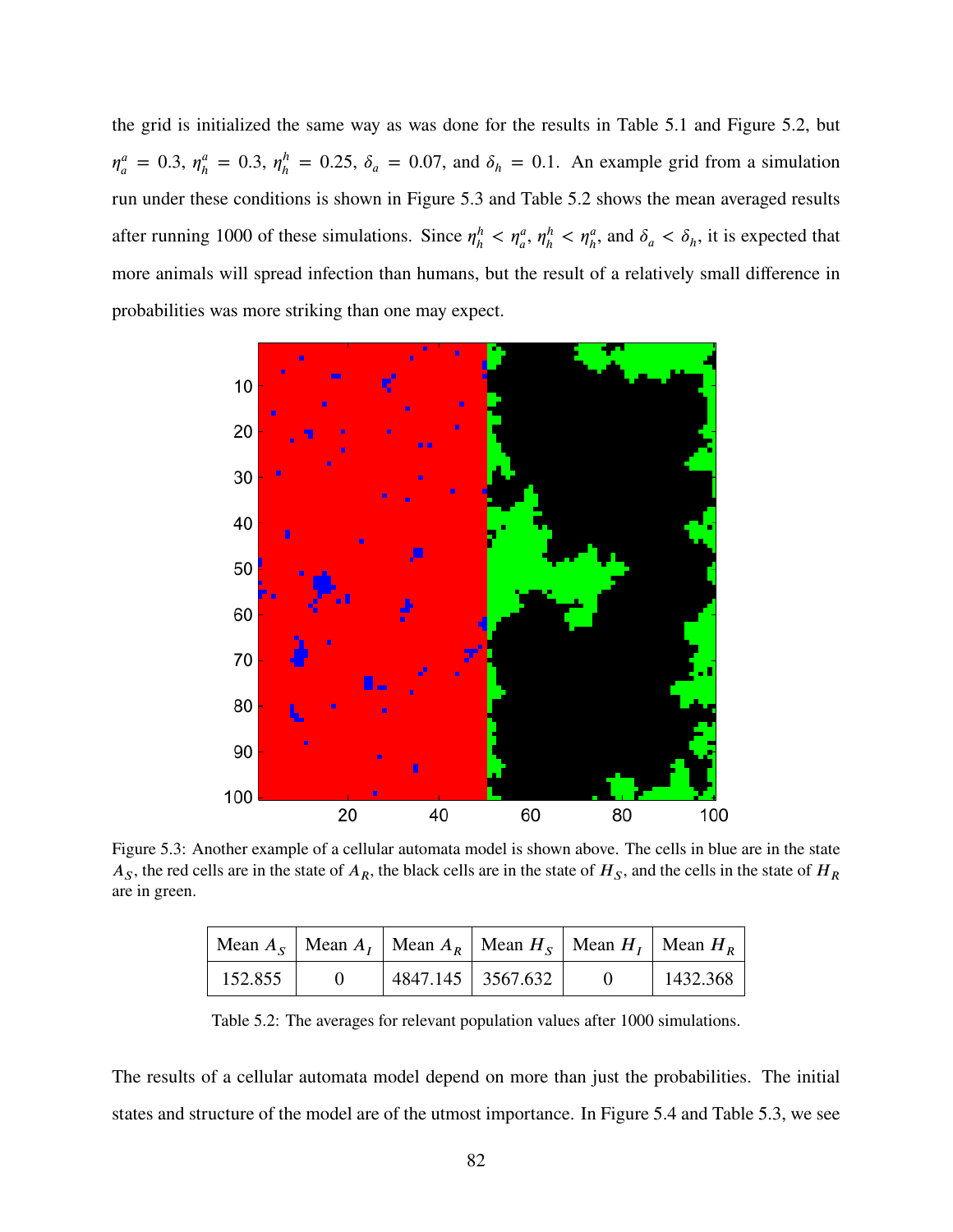<span id="page-92-0"></span>

<span id="page-92-1"></span>Figure 5.4: Another example of a cellular automata model is shown above. The initial infected cells were along the diagonal. The cells in blue are in the state  $A<sub>S</sub>$ , the red cells are in the state of  $A<sub>R</sub>$ , the black cells are in the state of  $H<sub>S</sub>$ , and the cells in the state of  $H<sub>R</sub>$  are in green.

|          |                     | Mean $A_S$   Mean $A_I$   Mean $A_R$   Mean $H_S$   Mean $H_I$   Mean $H_R$ |         |
|----------|---------------------|-----------------------------------------------------------------------------|---------|
| 2493.252 | $2506.748$ 4493.359 |                                                                             | 506.641 |

Table 5.3: The averages for relevant population values after 1000 simulations.

the results of a simulation with the same probabilities as was used in Figure [5.2](#page-90-0) and Table [5.1,](#page-90-1) but in the initial grid, those who are infected do not exist in three clusters, but along the diagonal of the grid. Also for comparison, Figure [5.5](#page-93-0) and Table [5.4](#page-93-1) show the results of a simulation with the same probabilities as was used in Figure [5.3](#page-91-0) and Table [5.2,](#page-91-1) but with the infected individuals only along the diagonal initially. Since the initial infected individuals are down the diagonal, for these grid dimensions, each simulation starts with 50 infected animals and 50 infected humans.

This is only a simple outline for a cellular automata model and it can certainly be made more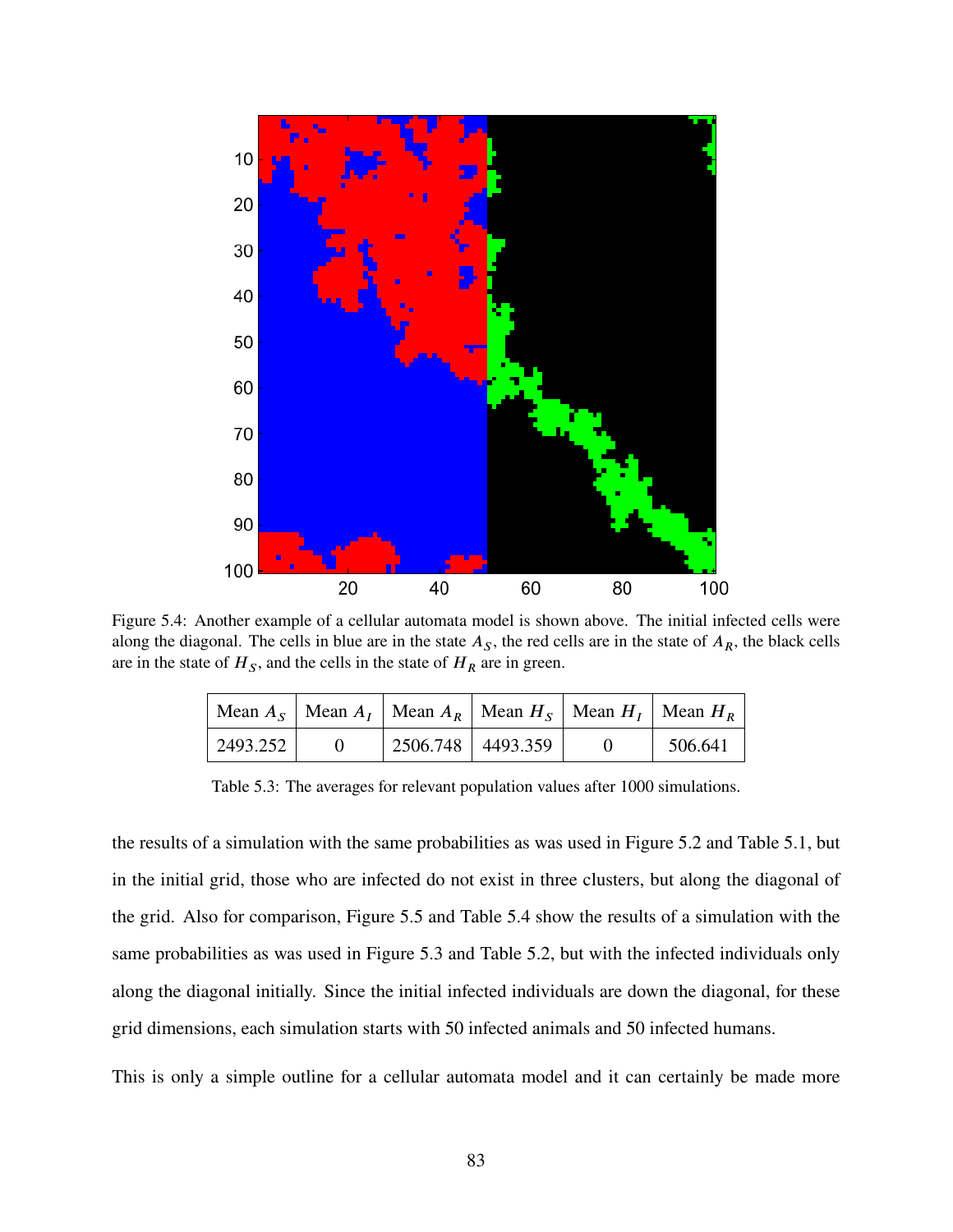<span id="page-93-0"></span>

<span id="page-93-1"></span>Figure 5.5: Another example of a cellular automata model is shown above. The initial infected cells were along the diagonal. The cells in blue are in the state  $A<sub>S</sub>$ , the red cells are in the state of  $A<sub>R</sub>$ , the black cells are in the state of  $H<sub>S</sub>$ , and the cells in the state of  $H<sub>R</sub>$  are in green.

|        |                  | Mean $A_S$   Mean $A_I$   Mean $A_R$   Mean $H_S$   Mean $H_I$   Mean $H_R$ |          |          |
|--------|------------------|-----------------------------------------------------------------------------|----------|----------|
| 145.54 | 4854.46 3443.601 |                                                                             | $\theta$ | 1556.399 |

Table 5.4: The averages for relevant population values after 1000 simulations.

realistic and complicated. Since these are closed systems with no birth, migration, or death, the epidemic is always mitigated and  $A<sub>I</sub> = H<sub>I</sub> = 0$  at the end of each simulation. Unlike the model in [\(2.1a\)](#page-14-0)-[\(2.1f\)](#page-14-0), the disease in this cellular automata is not endemic as long as there is disease in the animal population. Since monkeypox is endemic in parts of the world, particularly in the animal population, we believe that the problem is with the accuracy of this cellular automata model in this form.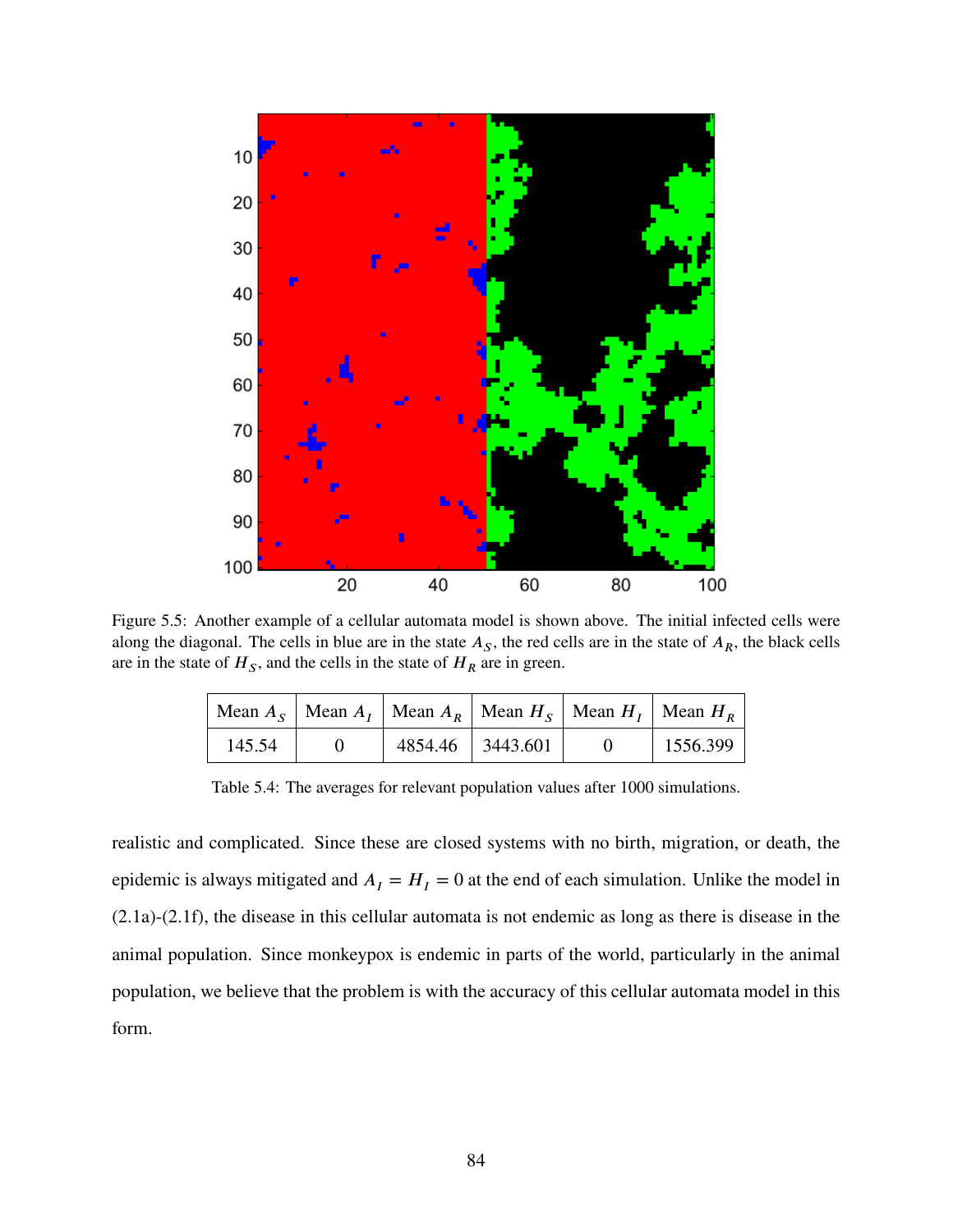# 5.3 A Slight Modification

In this section, in an attempt to make the model more accurate, we allow the state of death and then revive cells with a certain probability. This means that each cell can then go through the states of susceptible, infected, recovered, and dead. If the cell is revived then it represents another individual and can then go through the states again as a new individual. Although this may seem like an easy fix, we will see that whether or not the epidemic remains endemic depends on the probabilities.

To adapt our cellular automata model to include a state of death, let  $\tau_a$ ,  $\tau_h$  be the probabilities of natural death for an animal cell and a human cell, respectively, let  $\omega_a$ ,  $\omega_h$  be the probabilities of death due to monkeypox for an animal cell and a human cell, respectively, and let  $\sigma_a$ ,  $\sigma_h$  be the probabilities of revival of a dead animal cell and a dead human cell, respectively. In addition to the states  $A_s$ ,  $A_I$ ,  $A_R$ ,  $H_s$ ,  $H_I$ , and  $H_R$ , add the state of  $A_D$  for dead animal cells and the state of  $H_D$ for dead human cells. Initialize the grid with at least one infected animal cell and then at each time step, update the grid accordingly with the following rules:

- Each cell in state  $A<sub>D</sub>$  changes to state  $A<sub>S</sub>$  with probability  $\sigma<sub>a</sub>$ .
- Each cell in state  $H_D$  changes to state  $H_S$  with probability  $\sigma_h$ .
- Each cell in state  $A_s$ ,  $A_l$ ,  $A_R$  changes to state  $A_p$  with probability  $\tau_a$ .
- Each cell in state  $H_s$ ,  $H_l$ ,  $H_R$  changes to state  $H_p$  with probability  $\tau_h$ .
- Each cell in state  $A_I$  changes to state  $A_D$  with probability  $\omega_a$ .
- Each cell in state  $H_I$  changes to state  $H_D$  with probability  $\omega_h$ .
- Each cell in state  $A_s$  with  $\phi_a > 0$  changes state to  $A_t$  with probability  $\Phi_a^a$ .
- Each cell in state  $H_s$  with  $\phi_a > 0$  changes state to  $H_t$  with probability  $\Phi_a^a$ .
- Each cell in state  $H_s$  with  $\phi_h > 0$  changes state to  $H_t$  with probability  $\Phi_h^h$ .
- Each cell in state  $A_I$  changes state to  $A_R$  with probability  $\delta_a$ .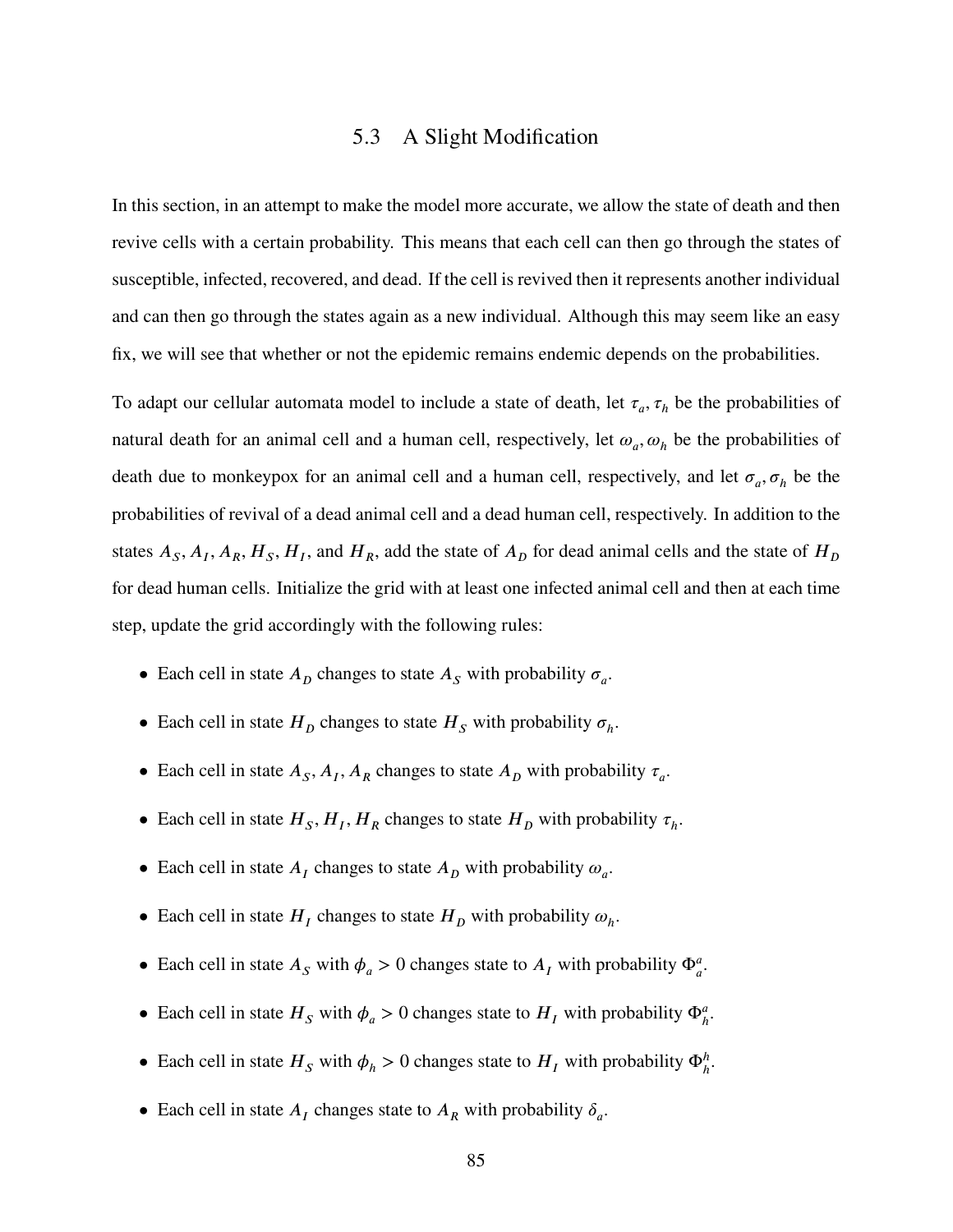• Each cell in state  $H_I$  changes to state  $H_R$  with probability  $\delta_h$ .

For clarity in our figures, we will only show the animal population or the human population and the other population will be blacked out. This allows us to focus on all of the states in each population, but also reminds us that we are looking at two distinct populations.

<span id="page-95-0"></span>

Figure 5.6: This figure shows a picture of an ongoing simulation and highlights the animal population.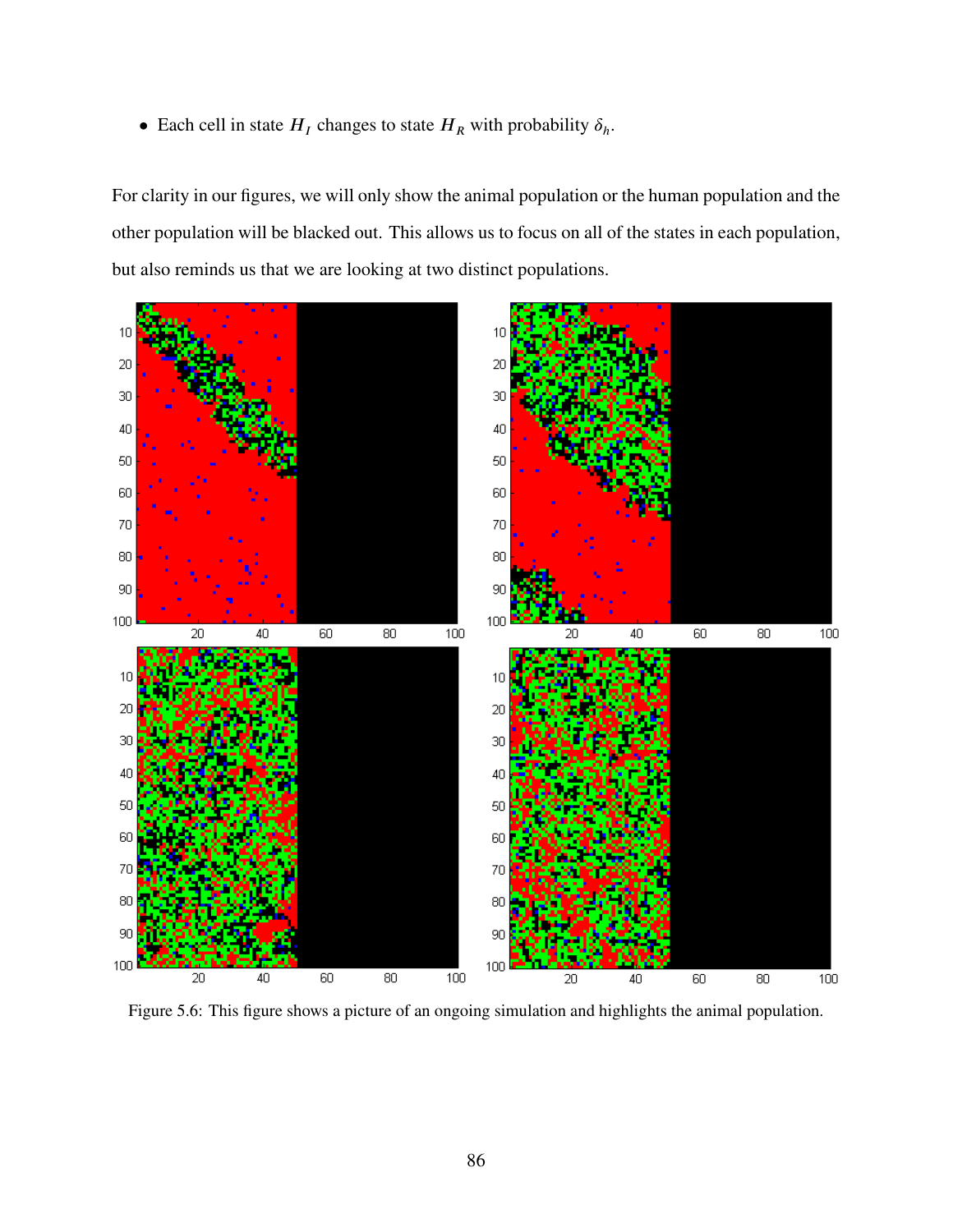<span id="page-96-0"></span>

Figure 5.7: This figure shows a picture of an ongoing simulation and highlights the human population.

Figure [5.6](#page-95-0) shows an example of modeling monkeypox with cellular automata with the probability values of  $\eta_a^a$  $\alpha_a^a = 0.3$ ,  $\eta_h^a = 0.25$ ,  $\eta_h^h = 0.3$ ,  $\rho_a = 0.1$ ,  $\rho_h = 0.1$ ,  $\tau_a = 0.02$ ,  $\tau_h = 0.02$ ,  $\sigma_a = 0.9$ ,  $\sigma_h = 0.02$ 0.9,  $\omega_a = 0.08$ , and  $\omega_h = 0.08$ . The grid is initialized with infected individuals down the diagonal and with all remaining cells in the state of susceptible. (All of our remaining simulations will be initialized this way.) Figure [5.6](#page-95-0) shows the model in four stages, but only shows what is happening among the animals. On the left hand side in this figure, the red cells are in the state  $A<sub>S</sub>$ , the black cells are in the state  $A<sub>I</sub>$ , the green cells are in the state  $A<sub>R</sub>$ , and the cells in the state  $A<sub>D</sub>$  are in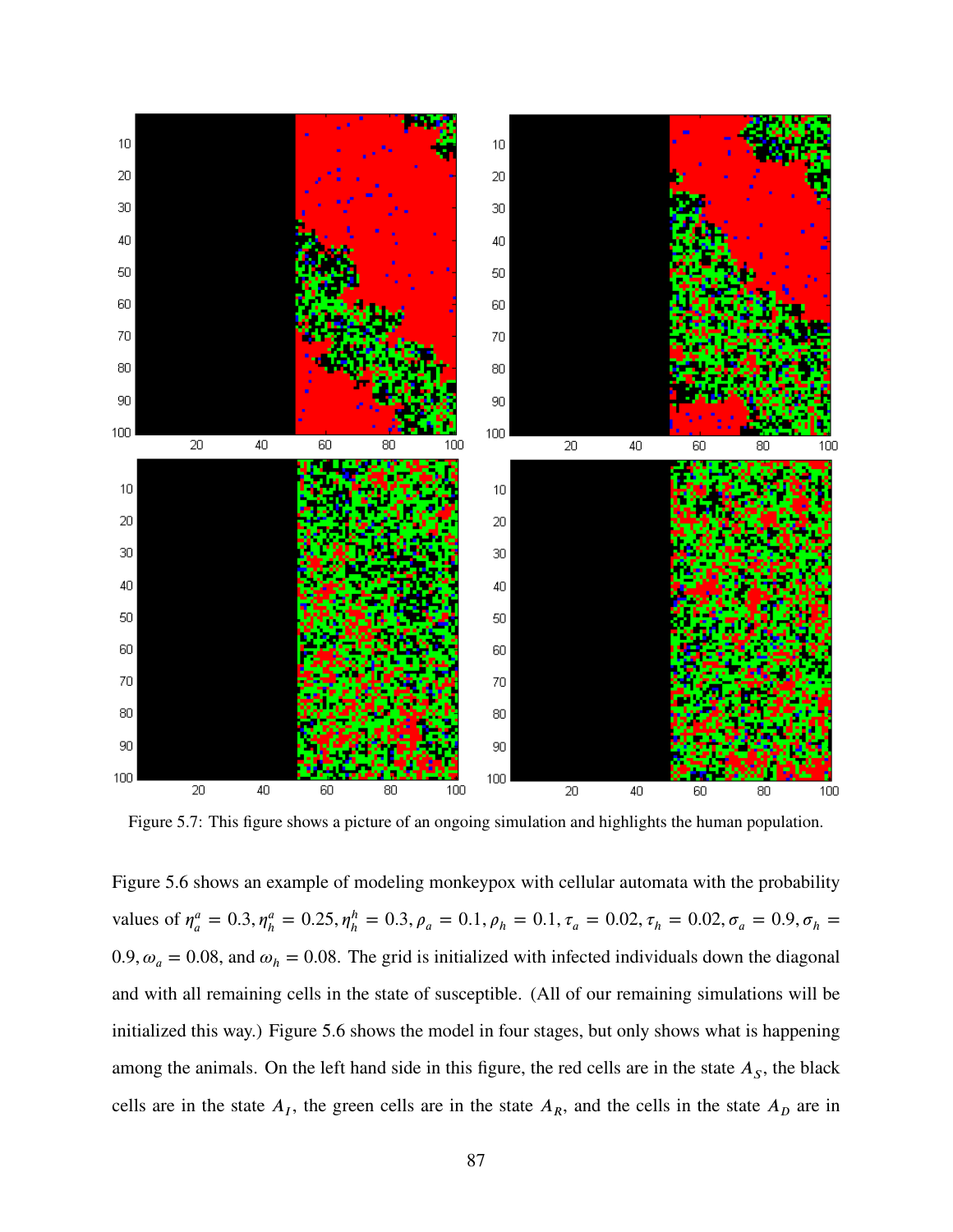blue. On the right hand side, all human cells are black. Figure [5.7](#page-96-0) shows an example of modeling monkeypox with cellular automata with the same probabilities as were used in [5.6,](#page-95-0) but highlights the human population. On the left hand side, the animal cells are shown in black. On the right hand side, the cells in red are in the state  $H_s$ , the black cells are in the state  $H_t$ , the green cells are in the state  $H_R$ , and the blue cells in the state  $H_D$ . The bottom right portions of Figures [5.6](#page-95-0) and [5.7](#page-96-0) are good representations of what the simulation looks like when it is continued even further. We see that the epidemic is endemic in both populations in this scenario. The high probabilities of  $\sigma_a$  and  $\sigma_h$  result in a cell being revived almost immediately after it has died and this fuels the epidemic.

Table [5.5](#page-97-0) shows the averaged results of 1000 simulations for a different scenario. The values averaged were taken at time step 500. The probability values used for these simulations were  $\eta_a^a$  $\frac{a}{a} =$ 0.3,  $\eta_h^a = 0.25$ ,  $\eta_h^h = 0.3$ ,  $\rho_a = 0.1$ ,  $\rho_h = 0.1$ ,  $\tau_a = 0.02$ ,  $\tau_h = 0.02$ ,  $\sigma_a = 0.15$ ,  $\sigma_h = 0.15$ ,  $\omega_a = 0.08$ , and  $\omega_h = 0.08$ . At these values of  $\sigma_a$  and  $\sigma_h$  and for higher values of  $\sigma_a$  and  $\sigma_h$  like in the examples illustrated in Figures [5.6](#page-95-0) and [5.7,](#page-96-0) when the other values are left as they are, our results indicated there is enough revival to maintain the infection. In other words, the results presented here indicate that for these values there are enough new susceptible individuals entering the population for the epidemic to be endemic. An example of how the epidemic spreads in this situation is shown in Figure [5.8.](#page-98-0)

<span id="page-97-0"></span>

|  |  |  |                                                                               | Mean $A_S$   Mean $A_I$   Mean $A_R$   Mean $A_D$   Mean $H_S$   Mean $H_I$   Mean $H_R$   Mean $H_D$ |
|--|--|--|-------------------------------------------------------------------------------|-------------------------------------------------------------------------------------------------------|
|  |  |  | 3838.13   79.842   383.822   698.206   3619.454   115.125   553.268   712.153 |                                                                                                       |

Table 5.5: The averages for relevant population values after 1000 simulations of 500 time steps each. These values indicate that the epidemic continues since  $A_I$ ,  $H_I > 0$ .

When we change the rate of revival so that the parameters are  $\eta_a^a$  $\alpha_a^a = 0.3, \eta_h^a = 0.25, \eta_h^h = 0.3, \rho_a =$  $0.1, \rho_h = 0.1, \tau_a = 0.02, \tau_h = 0.02, \sigma_a = 0.14, \sigma_h = 0.14, \omega_a = 0.08$ , and  $\omega_h = 0.08$ , we see that the infection is mitigated. This is true when we ran 1000 simulations. Those averaged results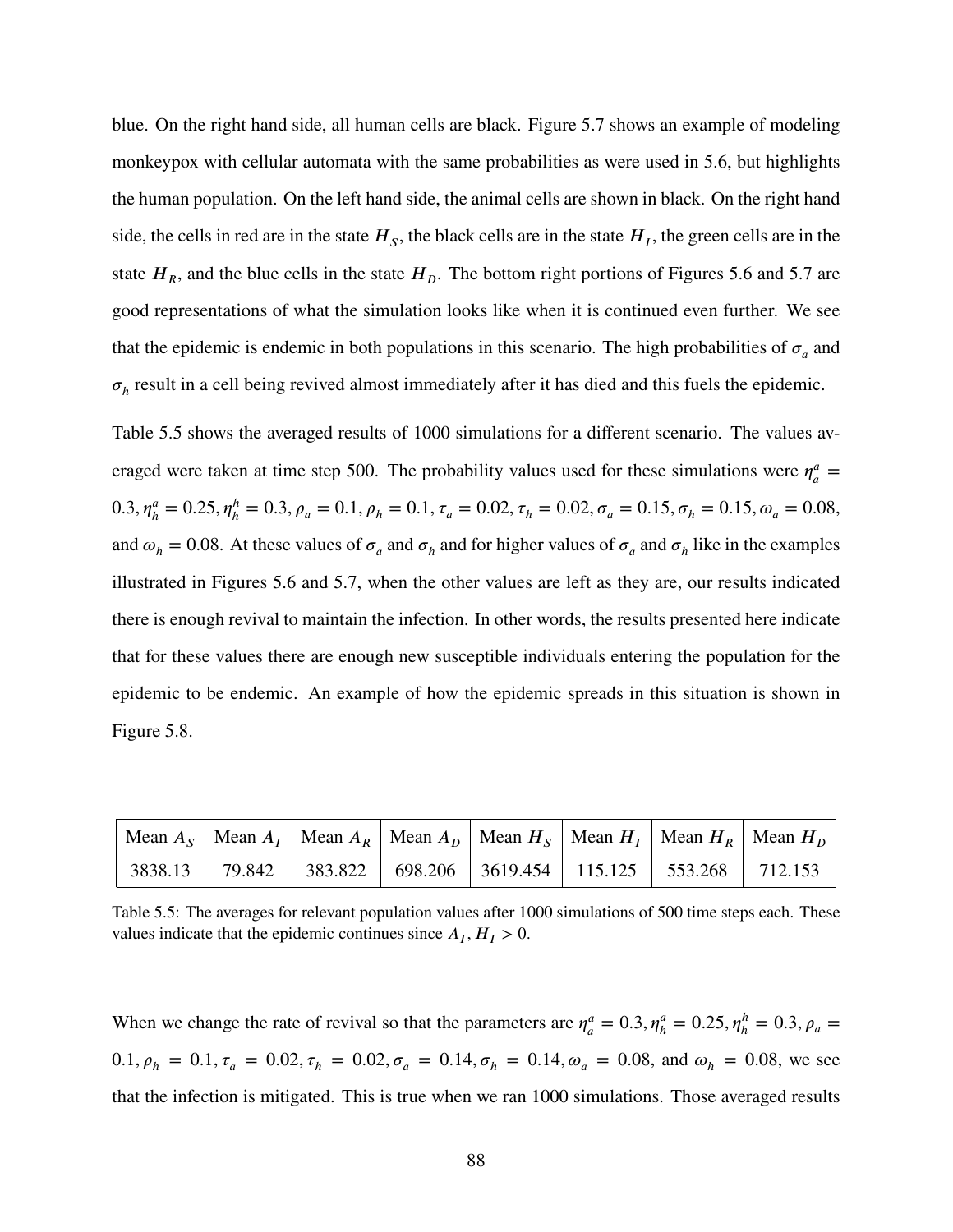<span id="page-98-0"></span>

Figure 5.8: This figure shows a picture of an ongoing simulation with the same parameters as those used for the results in Table [5.5.](#page-97-0) The animal population is shown on the right and the human population is shown on the left. For the corresponding population, the susceptible individuals are in red, the infected individuals are in black, the recovered individuals are in green, and the dead individuals are in blue.

are shown in Table [5.6.](#page-98-1) Figure [5.9](#page-99-0) shows an example of what this looks like in the GUI. In this figure, the top row shows how the epidemic progresses in the animal population and the bottom row shows how the epidemic spreads in the human population. The left column of Figure [5.9](#page-99-0) shows the progression after 50 time steps and the right hand side shows what happens after 300 time steps. In each population, we see that the disease will die out eventually in this example.

<span id="page-98-1"></span>

|         |  |                               |  | Mean $A_s$   Mean $A_t$   Mean $A_R$   Mean $A_p$   Mean $H_s$   Mean $H_t$   Mean $H_R$   Mean $H_p$ |
|---------|--|-------------------------------|--|-------------------------------------------------------------------------------------------------------|
| 4247.78 |  | $19.756$   715.466   4216.174 |  | 66.713   717.113                                                                                      |

Table 5.6: The averages for relevant population values after 1000 completed simulations.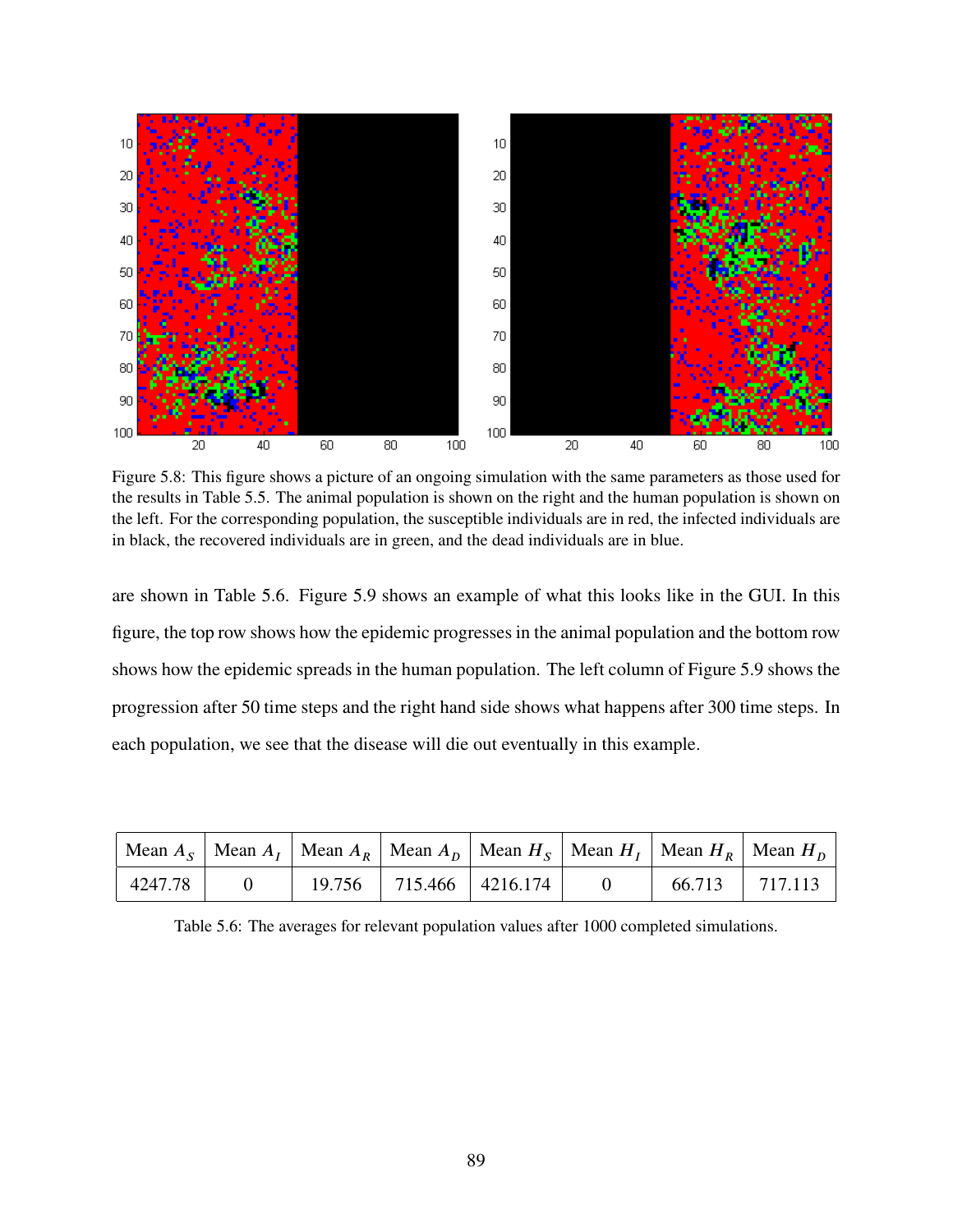<span id="page-99-0"></span>

Figure 5.9: This figure shows a picture of an ongoing simulation with the same parameters as those used for the results in Table [5.6.](#page-98-1) The animal population is shown in the top row and the human population is shown in the bottom row. For the corresponding population, the susceptible individuals are in red, the infected individuals are in black, the recovered individuals are in green, and the dead individuals are in blue.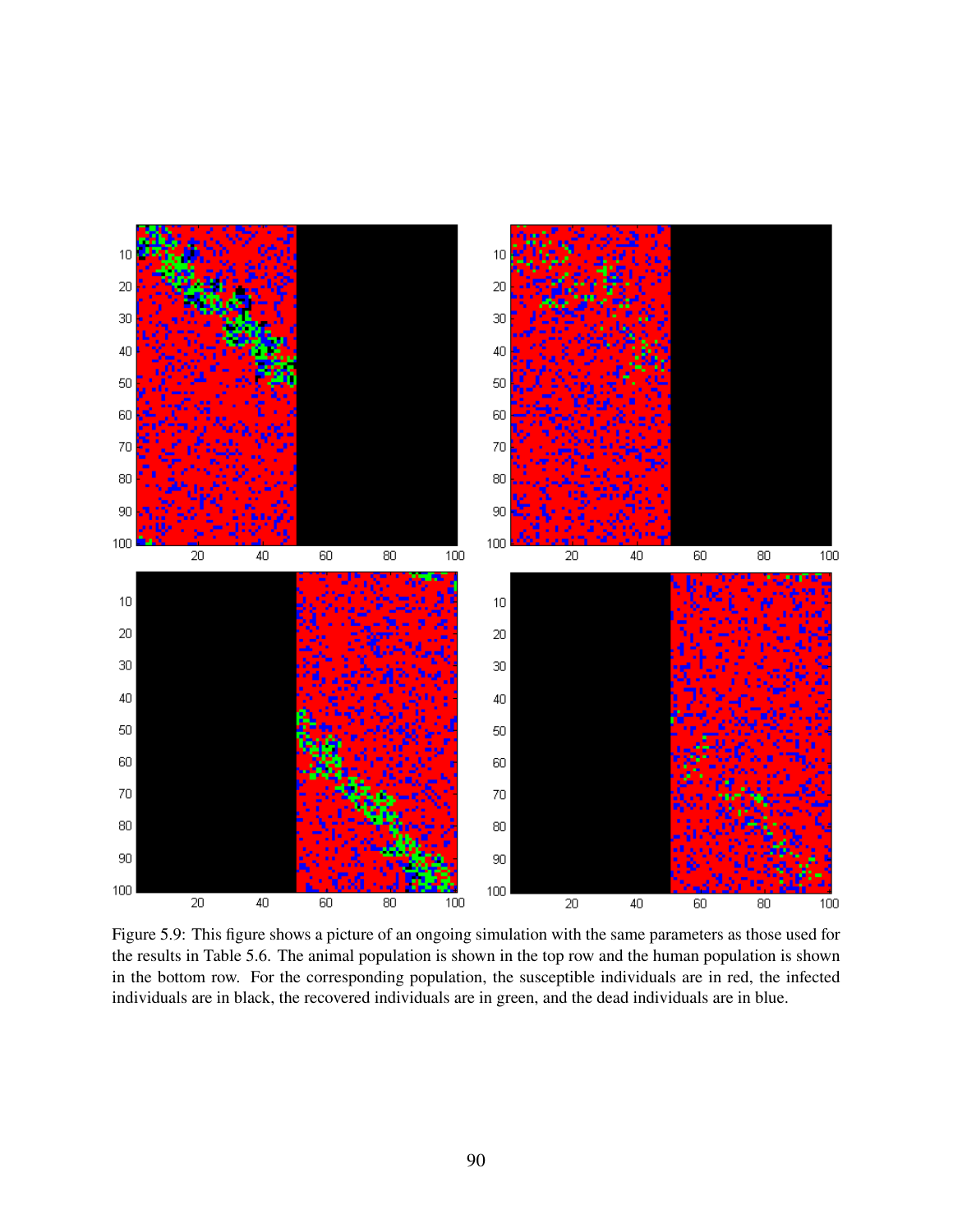## 6 Future Work

In addition to obtaining more data and finding actual parameter values, we can consider other modeling approaches to further understand monkeypox and similar epidemic models.

A natural mathematical extension of the work in the previous chapters related to system [\(2.1a\)](#page-14-0)-[\(2.1f\)](#page-14-0) is an optimal control problem to determine if there is a threshold where monkeypox can remain endemic at some low level in the animal population while mitigating it in the human population using a range of controls. Since there is currently no vaccine for monkeypox available for wide use, the most realistic control would be a parameter changing the incidence of infection in the human population as a result of education. Many people in areas affected with monkeypox are not always aware of the difference between monkeypox and other diseases or ways of preventing the spread of infection, hence education efforts in these areas may decrease the incidence of monkeypox [\[48,](#page-106-4) [51,](#page-106-3) [53\]](#page-106-11). Additionally, people in these areas can have increased contact with infected animals because they have a difficult time finding food and safety from local socioeconomic turbulence and so there could also be other methods to keep people from becoming infected that are related to these issues [\[1,](#page-103-3) [17,](#page-104-6) [21,](#page-104-7) [23,](#page-104-8) [27,](#page-104-9) [40,](#page-105-1) [44,](#page-105-7) [10,](#page-103-4) [14,](#page-103-5) [11,](#page-103-6) [48,](#page-106-4) [49,](#page-106-1) [51,](#page-106-3) [53,](#page-106-11) [54,](#page-106-6) [66,](#page-107-5) [67\]](#page-107-3).

While it is interesting to consider network models, a lot of work needs to be done in order for those models to reflect what we know from ongoing monkeypox research. A cellular automata model was presented in this work, but only as a catalyst for future work.

Another way of modeling the states of individuals during an epidemic is with a small-world network. An example of a small-world network is shown in Figure [6.1.](#page-101-0) This network was created in MATLAB by starting with a series of nodes connected to their neighbor on each side, then disconnecting each node from a neighboring node with a certain probability, and then connecting each node by a shortcut to another node across the network with another probability. In general, a smallworld network can most simply be created by taking a lattice network and adding some random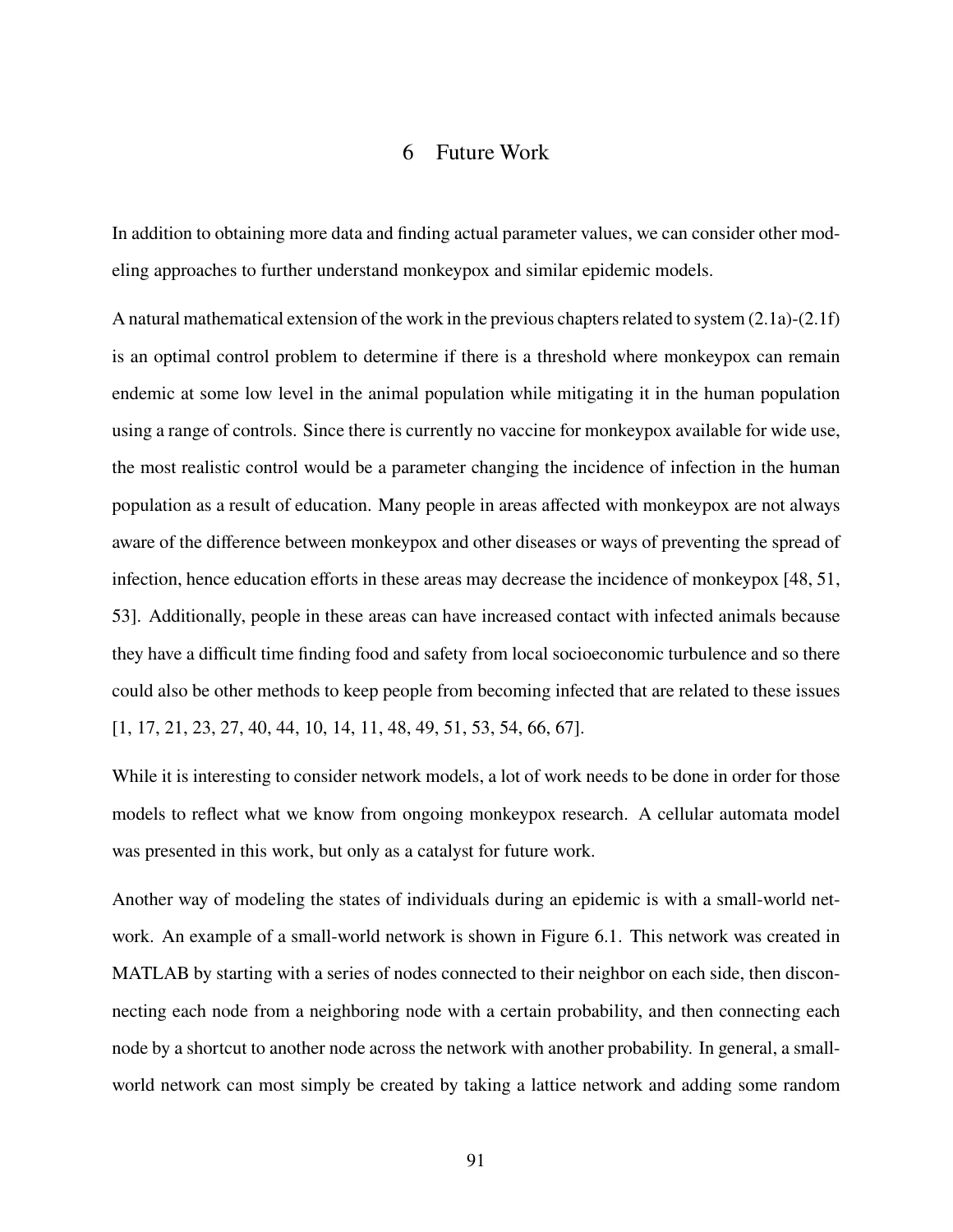<span id="page-101-0"></span>

Figure 6.1: An example of a small-world network without specified states.

connections. Even just two or three of these shortcuts can have a major impact on the spread of the epidemic versus a lattice without shortcuts. Since each individual in a cellular automata network is only connected to its four nearest neighbors, this is like a person who can only get infected from the people they live with or who live right next to them. We know this is not entirely accurate since people interact with others from different locations at community areas such as schools, churches, and markets. A small-world network accounts for these kind of interactions [\[32,](#page-105-4) [57,](#page-106-9) [63\]](#page-107-1).

Although we could use a model like the one shown in Figure [6.1](#page-101-0) and use rules similar to those proposed in the previous section for the cellular automata model, it would possibly be more realistic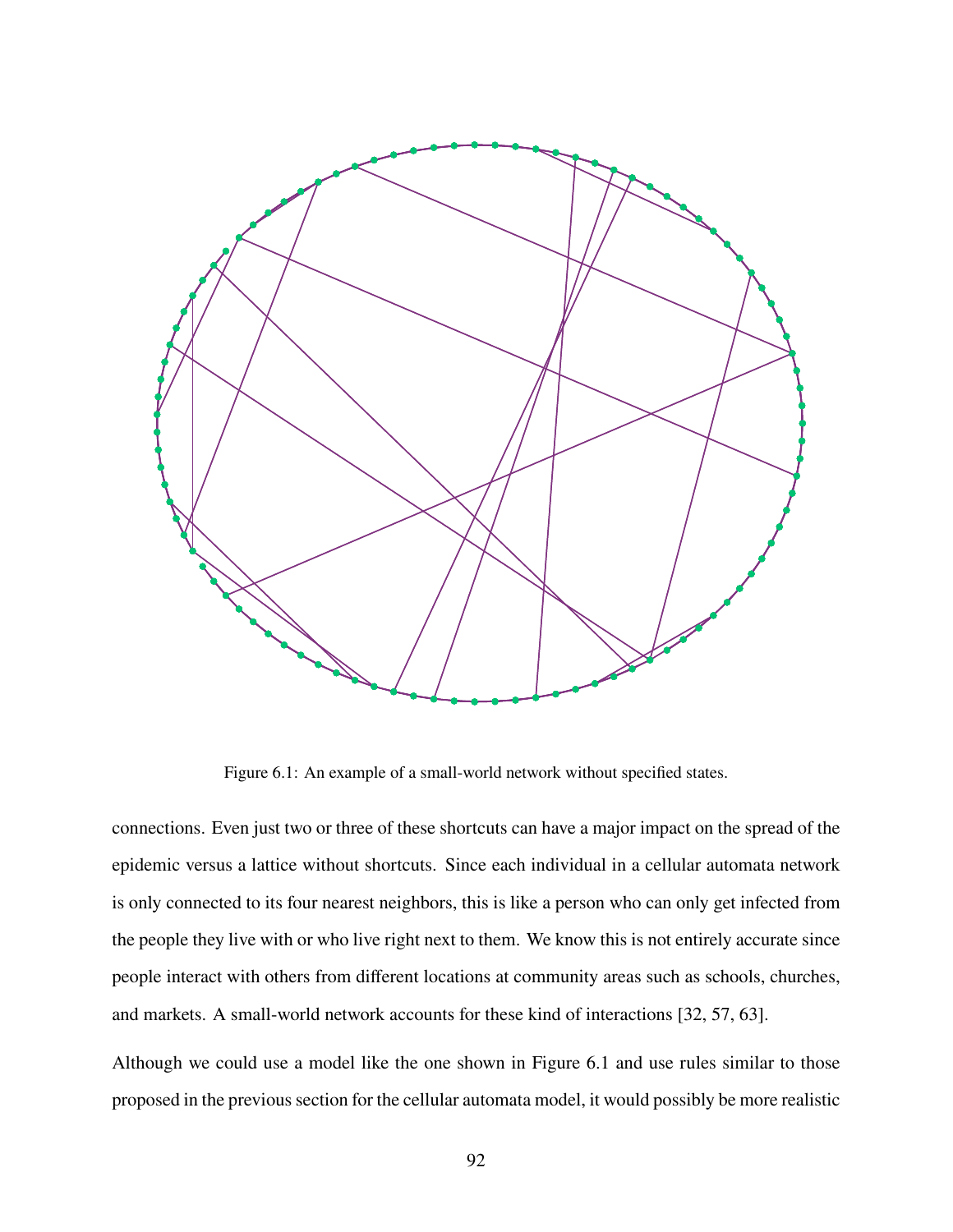to have one such network for the animal population and another for the human population with some connections between the two networks representing the influence of the animal population on the human population. As with the cellular automata model, we start with at least one infected animal node and update each node based on its state and the states of their connections given certain probabilities.

In order to use network models to better understand the spread of monkeypox, a better understanding of the interactions between humans and animals in areas with endemic monkeypox is needed.

Although we have been solely focused on monkeypox, the ideas presented here are applicable to a range of diseases that affect humans and animals. Ebola viruses are thought to have a natural reservoir in apes, bats, and other animals, avian flu viruses are carried by birds but can adapt to infect humans as well, and bats are a reservoir for rabies since they can spread it to humans and other animals [\[12,](#page-103-7) [13,](#page-103-8) [15,](#page-104-10) [25,](#page-104-11) [37\]](#page-105-8).

The differential equation models considered in this work corroborate the epidemiological evidence that once the disease becomes endemic in the reservoir (animal) population, there will be endemic disease in the human population. While we might wish to suggest a guaranteed way of mitigating monkeypox in the human population, this is incredibly difficult. The mass culling of birds is one strategy used to prevent the spread of avian flu, but this is not practical or even possible for the cases of monkeypox, rabies, or ebola within wild populations. In the case of monkeypox, there are too many different species of wild animals that can harbor the disease so it is difficult to know what ways of controlling this disease in the animal populations will work best.

The study and understanding of monkeypox is crucial given its resurgence. The system presented in [\(2.1a\)](#page-14-0) - [\(2.1f\)](#page-14-0) is important in our understanding of monkeypox – as are its extensions. As more data is collected and as epidemiologists learn more about this disease, the model can be made more accurate and new insights can be gained.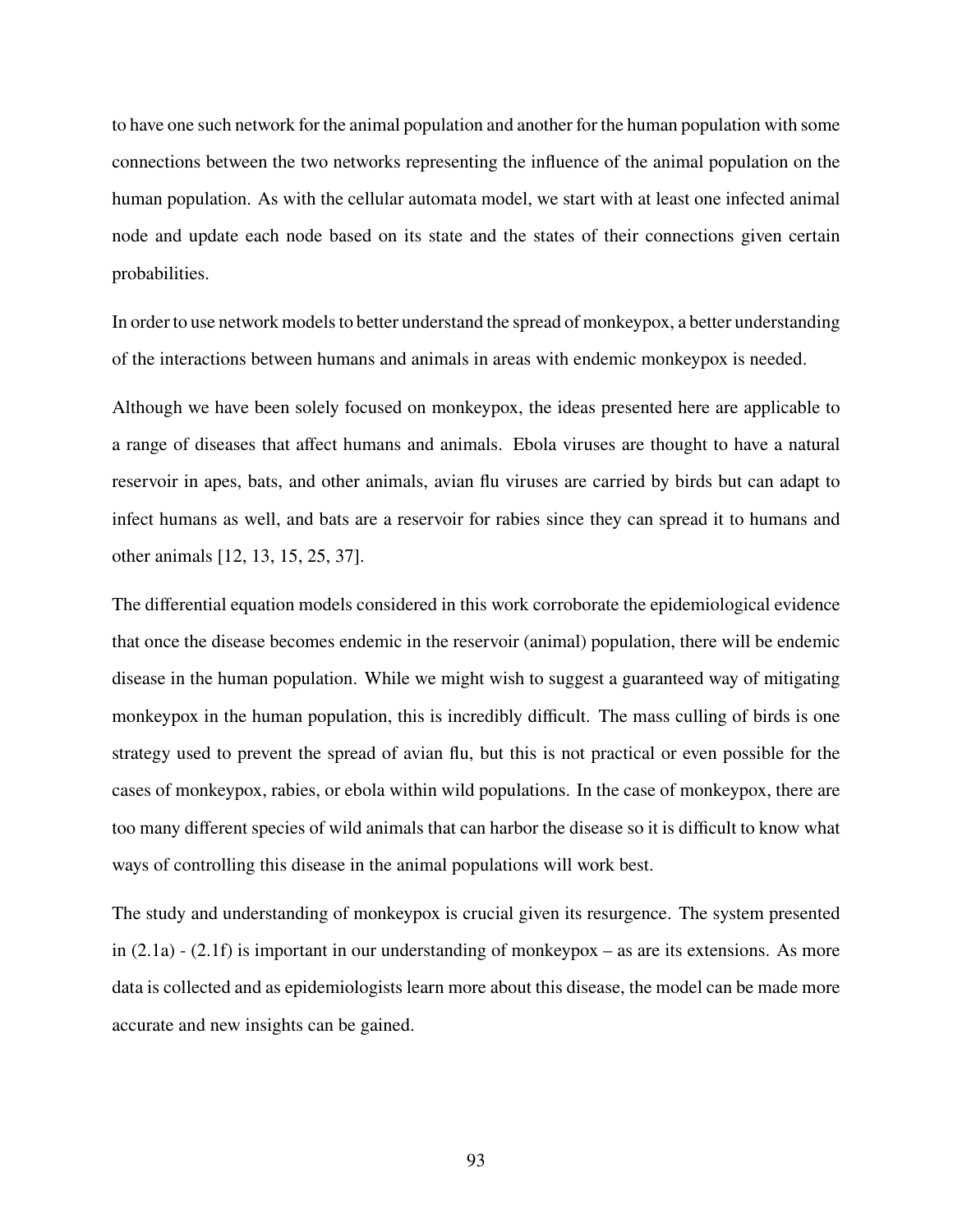## References

- <span id="page-103-3"></span>[1] Abdullahi, M., Hasan, Y. & Abdullah, F. (2014) *Modeling and optimal control of* Plasmodium knowlesi *malaria spread from infected humans to mosquitoes*. Annu. Res. Rev. Biol. 4(24), 4482-4501. (DOI: 10.9734/ARRB/2014/12044)
- [2] Afassinou, K., Chirove, F. & Govinder, K. S. (2017). *Pre-exposure prophylaxis and antiretroviral treatment interventions with drug resistance*. Math Biosci. **285**, 92-101.
- <span id="page-103-0"></span>[3] Begon, M., Bowers, R.G., Kadianakis, N. & Hodgkinson, D.E. (1992) *Disease and community structure: the importance of host self-regulation in a host-host-pathogen model*. Am. Nat. **139**, 1131-1150.
- [4] Bhunu C.P. & Mushayabasa, C. (2011) *Modelling the transmission dynamics of pox-like infections*. IAENG Int. J. Appl. Math. **41(2)**, 141-149.
- [5] Bhunu C.P., Mushayabasa, C. & Hyman, J.M. (2012) *Modelling HIV/AIDS and monkeypox co-infection.* Appl. Math. Comput. **218**, 9504-9518.
- <span id="page-103-2"></span>[6] Blumberg, S., Funk, S. & Pulliam, J.R.C. (2014) *Detecting differential transmissiblilities that affect the size of self-limited outbreaks.* PLOS Pathogens. **10**, [https://doi.org/10.1371/](https://doi.org/10.1371/journal.ppat.1004452) [journal.ppat.1004452](https://doi.org/10.1371/journal.ppat.1004452).
- <span id="page-103-1"></span>[7] Brauer, F., van den Driessche, P., & Wu, J., Eds. (2008) *Mathematical Epidemiology*. Springer, Berlin.
- [8] Castillo-Chavez, C., Feng, Z. & Huang, W. (2001) *On the computation of*  $\mathcal{R}_0$  *and its role on global stbility*. Institute for Mathematics and Its Applications. **125**, 229.
- [9] Castillo-Chavez, C. & Thieme, H. (1994) *Asymptotically Autonomous Epidemic Models*. Biometrics Unit Technical Reports. **BU-1248-M**, <http://hdl.handle.net/1813/31834>.
- <span id="page-103-4"></span>[10] The Center for Food Security & Public Health. *Monkeypox*. (2013) Retrieved on April 22, 2016 from <http://www.cfsph.iastate.edu/Factsheets/pdfs/monkeypox.pdf>.
- <span id="page-103-6"></span>[11] The Center for Food Security & Public Health. *Monkeypox Fast Facts*. (2013) Retrieved on April 22, 2016 from [http://www.cfsph.iastate.edu/FastFacts/pdfs/monkeypox\\_](http://www.cfsph.iastate.edu/FastFacts/pdfs/monkeypox_F.pdf) [F.pdf](http://www.cfsph.iastate.edu/FastFacts/pdfs/monkeypox_F.pdf).
- <span id="page-103-7"></span>[12] Centers for Disease Control and Prevention. *About Ebola Virus Disease*. (2017) Retrieved on June 19, 2017 from <https://www.cdc.gov/vhf/ebola/about.html>.
- <span id="page-103-8"></span>[13] Centers for Disease Control and Prevention. *Information on Avian Influenza*. (2017) Retrieved on June 19, 2017 from<https://www.cdc.gov/flu/avianflu/index.htm>.
- <span id="page-103-5"></span>[14] Centers for Disease Control and Prevention. (2015) *Monkeypox*. Retrieved on April 22, 2016 from <https://www.cdc.gov/poxvirus/monkeypox/>.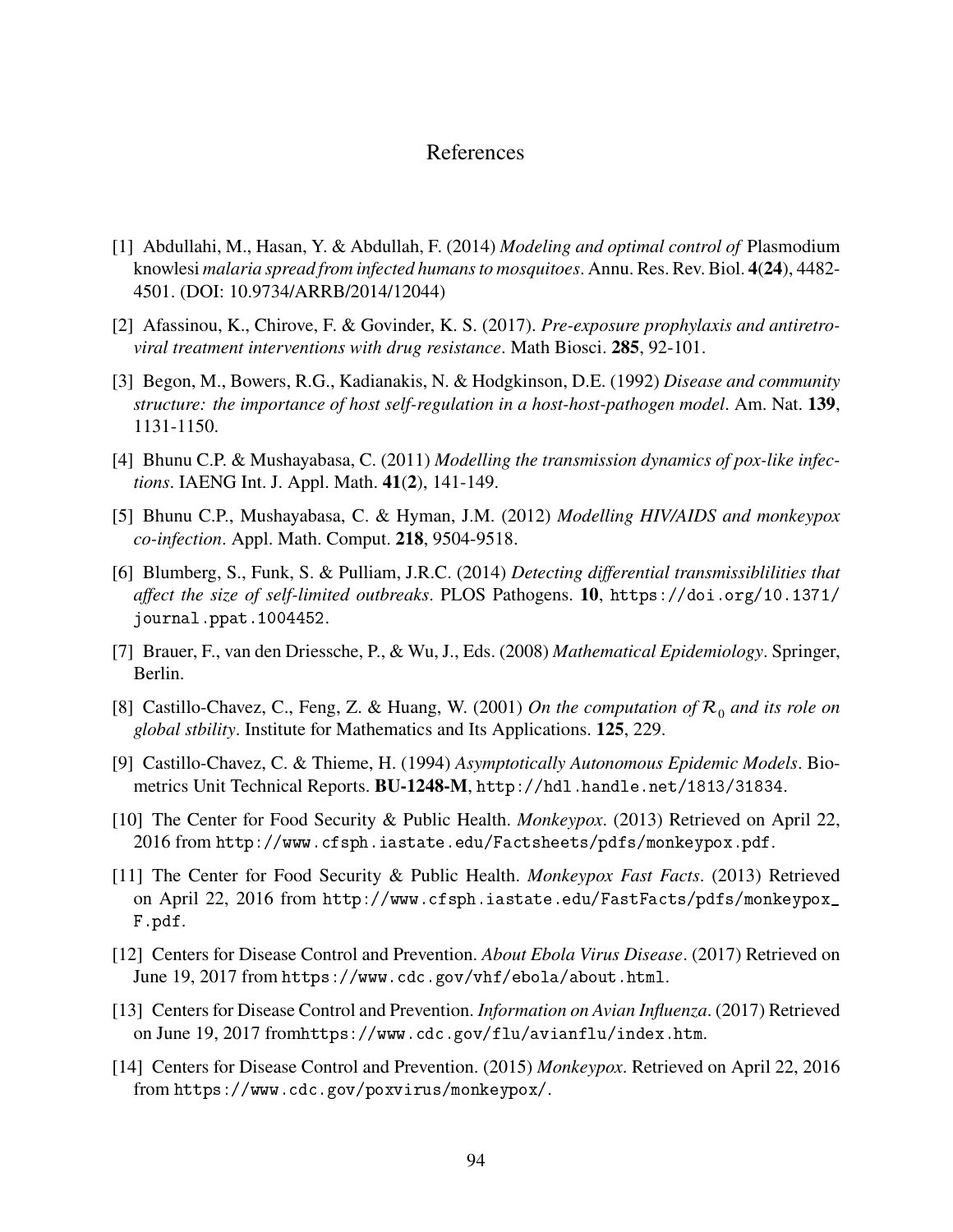- <span id="page-104-10"></span>[15] Centers for Disease Control and Prevention. *Rabies: How is rabies transmitted?* (2011) Retrieved on June 19, 2017 from <https://www.cdc.gov/rabies/transmission/index.html>.
- <span id="page-104-4"></span>[16] Cisse, B., El Yacoubi, S., & Tridane, A. (2013) *Impact of neighborhood structure on epidemic spreading by means of cellular automata approach.* Procedia Computer Science. **18**, 2603-2606.
- <span id="page-104-6"></span>[17] Damon, I.K (2011) *Status of human monkeypox: clinical disease, epidemiology and research*. Vaccine. **29(Suppl4)**, D54-D59. (DOI: 10.1016/j.vaccine.2011.04.014)
- <span id="page-104-1"></span>[18] Dobson, A. (2004) *Population dynamics of pathogens with multiple host species*. Am. Nat. **164**, S64-S78.
- <span id="page-104-2"></span>[19] Dobson, A. & Foufopoulos, J. (2001) *Emerging infectious pathogens of wildlife*. Phil. Trans. R. Soc. Lond. **356**, 1001-1012.
- [20] Emeka, P.C., Ounorah, M.O., Eguda, F.Y. & Babangida, B.G. (2018) *Mathematical model for monkeypox virus transmission dynamics*. Epidemiology (Sunnyvale). **8(3):348**. (DOI: 10.4172/2161-1165.1000348)
- <span id="page-104-7"></span>[21] Epanchin-Niell, R.S. & Wilen, J.E. (2011) *Optimal control of spatial-dynamic processes: the case of biological invasions*. Resources for the Future. RFF DP 11-07. Retrieved on March 27, 2014 from: <http://www.rff.org/rff/Documents/RFF-DP-11-07.pdf>.
- <span id="page-104-3"></span>[22] Gaff, H. & Gross, L.L. (2007) *Modeling tick-bourne disease: a metapopulation model*. Bull. of Math. Biol. **69**, 265-288. (DOI: 10.1007/s11538-006-9125-5)
- <span id="page-104-8"></span>[23] Gaff, H. & Schaefer, E. (2009) *Optimal control applied to vaccination and treatment strategies for various epidemiological models. Math. Biosci. Eng. 6, 469-492. (DOI:* 10.3934/mbe.2009.6.469)
- <span id="page-104-5"></span>[24] Graziano Ceddia, M. (2010) *Managing infectious diseases over connected populations: a non-convex optimal control*. MPRA Paper No. 22344. Retrieved on March 27, 2014 from [http:](http://mpra.ub.uni-muenchen.de/22344/) [//mpra.ub.uni-muenchen.de/22344/](http://mpra.ub.uni-muenchen.de/22344/).
- <span id="page-104-11"></span>[25] Gilbert, A.T., McCracken, G.F., Sheeler, L.L., et al. (2015) *Rabies surveillance among bats in Tennessee, USA, 1996-2010*. J. Wildl. Dis. **15(4)**, 821-832.
- [26] Hammarlund, E., Lewis, M.W., Carter, S.V., et al. (2005) *Multiple diagnostic techniques identify previously vaccinated individuals with protective immunity against monkeypox*. Nat. Med. **11(9)** 1005-1011.
- <span id="page-104-9"></span>[27] Hansen, K. & Day, T. (2011) *Optimal control of epidemics with limited resources*. J. Math. Biol. **𝟔𝟐**, 423-451. (DOI: 10.1007/s00285-010-0341-0)
- <span id="page-104-0"></span>[28] Hutin, Y.J.F, Williams, R.J., Malfait, P., et al. (2001) *Outbreak of human monkeypox, Democratic Republic of Congo, 1996-1997*. Emerg. Infect. Dis. **7**, 434-438.
- [29] Jezek, Z., Arita, I., Mutombo, M. Dunn, C., Nakano, J.H. & Szczeniowski, M. (1986) ˆ *Four generations of probable person-to-person transmission of human monkeypox*. Am. J Epidemiol. **123(6)**. 1004-1012.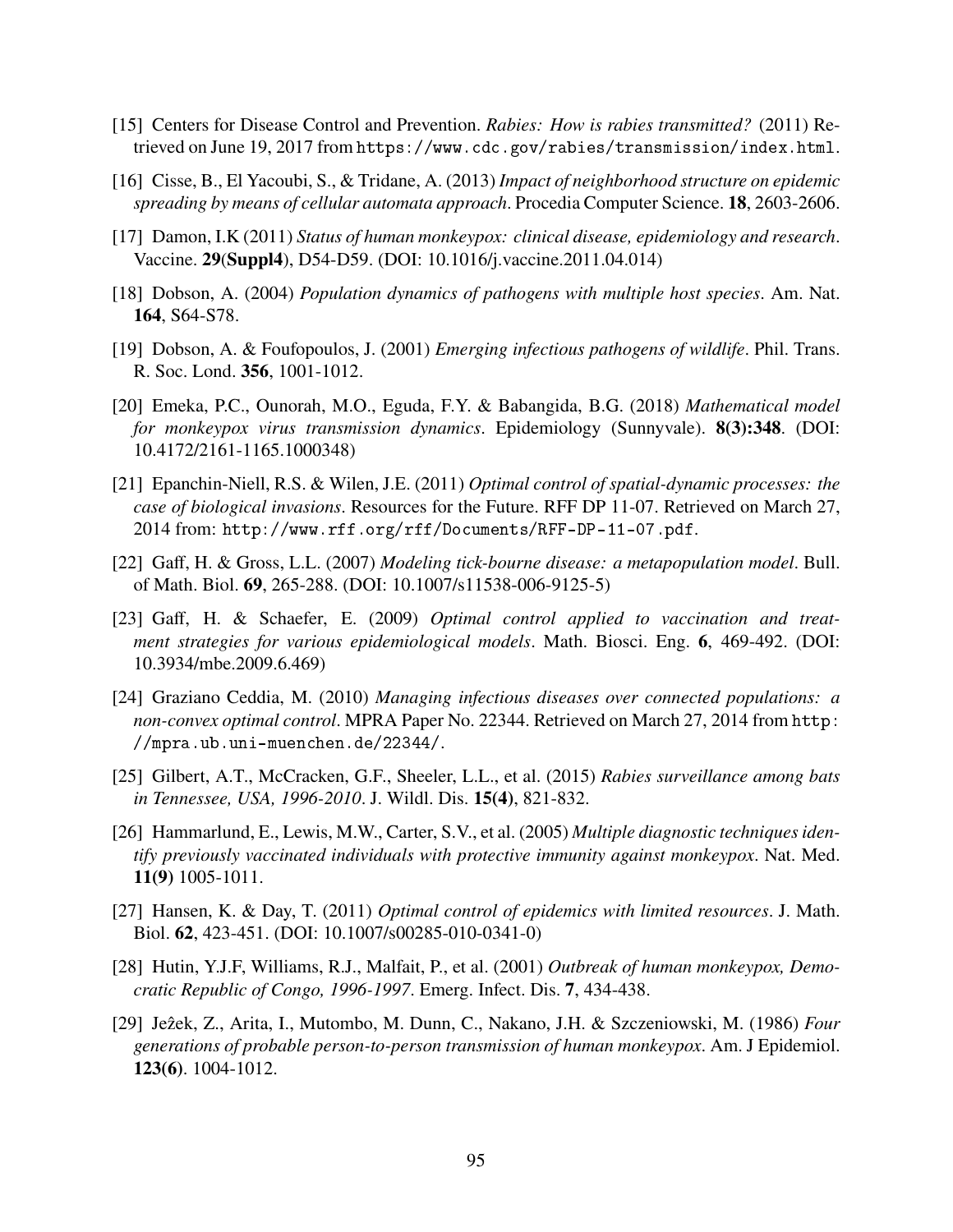- [30] Jezek, Z., Grab, B., Szczeniowski, M.V., Paluku, K.M. & Mutombo, M. (1988) *Human monkeypox: secondary attack rates*. Bull. World Health Organ. **66(4)**. 465-470.
- [31] Kantele, A., Chickering, K., Vapalahti, Q. & Rimoin, A.W. (2016) *Emerging diseases the monkeypox epidemic in the Democratic Republic of the Congo*. Clin. Microbiol. Infec. **22**, 658- 659. (DOI: http://dx.doi.org/10.1016/j.cmi.2016.07.004)
- <span id="page-105-4"></span>[32] Keeling, M.J. & Eames, T.D. (2005) *Networks and epidemic models*. J. R. Sos. Interface 2, 295-307. (DOI: 10.1098/rsif.2005.0051)
- [33] Korobeinikov, A. (2006) *Lyapunov functions and global stability for SIR and SIRS epidemiological models with non-linear transmission*. Bull. Math. Biol. **𝟔𝟖**, 615-626. (DOI: 10.1007/s11538-005-9037-9)
- [34] Korobeinikov, A. & Maini, P.K. (2004) *A Lyapunov function and global properties for SIR and SEIR epidemiological models with nonlinear transmission*. Math. Biosci. Eng. **𝟔𝟖**, 57-60.
- [35] LaSalle, J.P. (1976) *The stability of dynamical systems*. SIAM, Philadelphia, PA.
- [36] LaSalle, J.P. & Lefschetz, S. (1961) *Stability by Liapunovs direct method with applications*. New York: Academic Press.
- <span id="page-105-8"></span>[37] Lauko, I., Pinter, G. & TeWinkel, R.E. (2018) *Equilibrium analysis for an epidemic model with a reservoir for infection*. Letters in Biomathematics. **5(1)**, 255-274.
- <span id="page-105-0"></span>[38] Levine, R.S., Townsend Peterson, A., Yorita, K.L., Carroll, D., Damon, I.K. & Reynolds, M.G. (2007) *Ecological niche and geographic distribution of human monkeypox in Africa*. PLoS ONE **𝟐**(**𝟏**) ∶ **𝐞𝟏𝟕𝟔**, <https://doi.org/10.1371/journal.pone.0000176>.
- <span id="page-105-5"></span>[39] Li, M.Y. & Shuai, Z. (2010) *Global-stability problem for coupled systems of differential equations on networks*. J. Diff. Equations. **248**, 1-20.
- <span id="page-105-1"></span>[40] Lloyd-Smith, J.O., George, D., Pepin, K.M., et. al. (2009) *Epidemic dynamics at the humananimal interface*. Science. **𝟑𝟐𝟔**, 1362-1367.
- [41] Markus, L. (1956). *Asymptotically autonomous differential systems.* Contributions to the Theory of Nonlinear Oscillations III. S. Lefschetz (Ed.) Ann. of Math. Stud. **36**, London: Princeton Univ. Pres.
- [42] McCluskey, C.C. (2006) *Lyapunov functions for tuberculosis models with fast and slow progression*. Math. Biosci. Eng. **𝟑**, 603-614.
- <span id="page-105-2"></span>[43] McCollum, A.M. & Damon, I.K. (2014) *Human monkeypox*. Clin. Infect. Dis. **58**, 260-267. (DOI: https://doi.org/10.1093/cid/cit703)
- <span id="page-105-7"></span>[44] Meseda, C.A. & Weir, J.P. (2010) *Third-generation smallpox vaccines: challenges in the absence of clinical smallpox.* Future Microbiol. **5(9)**, 1367-1382.
- <span id="page-105-6"></span>[45] Neilan, R.M. & Lenhart, S. (2011) *Optimal vaccine distribution in a spatiotemporal epidemic model with an application to rabies and raccoons. J. Math, Anal. Appl.* **378**, 603-619.
- <span id="page-105-3"></span>[46] Njagarah, J.B.H. & Nyabadza, R. (2014) *A metapopulation model for cholera transmission dynamics between communities linked by migration.* Appl. Math. Comp. 241, 317-331.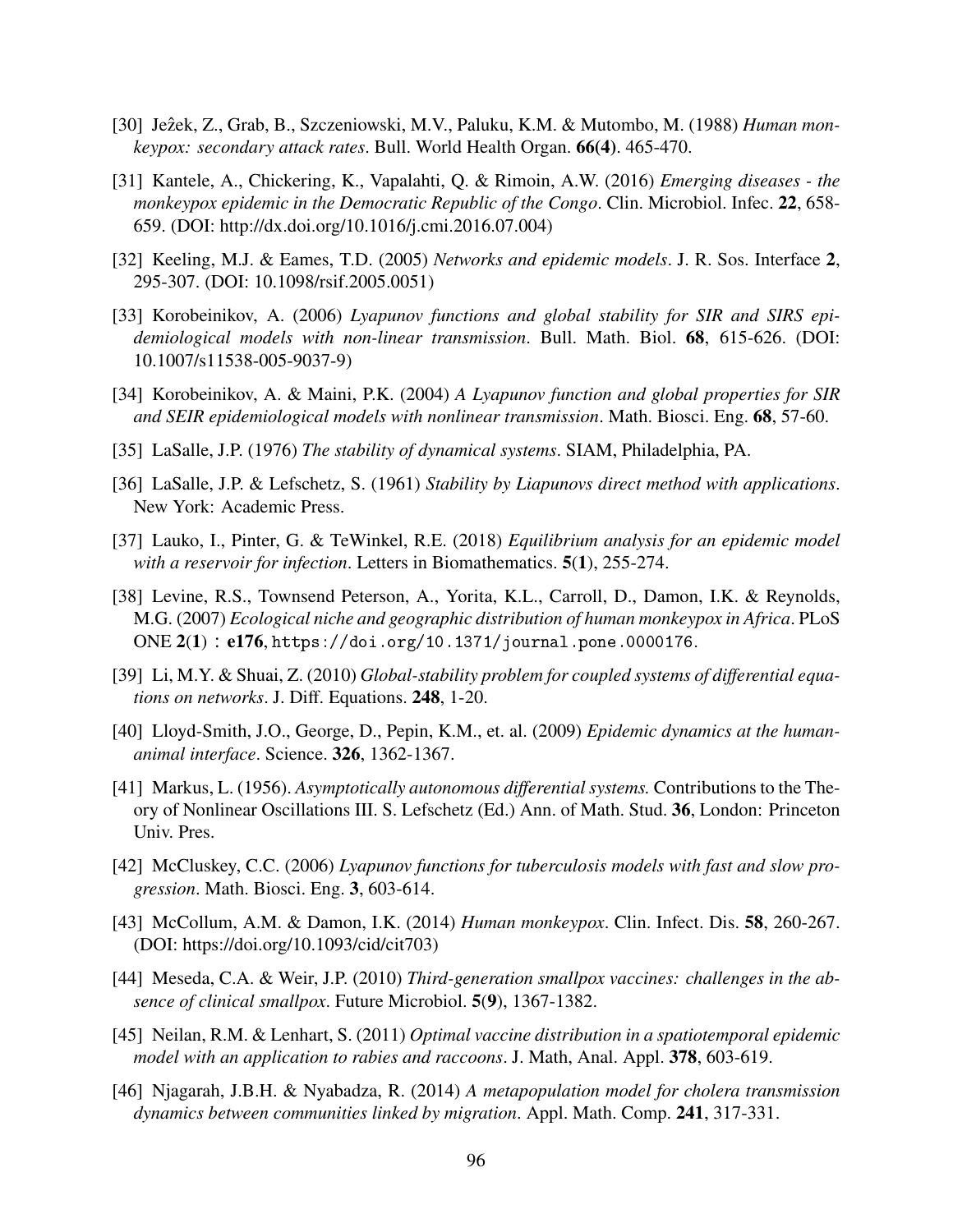- <span id="page-106-0"></span>[47] Nolen, L.D., Osadebe, L., Katomba, J., et. al. (2016) *Extended human-to-human transmission during a monkeypox outbreak in the Democratic Republic of the Congo.* Emerg. Infect. Dis. 22, 1014-1021.
- <span id="page-106-4"></span>[48] Reynolds, M.G., Emerson, G.L., Pukuta, E., et. al. (2013) *Detection of human monkeypox in the Republic of the Congo following intensive community education*. Am. J. Trop. Med. Hyg. **88(5)**, 982-985.
- <span id="page-106-1"></span>[49] Rimoin, A.W. & Graham, B.S. (2011) *Whither monkeypox vaccination*. Vaccine. **29(Suppl4)**, D60-D64. (DOI: 10.1016/j.vaccine.2011.09.004)
- <span id="page-106-2"></span>[50] Rimoin, A.W., Kisalu, N., Kebela-Ilunga, B., et. al. (2007) *Endemic human monkeypox, Democratic Republic of Congo, 2001-2004. Emerg. Infect. Dis. 13, 934. (DOI:* https://dx.doi.org/10.3201/eid1306.061540)
- <span id="page-106-3"></span>[51] Rimoin, A.W., Mulembakani, P.M., Johnston, S.C., et. al. (2010) *Major increase in human monkeypox incidence 30 years after smallpox vaccination campaigns cease in the Democratic Republic of Congo*. PNAS. **107**, 16262-16267. (DOI: 10.1073/pnas.1005769107)
- <span id="page-106-5"></span>[52] Roche, B., Benbow, M.E. & Merritt, R. (2013) *Identifying the Achilles heel of multi-host pathogens: the concept of keystone 'host' species illustrated by* Mycobacterium ulcerans *transmission*. Environ. Res. Lett. **8**, 045009. (DOI: 10.1088/1748-9326/8/4/045009)
- <span id="page-106-11"></span>[53] Roess, A.A., Monroe, B.P., Kinzoni, E.A., et. al. (2011) *Assessing the effectiveness of a community intervention for monkeypox prevention in the Congo Basin*. PLOS Neglected Tropical Diseases. **5**, <https://doi.org/10.1371/journal.pntd.0001356>.
- <span id="page-106-6"></span>[54] Rowthorn, R., Laxminarayan, R., & Gilligan, C. (2009) *Optimal control of epidemics in metapopulations*. J. R. Soc. Interface 1-10. (DOI: 10.1098/rsif.2008.0402)
- <span id="page-106-7"></span>[55] Shchelkunov, S.N. (2013) *An increasing danger of zoonotic orthopoxvirus infections*. PLOS Pathogens. **9**, <https://doi.org/10.1371/journal.ppat.1003756>.
- <span id="page-106-8"></span>[56] Song, X. & Z. Xiang, (2006) *The prey-dependent consumption two-prey one-predator models with stage structure for the predator and impulsive effects*. J. Theor. Biol. **242**, 683-698.
- <span id="page-106-9"></span>[57] TeWinkel, R.E. (2015, October) *Control of Network Epidemic Models*. Poster session presented at the International Symposium on Biomathematics and Ecology Education and Research, Normal, IL.
- <span id="page-106-10"></span>[58] TeWinkel, R.E. (2015, January) *Epidemic Modeling with Optimal Controls in a Setting with Limited Resources and Spatial Dynamics*. Preliminary report presented at the Joint Mathematics Meetings, San Antonio, TX.
- [59] Thieme, H. (1992) *Convergence results and a Poincaré-Bendixson trichotomy for asymptotically autonomous differential equations*. J Math. Biol. **30**, 755-763.
- [60] van den Driessche, P. & Watmough, J. (2002) *Reproduction numbers and sub-threshold endemic equilibria for compartmental models of disease transmission.* Math. Biosci. **180**, 29-48.
- [61] Vargas De-León, C. (2011) *On the global stability of SIS, SIR and SIRS epidemic models with standard incidence*. Chaos Solitons & Fractals. 44, 1106-1110.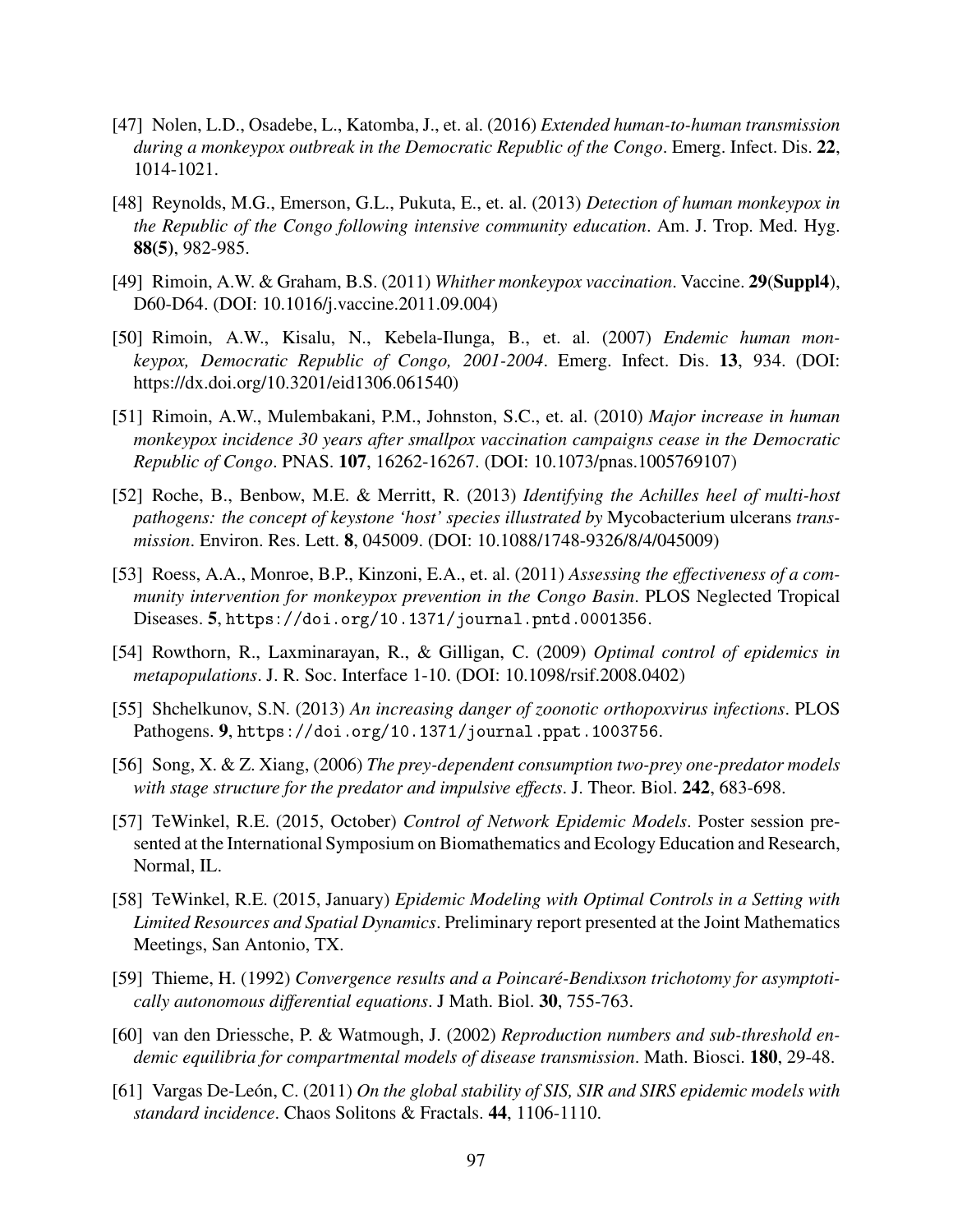- <span id="page-107-0"></span>[62] Vynnycky, E. & White, R.G. (2010) *An Introduction to Infectious Disease Modelling*. Oxford University Press.
- <span id="page-107-1"></span>[63] Watts, D.J. & Strogatz, S.H. (1998) *Collective dynamics of'small-world' networks*. Nature. **393**, 440–442.
- [64] Weaver, J.R. & Isaacs, S.N. (2009) *Monkeypox virus and insights into its immunomodulatory proteins*. Immunol. Rev. **225** 96-113.
- <span id="page-107-2"></span>[65] White, S.H., del Rey, A.M. & Sanchez, G.R. (2007) *Modeling epidemics using cellular automata*. Appl. Math. Comput. **186**, 193-202.
- <span id="page-107-5"></span>[66] World Health Organization. *Monkeypox Fact Sheet*. (2016) Retrieved on April 22, 2016 from <http://www.who.int/mediacentre/factsheets/fs161/en/>.
- <span id="page-107-3"></span>[67] Youssef, M. & Scoglio, C. (2013) *Mitigation of epidemics in contact networks through optimal contact adaptation.* Math. Biosci. Eng. 10, 1227-1251.
- <span id="page-107-4"></span>[68] Zhi-Zhen, Z. & Ai-Ling, W. (2009) *Phase transitions in cellular automata models of spatial susceptible-infected- resistant-susceptible epidemics. Chinese Phys. B.* **18**, 489-500.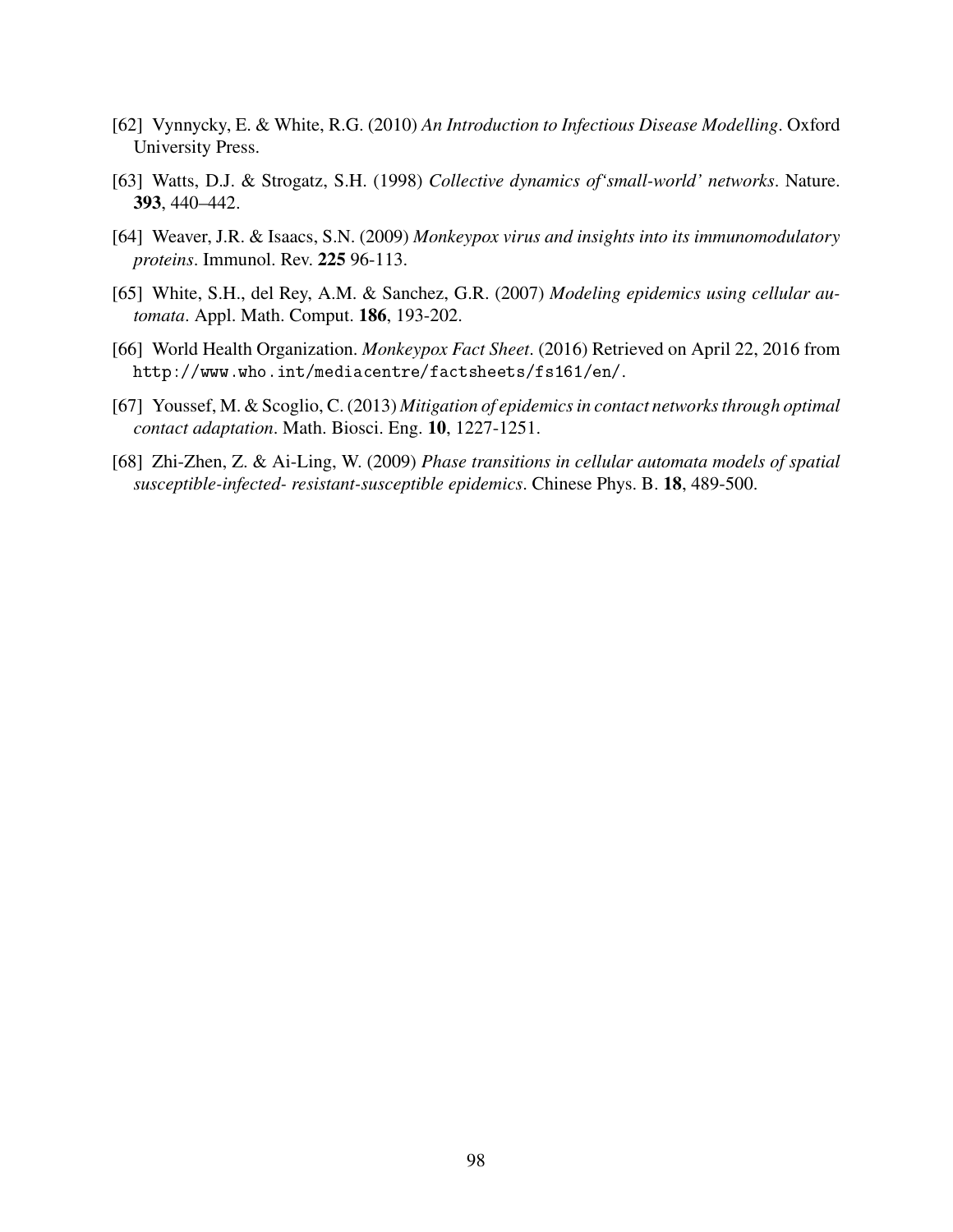## Curriculum Vitae

### Rachel Elizabeth TEWINKEL

### **Education**

|                     | SEPT 2014 - MAY 2019 PhD Candidate in Mathematics, University of Wisconsin-Milwaukee,<br>Dissertation: "Stability Analysis for the Equilibria of a Monkeypox<br>Model"   Advisor: Istvan Lauko                                |
|---------------------|-------------------------------------------------------------------------------------------------------------------------------------------------------------------------------------------------------------------------------|
|                     | SEPT 2012 - MAY 2014 MS in Mathematics, University of Wisconsin-Milwaukee,<br>Thesis: "A Mathematical Model of Moisture Movement and Bacterial<br>Growth in Two-Dimensional Porous Medium"<br>Advisor: Istvan Lauko           |
| AUG 2004 - DEC 2007 | BS in Mathematics, Salisbury University, Salisbury, MD<br>Thesis: "Using Viruses to Defeat Cancer: A Mathematical Model of<br>Virotherapy"   Advisor: Steven Hetzler<br>Graduated Magna Cum Laude and Honors with Distinction |

### **Work Experience**

|                                             | APR 2019 - PRESENT Content Author (Remote), Macmillan<br>Authored online content for Calculus II and III in Raptor                                                                                          |
|---------------------------------------------|-------------------------------------------------------------------------------------------------------------------------------------------------------------------------------------------------------------|
| SEPT 2012 - MAY 2019                        | Graduate Teaching Assistant<br>Department of Mathematical Sciences, University of Wisconsin-<br>Milwaukee                                                                                                   |
| APR 2008 - JUN 2011,<br>Nov 2016 - MAY 2018 | Private Tutor<br>Tutored elementary school students in math, science, reading, writing<br>Tutored high school and middle school students in algebra and<br>geometry                                         |
| SEPT 2009 - JAN 2011                        | Independent Contractor with Tutor.com                                                                                                                                                                       |
| JAN 2005 - DEC 2007                         | Student Assistant for the Honors Department, Salisbury University<br>Assisted director of the program by processing paperwork,<br>managing incoming students, and processing applications to the<br>program |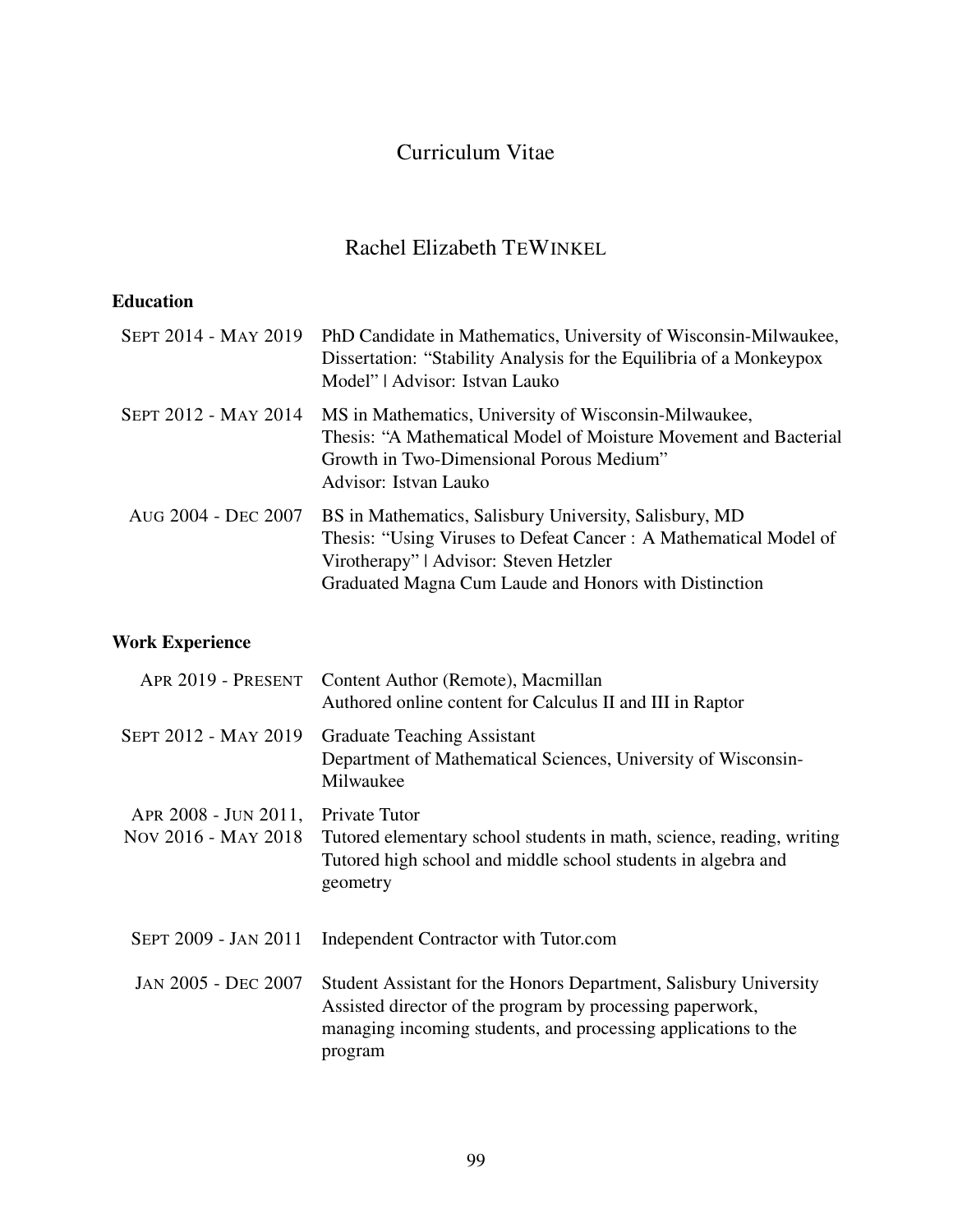#### **Skills and Experience**

- Designed network models and differential equation models pertaining to biology, physics and business
- Extensive experience modeling epidemics, impacts of vaccination, disease in the body, networks, population dynamics, water and heat flow and symbiotic relationships
- Illustrated population dynamics and biological processes
- Research includes applications of differential equations, optimal controls, statistical models, finite element and finite volume methods, cellular automata and small-world networks
- Gathered and organized data on monkeypox, avian flu, rabies and plague
- Developed code to run simulations and better understand math models
- Adapted models to include an optimization component
- Tested algorithms and code
- Interpreted patterns found in data
- Created posters and slide presentations to communicate model results at seminars and conferences
- Authored research papers and project proposals
- Collaborated with faculty in the Department of Mathematical Sciences and the Zilber School of Public Health
- Critiqued colleagues' work and adapted own work in response to their critiques
- Authored Calculus II and III content in Raptor and wrote students with error-specific feedback on online exercises
- Advanced knowledge in LATEX, including producing visualizations using LATEX packages
- Coding experience: proficient in scripting with Matlab, basic knowledge of C++, Maple, Mathematica, SQL and Python

FALL 2016, SPRING 2017

• Experienced with Google Drive, Microsoft Office Suite and Zoom video conferencing

#### **Teaching Experience**

Graduate Teaching Assistant, University of Wisconsin-Milwaukee **Course Co-coordinator**:

*Precalculus* ( *MATH 115*)

**Taught as Sole Instructor**:

| Matrices and Applications (MATH 240)         | SPRING 2018      |
|----------------------------------------------|------------------|
| Calculus and Analytic Geometry I (MATH 231)  | SPRING 2015      |
| Calculus and Analytic Geometry II (MATH 232) | <b>FALL 2017</b> |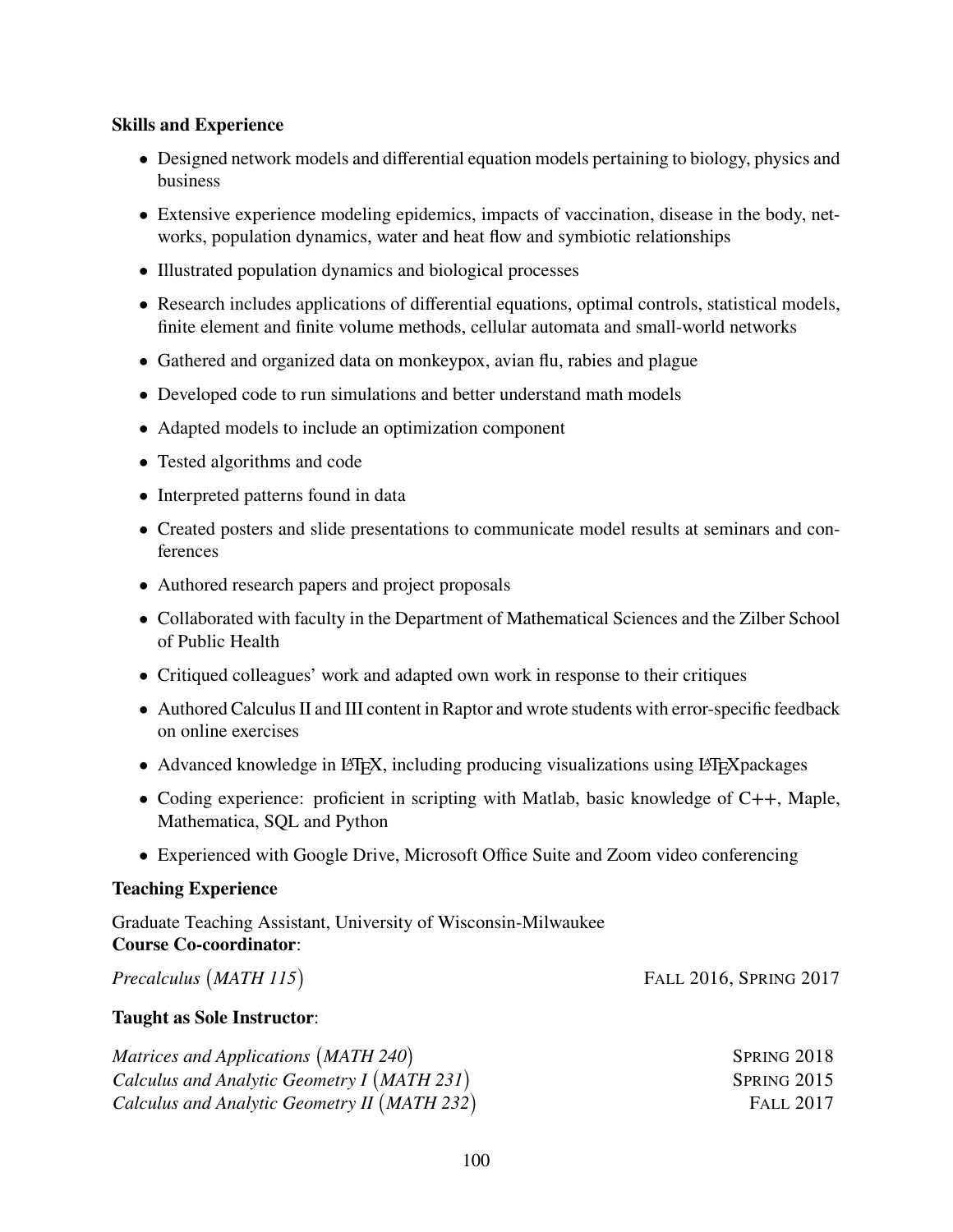*Calculus and Analytic Geometry III* ( *MATH 233*) SUMMER 2017, SUMMER 2018 *Calculus with Life Sciences Applications*( *MATH 213*) FALL 2018, SPRING 2019 *Survey in Calculus and Analytic Geometry* ( *MATH 211*) SUMMER 2016 *College Algebra* ( *MATH 116*) SPRING 2014, SPRING 2016 *Precalculus* ( *MATH 115*) FALL 2016, SPRING 2017 *Intermediate Algebra* ( *MATH 105*) FALL 2013 *Preparation for College Mathematics* ( *MATH 094*) FALL 2014

#### **Discussion Instructor**:

*Survey in Calculus and Analytic Geometry* ( *MATH 211*) FALL 2012, SPRING 2013, FALL 2016 *Preparation for College Mathematics* ( *MATH 094*) SPRING 2015

#### **Publication**

Lauko, I., Pinter, G. & TeWinkel, R.E. (2018) *Equilibria Analysis for a Two-Population Epidemic Model with One Population Being a Reservoir for Infection*. Letters in Biomathematics, 5:1, 255- 274. (Math publications list authors in alphabetical order.)

#### **Conference Presentations**

| <b>JAN 2019</b> | "Exploration of a Monkeypox Model," The Joint Mathematics Meetings,<br>Baltimore, MD                                                                                                 |
|-----------------|--------------------------------------------------------------------------------------------------------------------------------------------------------------------------------------|
| <b>JAN 2018</b> | "Equilibria Analysis for a Two-Population Epidemic Model with One Population<br>Being a Reservoir for Infection," The Joint Mathematics Meetings, San Diego, CA                      |
| APR 2017        | "A Small-World Network Epidemic Model with a Ring Vaccination Strategy," The<br>2017 Annual Mathematical Association of America - Wisconsin Section Meeting,                         |
|                 | Milwaukee, WI                                                                                                                                                                        |
| Ост 2016        | "Math vs. Disease," Wisconsin Science Festival: Big Ideas for Busy People - PhD<br>Edition, Milwaukee, WI                                                                            |
| Ост 2015        | "Control of Network Epidemic Models," International Symposium on<br>Biomathematics and Ecology Education and Research, Normal, IL                                                    |
| <b>JAN 2015</b> | "Epidemic Modeling with Optimal Controls in a Setting with Limited Resources<br>and Spatial Dynamics," The Joint Mathematics Meeting, San Antonio, TX                                |
| <b>JUL 2014</b> | "A Mathematical Model of Moisture Movement and Bacterial Growth in Two-<br>Dimensional Porous Medium," Society for Industrial and Applied Mathematics<br>Annual Meeting, Chicago, IL |
| <b>APR 2007</b> | "The Airplane Boarding Problem," Salisbury University Annual Student Research<br>Conference, Salisbury, MD                                                                           |

#### **Memberships and Service**

FEB 2019 Organized a morning of math workshops for students at Oostburg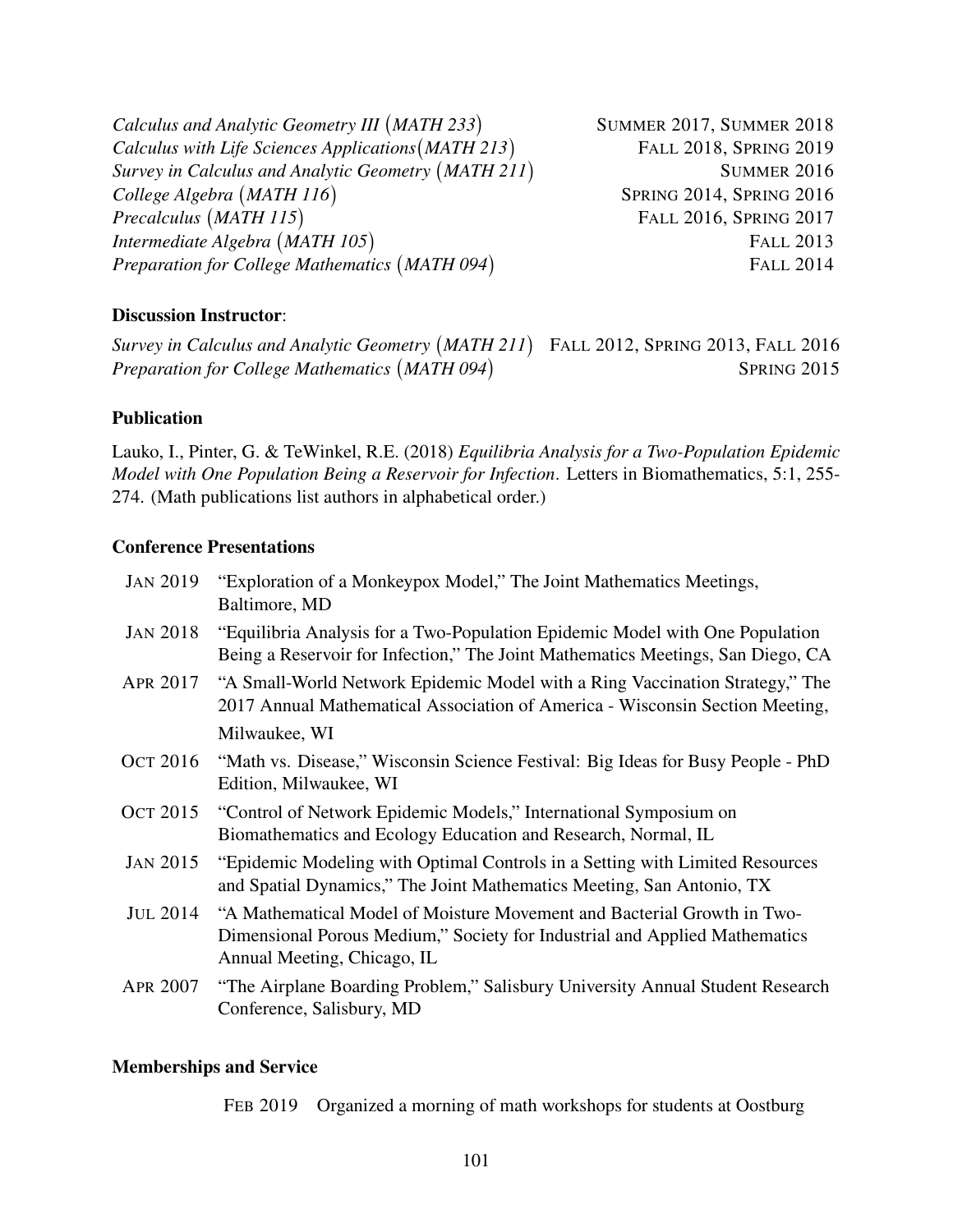|                           | Christian School through the Association for Women in Mathematics                                                                                               |
|---------------------------|-----------------------------------------------------------------------------------------------------------------------------------------------------------------|
| JAN 2018 - MAY 2019       | Secretary of new Association for Women in Mathematics Chapter                                                                                                   |
| APR 2017                  | Session Moderator, The 2017 Annual Mathematical Association of<br>America - Wisconsin Section Meeting Milwaukee, WI                                             |
| AUG 2016                  | Panelist at New Teaching Assistant Orientation: Session for graduate<br>student teaching assistants in math and science, University of<br>Wisconsin - Milwaukee |
| APR 2016                  | "An Honest Take on Graduate School," Invited Guest Speaker, Math<br>Club, University of Wisconsin - Milwaukee                                                   |
| <b>OCT 2015</b>           | Invited Guest Speaker, Teaching Math to Undergraduates Seminar,<br>University of Wisconsin - Milwaukee                                                          |
| <b>MAR 2014</b>           | Scientific Process Judge, Badger State Science and Engineering Fair,<br>Milwaukee, WI                                                                           |
| <b>JAN 2014 - PRESENT</b> | <b>Association for Women in Mathematics</b>                                                                                                                     |
| <b>JAN 2014 - PRESENT</b> | Society for Industrial and Applied Mathematics                                                                                                                  |
| OCT 2012 - PRESENT        | <b>American Mathematical Society</b>                                                                                                                            |
| 2007                      | Student Vice President, Salisbury University Chapter 168, The<br>Honor Society of Phi Kappa Phi                                                                 |
| MAY 2006 - PRESENT        | The Honor Society of Phi Kappa Phi                                                                                                                              |
| MAY 2005 - PRESENT        | Pi Mu Epsilon                                                                                                                                                   |

### **Scholarships, Awards and Distinctions**

| <b>MAY 2019</b>      | Morris and Miriam Marden Award in Mathematics, University of<br>Wisconsin - Milwaukee: Given for a mathematical paper of high<br>quality with respect to both exposition and mathematical content                                                                 |
|----------------------|-------------------------------------------------------------------------------------------------------------------------------------------------------------------------------------------------------------------------------------------------------------------|
| SEPT 2017, SEPT 2018 | Math Research Excellence Award, University of Wisconsin -<br>Milwaukee                                                                                                                                                                                            |
| MAY 2015             | Summer Research Excellence Award, University of Wisconsin -<br>Milwaukee                                                                                                                                                                                          |
| SEPT 2012 - 2016     | Chancellor's Award, University of Wisconsin - Milwaukee: Given<br>for up to five years to graduate students in excellent standing                                                                                                                                 |
| MAY 2013, MAY 2018   | Ernst Schwandt Graduate Teaching Award, University of Wisconsin -<br>Milwaukee: Recognizes demonstrated outstanding teaching<br>performance by Mathematical Sciences Graduate Student Teaching<br>Assistants and may be won at most once in any three year period |
| <b>FEB 2007</b>      | Mathematical Contest in Modeling, Honorable Mention                                                                                                                                                                                                               |
| <b>DEC 2004</b>      | Ensemble Scholarship (Symphony Orchestra)                                                                                                                                                                                                                         |
| SEPT 2004 - DEC 2007 | Henson Scholarship, Salisbury University: Given to three to four<br>incoming students per year with support continued until degree                                                                                                                                |